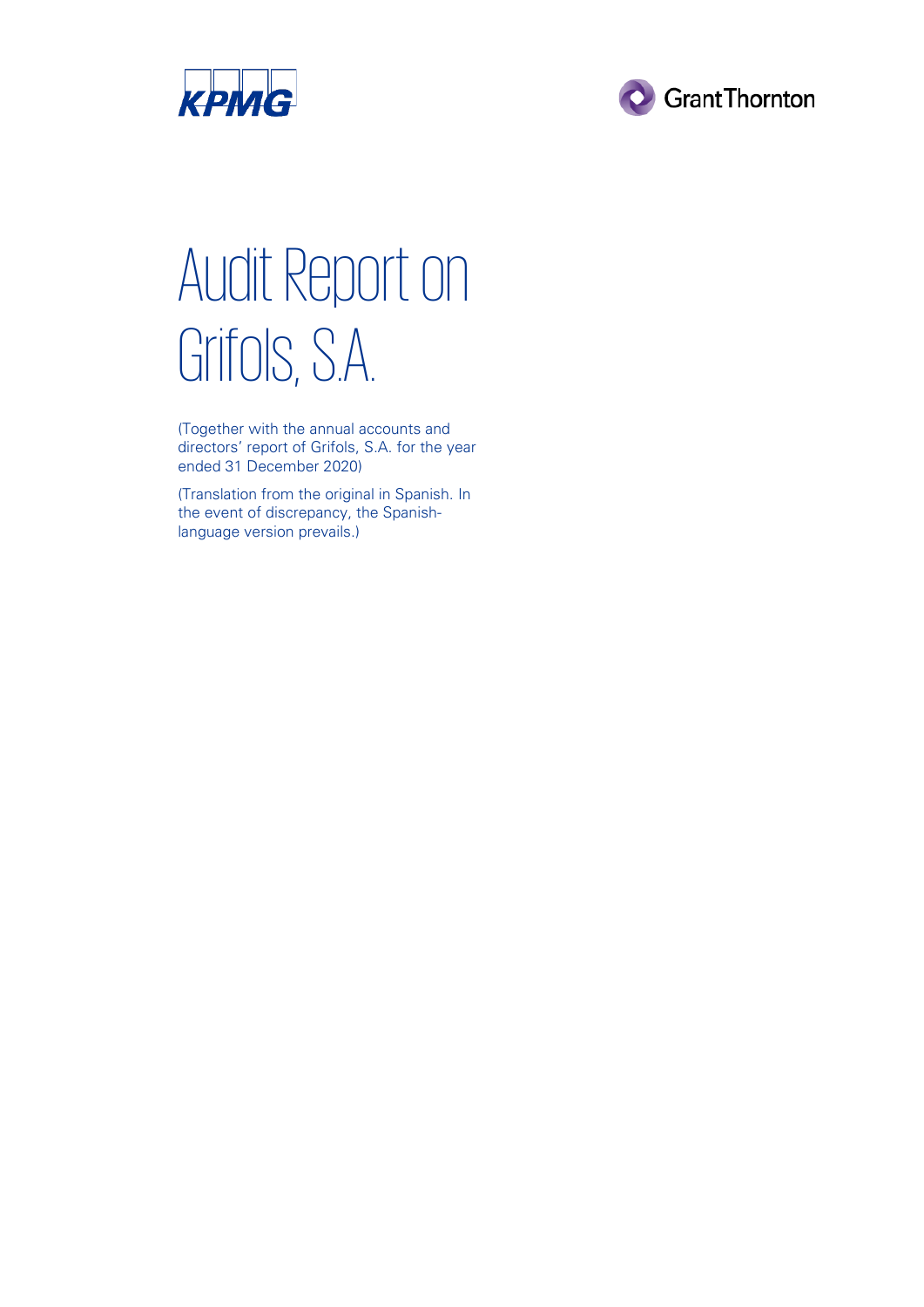



## **Independent Auditor's Report on the Annual Accounts**

(Translation from the original in Spanish. In the event of discrepancy, the Spanish-language version prevails)

To the Shareholders of Grifols, S.A.

## **REPORT ON THE ANNUAL ACCOUNTS**

## **Opinion \_\_\_\_\_\_\_\_\_\_\_\_\_\_\_\_\_\_\_\_\_\_\_\_\_\_\_\_\_\_\_\_\_\_\_\_\_\_\_\_\_\_\_\_\_\_\_\_\_\_\_\_\_\_\_\_\_\_\_\_\_\_\_\_\_**

We have audited the annual accounts of Grifols, S.A. (the "Company"), which comprise the balance sheet at 31 December 2020, and the income statement, statement of changes in equity and statement of cash flows for the year then ended, and notes.

In our opinion, the accompanying annual accounts give a true and fair view, in all material respects, of the equity and financial position of the Company at 31 December 2020, and of its financial performance and its cash flows for the year then ended in accordance with the applicable financial reporting framework (specified in note 2 to the accompanying annual accounts) and, in particular, with the accounting principles and criteria set forth therein.

## **Basis for Opinion**

We conducted our audit in accordance with prevailing legislation regulating the audit of accounts in Spain. Our responsibilities under those standards are further described in the Auditor's Responsibilities for the Audit of the Annual Accounts section of our report.

We are independent of the Company in accordance with the ethical requirements, including those regarding independence, that are relevant to our audit of the annual accounts in Spain pursuant to the legislation regulating the audit of accounts. We have not provided any non-audit services, nor have any situations or circumstances arisen which, under the aforementioned regulations, have affected the required independence such that this has been compromised.

We believe that the audit evidence we have obtained is sufficient and appropriate to provide a basis for our opinion.

KPMG Auditores, S.L. Torre Realia, Plaça d'Europa, 41-43, 08908 L'Hospitalet de Llobregat (Barcelona) Domicilio social: Paseo de la Castellana, 259C – Torre de Cristal - 28046 Madrid

Grant Thornton, S.L.P., Sociedad Unipersonal, Avda. Diagonal, 615, 10ª- 08028 Barcelona Domicilio social: Pso. de la Castellana, 81, 11 - 28046 Madrid

Barcelona · Bilbao · Castellón · Madrid · Málaga · Murcia · Pamplona · Valencia ·

KPMG Auditores S.L., a limited liability Spanish company and a member firm of the KPMG global organization of independent member firms affiliated with KPMG International Limited, a private English company limited by guarantee. All rights reserved.

RM de Madrid T. 36.652, H M-657.409, F. 159

Vigo Zaragoza

Reg. Mer Madrid, T. 11.961, F. 90, Sec. 8, H. M -188.007, Inscrip. 9. Tax identification number (NIF): B-78510153

N.I.F. B-08914830

Miembro de Grant Thornton International Ltd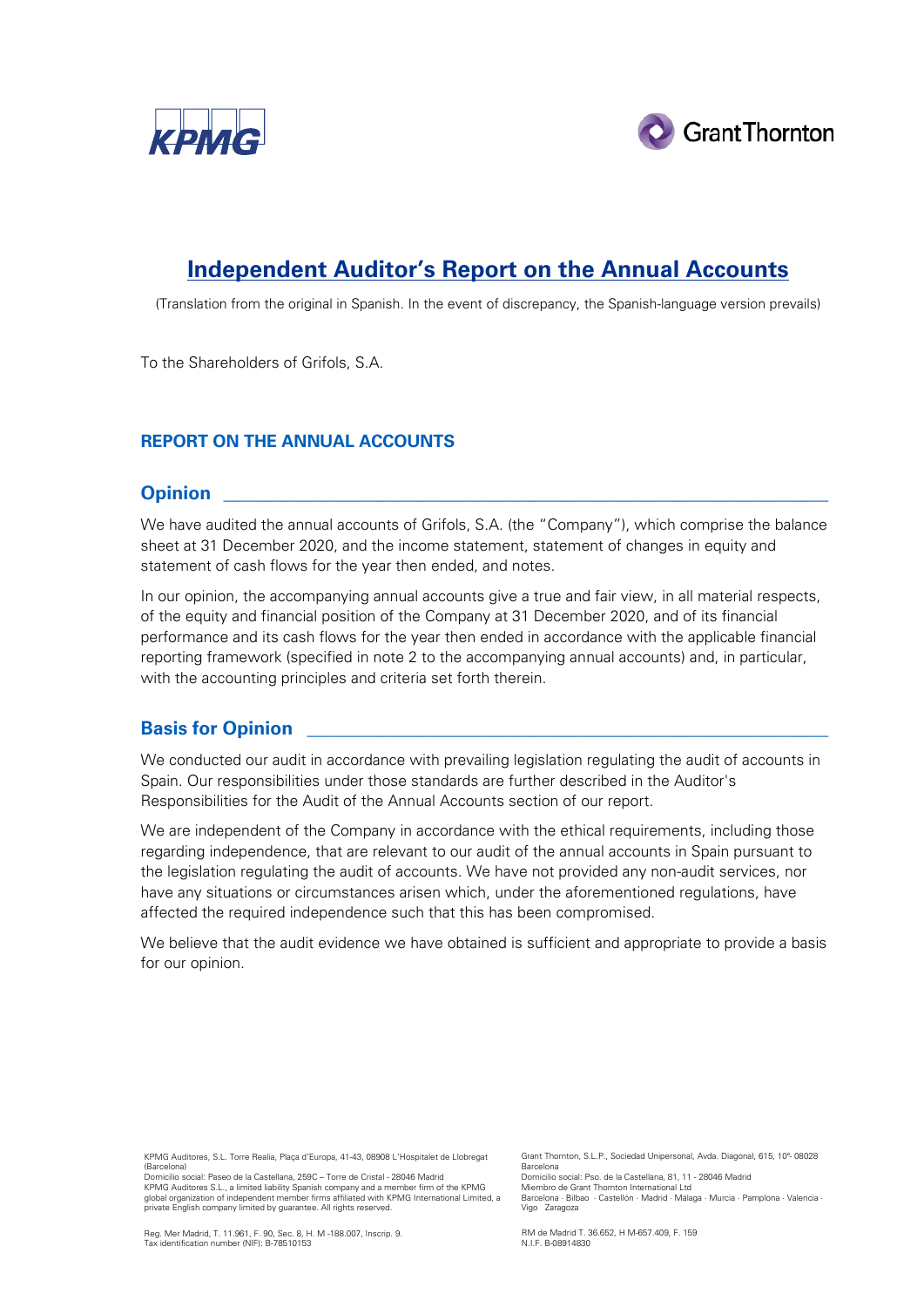



## **Key Audit Matters**

Key audit matters are those matters that, in our professional judgement, were of most significance in the audit of the annual accounts for the current period. These matters were addressed in the context of our audit of the annual accounts as a whole, and in forming our opinion thereon, and we do not provide a separate opinion on these matters.

2

## **Recoverable Amount of Investments in Group and Associated Companies** See notes 4 and 12 to the annual accounts

| <b>Key Audit Matters</b>                                                                                                                                                                                                                                                                                                                                                                                                                                                                                                                                                                                                                                                                                                                                                                                                                                                                                                                                                            | How the Matter was Addressed in Our Audit                                                                                                                                                                                                                                                                                                                                                                                                                                                                                                                                                                                                                                                                                                                                                                                                                                                                                                                                                                                                                                                                                                                                                                                                                                                    |
|-------------------------------------------------------------------------------------------------------------------------------------------------------------------------------------------------------------------------------------------------------------------------------------------------------------------------------------------------------------------------------------------------------------------------------------------------------------------------------------------------------------------------------------------------------------------------------------------------------------------------------------------------------------------------------------------------------------------------------------------------------------------------------------------------------------------------------------------------------------------------------------------------------------------------------------------------------------------------------------|----------------------------------------------------------------------------------------------------------------------------------------------------------------------------------------------------------------------------------------------------------------------------------------------------------------------------------------------------------------------------------------------------------------------------------------------------------------------------------------------------------------------------------------------------------------------------------------------------------------------------------------------------------------------------------------------------------------------------------------------------------------------------------------------------------------------------------------------------------------------------------------------------------------------------------------------------------------------------------------------------------------------------------------------------------------------------------------------------------------------------------------------------------------------------------------------------------------------------------------------------------------------------------------------|
| As described in the notes to the annual accounts, at<br>31 December 2020 the Company has recognised<br>non-current investments in Group and Associated<br>companies and associates totaling Euros 3.947.509<br>thousand. The Company performs an annual<br>assessment of the existence of objective evidence<br>of impairment of investments in Group and<br>Associated companies and estimates the<br>recoverable amount at reporting date of those<br>entities for which objective evidence of impairment<br>exist.<br>The recoverable amount of these investments is<br>determined by applying valuation techniques that<br>require the Directors' judgement and the use of<br>assumptions and estimates. Due to the uncertainty<br>and judgement associated with these assumptions<br>and estimates, as well as the significance of the<br>carrying amount of the investments in Group and<br>Associated companies, we have considered this<br>valuation as a key audit matter. | Our audit procedures comprised the following:<br>assessing the design and implementation of key<br>$\bullet$<br>controls established by the Company with<br>respect to the process of estimating the<br>recoverable amount of investments in Group and<br>Associated companies,<br>the evaluation of criteria used by the Company to<br>assess the existence of objective evidence of<br>impairment of the value of investments in Group<br>and Associated companies identified by the<br>Company.<br>assessing the reasonableness of the<br>methodology and assumptions used by the<br>Company in estimating the recoverable amount<br>of investments in Group and Associated<br>companies, in collaboration with our valuation<br>specialists. We have compared the cash flow<br>forecasts estimated in prior years with actual<br>flows obtained by the investees. We have also<br>performed for 5 investments an analysis of the<br>sensitivity of the estimates of recoverable<br>amount to relevant assumptions and judgements,<br>such as the discount rate, expected future<br>growth rate and future cash flows.<br>We have also assessed whether the disclosures in<br>the annual accounts meet requirements of the<br>financial reporting framework applicable to the<br>Company. |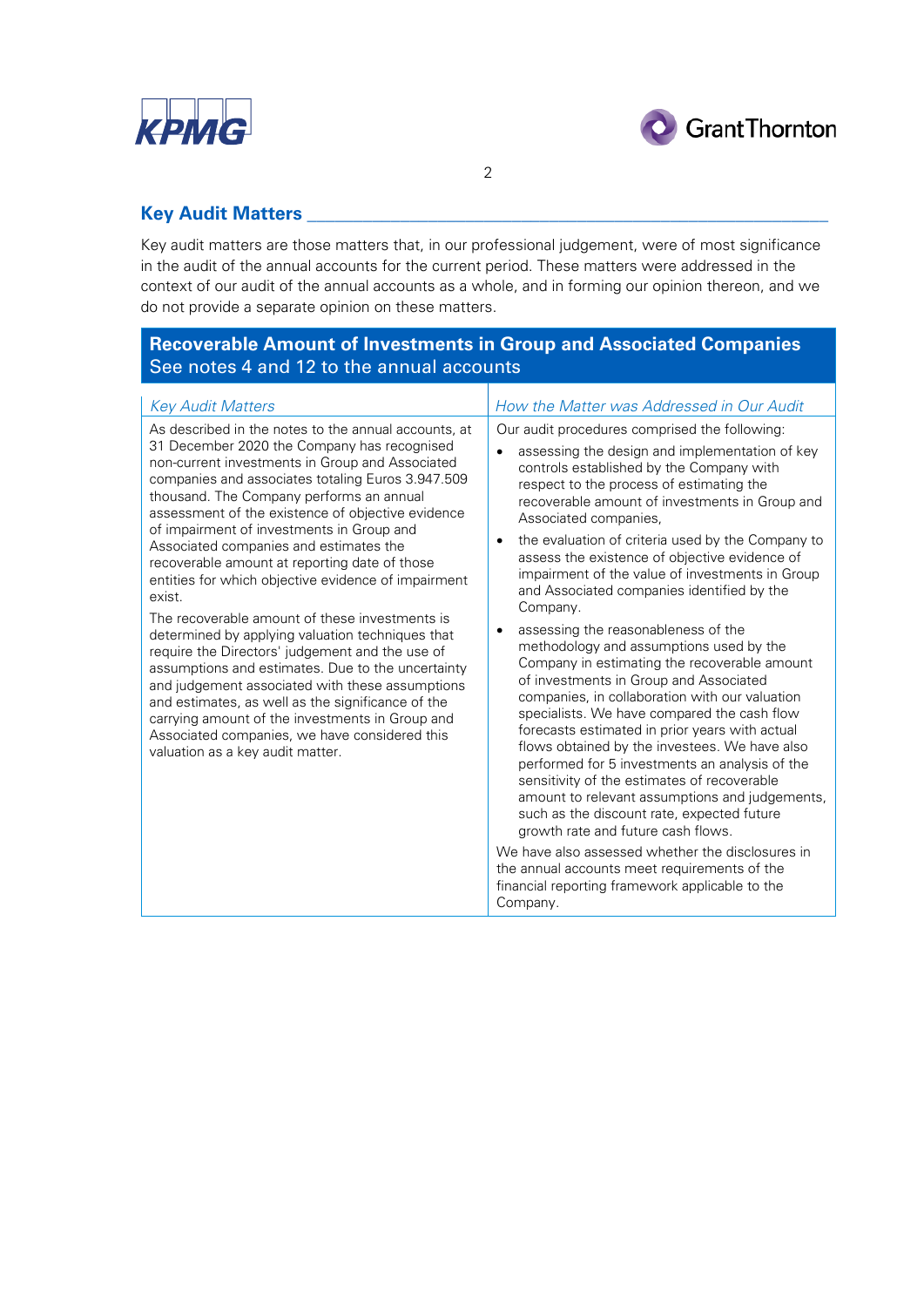



3

## **Other Information. Directors' Report**

Other information solely comprises the 2020 Directors' Report, the preparation of which is the responsibility of the Company's Directors and which does not form an integral part of the annual accounts.

Our audit opinion on the annual accounts does not encompass the directors' report. Our responsibility regarding the information contained in the directors' report is defined in the legislation regulating the audit of accounts, as follows:

- a) Determine, solely, whether the non-financial information statement and certain information included in the Annual Corporate Governance Report, as specified in the Spanish Audit Law, have been provided in the manner stipulated in the applicable legislation, and if not, to report on this matter.
- b) Assess and report on the consistency of the rest of the information included in the directors' report with the annual accounts, based on knowledge of the entity obtained during the audit of the aforementioned annual accounts. Also, assess and report on whether the content and presentation of this part of the directors' report are in accordance with applicable legislation. If, based on the work we have performed, we conclude that there are material misstatements, we are required to report them.

Based on the work carried out, as described above, we have observed that the information mentioned in section a) above has been provided in the manner stipulated in the applicable legislation, that the rest of the information contained in the directors' report is consistent with that disclosed in the annual accounts for 2020, and that the content and presentation of the report are in accordance with applicable legislation.

## **Directors' and Audit Committee's Responsibility for the Annual Accounts**

The Directors are responsible for the preparation of the accompanying annual accounts in such a way that they give a true and fair view of the equity, financial position and financial performance of the Company in accordance with the financial reporting framework applicable to the entity in Spain, and for such internal control as they determine is necessary to enable the preparation of annual accounts that are free from material misstatement, whether due to fraud or error.

In preparing the annual accounts, the Directors are responsible for assessing the Company's ability to continue as a going concern, disclosing, as applicable, matters related to going concern and using the going concern basis of accounting unless the Directors either intend to liquidate the Company or to cease operations, or have no realistic alternative but to do so.

The audit committee is responsible for overseeing the preparation and presentation of the annual accounts.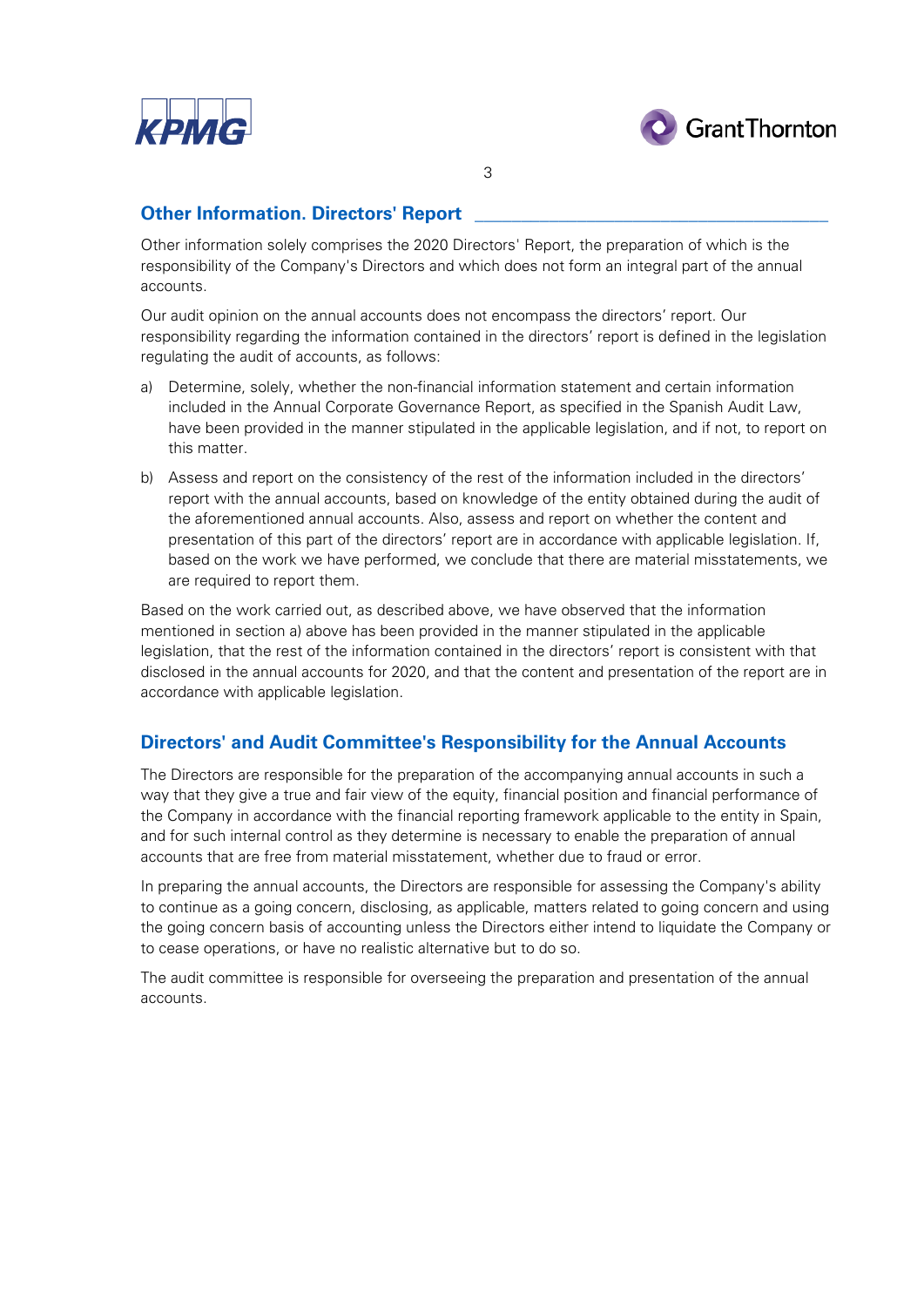



## **Auditor's Responsibilities for the Audit of the Annual Accounts \_\_\_\_\_\_\_\_\_\_\_\_\_**

Our objectives are to obtain reasonable assurance about whether the annual accounts as a whole are free from material misstatement, whether due to fraud or error, and to issue an auditor's report that includes our opinion.

4

Reasonable assurance is a high level of assurance, but is not a guarantee that an audit conducted in accordance with prevailing legislation regulating the audit of accounts in Spain will always detect a material misstatement when it exists. Misstatements can arise from fraud or error and are considered material if, individually or in the aggregate, they could reasonably be expected to influence economic decisions of users taken on the basis of these annual accounts.

As part of an audit in accordance with prevailing legislation regulating the audit of accounts in Spain, we exercise professional judgement and maintain professional skepticism throughout the audit. We also:

- Identify and assess the risks of material misstatement of the annual accounts, whether due to fraud or error, design and perform audit procedures responsive to those risks, and obtain audit evidence that is sufficient and appropriate to provide a basis for our opinion. The risk of not detecting a material misstatement resulting from fraud is higher than for one resulting from error, as fraud may involve collusion, forgery, intentional omissions, misrepresentations, or the override of internal control.
- Obtain an understanding of internal control relevant to the audit in order to design audit procedures that are appropriate in the circumstances, and not for the purpose of expressing an opinion on the effectiveness of the entity's internal control.
- Evaluate the appropriateness of accounting policies used and the reasonableness of accounting estimates and related disclosures made by the Directors.
- Conclude on the appropriateness of the Directors' use of the going concern basis of accounting and, based on the audit evidence obtained, whether a material uncertainty exists related to events or conditions that may cast significant doubt on the Company's ability to continue as a going concern. If we conclude that a material uncertainty exists, we are required to draw attention in our auditor's report to the related disclosures in the annual accounts or, if such disclosures are inadequate, to modify our opinion. Our conclusions are based on the audit evidence obtained up to the date of our auditor's report. However, future events or conditions may cause the Company to cease to continue as a going concern.
- Evaluate the overall presentation, structure and content of the annual accounts, including the disclosures, and whether the annual accounts represent the underlying transactions and events in a manner that achieves a true and fair view.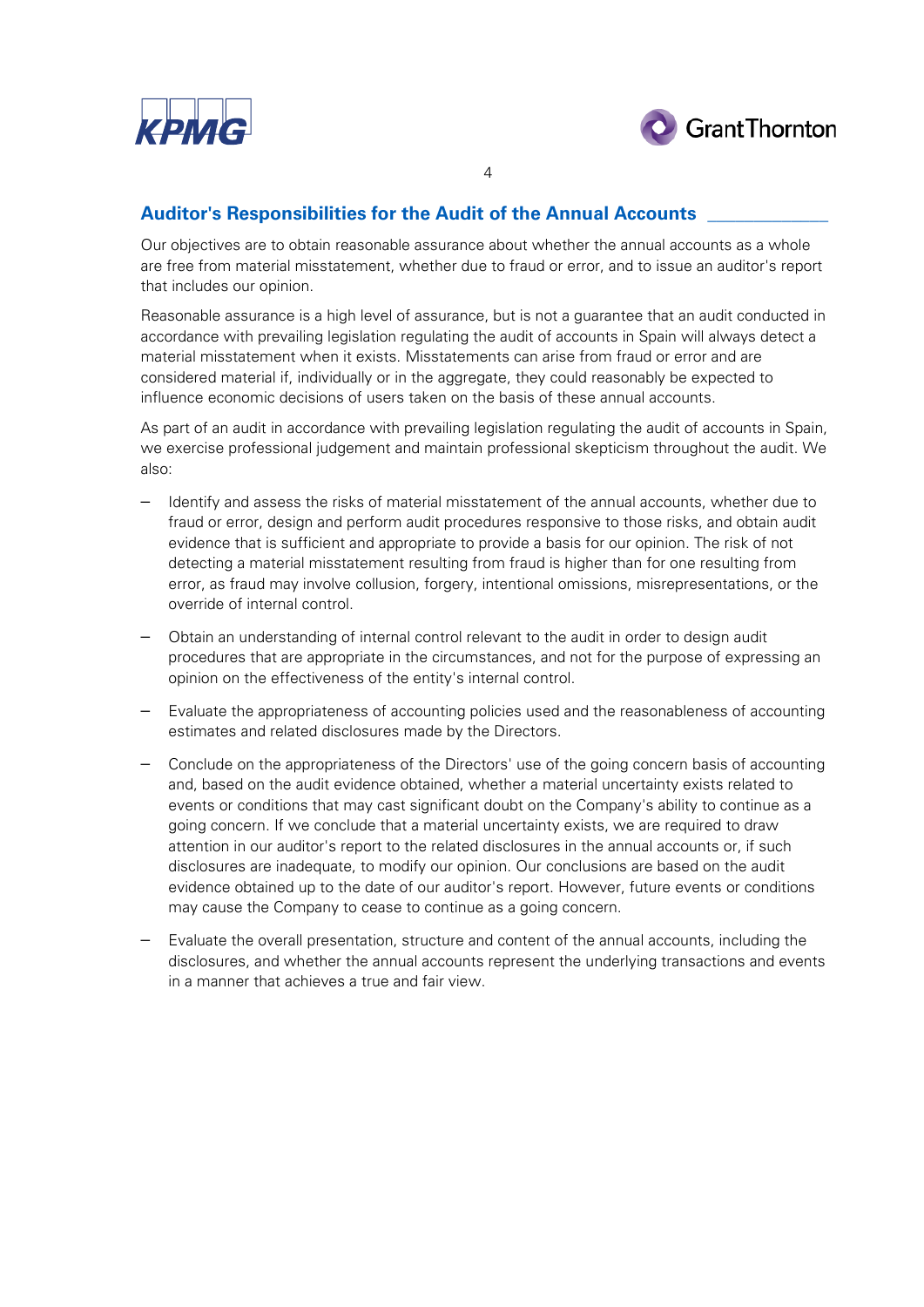



5

We communicate with the audit committee of Grifols, S.A. regarding, among other matters, the planned scope and timing of the audit and significant audit findings, including any significant deficiencies in internal control that we identify during our audit.

We also provide the entity's audit committee with a statement that we have complied with the applicable ethical requirements, including those regarding independence, and to communicate with them all matters that may reasonably be thought to bear on our independence, and where applicable, related safeguards.

From the matters communicated to the audit committee of the entity, we determine those that were of most significance in the audit of the annual accounts of the current period and which are therefore the key audit matters.

We describe these matters in our auditor's report unless law or regulation precludes public disclosure about the matter.

## **REPORT ON OTHER LEGAL AND REGULATORY REQUIREMENTS**

## **European Single Electronic Format \_\_\_\_\_\_\_\_\_\_\_\_\_\_\_\_\_\_\_\_\_\_\_\_\_\_\_\_\_\_\_\_\_\_\_\_\_\_\_\_**

We have examined the digital file of Grifols, S.A. for 2020 in European Single Electronic Format (ESEF) comprising an XHTML file with the annual accounts for the aforementioned year, which will form part of the annual financial report.

The Directors of Grifols, S.A. are responsible for the presentation of the 2020 annual report in accordance with the format requirements stipulated in Commission Delegated Regulation (EU) 2019/815 of 17 December 2018 (hereinafter the "ESEF Regulation"). For these purposes, they have incorporated the Annual Corporate Governance Report by reference in the Directors' Report.

Our responsibility consists of examining the digital file prepared by the Company's Directors, in accordance with prevailing legislation regulating the audit of accounts in Spain. This legislation requires that we plan and perform our audit procedures to determine whether the content of the annual accounts included in the digital file fully corresponds to the annual accounts we have audited, and whether the annual accounts have been formatted, in all material respects, in accordance with the requirements of the ESEF Regulation.

In our opinion, the digital file examined fully corresponds to the audited annual accounts, and these are presented, in all material respects, in accordance with the requirements of the ESEF Regulation.

## **Additional Report to the Audit Committee \_\_\_\_\_\_\_\_\_\_\_\_\_\_\_\_\_\_\_\_\_\_\_\_\_\_\_\_\_\_\_\_\_**

The opinion expressed in this report is consistent with our additional report to the Company's audit committee dated 25 February 2021.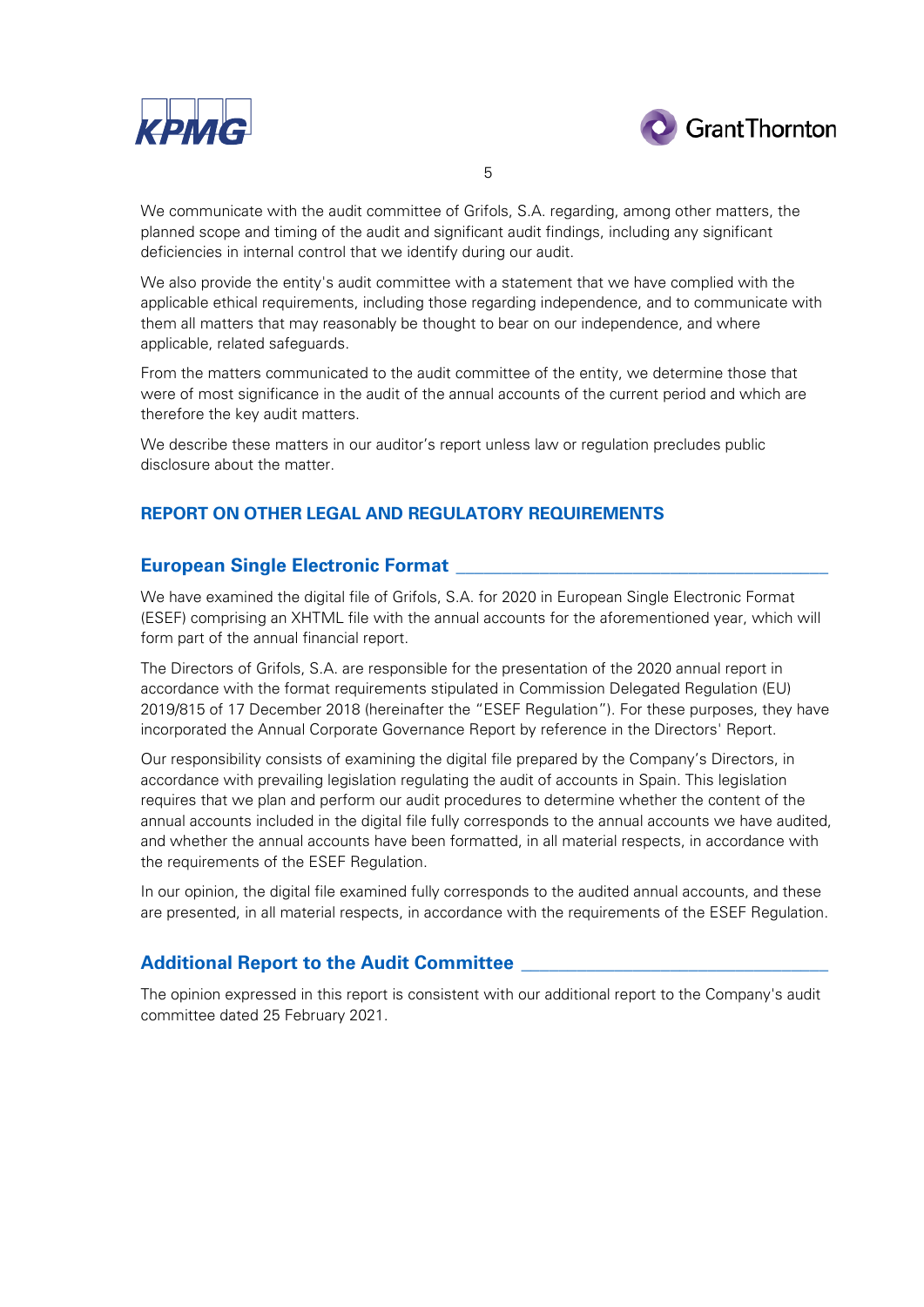



## **Contract Period \_\_\_\_\_\_\_\_\_\_\_\_\_\_\_\_\_\_\_\_\_\_\_\_\_\_\_\_\_\_\_\_\_\_\_\_\_\_\_\_\_\_\_\_\_\_\_\_\_\_\_\_\_\_\_\_\_\_**

At their ordinary general meeting held on 9 October 2020, the shareholders appointed us as auditors for the year ended 31 December 2020.

6

Previously, KPMG Auditores, S.L. was appointed for a period of three years from 31 July 1990 to 1992, by consensus of the shareholders at their general meeting, and have been auditing the annual accounts since the year ended 31 July 1990. Grant Thornton, S.L.P. Sociedad Unipersonal was appointed by consensus of the shareholders at their ordinary general meeting as auditor of the annual accounts for the year ended 31 December 2017, and have been auditing the annual accounts since the year ended 31 December 2017.

KPMG Auditores, S.L.<br>
Entered in the Spanish Official Register<br>
Entered in the Spanish Official Register<br>
Entered in the Spanish Official Register Entered in the Spanish Official Register of Auditors (R.O.A.C.) with number S0702 of Auditors (R.O.A.C.) with number S0231

*(Signed on the original in Spanish) (Signed on the original in Spanish)*

David Hernanz Sayans<br>
Entered in the Spanish Official Register<br>
Entered in the Spanish Official Register<br>
Entered in the Spanish Official Register of Auditors (R.O.A.C.) with number 20236

Entered in the Spanish Official Register<br>
of Auditors (R.O.A.C.) with number 20236<br>
of Auditors (R.O.A.C.) with number 12720

25 February 2021 25 February 2021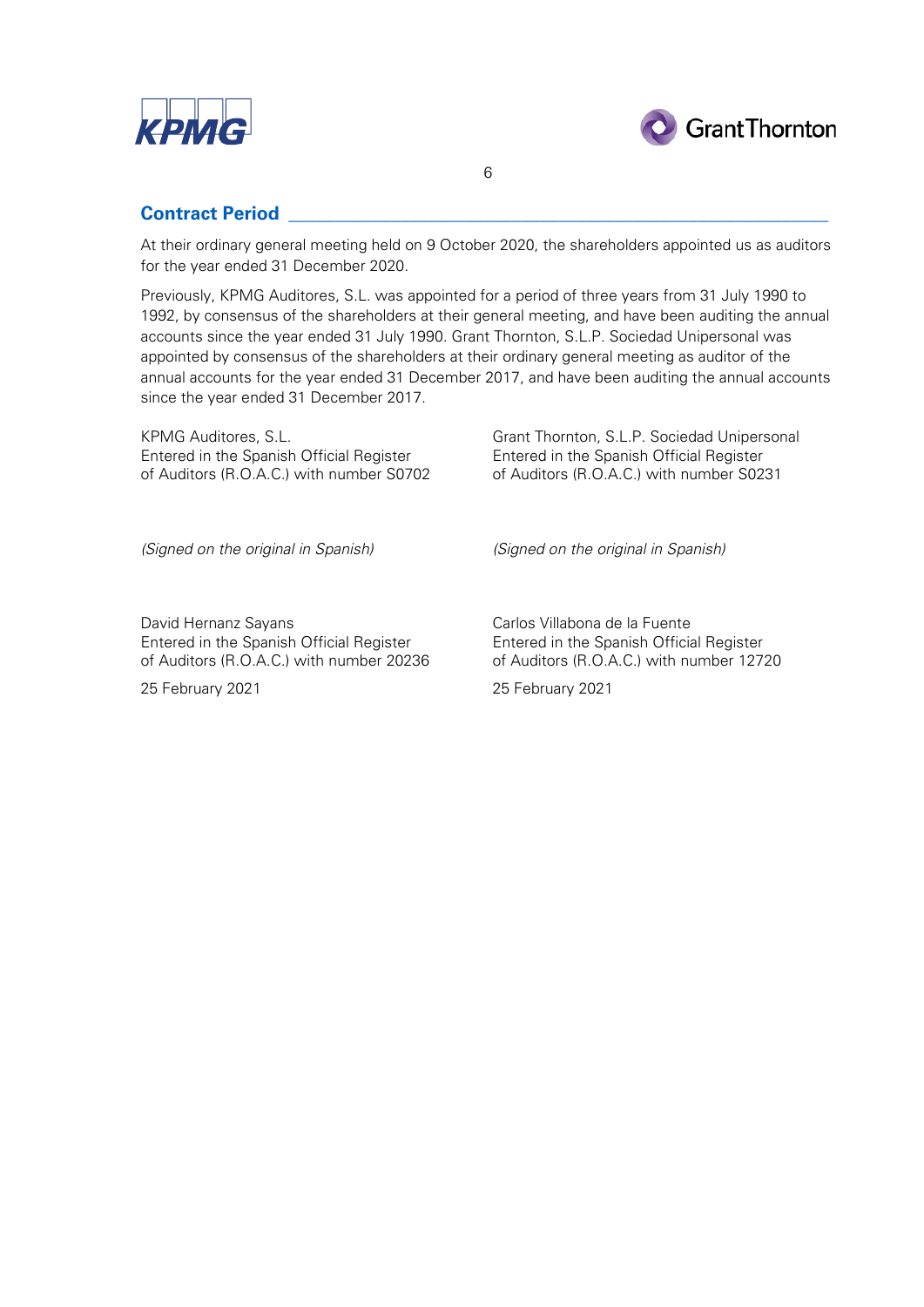Annual Accounts and Directors' Report for the year

31 December 2020

(With Independent Auditor's Report Thereon)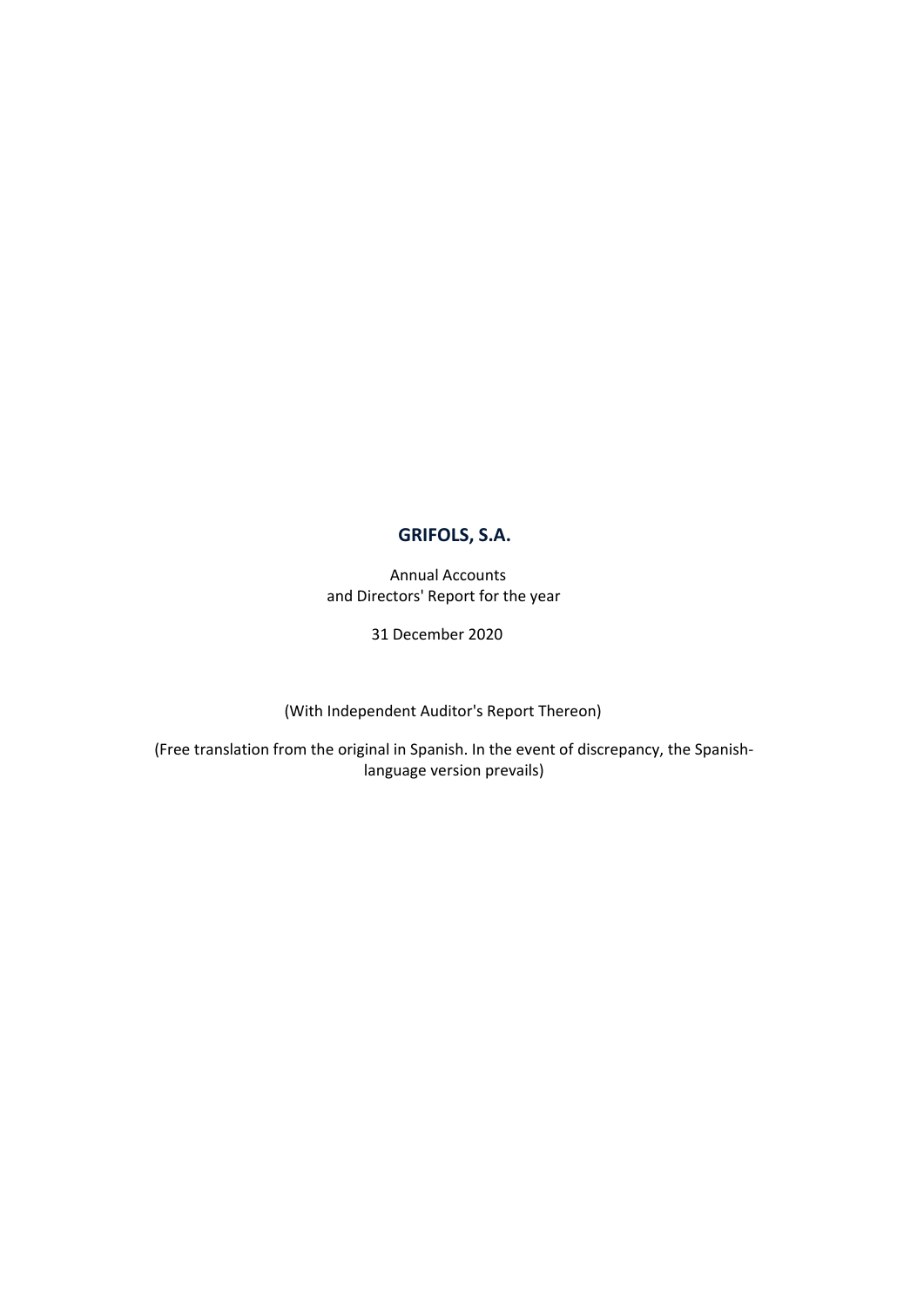#### **Balance Sheets**

#### **31 December 2020**

#### (Expressed in Euros)

| Assets                                                                      | <b>Note</b> | 2020           | 2019           |
|-----------------------------------------------------------------------------|-------------|----------------|----------------|
| Intangible assets                                                           | Note 5      | 20,231,217     | 16,925,512     |
| Computer softw are                                                          |             | 19,731,217     | 16,425,512     |
| Advances                                                                    |             | 500,000        | 500,000        |
| Property, plant and equipment                                               | Note 6      | 39,957,793     | 25,115,955     |
| Land and buildings                                                          |             | 11,414,639     |                |
| Technical installations, machinery, equipment, furniture<br>and other items |             | 22,476,390     | 15,210,413     |
| Under construction and advances                                             |             | 6,066,764      | 9,905,542      |
| <b>Investment property</b>                                                  | Note 7      | 69,055,961     | 58,903,680     |
| Land                                                                        |             | 19,460,278     | 7,465,329      |
| <b>Buildings</b>                                                            |             | 42,200,213     | 41,169,859     |
| Investments in adaptation and advances                                      |             | 7,395,470      | 10,268,492     |
| Non-current investments in Group companies and associates                   |             | 11,349,309,365 | 9,616,420,817  |
| Equity instruments                                                          | Note 12     | 3,947,509,365  | 2,400,917,024  |
| Loans to companies                                                          | Note 14     | 7,401,800,000  | 7,215,503,793  |
| Non-current investments                                                     | Note 14     | 2,672,610      | 1,641,525      |
| Equity instruments                                                          |             | 1,120,792      |                |
| Other financial assets                                                      |             | 1,551,818      | 1,641,525      |
| Deferred tax assets                                                         | Note 21     | 18,129,741     | 16,717,390     |
| Total non-current assets                                                    |             | 11,499,356,687 | 9,735,724,879  |
| <b>Inventories</b>                                                          |             | 8,132,874      | 7,354,373      |
| Raw materials and other short term supplies                                 |             | 8,132,874      | 7,354,373      |
| Trade and other receivables                                                 | Note 14     | 70,662,377     | 58,278,228     |
| Trade receivables - current                                                 |             | 1,838,664      | 2,636,448      |
| Trade receivables from Group companies and associates<br>– current          | Note 23     | 41,297,482     | 45,736,628     |
| Other receivables                                                           |             | 119,451        | 337,758        |
| Personnel                                                                   |             | 207,916        | 178,293        |
| Current tax assets                                                          | Note 21     | 11,967,075     | 5,681,793      |
| Public entities, other                                                      | Note 21     | 15,231,789     | 3,707,308      |
| Current investments in Group companies and<br>associates                    | Note 14     | 164,475,733    | 36,946,301     |
| Loans to group companies and associates                                     |             | 164,475,733    | 36,946,301     |
| <b>Current investments</b>                                                  | Note 14     | 9,813,585      | 1,727,432,880  |
| Other financial assets                                                      |             | 9,813,585      | 1,727,432,880  |
| Prepayments for current assets                                              | Note 15     | 10,275,381     | 20,862,230     |
| Cash and cash equivalents                                                   |             | 2,522,520      | 2,243,907      |
| Cash                                                                        |             | 2,522,520      | 2,243,907      |
| <b>Total current assets</b>                                                 |             | 265,882,470    | 1,853,117,919  |
| <b>Total assets</b>                                                         |             | 11,765,239,157 | 11,588,842,798 |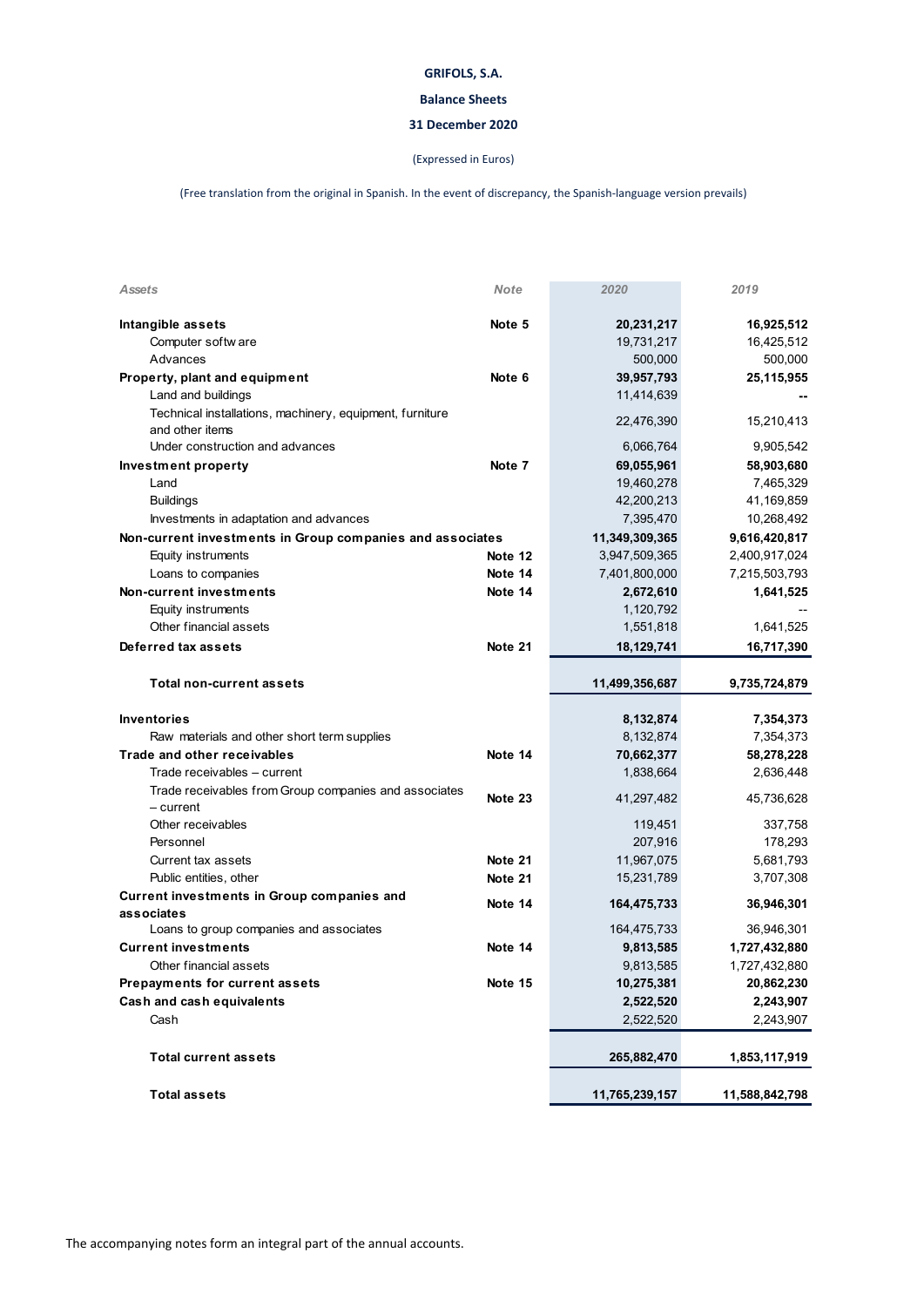#### **Balance Sheets**

#### **31 December 2020**

#### (Expressed in Euros)

| <b>Equity and Liabilities</b>                      | <b>Note</b> | 2020           | 2019            |
|----------------------------------------------------|-------------|----------------|-----------------|
| <b>Capital and reserves</b>                        | Note 16     | 3,064,013,040  | 3,117,088,705   |
| Capital                                            |             |                |                 |
| Registered capital                                 |             | 119,603,705    | 119,603,705     |
| Share premium                                      |             | 910,727,619    | 910,727,619     |
| Reserves                                           |             |                |                 |
| Legal and statutory reserves                       |             | 23,920,741     | 23,920,741      |
| Other reserves                                     |             | 1,974,866,890  | 606,485,037     |
| (Treasury stock and equity holdings)               |             | (43, 734, 492) | (49, 584, 141)  |
| Profit for the year                                |             | 64,748,232     | 1,630,265,591   |
| (Interim dividend)                                 |             |                | (136, 827, 971) |
| Other equity instruments                           |             | 13,880,345     | 12,498,124      |
| <b>Valuation adjustments</b>                       |             | 52,194,967     | 1,325,574       |
| Valuation adjustments available for sale           |             | 52,194,967     | 1,325,574       |
| Grants, donations and bequests received            |             | 91,116         | 101,832         |
|                                                    |             |                |                 |
| <b>Total equity</b>                                |             | 3,116,299,123  | 3,118,516,111   |
| Non-current payables                               | Note 19     | 4,102,783,710  | 4,139,883,126   |
| Promissory notes                                   |             | 2,644,914,563  | 2,644,914,563   |
| Loans and borrow ings                              |             | 1,456,022,801  | 1,491,826,997   |
| Finance lease payables                             | Note 8      | 1,057,963      | 1,827,205       |
| Other financial liabilities                        |             | 788,383        | 1,314,361       |
| Group companies and associates, non-current        | Note 19     | 4,364,424,049  | 4,113,720,823   |
| Deferred tax liabilities                           | Note 21     | 1,217,288      | 1,444,100       |
| <b>Total non-current liabilities</b>               |             | 8,468,425,047  | 8,255,048,049   |
| <b>Current payables</b>                            | Note 19     | 66,051,758     | 45,033,795      |
| Promissory notes                                   |             | 13,102,778     | 3,255,873       |
| Loans and borrow ings                              |             | 50,605,796     | 23,676,514      |
| Finance lease payables                             | Note 8      | 1,055,848      | 968,316         |
| Other financial liabilities                        |             | 1,287,336      | 17,133,092      |
| Group companies and associates, current            | Note 19     | 43,289,273     | 35,285,923      |
| Trade and other payables                           | Note 19     | 71,173,956     | 134,958,920     |
| Current payables to suppliers                      |             | 49,710,843     | 49,579,887      |
| Suppliers, Group companies and associates, current | Note 23     | 12,402,101     | 51,028,984      |
| Personnel (salaries payable)                       |             | 6,154,302      | 11,108,123      |
| Public entities, other                             | Note 21     | 2,906,710      | 23,241,926      |
| <b>Total current liabilities</b>                   |             | 180,514,987    | 215,278,638     |
| <b>Total equity and liabilities</b>                |             | 11,765,239,157 | 11,588,842,798  |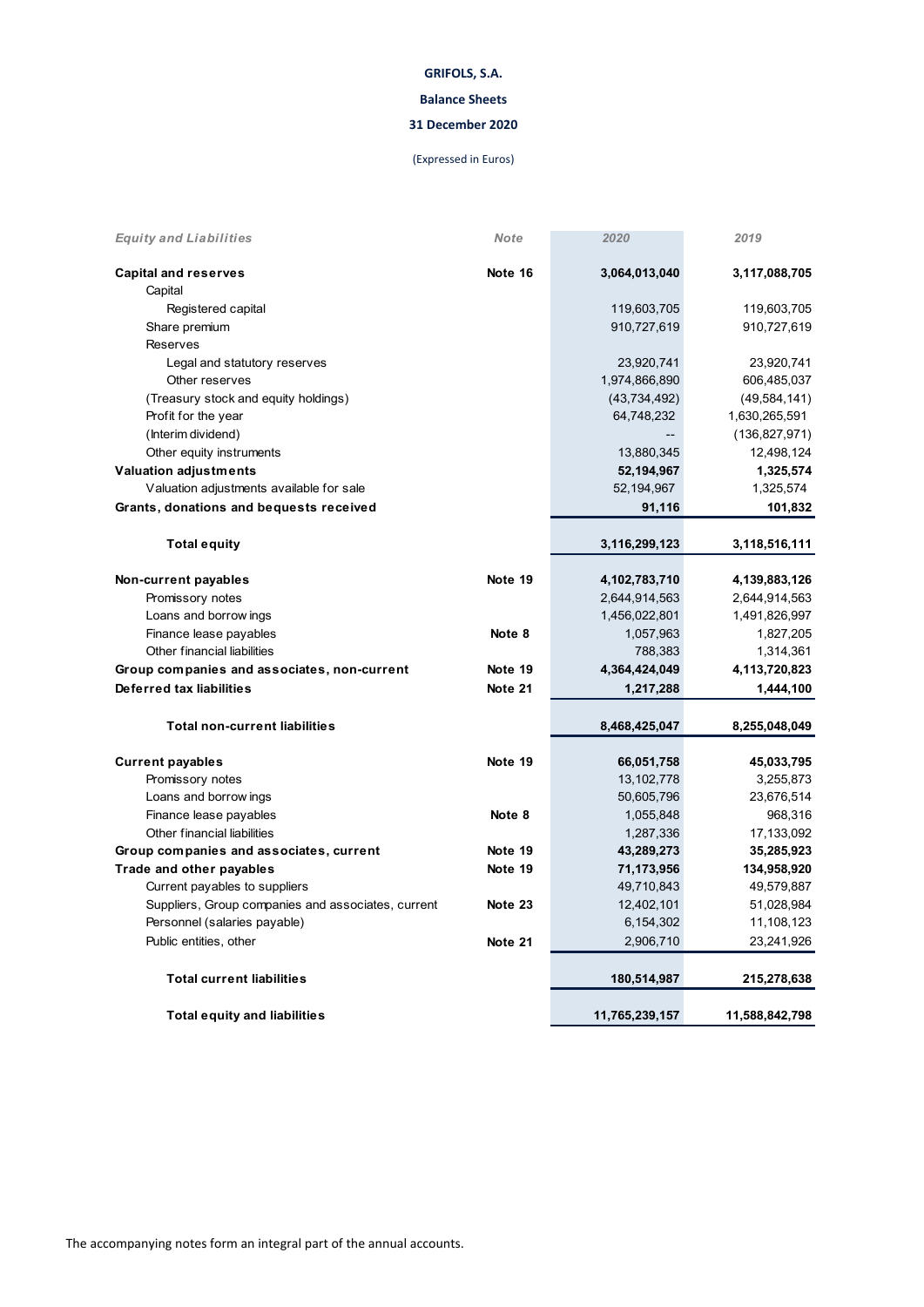#### **GRIFOLS, S.A. Statement of Profit and Loss for the year ended 31 December 2020**

#### (Expressed in Euros)

|                                                             | Note             | 2020            | 2019            |
|-------------------------------------------------------------|------------------|-----------------|-----------------|
|                                                             |                  |                 |                 |
| <b>Revenues</b>                                             | Note 24          | 556,123,621     | 1,969,511,412   |
| Sales                                                       | Note 12          |                 | 807,651,582     |
| Services rendered                                           |                  | 160,386,424     | 135,580,670     |
| Finance income                                              | Note 13 and 23   | 230,509,859     | 72,454,130      |
| <b>Dividends</b>                                            |                  | 165,227,338     | 953,825,030     |
| Self-constructed assets                                     |                  | 4,653,851       | 3,202,422       |
| <b>Supplies</b>                                             |                  | (6, 564, 825)   | (4,315,201)     |
| Raw materials and consumables used                          | Note 24          | (6,009,662)     | (4,453,868)     |
| Impairment of merchandise, raw materials and other supplies |                  | (555, 163)      | 138,667         |
| Other operating income                                      |                  | 6,013,915       | 6,288,070       |
| Non-trading and other operating income                      |                  | 5,892,191       | 6,176,251       |
| Operating grants taken to income                            |                  | 121,724         | 111,819         |
| <b>Personnel expenses</b>                                   |                  | (67, 164, 470)  | (68,918,972)    |
| Salaries and wages                                          |                  | (54, 228, 521)  | (55,992,202)    |
| Employee benefits expense                                   | Note 24          | (12, 853, 214)  | (12,647,346)    |
| Provisions                                                  | Note 24          | (82, 735)       | (279, 424)      |
| Other operating expenses                                    |                  | (169, 789, 628) | (140, 959, 849) |
| <b>External services</b>                                    |                  | (167, 605, 649) | (139,716,025)   |
| Taxes                                                       |                  | (593,095)       | (43, 752)       |
| Other operating expenses                                    |                  | (1,590,884)     | (1,200,072)     |
| Amortisation and depreciation                               | Notes 5, 6 and 7 | (13,620,793)    | (12,609,622)    |
| Non-financial and other capital grants                      |                  | 14,289          | 14,289          |
| Impairment and losses on disposal of fixed assets           |                  | (7, 245, 940)   | (2,446,435)     |
| Impairment and losses                                       | Note 12          | (7, 245, 528)   | (2,240,733)     |
| Losses on disposal and other                                |                  | (412)           | (205, 702)      |
| Results from operating activities                           |                  | 302,420,020     | 1,749,766,114   |
| Finance income                                              |                  | 434,521         | 804,810         |
| From marketable securities and other financial instruments  |                  |                 |                 |
| Other third parties                                         | Note 13          | 2,649           | 3,783           |
| Capitalised borrow ing costs                                | Note 6           | 431,872         | 801,027         |
| <b>Finance costs</b><br>Group companies and associates      | Note 18          | (275, 338, 111) | (162, 487, 055) |
|                                                             | Note 23          | (165, 761, 961) | (100,006,175)   |
| Other third parties                                         |                  | (109, 576, 150) | (62, 480, 880)  |
| <b>Exchange losses</b>                                      | Notes 14 and 19  | 4,747,968       | (4,529,708)     |
| Net finance cost                                            |                  | (270, 155, 622) | (166, 211, 953) |
| Profit before income tax                                    |                  | 32,264,398      | 1,583,554,161   |
| Income tax                                                  | Note 21          | 32,483,834      | 46,711,430      |
| Profit for the year                                         |                  | 64,748,232      | 1,630,265,591   |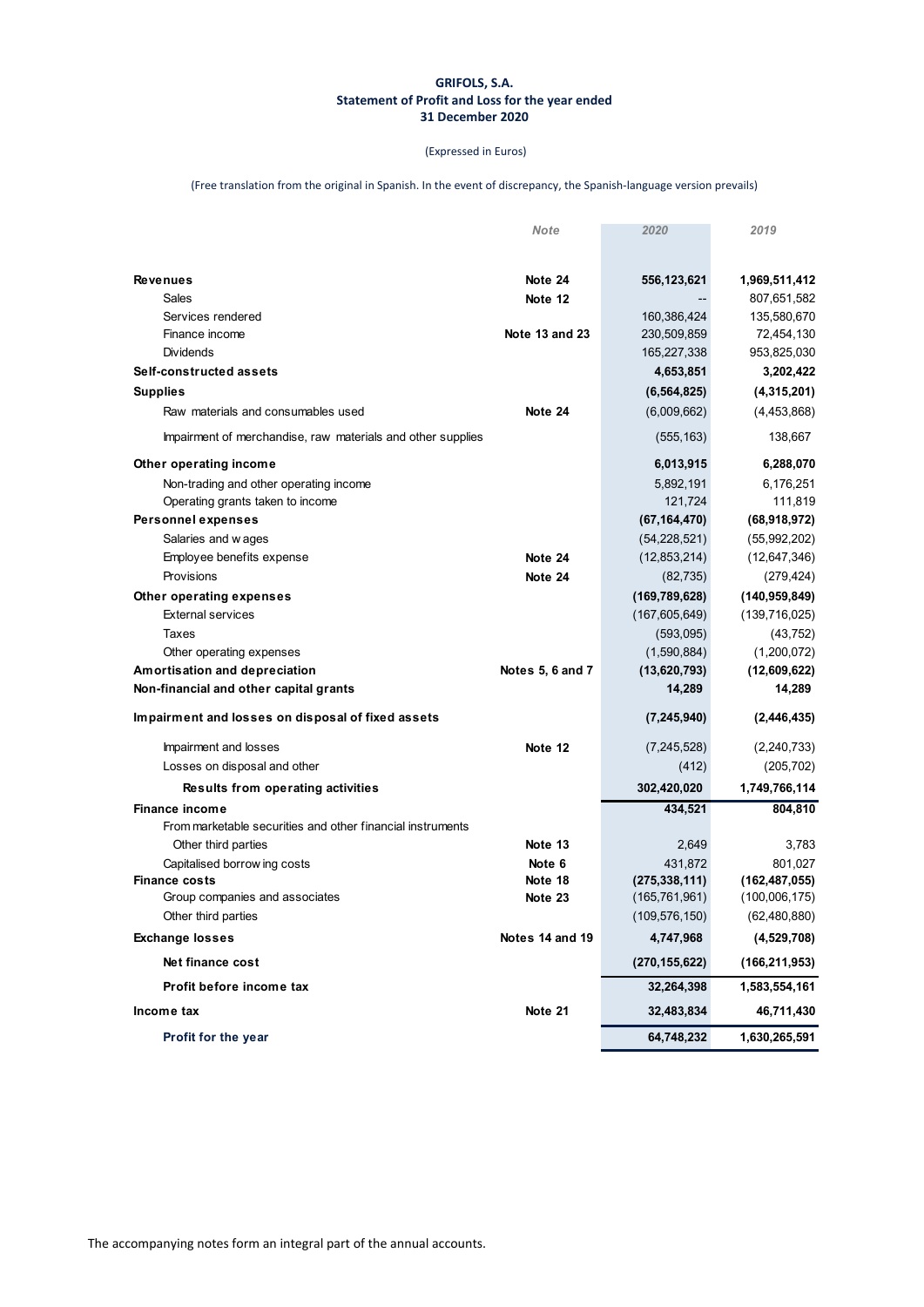#### **GRIFOLS, S.A. Statement of Profit and Loss for the year ended 31 December 2020**

(Expressed in Euros)

| <b>Note</b>                                               | 2020               | 2019               |
|-----------------------------------------------------------|--------------------|--------------------|
| Profit for the year                                       | 64,748,232         | 1,630,265,591      |
| Income and expense recognised directly in<br>equity       |                    |                    |
| From valuation of financial instruments                   |                    |                    |
| Financial assets available for sale                       | 50,869,393         | 1,325,574          |
| Total income and expense recognised<br>directly in equity | 50,869,393         | 1,325,574          |
| Amounts transferred to the income<br>statement            |                    |                    |
| Grants, donations and bequests<br>Tax effect              | (14, 289)<br>3,572 | (14, 289)<br>3,572 |
| Total amounts transferred to the income<br>statement      | (10, 717)          | (10, 717)          |
| Total recognised income and expense                       | 115,606,908        | 1,631,580,448      |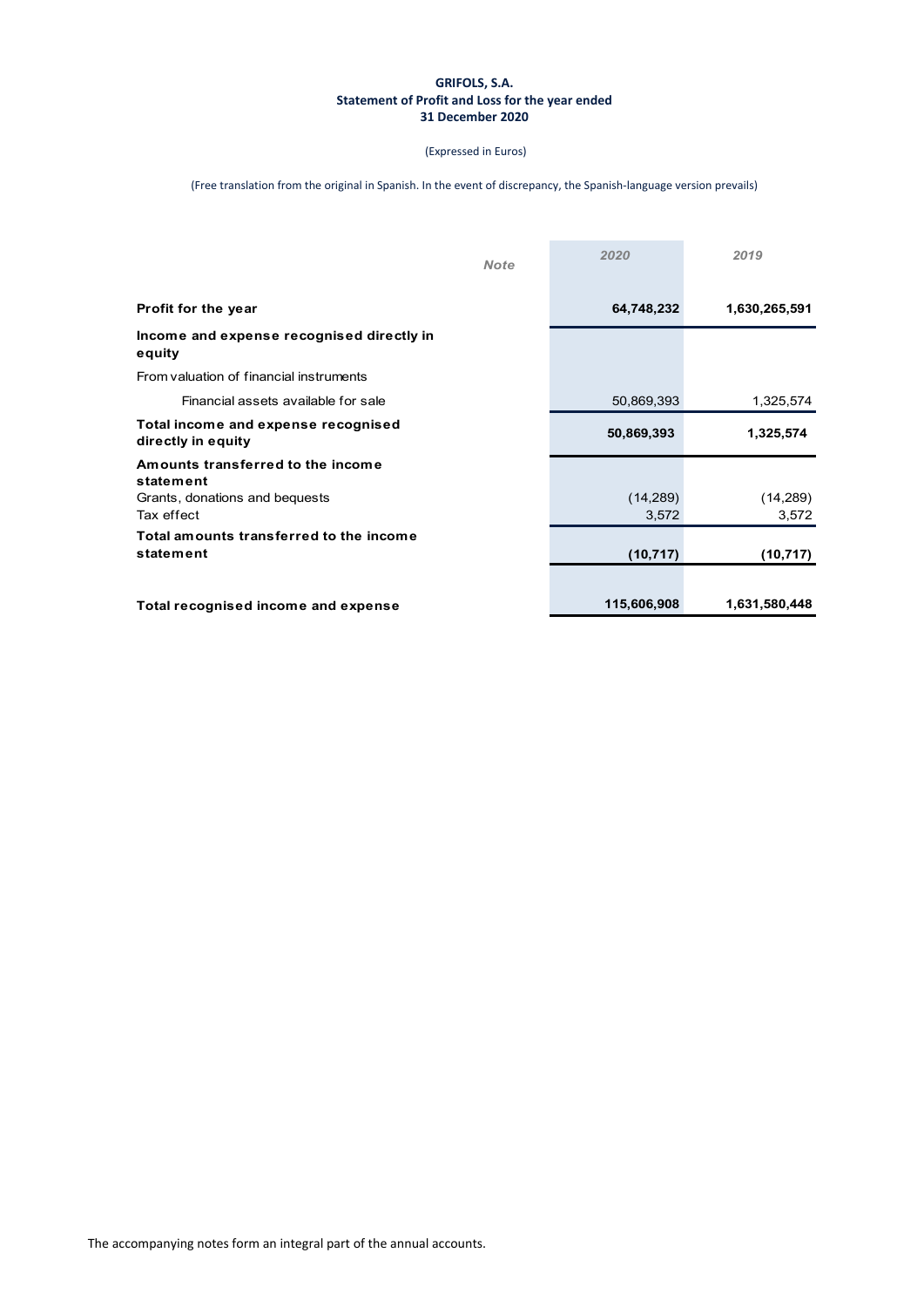#### **Statements of Changes in Equity for the years ended 31 December 2020**

#### **B) Statement of Total Changes in Equity for the year ended 31 December 2020**

#### (Expressed in Euros)

|                                              | Registered<br>capital | Share<br>premium         | <b>Reserves</b>          | Treasury<br>stock        | <b>Profit for the</b><br>year | Interim<br>dividend      | Other equity<br>instruments | Valuation<br>adjustments<br>available for<br>sale                                                 | Grants,<br>donations and<br>bequests<br>received | Total           |
|----------------------------------------------|-----------------------|--------------------------|--------------------------|--------------------------|-------------------------------|--------------------------|-----------------------------|---------------------------------------------------------------------------------------------------|--------------------------------------------------|-----------------|
| Balance at 31 December 2019                  | 119,603,705           | 910,727,619              | 630,405,778              | (49, 584, 141)           | 1,630,265,591                 | (136, 827, 971)          | 12,498,124                  | 1,325,574                                                                                         | 101,832                                          | 3,118,516,111   |
| Recognised income and expense                |                       | $- -$                    | $- -$                    | $-$                      | 64,748,232                    | $- -$                    | $\sim$                      | 50,869,393                                                                                        | (10, 716)                                        | 115,606,909     |
| Transactions with shareholders or<br>ow ners |                       |                          |                          |                          |                               |                          |                             |                                                                                                   |                                                  |                 |
| Net movement in treasury stock               | $- -$                 | $\overline{\phantom{m}}$ | $\overline{\phantom{a}}$ | 5,849,649                | $- -$                         | $\overline{\phantom{a}}$ | $\qquad \qquad -$           | $\overline{\phantom{a}}$                                                                          | $\overline{\phantom{a}}$                         | 5,849,649       |
| Restricted share plan (note 16)              | $- -$                 | $\overline{\phantom{m}}$ | 1,483,475                | $\overline{\phantom{a}}$ | $- -$                         | $\overline{\phantom{a}}$ | 1,382,221                   | $\overline{\phantom{a}}$                                                                          | $\overline{\phantom{a}}$                         | 2,865,696       |
| Reserves                                     | $- -$                 | $\overline{\phantom{a}}$ | 1,493,437,620            |                          | $- (1,493,437,620)$           | $\overline{\phantom{m}}$ | $\qquad \qquad -$           | $\overline{\phantom{a}}$                                                                          | $\overline{\phantom{m}}$                         |                 |
| <b>Dividends</b>                             | $- -$                 | $\overline{\phantom{m}}$ | (113, 230, 429)          | $\overline{\phantom{a}}$ | (136, 827, 971)               | 136,827,971              | $\overline{\phantom{a}}$    | $\hspace{0.05cm} \hspace{0.02cm} \hspace{0.02cm} \hspace{0.02cm} \hspace{0.02cm} \hspace{0.02cm}$ | $\overline{\phantom{a}}$                         | (113, 230, 429) |
| Other movements                              | $- -$                 | $\overline{\phantom{m}}$ | (13,308,813)             | $\overline{\phantom{m}}$ | $- -$                         | $- -$                    | $\overline{\phantom{a}}$    | $\overline{\phantom{a}}$                                                                          | $\overline{\phantom{a}}$                         | (13, 308, 813)  |
| Balance at 31 December 2020                  | 119,603,705           | 910,727,619              | 1,998,787,631            | (43, 734, 492)           | 64,748,232                    | $\sim$                   | 13,880,345                  | 52,194,967                                                                                        | 91,116                                           | 3,116,299,123   |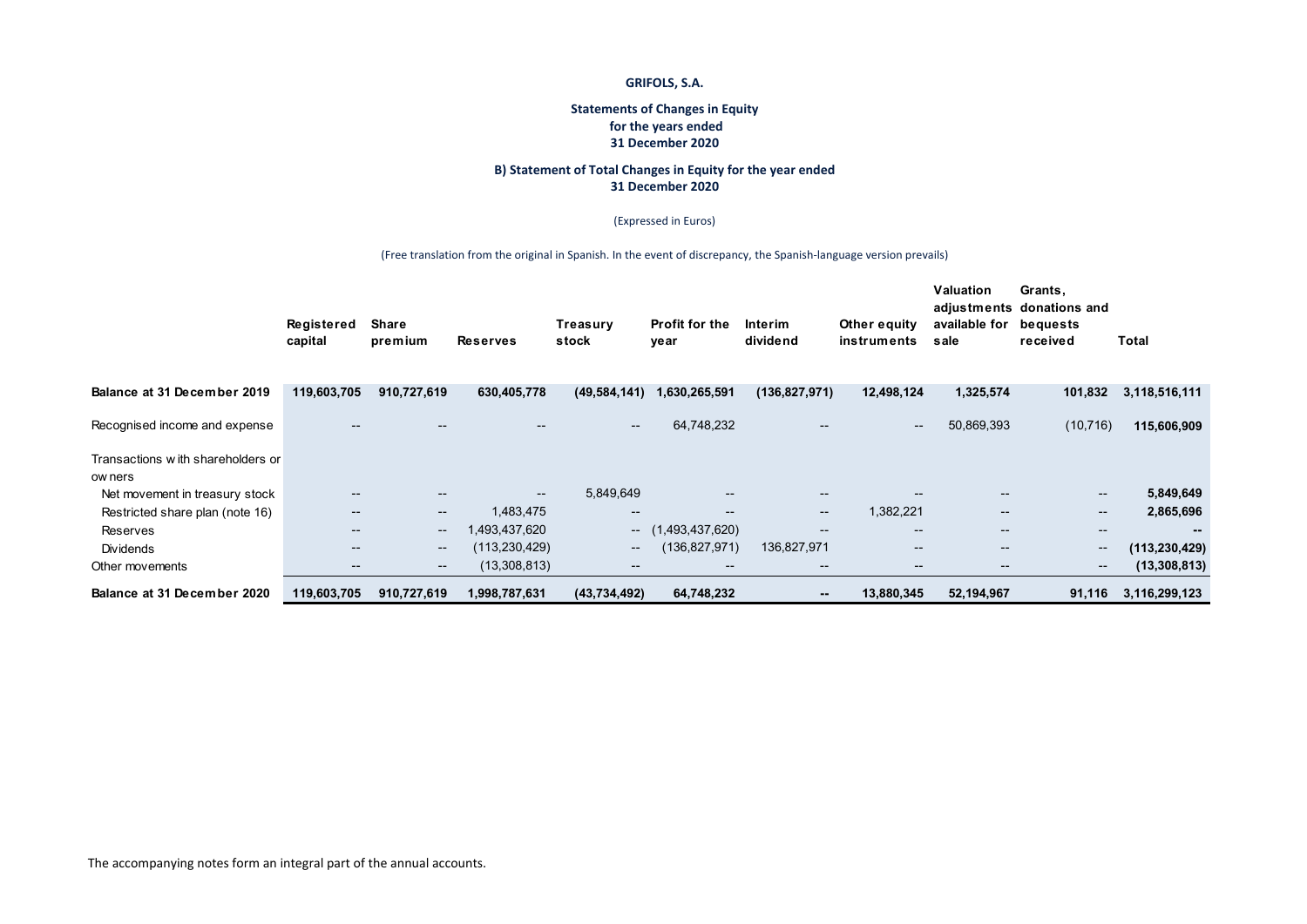#### **Statements of Changes in Equity for the years ended 31 December 2020**

#### **B) Statement of Total Changes in Equity for the year ended 31 December 2020**

#### (Expressed in Euros)

|                                                                     | Registered<br>capital    | <b>Share</b><br>premium  | <b>Reserves</b>          | Treasury<br>stock        | Profit for the<br>year   | Interim<br>dividend | Other equity<br>instruments | Valuation<br>adjusments<br>available for<br>sale | Grants,<br>donations and<br>bequests<br>received | Total           |
|---------------------------------------------------------------------|--------------------------|--------------------------|--------------------------|--------------------------|--------------------------|---------------------|-----------------------------|--------------------------------------------------|--------------------------------------------------|-----------------|
| Balance at 31 December 2018                                         | 119,603,705              | 910,727,619              | 538,810,910              | (55, 441, 210)           | 329,718,263              | (136, 747, 291)     | 12,651,996                  | $\overline{\phantom{m}}$                         | 112,549                                          | 1,719,436,541   |
| Recognised income and expense                                       | $- -$                    |                          |                          | $\overline{\phantom{a}}$ | 1,630,265,591            |                     | $\overline{\phantom{m}}$    | 1,325,574                                        | (10, 717)                                        | 1,631,580,448   |
| Transactions with shareholders or<br>ow ners                        |                          |                          |                          |                          |                          |                     |                             |                                                  |                                                  |                 |
| Net movement in treasury stock                                      |                          |                          | $\overline{\phantom{a}}$ | 5,857,069                |                          |                     |                             |                                                  | --                                               | 5,857,069       |
| Interim dividend                                                    | $- -$                    | $\overline{\phantom{a}}$ | $- -$                    | $\overline{\phantom{a}}$ | $\overline{\phantom{a}}$ | (136,827,971)       | $\overline{\phantom{a}}$    | $\qquad \qquad -$                                | --                                               | (136, 827, 971) |
| Restricted share plan                                               | $- -$                    | $\overline{\phantom{a}}$ | 535,405                  | $\overline{\phantom{m}}$ | --                       | $- -$               | (153, 872)                  | $\overline{\phantom{m}}$                         | --                                               | 381,533         |
| Distribution of profit/(Application of<br>loss) for the period 2018 |                          |                          |                          |                          |                          |                     |                             |                                                  |                                                  |                 |
| Reserves                                                            | $\overline{\phantom{m}}$ | $\overline{\phantom{a}}$ | 91,059,463               | $\overline{\phantom{m}}$ | (91,059,463)             |                     | $\overline{\phantom{m}}$    | $\overline{\phantom{m}}$                         | --                                               |                 |
| Dividends                                                           | --                       | $\overline{\phantom{m}}$ | $\overline{\phantom{m}}$ | $\overline{\phantom{a}}$ | (238, 658, 800)          | 136,747,291         | $\overline{\phantom{a}}$    | $\overline{\phantom{m}}$                         | $\overline{\phantom{a}}$                         | (101, 911, 509) |
| Balance at 31 December 2019                                         | 119,603,705              | 910,727,619              | 630,405,778              | (49, 584, 141)           | 1,630,265,591            | (136, 827, 971)     | 12,498,124                  | 1,325,574                                        | 101,832                                          | 3,118,516,111   |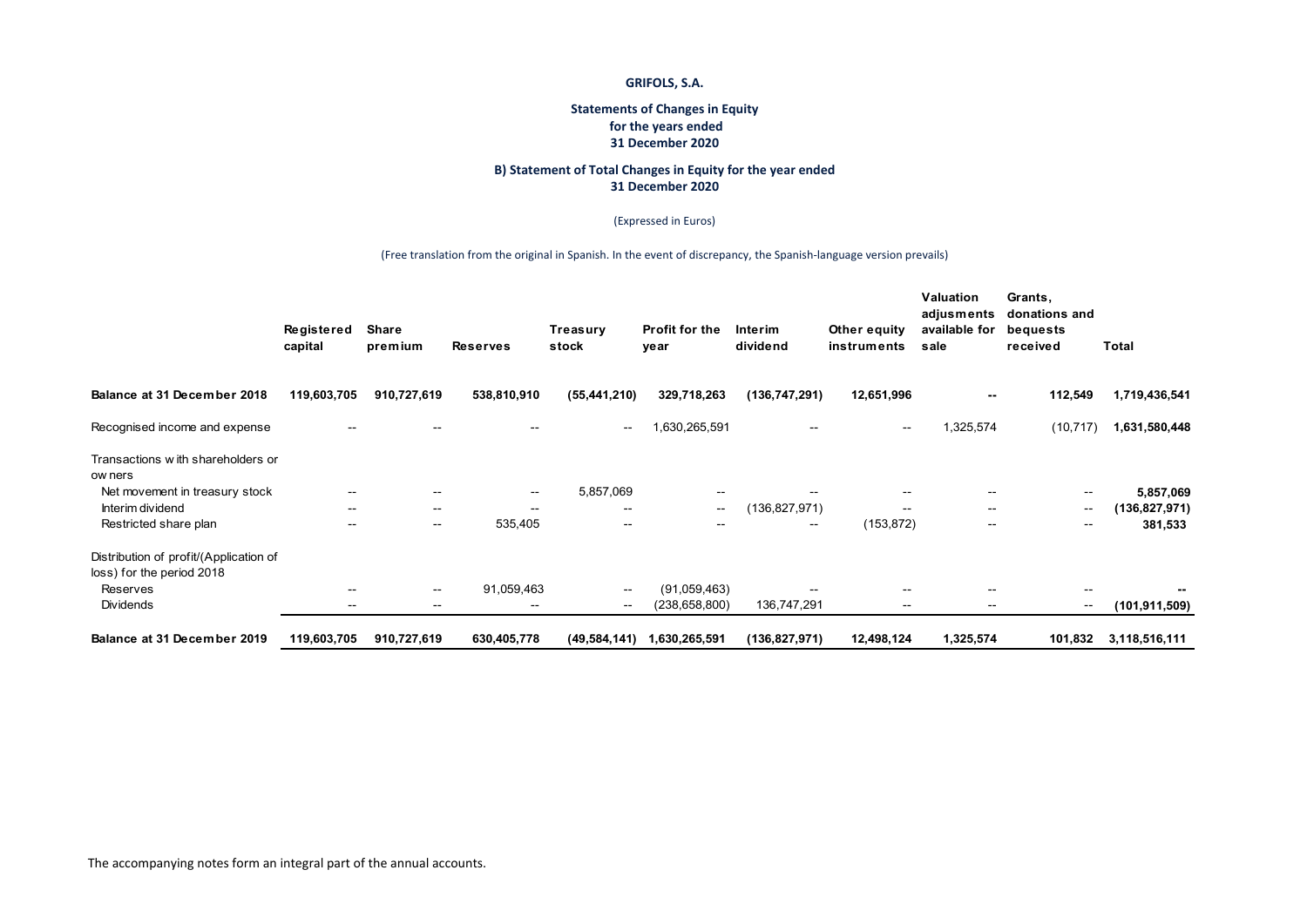#### **Statements of Cash Flows for the years ended 31 December 2020**

#### (Expressed in Euros)

(Free translation from the original in Spanish. In the event of discrepancy, the Spanish‐language version prevails)

|                                                                | 2020            | 2019                         |
|----------------------------------------------------------------|-----------------|------------------------------|
| Cash flows from operating activities                           |                 |                              |
| Profit for the year before tax                                 | 32,264,398      | 1,583,554,161                |
| <b>Adjustments for:</b>                                        |                 |                              |
| Dividend income                                                | (165, 227, 338) | (953, 825, 030)              |
| Profit on disposal of investments in group companies           |                 | (807, 651, 582)              |
| Impairment                                                     | 2,334,101       | 2,240,777                    |
| Amortisation and depreciation                                  | 13,620,793      | 12,609,622                   |
| Finance income                                                 | (230, 941, 731) | (73, 258, 940)               |
| Finance costs                                                  | 274,822,268     | 162,036,316                  |
| Change in fair value of financial instruments                  | 2,977,673       | 205,702                      |
| Other income and expenses                                      | (6,808,895)     | 428,303                      |
| <b>Translation differences</b>                                 | 87,530          |                              |
| Changes in operating assets and liabilities                    |                 |                              |
| <b>Inventories</b><br>Trade and other receivables              | (778, 501)      | (1, 130, 870)                |
| Other current assets                                           | (7,874,743)     | (19,801,851)                 |
| Trade and other payables                                       | 10,586,851      | (14, 502, 077)<br>54,496,294 |
| Other cash flows from operating activities                     | (75, 152, 168)  |                              |
| Interest paid                                                  | (263, 491, 794) | (139, 633, 639)              |
| Dividends received                                             | 165,227,338     | 877,413,057                  |
| Interest received                                              | 230,875,238     | 72,164,887                   |
| Income tax paid received                                       | 29,255,631      | 59,298,107                   |
|                                                                |                 |                              |
| Cash flows from operating activities                           | 11,776,651      | 814,643,237                  |
| Cash flows from investing activities                           |                 |                              |
| <b>Payments for investments</b>                                |                 |                              |
| Group companies and associates                                 | (83, 298, 973)  | 52,466,809                   |
| Intangible assets                                              | (8,418,945)     | (7,526,703)                  |
| Property, plant and equipment                                  | (36,047,474)    | (13,021,000)                 |
| Other financial assets                                         |                 | (19, 427)                    |
| Proceeds from sale of investments                              |                 |                              |
| Group companies and associates                                 | 300,000,000     | (162, 360)                   |
| Property, plant and equipment                                  |                 |                              |
| Other financial assets                                         | 1,964,781       |                              |
| Cash flows from investing activities                           | 174, 199, 389   | 31,737,319                   |
|                                                                |                 |                              |
| Cash flows from financing activities                           |                 |                              |
| Proceeds from and payments for financial liability instruments |                 |                              |
| Disposal                                                       |                 |                              |
| Promissory notes                                               |                 | 1,675,000,000                |
| Loans and borrow ings<br>Group companies and associates        | (9, 333, 113)   | 763,060,834                  |
|                                                                | (59,992,971)    |                              |
| Group companies and associates<br>Other payables               | (3, 140, 923)   | (3,045,890,910)              |
| Dividends and interest on other equity instruments paid        |                 |                              |
| <b>Dividends</b>                                               | (113, 230, 419) | (238, 739, 480)              |
|                                                                |                 |                              |
| Cash flows used in financing activities                        | (185, 697, 426) | (846, 569, 556)              |
| Net increase/decrease in cash and cash equivalents             | 278,614         | (189,000)                    |
| Cash and cash equivalents at beginning of year                 | 2,243,907       | 2,432,907                    |
| Cash and cash equivalents at year end                          | 2,522,521       | 2,243,907                    |
|                                                                |                 |                              |

The accompanying notes form an integral part of the annual accounts.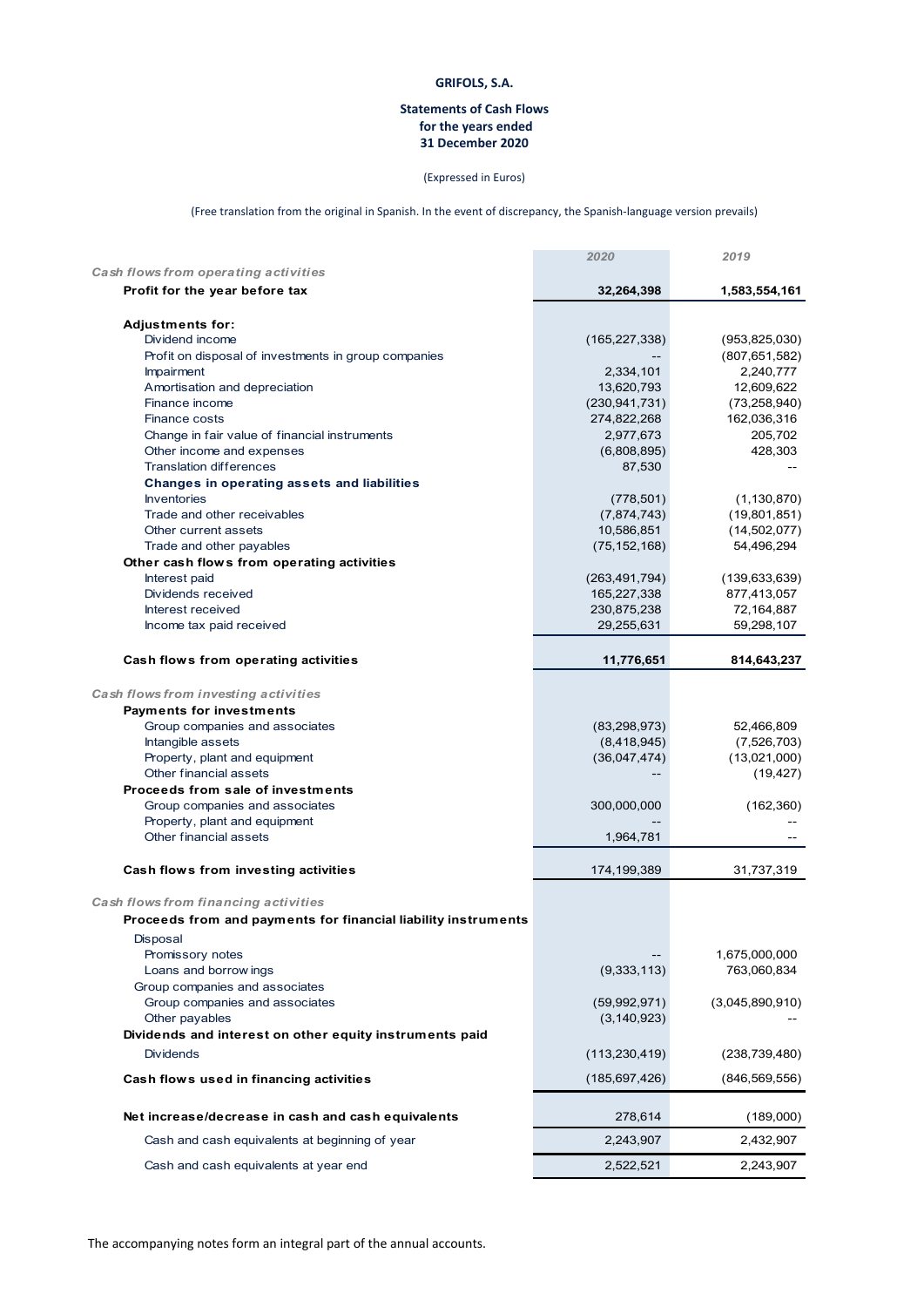#### **Notes to the Annual Accounts**

#### **31 December 2020**

(Free translation from the original in Spanish. In the event of discrepancy, the Spanish‐language version prevails)

#### **(1) Nature and Activities of the Company and Composition of the Group**

Grifols, S.A. (hereinafter the Company) was incorporated with limited liability under Spanish law on 22 June 1987. Its registered office is in Barcelona. The Company's statutory activity consists of providing corporate and business administrative, management and control services, as well as investing in assets and property. Its principal activity involves rendering administrative, management and control services to its subsidiaries.

Its main facilities are located in Sant Cugat del Vallès (Barcelona) and Parets del Vallès (Barcelona).

Grifols, S.A.'s shares are listed on the Barcelona, Madrid, Valencia and Bilbao stock exchanges and on the electronic stock market. As of 2 June 2011, the class B non-voting shares were listed on the NASDAQ (USA) and the Automated Quotation System (SIBE/Continuous Market).

In accordance with prevailing legislation, the Company is the Parent of a Group comprising the Company and the subsidiaries listed in note 12. In accordance with generally accepted accounting principles in Spain, consolidated annual accounts must be prepared to give a true and fair view of the financial position of the Group, the results of operations and changes in its equity and cash flows. Details of investments in Group companies, associates and multi‐group are provided in Appendix I.

On 19 February 2021 the Company's board of directors authorised for issue the consolidated annual accounts of Grifols, S.A. and subsidiaries for 2020 prepared in accordance with International Financial Reporting Standards as adopted by the European Union (IFRS‐EU), which show consolidated profit attributable to the Parent of Euros 618,546 thousand, total assets Euros 15,274,776 thousand and consolidated equity of Euros 6,720,055 thousand (Euros 625,146 thousand, Euros 15,542,611 thousand and Euros 6,845,768 thousand, respectively, in 2019).

#### **(2) Basis of Presentation**

(a) True and fair view

The accompanying annual accounts have been prepared on the basis of the accounting records of Grifols, S.A. The annual accounts for 2020 have been prepared in accordance with prevailing legislation and the Spanish General Chart of Accounts to give a true and fair view of the equity and financial position of the Company at 31 December 2020 and results of operations, changes in equity, and cash flows for the year then ended.

The directors consider that the annual accounts for 2020, authorised for issue on 19 February 2021, will be approved with no changes by the shareholders at their annual general meeting.

(b) Comparative information

The balance sheet, income statement, statement of changes in equity, statement of cash flows and the notes thereto for 2020 include comparative figures for 2019, which formed part of the annual accounts approved by the shareholders at the annual general meeting held on 9 October 2020.

(c) Functional and presentation currency

The figures disclosed in the annual accounts are presented in Euros, the Company's functional and presentation currency, rounded off to the nearest Euro.

(d) Critical issues regarding the valuation and estimation of relevant uncertainties and judgements used when applying accounting principles.

Relevant accounting estimates and judgements and other estimates and assumptions have to be made when applying the Company's accounting principles to prepare the annual accounts. A summary of the items requiring a greater degree of judgement or which are more complex, or where the assumptions and estimates made are significant to the preparation of the annual accounts, is as follows: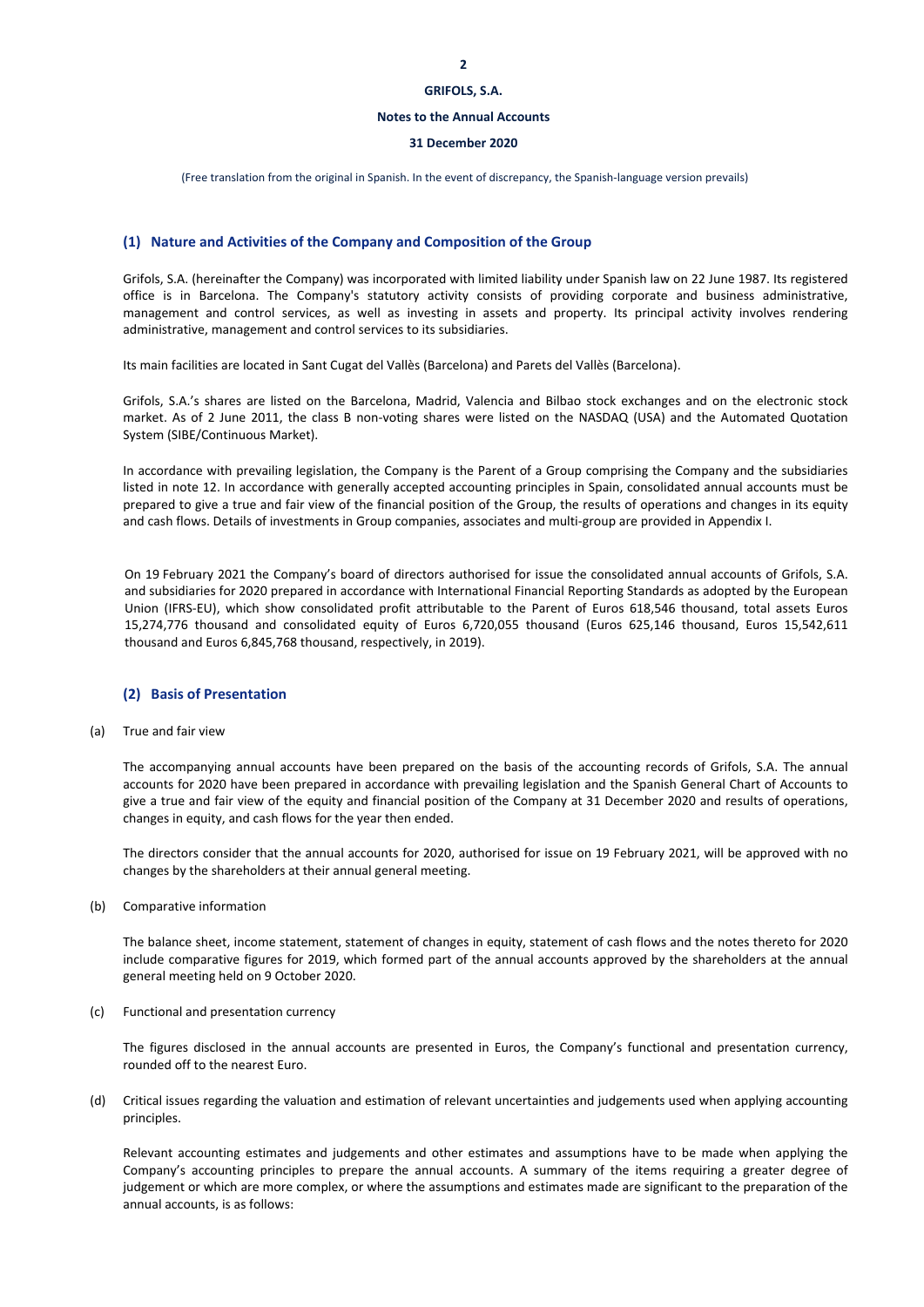#### **Notes to the Annual Accounts**

#### **31 December 2020**

(Free translation from the original in Spanish. In the event of discrepancy, the Spanish‐language version prevails)

(i) Relevant accounting estimates and assumptions

The Company tests investments in Group companies for impairment when there are signs that the book value is lower than the recoverable value, understood as the higher amount between the fair value less costs of sales and usage value. The determination of the recoverable value implies the use of estimates made by management. The Company generally uses cash flow discounting methods to calculate this value. Cash flow discounting calculations are based on the 5‐year projections of the budgets approved by management. The cash flows take into consideration past experience and represent management's best estimate of future market performance. The fifth-year cash flows are extrapolated using individual growth rates. The key assumptions employed include growth rates and the discount rate. The estimates, including the methodology used, could have a significant impact on values and impairment.

(ii) Changes in accounting estimates

Although estimates are calculated by the Company's directors based on the best information available at 31 December 2020, future events may require changes to these estimates in subsequent years. Any effect on the annual accounts of adjustments to be made in subsequent years would be recognised prospectively. Grifols, S.A. management does not consider that there are any assumptions or sources of uncertainty that would have a significant risk of resulting in a material adjustment within the next financial year.

#### **(3) Distribution of Profit**

The distribution of profit and reserves of the Company for the year ended 31 December 2019, approved by the shareholders at their annual general meeting held on 9 October 2020, is as follows:

|                                                                                                         | <b>Euros</b>                              |
|---------------------------------------------------------------------------------------------------------|-------------------------------------------|
| Basis of allocation<br>Profit for the year                                                              | 1,630,265,591                             |
| <b>Distribution</b><br>Voluntary reserve<br>Mandatory preferred dividend on Class B<br><b>Dividends</b> | 1,380,207,191<br>2.614.251<br>247,444,149 |
|                                                                                                         | 1,630,265,591                             |

At the general meeting held on 9 October 2020, the shareholders of Grifols, S.A. approved the distribution of a mandatory preferred dividend of Euros 0.01 for every Class B share, for a total amount of Euros 2,614,251.

At the general meeting held on 24 May 2019, the shareholders of Grifols, S.A. approved the distribution of a mandatory preferred dividend of Euros 0.01 for every Class B share, for a total amount of Euros 2,614,251.

On 25 October 2019 the Company's board of directors approved the distribution of an interim dividend of Euros 0.20 for every class A and B share with a charge to the 2019 income statement, totalling Euros 136,828 thousand, payable on 4 December 2019. The amount distributed did not exceed the profits reported by the Company since the end of the previous reporting period, after deducting the estimated income tax payable on these profits, as required by article 277 of the revised Spanish Companies Act.

The provisional accounting statement prepared in accordance with the legal requirements brought to light the existence of enough liquidity to distribute the aforementioned dividend: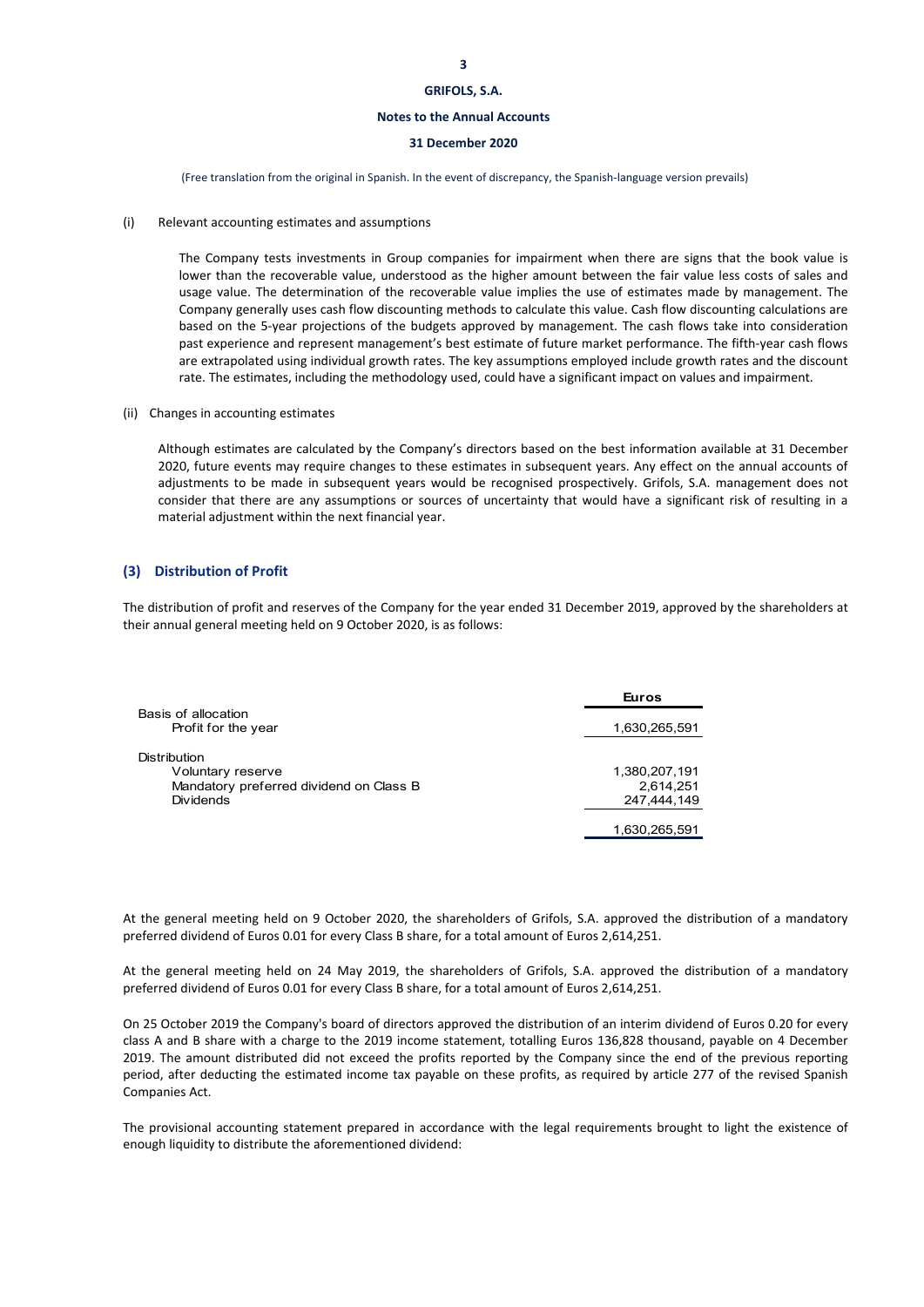#### **Notes to the Annual Accounts**

#### **31 December 2020**

(Free translation from the original in Spanish. In the event of discrepancy, the Spanish‐language version prevails)

|                                                                       | Thousands of<br>Euros |
|-----------------------------------------------------------------------|-----------------------|
| Forecast distributable profit for 2019:                               |                       |
| Projected profit after tax until 31/12/2019                           | 827,684               |
| Estimated distributable profit for 2019                               | 827,684               |
| Interim dividends distributed                                         | 136,828               |
| Forecast cash for the period from 25 October 2019 to 25 October 2020: |                       |
| Projected collections                                                 | 1,157,200             |
| Projected payments, including interim dividend                        | (557,000)             |
| Projected cash balances at 25 October 2020                            | 600,200               |

The proposed distribution of profit for the year ended 31 December 2020 to be submitted to the shareholders for approval at their annual general meeting is as follows:

2020

|                                                | <b>Euros</b> |
|------------------------------------------------|--------------|
| Basis of allocation                            |              |
| Profit for the year                            | 64,748,232   |
| Voluntary reserves                             | 247,519,749  |
|                                                | 312,267,981  |
| <b>Distribution</b>                            |              |
| Voluntary reserve                              | 62, 133, 981 |
| Mandatory preferred dividend on Class B shares | 2,614,251    |
| <b>Dividends</b>                               | 247,519,749  |
|                                                | 312.267.981  |

At 31 December 2020 and 2019 non‐distributable reserves are as follows:

|                            | 2020       | 2019       |
|----------------------------|------------|------------|
|                            |            |            |
| Non-distributable reserves |            |            |
| Legal reserve              | 23,920,741 | 23,920,741 |
| Other                      | 3,020      | 3,020      |
|                            | 23,923,761 | 23,923,761 |

Profit recognised directly in equity cannot be distributed, either directly or indirectly.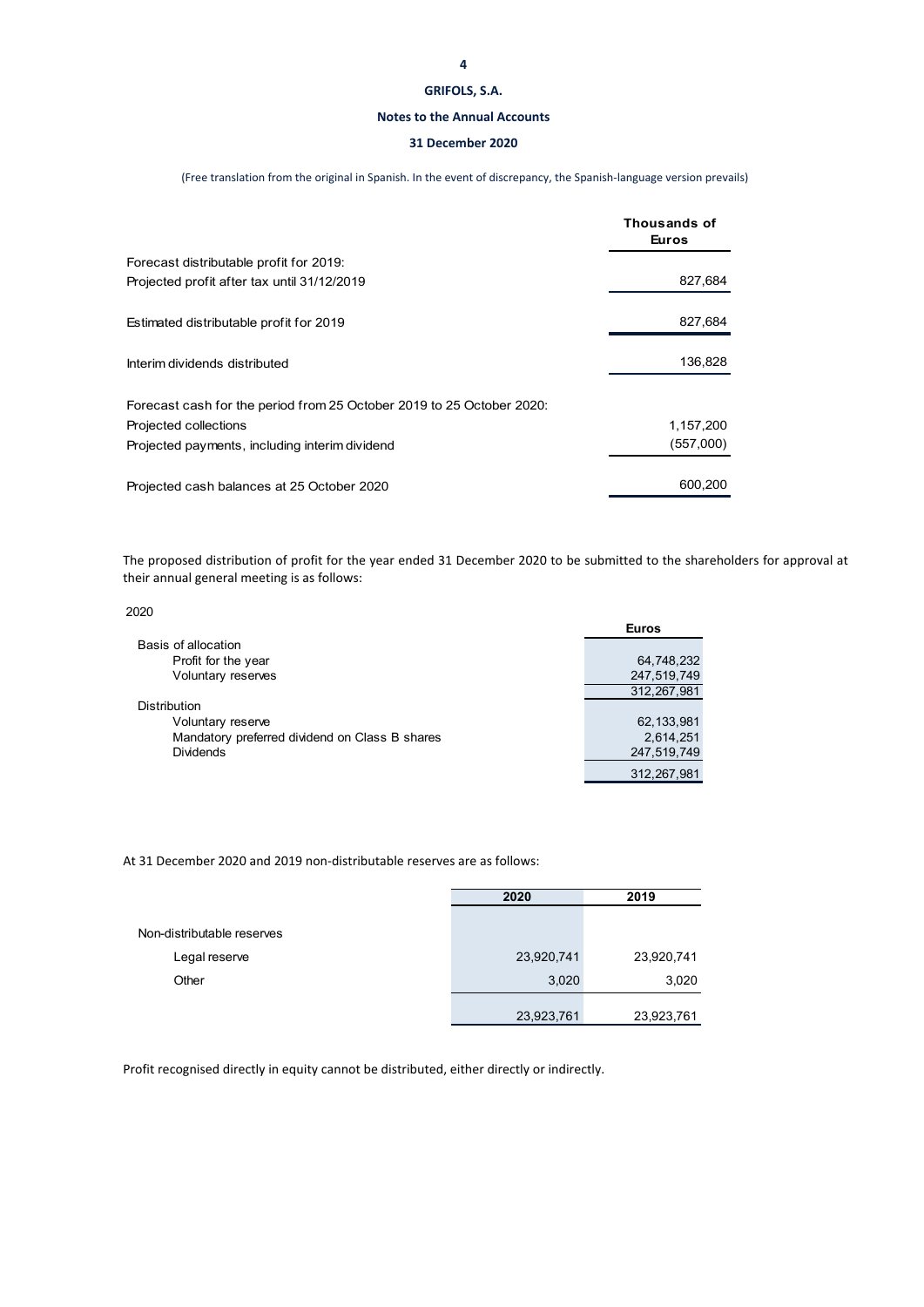#### **Notes to the Annual Accounts**

#### **31 December 2020**

(Free translation from the original in Spanish. In the event of discrepancy, the Spanish‐language version prevails)

#### **(4) Significant Accounting Policies**

#### (a) Business combinations

As the Company applied the third transitional provision of Royal Decree 1514/2007, only those business combinations that occurred on or after 1 January 2008, the date of transition to the Spanish General Chart of Accounts, have been recognised using the acquisition method. Business combinations that occurred prior to that date were recognised in accordance with accounting principles prevailing at that time, taking into account the necessary corrections and adjustments at the transition date.

Business combinations carried out since 1 January 2010 are recognised by applying the acquisition method established in Recognition and Measurement Standard 19 of the Spanish General Chart of Accounts amended by article 4 of Royal Decree 1159/2010, which approves the standards for the preparation of consolidated annual accounts and amends the Spanish General Chart of Accounts.

The Company applies the acquisition method for business combinations, except for mergers, spin-offs and non-monetary contributions of a business between group entities.

The acquisition date is the date on which the Company obtains control of the acquiree.

The cost of the business combination is calculated as the sum of the acquisition-date fair values of the assets transferred, the liabilities incurred or assumed, the equity instruments issued and any consideration contingent on future events or compliance with certain conditions in exchange for control of the acquiree.

The cost of a business combination excludes any payments that do not form part of the consideration given in exchange for the acquiree. Acquisition costs are recognised as an expense when incurred.

The costs of issuing equity and liability instruments are recognised using the measurement criteria applicable to these transactions.

The Company recognises the assets acquired and liabilities assumed at their acquisition-date fair value. Liabilities assumed include any contingent liabilities that represent present obligations arising from past events for which the fair value can be reliably measured. The Company also recognises indemnification assets transferred by the seller at the same time and following the same measurement criteria as the item that is subject to indemnification from the acquiree, taking into consideration, where applicable, the insolvency risk and any contractual limitations on the indemnified amount.

(b) Foreign currency transactions, balances and cash flows

(i) Foreign currency transactions, balances and cash flows

Foreign currency transactions have been translated into Euros using average exchange rates for the prior month for all foreign currency transactions during the current month. This method does not differ significantly from applying the exchange rate at the date of the transaction.

Monetary assets and liabilities denominated in foreign currencies have been translated into Euros at the closing rate, while non-monetary assets and liabilities measured at historical cost have been translated at the exchange rate prevailing at the transaction date. In the statement of cash flows, cash flows from foreign currency transactions have been translated into Euros using the average exchange rates for the prior month for all flows that occur during the following month. This method does not differ significantly from applying the exchange rate at the date of the transaction.

Exchange gains and losses arising on the settlement of foreign currency transactions and the translation into Euros of monetary assets and liabilities denominated in foreign currencies are recognised in profit or loss.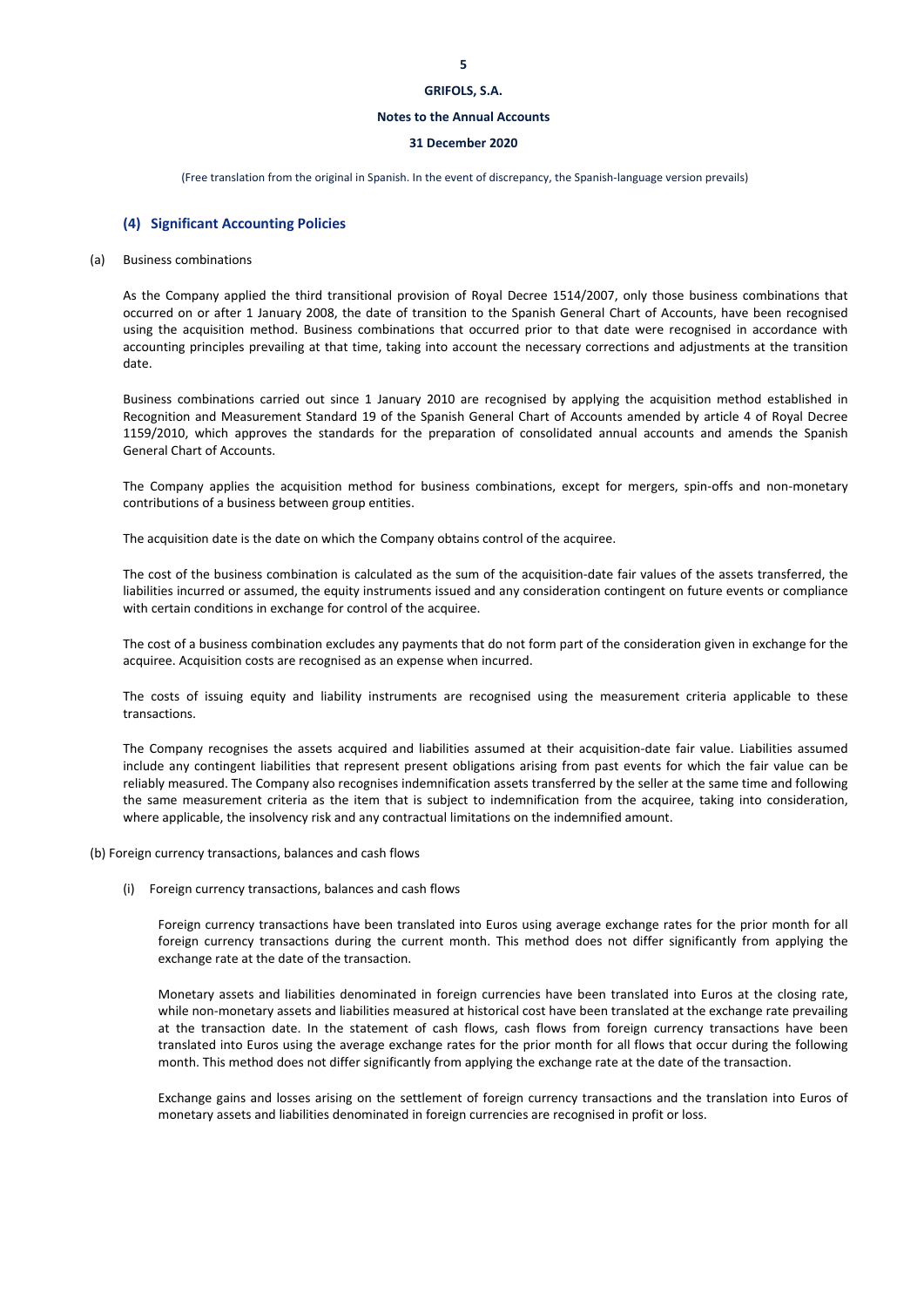#### **Notes to the Annual Accounts**

#### **31 December 2020**

(Free translation from the original in Spanish. In the event of discrepancy, the Spanish‐language version prevails)

#### (c) Capitalised borrowing costs

In accordance with the second transitional provision of Royal Decree 1514/2007 enacting the Spanish General Chart of Accounts, the Company has opted to apply this accounting policy to work in progress at 1 January 2008 which will not be available for use, capable of operating or available for sale for more than one year. Until that date, the Company opted to recognise borrowing costs as an expense as they were incurred.

Borrowing costs related to specific and general financing that are directly attributable to the acquisition, construction or production of intangible assets, property, plant and equipment and investment property that will not be available for use, capable of operating or available for sale for more than one year are included in the cost of the asset.

To the extent that funds are borrowed specifically for the purpose of obtaining a qualifying asset, the amount of borrowing costs eligible for capitalisation is determined as the actual borrowing costs incurred. Non‐commercial general borrowing costs eligible for capitalisation are calculated as the weighted average of the borrowing costs applicable to the Company's outstanding borrowings during the period, other than those specifically for the purpose of obtaining a qualifying asset and the portion financed using equity. The borrowing costs capitalised cannot exceed the borrowing costs incurred during that period.

The Company begins capitalising borrowing costs as part of the cost of a qualifying asset when it incurs expenditures for the asset, interest is accrued, and it undertakes activities that are necessary to prepare the asset for its intended use, operation or sale, and ceases capitalising borrowing costs when all or substantially all the activities necessary to prepare the qualifying asset for its intended use, operation or sale are complete, even though the necessary administrative permits may not have been obtained. Interruptions in the active development of a qualifying asset are not considered. Nonetheless, restated advances on account are not qualifying assets for the purpose of capitalising borrowing costs.

Capitalised borrowing costs are recognised in the income statement under capitalised borrowing costs.

(d) Intangible assets

Intangible assets are measured at cost or cost of production. Capitalised production costs are recognised under "self‐ constructed assets" in the income statement. Intangible assets are carried at cost, less any accumulated amortisation and impairment.

Advances on account of fixed assets are initially measured at cost. In subsequent years, advances accrue interest at the supplier's incremental borrowing rate when the period between payment and the receipt of the asset exceeds one year.

Cost of production of intangible assets comprises the purchase price and any costs directly related to production.

Expenditure on activities that contribute to increasing the value of the Company's business as a whole, such as goodwill, trademarks and other similar items generated internally, as well as establishment costs, are recognised as expenses on the income statement when incurred.

(i) Computer software

Computer software acquired and developed by the Company is recognised to the extent that costs can be clearly allocated, expensed and distributed over time to each project, and when there is evidence of technical success and economic viability. Computer software maintenance costs are charged as expenses when incurred.

(ii) Subsequent costs

Subsequent costs incurred on intangible assets are recognised in profit and loss, unless they increase the expected future economic benefits attributable to the intangible asset.

#### (iii) Useful life and amortisation rates

Intangible assets with finite useful lives are amortised by allocating the depreciable amount of an asset on a systematic basis over its useful life, by applying the following criteria: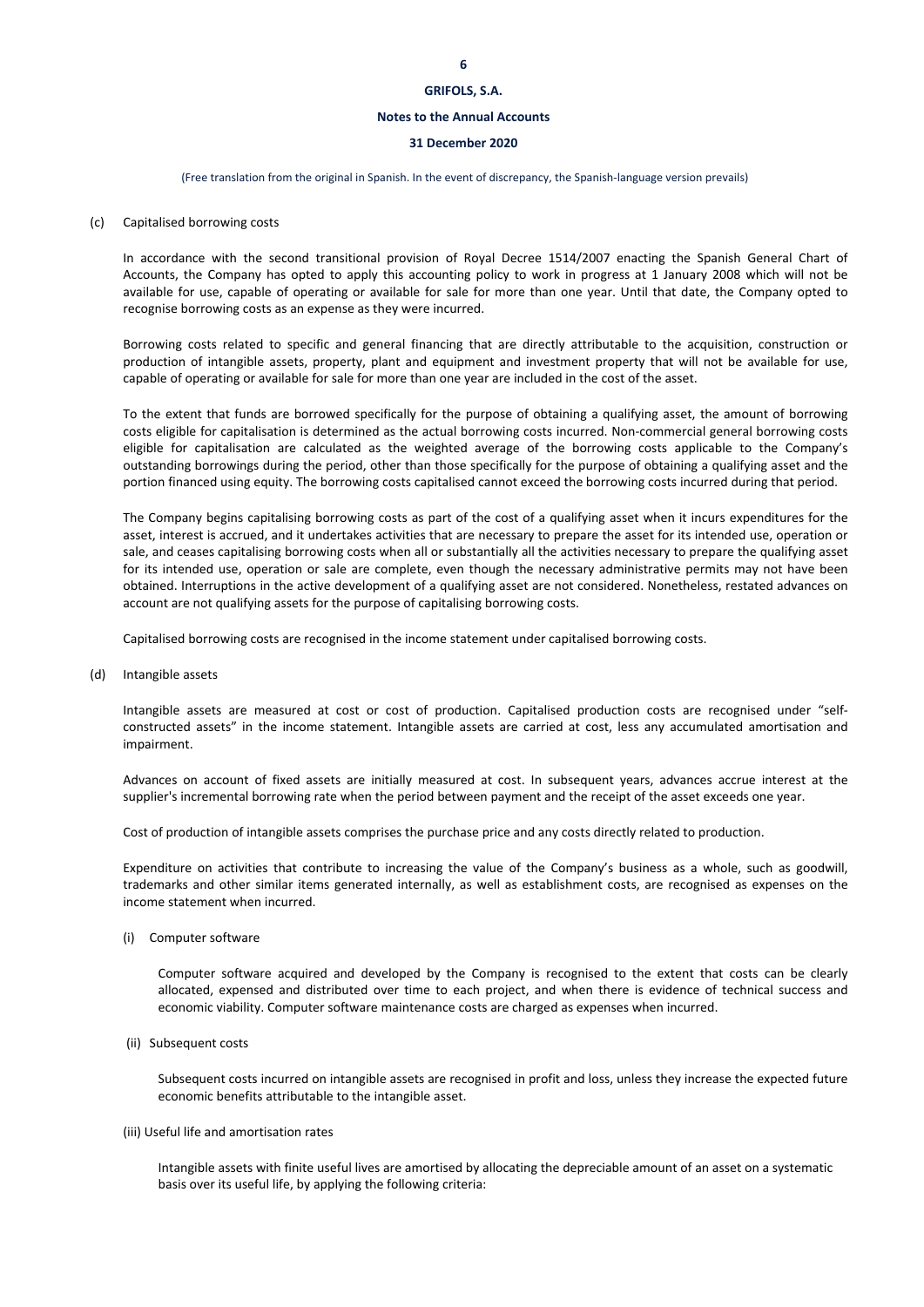#### **Notes to the Annual Accounts**

#### **31 December 2020**

(Free translation from the original in Spanish. In the event of discrepancy, the Spanish‐language version prevails)

|                   | Depreciation<br>method | Rates %   |
|-------------------|------------------------|-----------|
| Computer software | Straight-line          | $16 - 33$ |

The depreciable amount is the acquisition or production cost of an asset.

The Company considers that the residual value of the assets is zero unless:

- There is a commitment by a third party to purchase the asset at the end of its useful life.
- There is an active market for the intangible asset and:
	- Residual value can be determined by reference to that market; and
	- It is probable that such market will exist at the end of the asset's useful life.

The Company reviews the useful life and amortisation method for intangible assets at each financial year end. Changes to initially established criteria are accounted for as a change in accounting estimates.

(iv) Impairment losses

The Company measures and determines impairment to be recognised or reversed based on the criteria in section (g) Impairment of non‐financial assets subject to amortisation or depreciation.

#### (e) Property, plant and equipment

(i) Initial recognition

Property, plant and equipment are measured at cost of acquisition or production, using the same criteria as for determining the cost of production of intangible assets. Capitalised production costs are recognised under "Selfconstructed assets" in the income statement. Property, plant and equipment are carried at cost less any accumulated depreciation and impairment.

The cost of an item of property, plant and equipment includes the estimated costs of its dismantling or removal and restoration of the site on which it is located, provided that the obligation is incurred as a consequence of having used the item.

(ii) Property, plant and equipment swap

Property, plant and equipment acquired in exchange for one or more non-monetary assets or a combination of monetary and non-monetary assets, is recognized for the monetary amount delivered plus the fair value of the non-monetary assets delivered in the transaction, except in those cases in which those that do not have a commercial substance or for which the fair value of the property, plant and equipment received or the asset delivered cannot be reliably measured.

The fair value of the asset received should be recognized by reference to the fair value of the asset delivered except in those transactions in which the fair value of the asset received can be determined with greater reliability. In those cases in which the fair value of the asset received or delivered cannot be determined reliably or in which the transaction lacks commercial substance, the acquisition cost is determined by reference to the net book value of the asset delivered, plus, where appropriate, the monetary counterparts paid or pending payment, with the limit of the fair value of the asset received if it were less.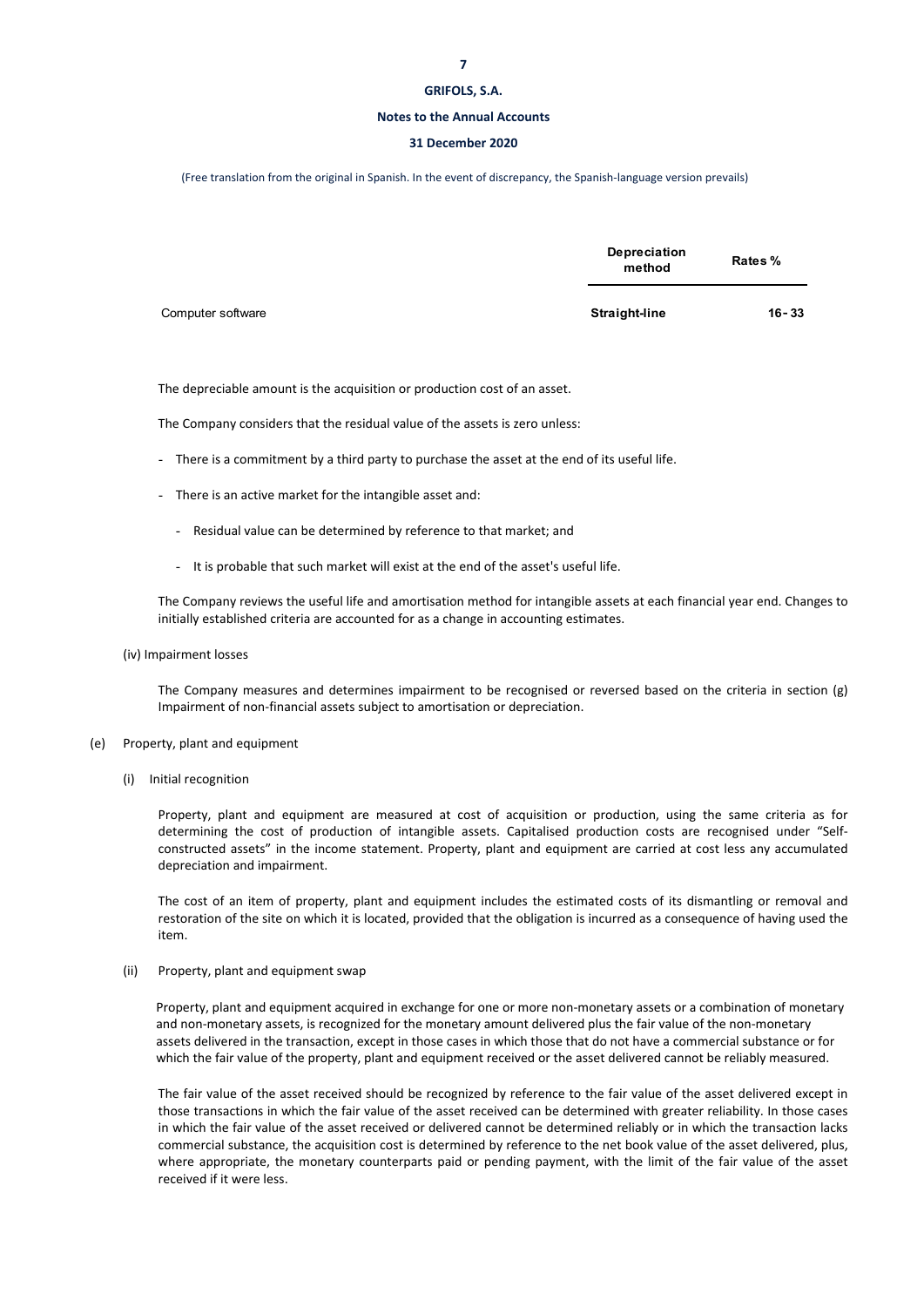#### **Notes to the Annual Accounts**

#### **31 December 2020**

(Free translation from the original in Spanish. In the event of discrepancy, the Spanish‐language version prevails)

#### (iii) Depreciation

Property, plant and equipment are depreciated by allocating the depreciable amount of the asset on a systematic basis over its useful life. The depreciable amount is the cost of an asset. The Company determines the depreciation charge separately for each component of an item of property, plant and equipment with a cost that is significant in relation to the total cost of the asset and with a useful life that differs from the remainder of the asset.

Property, plant and equipment are depreciated using the following criteria:

|                                              | Depreciation<br>method | Rates %  |  |
|----------------------------------------------|------------------------|----------|--|
| <b>Buildings</b>                             | Straight-line          | 2        |  |
| Technical installations and machinery        | <b>Straight-line</b>   | 10       |  |
| Other installations, equipment and furniture | <b>Straight-line</b>   | 4.10     |  |
| Other property, plant and equipment          | <b>Straight-line</b>   | $7 - 33$ |  |

The Company reviews useful lives and depreciation methods at each financial year end. Changes to initially established criteria are accounted for as a change in accounting estimates.

#### (iv) Subsequent costs

Subsequent to initial recognition of the asset, only the costs incurred which increase capacity or productivity or which lengthen the useful life of the asset are capitalised. The carrying amount of parts that are replaced is derecognised. Costs of day‐to‐day servicing are recognised in profit and loss as incurred.

Replacements of property, plant and equipment that qualify for capitalisation are recognised as a reduction in the carrying amount of the items replaced. Where the cost of the replaced items has not been depreciated independently and it is not possible to determine the respective carrying amount, the replacement cost is used as indicative of the cost of items at the time of acquisition or construction.

(v) Impairment

The Company measures and determines impairment to be recognised or reversed based on the criteria in section (g) Impairment of non-financial assets subject to amortisation or depreciation.

#### (f) Investment property

The Company classifies property leased to its subsidiaries under this caption. All property is earmarked exclusively for own use or the use of Group companies.

Property that is being constructed or developed for future use as investment property is classified as property, plant and equipment under development until construction or development is complete. Nevertheless, redevelopment work to extend or improve property is classified as investment property.

The Company measures and recognises investment property following the policy for property, plant and equipment. The Company reclassifies property, plant and equipment to investment property when it ceases to use the building in the production or supply of goods or services, for administrative purposes or when it is held to earn rentals or for capital appreciation or both.

Investment property is depreciated applying the following policies: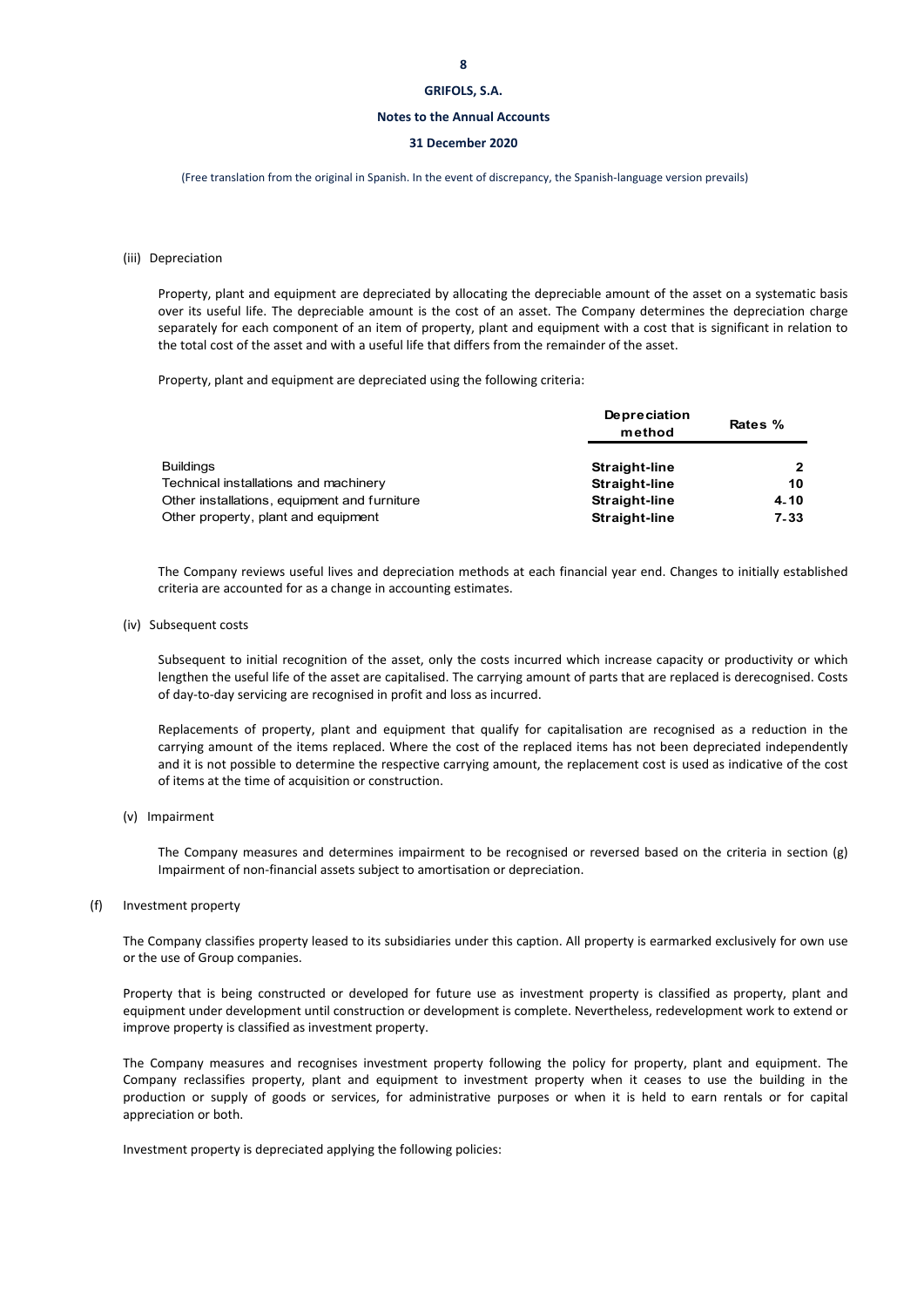#### **Notes to the Annual Accounts**

#### **31 December 2020**

(Free translation from the original in Spanish. In the event of discrepancy, the Spanish‐language version prevails)

|                                   | Depreciation<br>method | Rates %  |  |
|-----------------------------------|------------------------|----------|--|
| Buildings and other installations | <b>Straight-line</b>   | $1 - 10$ |  |

(g) Impairment of non‐financial assets subject to amortisation or depreciation

The Company evaluates whether there are indications of possible impairment losses on non‐financial assets subject to amortisation or depreciation to verify whether the carrying amount of these assets exceeds the recoverable amount. The recoverable amount is the higher of the fair value less costs to sell and the value in use.

Impairment losses are recognised in the income statement.

At the end of each reporting period the Company assesses whether there is any indication that an impairment loss recognised in prior periods may no longer exist or may have decreased. Impairment losses on goodwill are not reversible. Impairment losses on other assets are only reversed if there has been a change in the estimates used to calculate the recoverable amount of the asset.

A reversal of an impairment loss is recognised in the income statement. The increased carrying amount of an asset attributable to a reversal of an impairment loss may not exceed the carrying amount that would have been determined, net of depreciation or amortisation, had no impairment loss been recognised.

After an impairment loss or reversal of an impairment loss is recognised, the depreciation (amortisation) charge for the asset is adjusted in future periods based on its new carrying amount.

However, if the specific circumstances of the assets indicate an irreversible loss, this is recognised directly in losses on the disposal of fixed assets in the income statement.

#### (h) Leases

(i) Lessor accounting

Leases which, on inception, transfer to third parties substantially all the risks and rewards incidental to ownership of the assets are classified as finance leases, otherwise they are classified as operating leases.

(ii) Lessee accounting

Leases in which, upon inception, the Company assumes substantially all the risks and rewards incidental to ownership are classified as finance leases, otherwise they are classified as operating leases.

- *Finance leases*

At the commencement of the lease term, the Company recognises finance leases as assets and liabilities at the lower of the fair value of the leased asset and the present value of the minimum lease payments. Initial direct costs are added to the asset's carrying amount. Minimum lease payments are apportioned between the finance charge and the reduction of the outstanding liability. Interest is expensed using the effective interest method.

Contingent rents are recognised as an expense when it is probable that they will be incurred.

The accounting policies applied to the assets used by the Company by virtue of finance lease contracts are the same as those set out in sections (e) and (f) (Property, plant and equipment or Investment Property).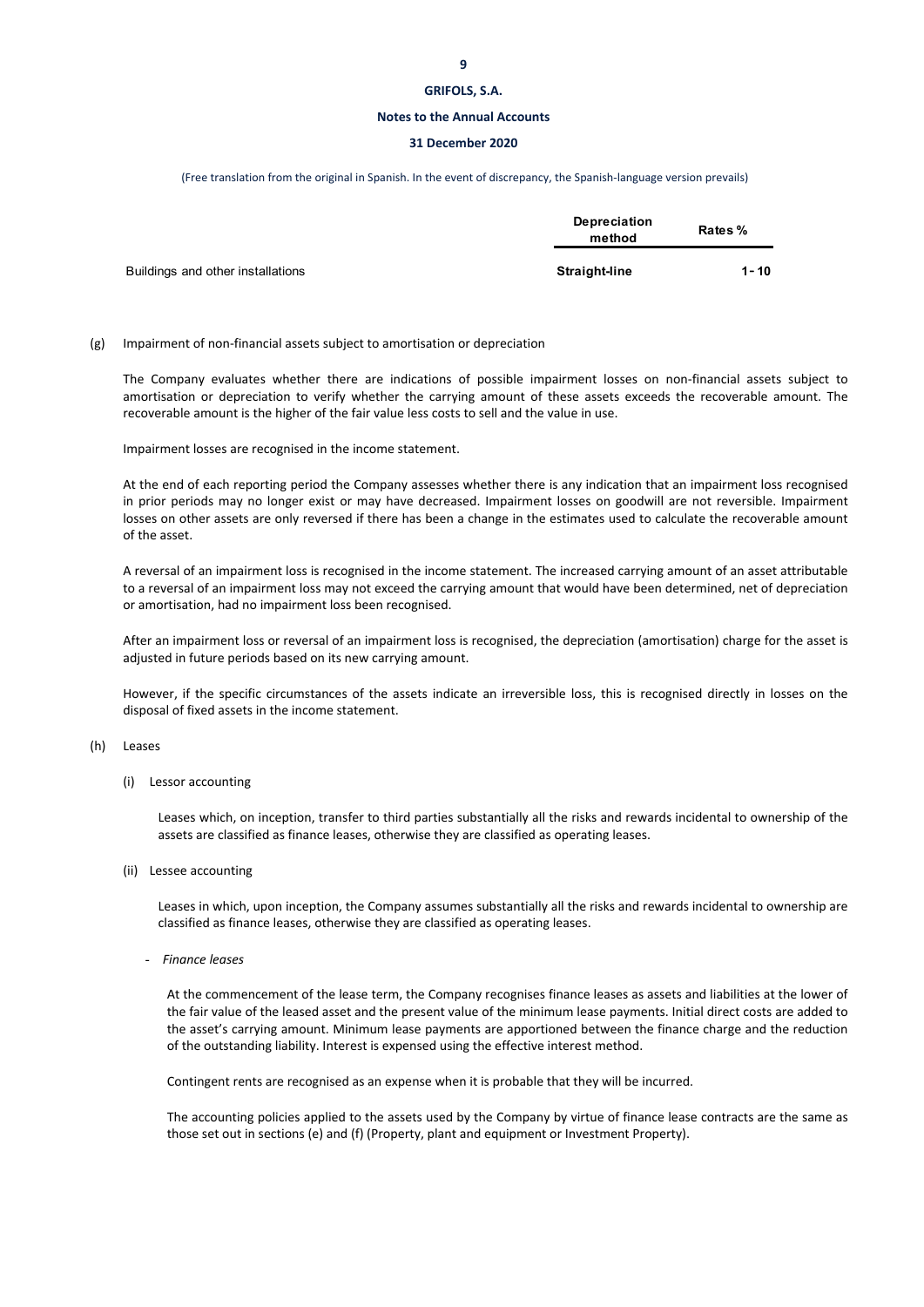#### **Notes to the Annual Accounts**

#### **31 December 2020**

(Free translation from the original in Spanish. In the event of discrepancy, the Spanish‐language version prevails)

- *Operating leases*

Lease payments under an operating lease, net of incentives received, are recognised as an expense on a straight‐line basis over the lease term.

Contingent rents are recognised as an expense when it is probable that they will be incurred.

#### (i) Financial instruments

(i) Classification and separation of financial instruments

Financial instruments are classified on initial recognition as a financial asset, a financial liability or an equity instrument in accordance with the economic substance of the contractual arrangement and the definitions of a financial asset, a financial liability and an equity instrument.

The Company classifies financial instruments into different categories based on the nature of the instruments and the Company's intentions on initial recognition.

(ii) Offsetting principles

A financial asset and a financial liability are offset only when the Company currently has the legally enforceable right to offset the recognised amounts and intends either to settle on a net basis or to realise the asset and settle the liability simultaneously.

(iii) Financial assets and financial liabilities held for trading

Financial assets or financial liabilities held for trading are those which are classified as held for trading from initial recognition.

A financial asset or financial liability is classified as held for trading if it:

- Originates or is acquired or incurred principally for the purpose of selling or repurchasing it in the near term;
- Forms part of a portfolio of identified financial instruments that are managed together and for which there is evidence of a recent actual pattern of short-term profit-taking or;
- Is a derivative, except for a derivative that is a financial guarantee contract or a designated and effective hedging instrument.

Financial assets and financial liabilities held for trading are initially recognised at fair value. Transaction costs directly attributable to the acquisition or issue are recognised as an expense when incurred.

After initial recognition, they are recognised at fair value through profit or loss. Fair value is not reduced by transaction costs incurred on sale or disposal. Accrual interest and dividends are recognised separately.

The Company does not reclassify any financial asset or financial liability into or out of this category while it is recognised in the balance sheet, except when there is a change in the classification of hedging financial instruments.

(iv) Financial assets and financial liabilities at fair value through profit or loss

Financial assets and financial liabilities at fair value through profit or loss, which comprise derivatives, are initially recognised at fair value and after initial recognition are recognised at fair value through profit or loss.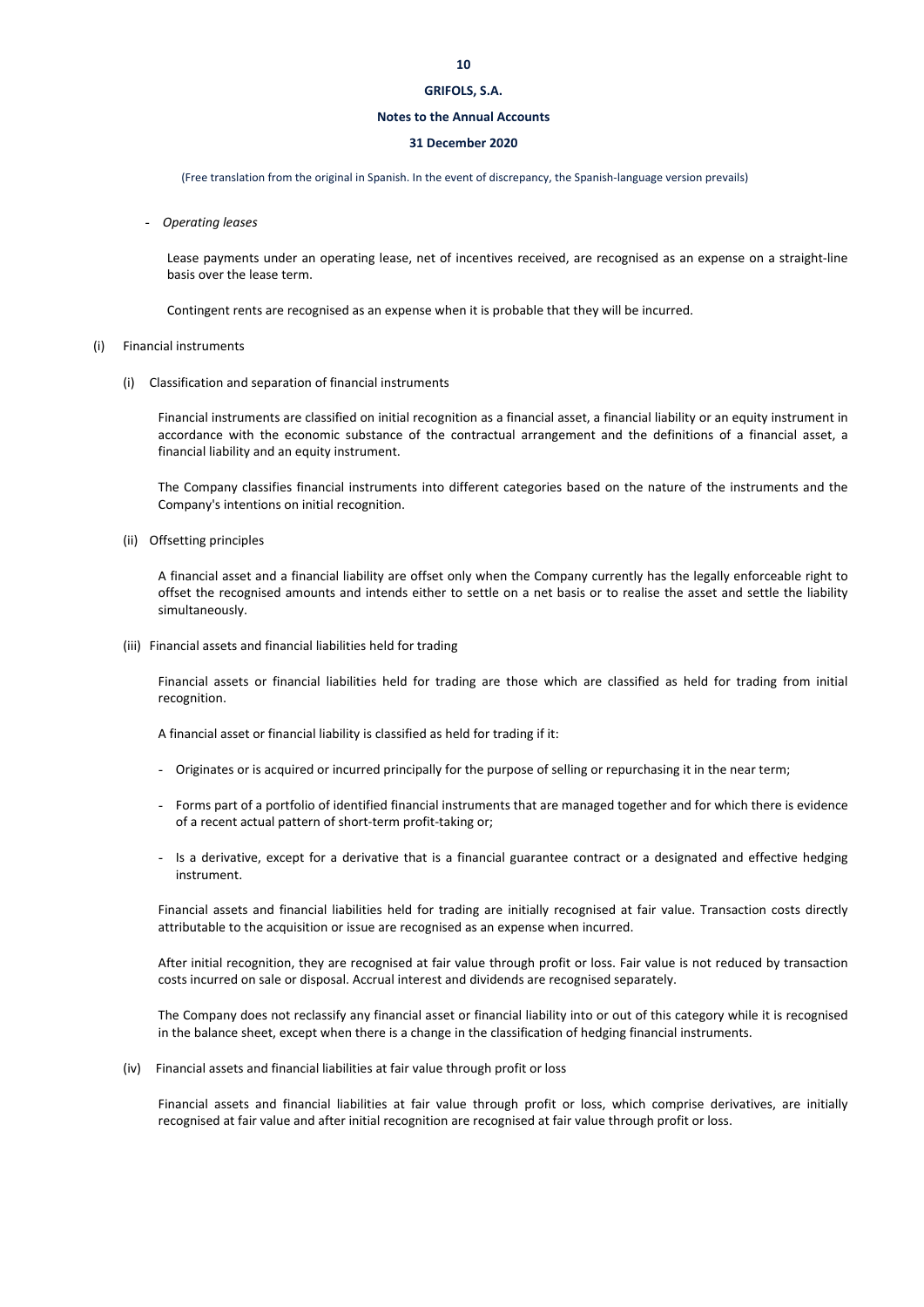#### **Notes to the Annual Accounts**

#### **31 December 2020**

(Free translation from the original in Spanish. In the event of discrepancy, the Spanish‐language version prevails)

(v) Loans and receivables

Loans and receivables comprise trade and non-trade receivables with fixed or determinable payments that are not quoted in an active market other than those classified in other financial asset categories. These assets are initially recognised at fair value, including transaction costs, and are subsequently measured at amortised cost using the effective interest method.

Nevertheless, financial assets which have no established interest rate, which mature or are expected to be received in the short term, and for which the effect of discounting is immaterial, are measured at their nominal amount.

(vi) Available‐for‐sale financial assets

The Company classifies in this category debt securities and equity instruments which do not qualify for inclusion in the aforementioned categories.

Available‐for‐sale financial assets are initially recognised at fair value plus transaction costs directly attributable to the acquisition.

After initial recognition, financial assets classified in this category are measured at fair value and any gain or loss is accounted for in income and expenses recognised in equity. On disposal of the financial assets, amounts recognised in equity or the impairment loss are reclassified to profit or loss.

(vii) Investments in Group companies and associates

Group companies are those over which the Company, either directly, or indirectly through subsidiaries, exercises control as defined in article 42 of the Spanish Code of Commerce, or when the companies are controlled by one or more individuals or entities acting jointly or under the same management through agreements or statutory clauses.

Control is the power to govern the financial and operating policies of an entity or business so as to obtain benefits from its activities. In assessing control, potential voting rights held by the Company or other entities that are exercisable or convertible at the end of each reporting period are considered.

Associates are entities over which the Company, either directly, or indirectly through subsidiaries, exercises significant influence. Significant influence is the power to participate in the financial and operating policy decisions of the investee but is not control or joint control over those policies. The existence of potential voting rights that are exercisable or convertible at the end of each reporting period, including potential voting rights held by the Company or other entities, are considered when assessing whether an entity has significant influence.

Investments in Group companies and associates are initially recognised at cost, which is equivalent to the fair value of the consideration given, including transaction costs in the case of investments in associates, and are subsequently measured at cost net of any accumulated impairment. The cost of investments in Group companies acquired before 1 January 2010 includes any transaction costs incurred.

If an investment no longer qualifies for classification under this category, it is reclassified as available-for-sale and is measured as such from the reclassification date.

(viii) Non‐monetary contributions in exchange for investments in the equity of other companies

The Company recognizes the equity instruments received in exchange for non-monetary contributions as swaps as provided in section e.

(ix) Interest and dividends

Interest is recognised using the effective interest method.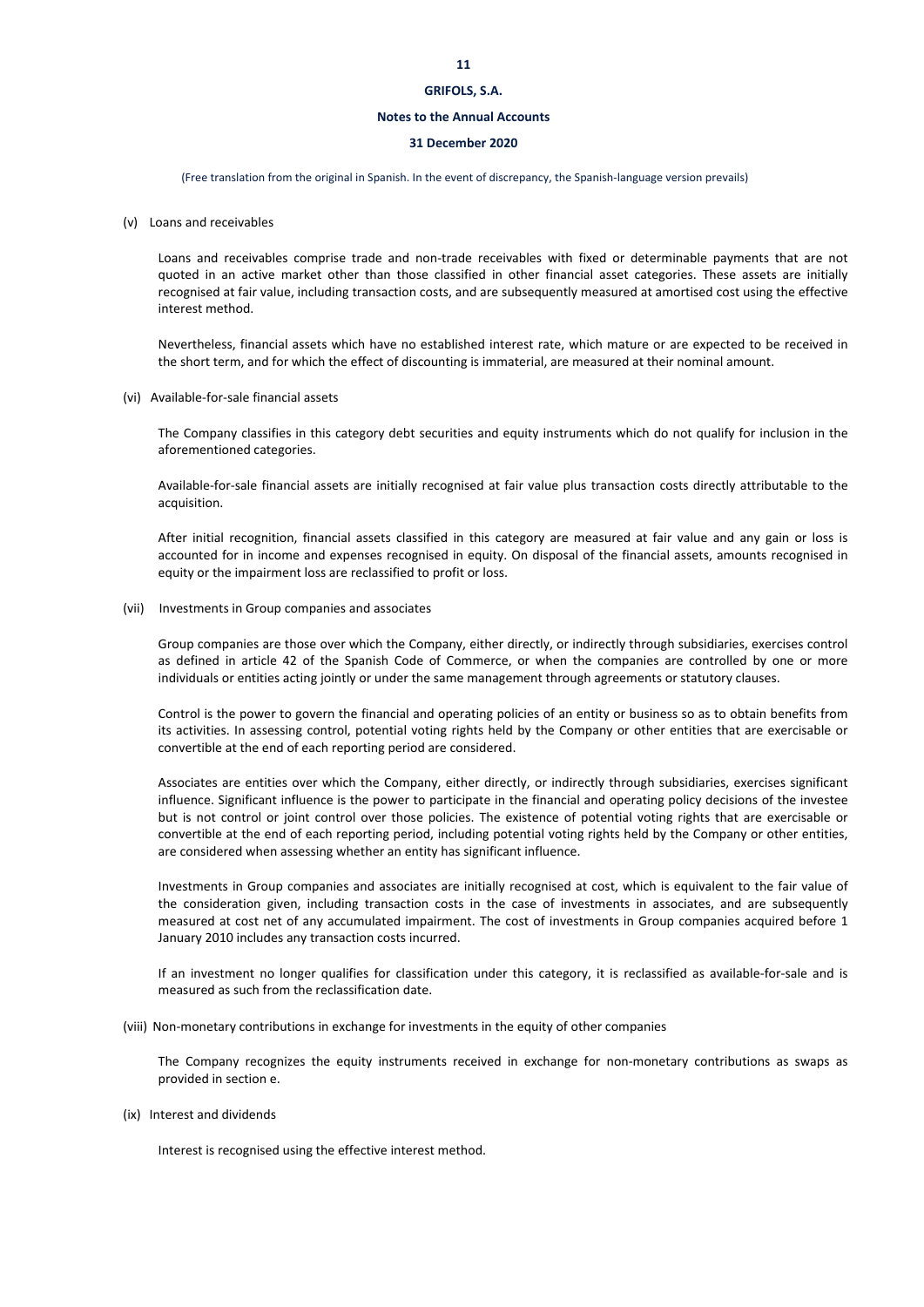#### **Notes to the Annual Accounts**

#### **31 December 2020**

#### (Free translation from the original in Spanish. In the event of discrepancy, the Spanish‐language version prevails)

Dividends from investments in equity instruments are recognised when the Company is entitled to receive them. If the dividends are clearly derived from profits generated prior to the acquisition date because amounts higher than the profits generated by the investment since acquisition have been distributed, the carrying amount of the investment is reduced.

Interest and dividend income are classified as revenue when they form part of the Company's ordinary activity.

#### (x) Impairment of financial assets

A financial asset or a group of financial assets is impaired and impairment losses are incurred if there is objective evidence of impairment as a result of one or more events that occurred after the initial recognition of the asset and the event or events have an impact on the estimated future cash flows of the financial asset or group of financial assets that can be reliably estimated.

The Company recognises impairment of loans and receivables and debt instruments when estimated future cash flows are reduced or delayed due to debtor insolvency.

For equity instruments, objective evidence of impairment exists when the carrying amount of an asset is uncollectible due to a significant or prolonged decline in its fair value.

#### *Investments in Group companies*

Impairment is calculated by comparing the carrying amount of the net investment in the associate with its recoverable amount. The recoverable amount is the higher of value in use and fair value less costs to sell.

Value in use is calculated based on the Company's share of the present value of future cash flows expected to be derived from ordinary activities and from the disposal of the asset. Unless better evidence is available, the investee's equity is taken into consideration, corrected for any unrealised gains existing at the measurement date.

In subsequent years, reversals of impairment losses in the form of increases in the recoverable amount are recognised, up to the limit of the carrying amount that would have been determined for the investment if no impairment loss had been recognised.

The recognition or reversal of an impairment loss is disclosed in the income statement unless it should be recognised in equity.

Impairment of an investment is limited to the amount of the investment, except when contractual, legal or constructive obligations have been assumed by the Company or payments have been made on behalf of the companies. In the latter case, provision is made.

#### (xi) Financial liabilities

Financial liabilities, including trade and other payables, that are not classified as held for trading or as financial liabilities at fair value through profit or loss are initially recognised at fair value less any transaction costs directly attributable to the issue of the financial liability. After initial recognition, liabilities classified under this category are measured at amortised cost using the effective interest method.

Nevertheless, financial liabilities which have no established interest rate, which mature or are expected to be settled in the short term, and for which the effect of discounting is immaterial, are measured at their nominal amount.

The Company measures financial liabilities at amortised cost provided that reliable estimates of cash flows can be made based on the contractual terms.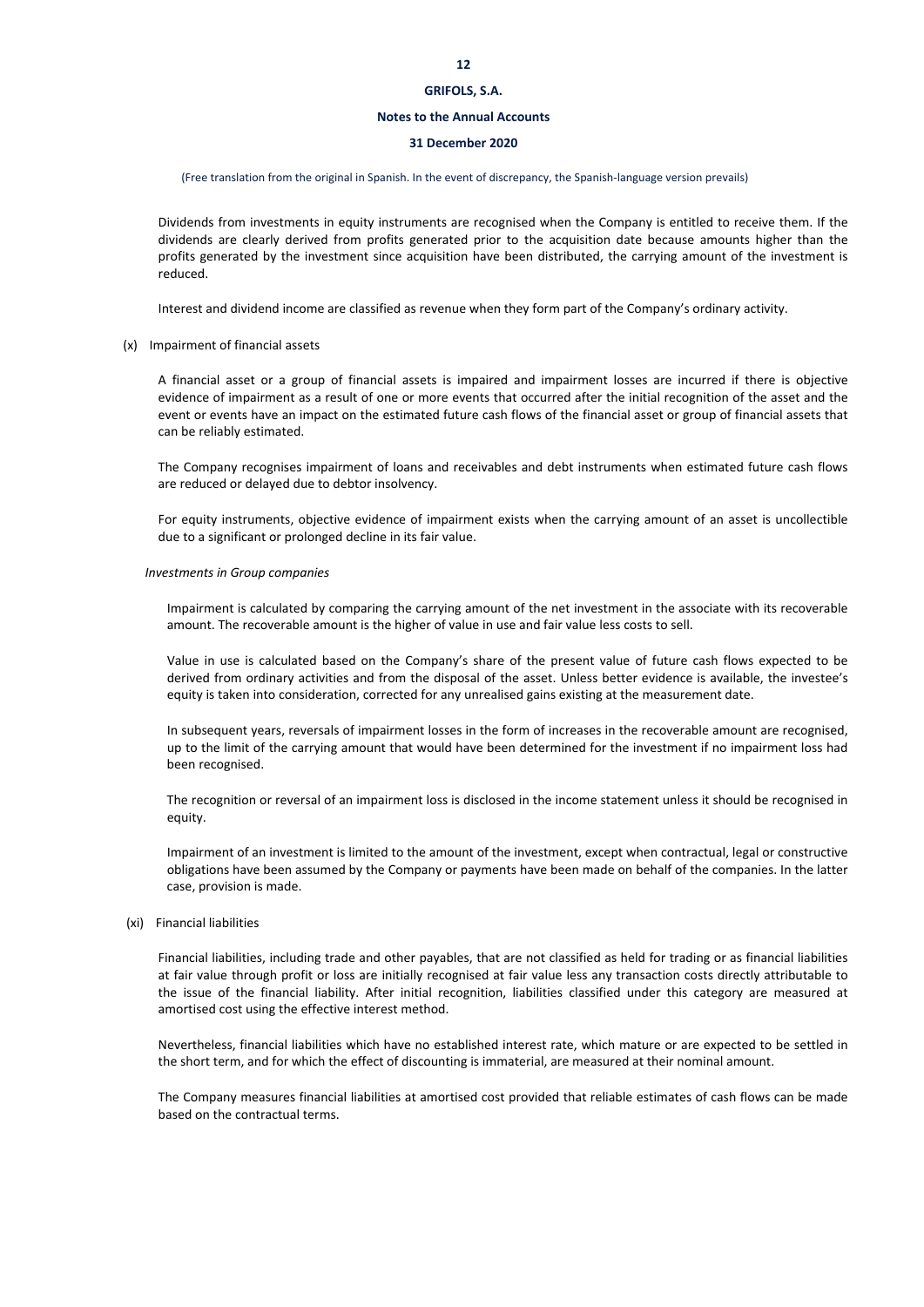#### **Notes to the Annual Accounts**

#### **31 December 2020**

(Free translation from the original in Spanish. In the event of discrepancy, the Spanish‐language version prevails)

#### (xii) Derecognition and modifications of financial liabilities

The Company derecognises all or part of a financial liability when it either discharges the liability by paying the creditor, or is legally released from primary responsibility for the liability either by process of law or by the creditor. The exchange of debt instruments between the Company and the counterparty or substantial modifications of initially recognised liabilities are accounted for as an extinguishment of the original financial liability and the recognition of a new financial liability, provided that the instruments have substantially different terms.

The Company considers the terms to be substantially different if the discounted present value of the cash flows under the new terms, including any fees paid net of any fees received and discounted using the original effective interest rate, is at least 10 per cent different from the discounted present value of the remaining cash flows of the original financial liability.

If the exchange is accounted for as an extinguishment of the financial liability, any costs or fees incurred are recognised as part of the gain or loss on the extinguishment. If the exchange is not accounted for as an extinguishment, any costs or fees incurred adjust the carrying amount of the liability and are amortised over the remaining term of the modified liability.

The difference between the carrying amount of a financial liability, or part of a financial liability, extinguished or transferred to another party and the consideration paid, including any non‐cash assets transferred or liabilities assumed, is recognised in profit or loss.

(xiii) Reverse factoring

The Company has contracted reverse factoring facilities with various financial institutions to manage payments to suppliers. Trade payables settled under the management of financial institutions are recognised under "trade and other payables" in the balance sheet until they are settled, repaid or have expired.

(j) Own equity instruments held by the Company.

Equity instruments acquired by the Company are shown separately at cost of acquisition as a reduction in capital and reserves in the balance sheet. Any gains or losses on transactions with own equity instruments are not recognised in profit or loss.

Transaction costs related to own equity instruments, including issue costs related to a business combination, are accounted for as a deduction from reserves, net of any tax effect.

#### (k) Inventories

#### (i) General

Inventories are measured using the FIFO (first in, first out) method. When the cost of inventories exceeds replacement value, materials are written down to net realisable value.

Inventories are mainly spare parts used to maintain the Company's buildings and facilities.

#### (ii) Emission allowances

Emission allowances acquired are classified and measured by applying accounting policies.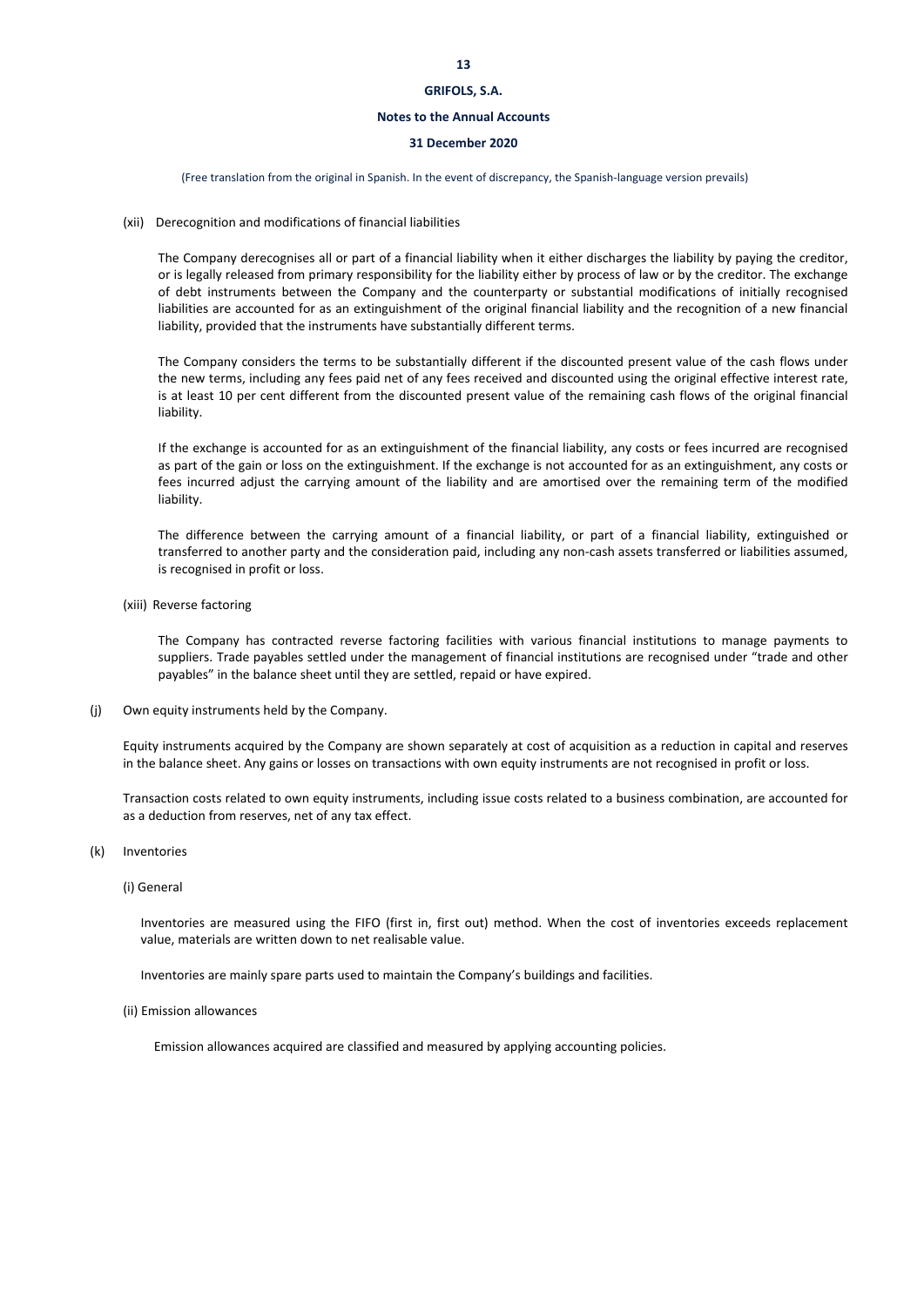#### **Notes to the Annual Accounts**

#### **31 December 2020**

(Free translation from the original in Spanish. In the event of discrepancy, the Spanish‐language version prevails)

(l) Cash and cash equivalents

Cash and cash equivalents include cash on hand and demand deposits in financial institutions. They also include other short‐ term, highly liquid investments that are readily convertible to known amounts of cash and which are subject to an insignificant risk of changes in value. An investment normally qualifies as a cash equivalent when it has a maturity of less than three months from the date of acquisition.

#### (m) Grants

Grants are recorded in recognised income and expense when, where applicable, they have been officially awarded and the conditions attached to them have been met or there is reasonable assurance that they will be received.

Grants that are given to finance specific expenses are recognised as income in the same year as the finance cost is accrued.

(n) Defined contribution plans

The Company recognises the contributions payable to a defined contribution plan in exchange for a service when an employee has rendered service to the Company. The contributions payable are recognised as an expense for employee remuneration and as a liability after deducting any contribution already paid. If the contribution already paid exceeds the contribution due for service before the end of the period, the Company only recognises that excess as an asset (prepaid expense) to the extent that the prepayments will lead to, for example, a reduction in future payments or cash refund.

#### (o) Provisions

(i) General criteria

Provisions are recognised when the Company has a present obligation (legal, contractual, constructive or tacit) as a result of a past event; it is probable that an outflow of resources embodying economic benefits will be required to settle the obligation; and a reliable estimate can be made of the amount of the obligation.

The amount recognised as a provision is the best estimate of the expenditure required to settle the present obligation at the end of the reporting period, taking into account all risks and uncertainties surrounding the amount to be recognised as a provision and, where the time value of money is material, the financial effect of discounting provided that the expenditure to be made each period can be reliably estimated. The discount rate is a pre-tax rate that reflects the time value of money and the specific risks for which future cash flows associated with the provision have not been adjusted at each reporting date.

If it is not probable that an outflow of resources will be required to settle an obligation, the provision is reversed.

(ii) Provisions for taxes

Provisions for taxes are measured at the estimated amount of tax debt calculated in accordance with the aforementioned criteria. Provision is made with a charge to income tax for the tax expense for the year, to finance costs for the late payment interest, and to other income for the penalty. The effects of changes in estimates of prior years' provisions are recognised according to their nature, unless they involve the correction of an error.

(p) Revenue from the rendering of services

Revenue from the rendering of services is measured at the fair value of the consideration received or receivable.

Practically all services are rendered to Group companies.

(q) Income tax

The income tax expense or tax income for the year comprises current tax and deferred tax.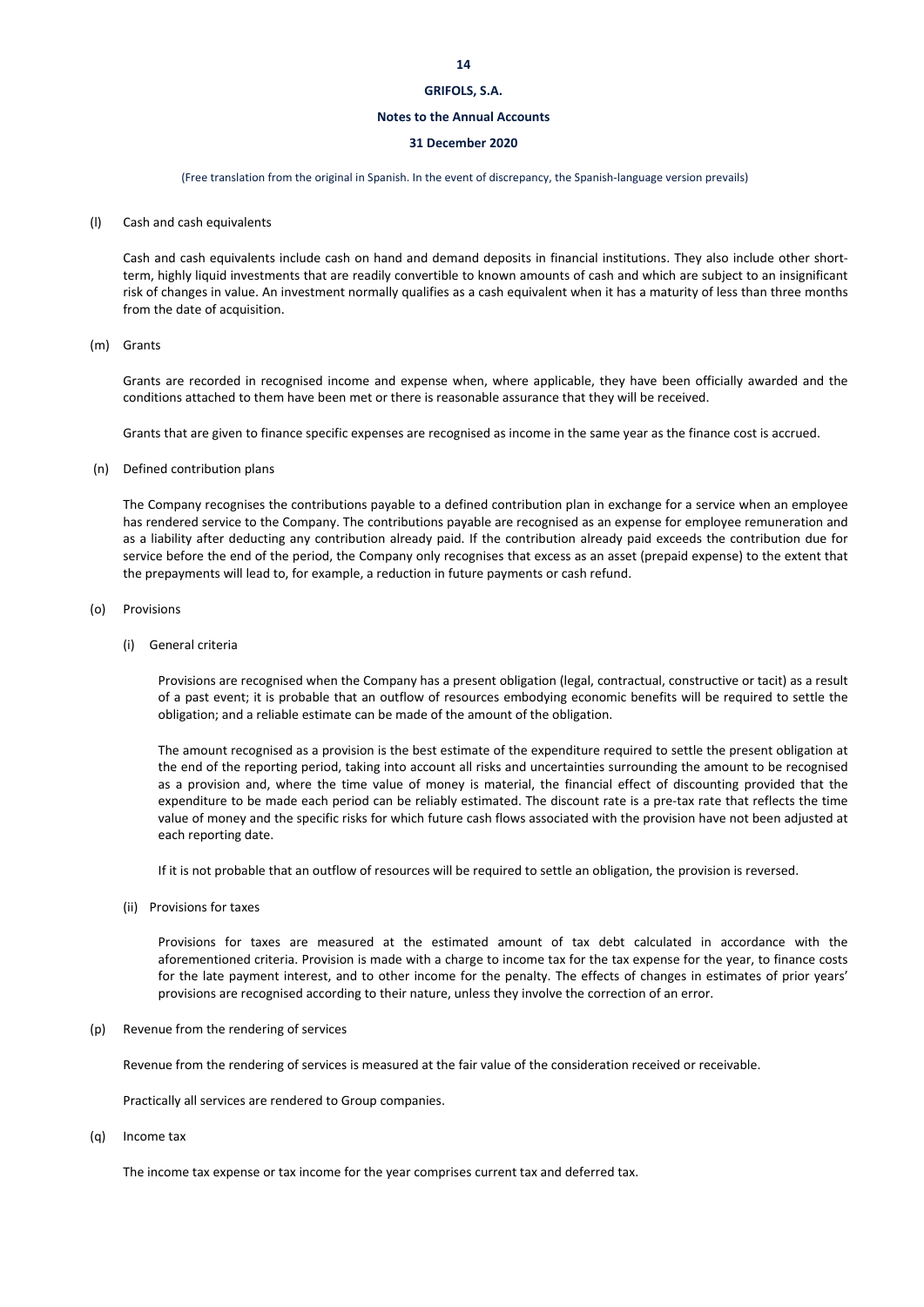#### **Notes to the Annual Accounts**

#### **31 December 2020**

#### (Free translation from the original in Spanish. In the event of discrepancy, the Spanish‐language version prevails)

Current tax assets or liabilities are measured at the amount expected to be paid to or recovered from the taxation authorities, using the tax rates and tax laws that have been enacted or substantially enacted at the reporting date.

Current and deferred tax are recognised as income or an expense and included in profit or loss for the year, except to the extent that the tax arises from a transaction or event which is recognised, in the same or a different year, directly in equity, or from a business combination.

Government assistance provided in the form of deductions and other tax relief applicable to income tax payable is recognised as a reduction in the income tax expense in the year in which it is accrued.

Current or deferred income tax is recognized in the profit or loss, unless it arises from a transaction or economic event that has been recorded in the same or a different fiscal year, against equity or a business combination.

Deductions and other tax benefits for income tax granted by public entities as a reduction in the share of such tax are recognised as a reduction in corporate tax expenditure in the year in which they accrue.

The Company files consolidated tax returns with its Spanish subsidiaries: Laboratorios Grifols, S.A., Instituto Grifols, S.A., Grifols Movaco, S.A., Biomat, S.A., Grifols International, S.A., Araclon Biotech, S.L., Grifols Engineering, S.A., Grifols Viajes S.A., Aigües Minerals de Vilajuïga, S.A., Gripdan Invest, S.L. and VCN Biosciences, S.L.

In addition to the factors to be considered for individual taxation, set out previously, the following factors are taken into account when determining the accrued income tax expense for the companies forming the consolidated tax group:

- Temporary and permanent differences arising from the elimination of profits and losses on transactions between Group companies, derived from the process of determining consolidated taxable income.
- Deductions and credits corresponding to each company forming the consolidated tax group. For these purposes, deductions and credits are allocated to the company that carried out the activity or obtained the profit necessary to obtain the right to the deduction or tax credit.

Temporary differences arising from the elimination of profits and losses on transactions between tax group companies are allocated to the company which recognised the profit/loss and are valued using the tax rate of that company.

A reciprocal credit and debit arises between the companies that contribute tax losses to the consolidated Group and the rest of the companies that offset those losses. Where a tax loss cannot be offset by the other consolidated Group companies, these tax credits for loss carryforwards are recognised as deferred tax assets using the applicable recognition criteria, considering the tax group as a taxable entity.

The Parent of the Group records the total consolidated income tax payable under payable to Group companies.

The amount of the debt relating to the subsidiaries is recognised as receivables from Group companies.

(i) Deferred Tax liabilities

Deferred tax liabilities derived from taxable temporary differences are recognised in all cases except where they arise from the initial recognition of goodwill or an asset or liability in a transaction that is not a business combination and, at the time of the transaction, affects neither accounting profit nor taxable income.

(ii) Deferred Tax assets

Deferred tax assets derived from deductible temporary differences are recognised provided that it is probable that sufficient taxable income will be available against which they can be utilised or when the tax legislation considers the possibility to convert future assets for deferred taxes on receivables in front of the Public Administration.

Nonetheless, assets arising from the initial recognition of an asset or liability in a transaction that is not a business combination and, at the time of the transaction, affects neither accounting profit nor taxable income, are not recognised.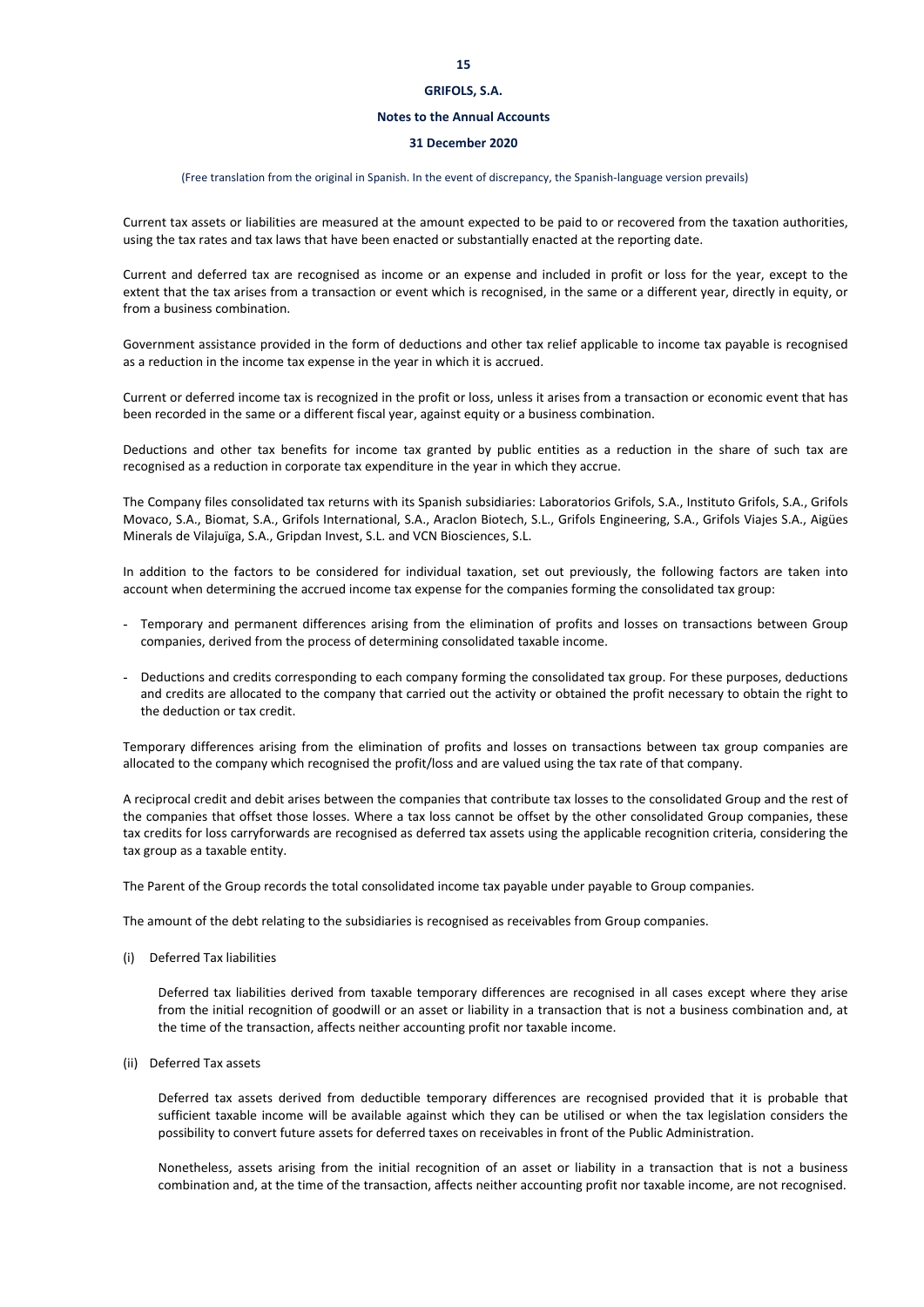#### **Notes to the Annual Accounts**

#### **31 December 2020**

(Free translation from the original in Spanish. In the event of discrepancy, the Spanish‐language version prevails)

(iii) Measurement

Deferred tax assets and liabilities are measured at the tax rates that are expected to apply to the years when the asset is realised or the liability is settled, based on tax rates and tax laws that have been enacted or substantially enacted. The tax consequences that would follow from the manner in which the Company expects to recover or settle the carrying amount of its assets or liabilities are also reflected in the measurement of deferred tax assets and liabilities.

#### (iv) Offset and classification

The Company only offsets tax assets and liabilities if it has a legally enforceable right to offset the recognised amounts and intends either to settle on a net basis or to realise the assets and settle the liabilities simultaneously.

Deferred tax assets and liabilities are recognised in the balance sheet under non-current assets or liabilities, irrespective of the expected date of recovery or settlement.

#### (r) Share‐based payment transactions

The Group headed by the Company extends share‐based payments to certain employees currently rendering services. The fair value of the services received is calculated by estimating the fair value of the shares extended at the grant date. As the equity instruments granted do not vest until the employees complete a specified period of service, those services are accounted for in the income statement as an expense for the year during the vesting period, with a corresponding increase in other equity instruments. The amount recognised reflects the amount that will be settled once the agreed conditions are met, and will not be revised or remeasured during the vesting period, as the commitment was settled through shares.

The total amount recognised is calculated based on the incentive payable in shares plus a percentage defined by the Company. If an employee leaves his job before the vesting period is completed, only the agreed share-based incentive is received, and the Company can decide whether to pay the incentive in cash or in shares.

The Company has a share option plan over its own equity instruments for employees of several Group companies, the cost of which is assumed by the Company. The Company recognises the transaction as a contribution to the subsidiary in the form of remuneration for services received settled through equity instruments. In accordance with the aforementioned criteria, the Company therefore recognises the accrued cost of the plan as an increase in the value of the investment in the subsidiary with a credit to other equity instruments.

The Company is paid by the subsidiary for the intrinsic value of the cost assumed. The payment arrangement is recognised separately from the option plan as a return of the investment and with a charge to a loan to Group companies, when the subsidiary's commitment effectively arises.

#### (s) Classification of assets and liabilities as current and non‐current

The Company classifies assets and liabilities in the balance sheet as current and non-current. Current assets and liabilities are determined as follows:

- Assets are classified as current when they are expected to be realised or are intended for sale or consumption in the Company's normal operating cycle, they are held primarily for the purpose of trading, they are expected to be realised within twelve months after the reporting date or are cash or a cash equivalent.
- Liabilities are classified as current when they are expected to be settled in the Company's normal operating cycle, they are held primarily for the purpose of trading, or they are due to be settled within twelve months after the reporting date.
- (t) Environmental issues

The Company takes measures to prevent, reduce or repair the damage caused to the environment by its activities.

Expenses derived from environmental activities are recognised as other operating expenses in the period in which they are incurred.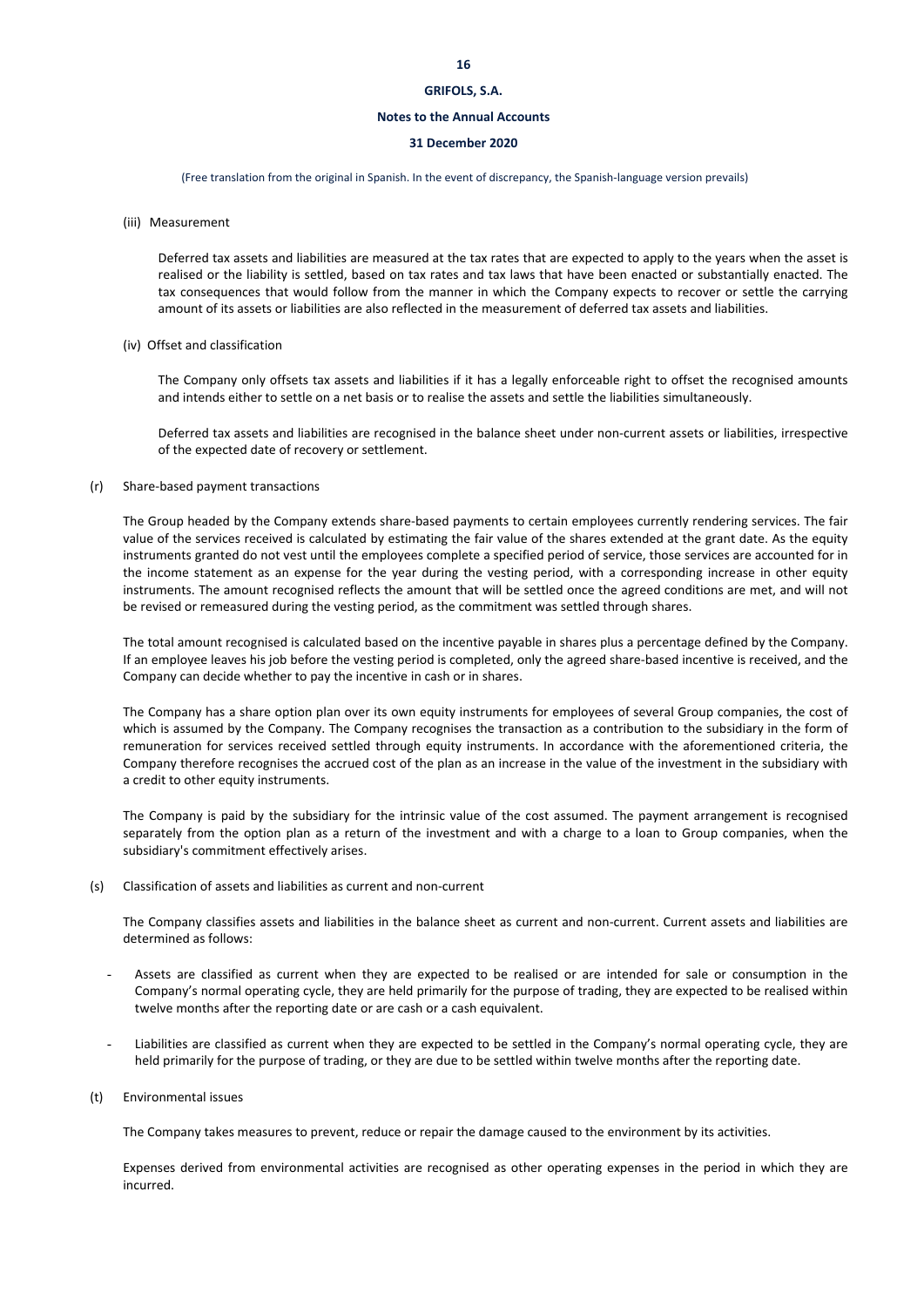#### **Notes to the Annual Accounts**

#### **31 December 2020**

#### (Free translation from the original in Spanish. In the event of discrepancy, the Spanish‐language version prevails)

Property, plant and equipment acquired by the Company to minimise the environmental impact of its activity and protect and improve the environment, including the reduction and elimination of future pollution from the Company's activities, are recognised as assets applying the measurement, presentation and disclosure criteria described in section (e) Property, plant and equipment.

#### (u) Transactions between Group companies

Transactions between Group companies, except those related to mergers, spin‐offs and non‐cash business contributions, are recognised at the fair value of the consideration given or received. The difference between this value and the amount agreed is recognised in line with the underlying economic substance of the transaction.

In non-monetary contributions to Group companies, the contributor will value its interests at the carrying amount of the equity investments, in the consolidated annual accounts at the date the transaction occurred.

Any difference between the value assigned to the interest received by the contributor and the carrying amount of the investments contributed will be recognised in reserves.

#### **(5) Intangible Assets**

Details of intangible assets and movement are as follows:

|                                                             | <b>Euros</b>       |                               |                                       |                               |
|-------------------------------------------------------------|--------------------|-------------------------------|---------------------------------------|-------------------------------|
|                                                             |                    | Computer                      |                                       |                               |
| 2020                                                        | <b>Other items</b> | software                      | <b>Prepayments</b>                    | Total                         |
| Cost at 1 January 2020                                      |                    | 62,536,679                    | 500,000                               | 63,036,679                    |
| <b>Additions</b>                                            | 2,977,260          | 8,418,945                     | $\hspace{0.05cm}$ – $\hspace{0.05cm}$ | 11,396,205                    |
| <b>Transfers</b>                                            |                    | 129,039                       |                                       | 129,039                       |
| Cost at 31 December 2020                                    | 2,977,260          | 71,084,663                    | 500,000                               | 74,561,923                    |
| Accumulated amortisation at 1 January 2020<br>Amortisations |                    | (46, 111, 167)                |                                       | (46, 111, 167)                |
| Accumulated amortisation at 31 December 2020                |                    | (5,242,279)<br>(51, 353, 446) |                                       | (5,242,279)<br>(51, 353, 446) |
| Accumulated impairment at 1 January 2020                    |                    |                               |                                       |                               |
| Impairment                                                  | (2,977,260)        |                               | $\hspace{0.05cm}$ $\hspace{0.05cm}$   | (2,977,260)                   |
| Accumulated impairment at 31 December 2020                  | (2,977,260)        |                               |                                       | (2,977,260)                   |
| Carrying amount at 31 december 2020                         |                    | 19,731,217                    | 500,000                               | 20,231,217                    |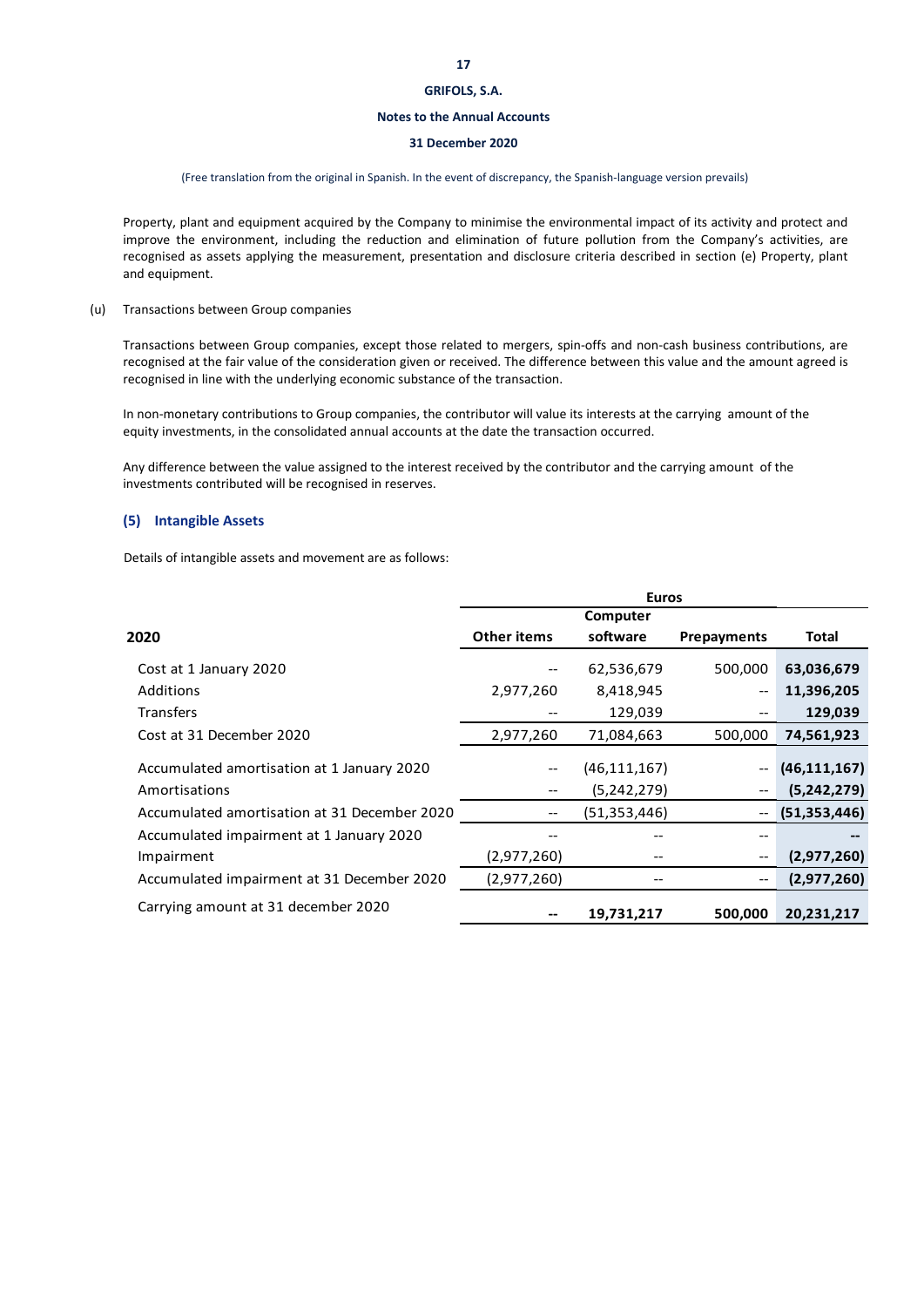#### **Notes to the Annual Accounts**

#### **31 December 2020**

(Free translation from the original in Spanish. In the event of discrepancy, the Spanish‐language version prevails)

|                                              | <b>Euros</b>         |             |                |
|----------------------------------------------|----------------------|-------------|----------------|
| 2019                                         | Computer<br>software | Prepayments | Total          |
| Cost at 1 January 2019                       | 55,750,145           |             | 55,750,145     |
| Additions                                    | 7,026,703            | 500,000     | 7,526,703      |
| <b>Disposals</b>                             | (26, 583)            | --          | (26, 583)      |
| <b>Transfers</b>                             | (213, 586)           |             | (213,586)      |
| Cost at 31 December 2019                     | 62,536,679           | 500,000     | 63,036,679     |
| Accumulated amortisation at 1 January 2019   | (41, 215, 726)       | --          | (41, 215, 726) |
| Amortisations                                | (4,922,023)          | --          | (4,922,023)    |
| <b>Disposals</b>                             | 26,582               |             | 26,582         |
| Accumulated amortisation at 31 December 2019 | (46,111,167)         |             | (46, 111, 167) |
| Carrying amount at 31 december 2019          | 16,425,512           | 500,000     | 16,925,512     |

#### a) Fully amortised assets

The cost of fully amortised intangible assets in use at 31 December is as follows:

|                   | <b>Euros</b> |            |  |
|-------------------|--------------|------------|--|
|                   | 2020<br>2019 |            |  |
| Computer software | 41,243,878   | 39,173,552 |  |

Fully amortised computer software in use at 31 December 2020 and 2019 mainly reflects computer licences.

### **(6) Property, Plant and Equipment**

Details of property, plant and equipment and movement are as follows:

|                                                 |                          |                  |                                                    | Euros                                              |                                              |                |                |
|-------------------------------------------------|--------------------------|------------------|----------------------------------------------------|----------------------------------------------------|----------------------------------------------|----------------|----------------|
| 2020                                            | Land                     | <b>Buildings</b> | <b>Technical</b><br>installations and<br>machinery | Other installations,<br>equipment and<br>furniture | <b>Under</b><br>construction<br>and advances | Other items    | Total          |
| Cost at 1 January 2020                          |                          |                  | 8,546,405                                          | 21,547,412                                         | 9,905,542                                    | 21,302,991     | 61,302,350     |
| Additions                                       | 7,082,500                | 4,390,682        |                                                    | 2,506,534                                          | 3,195,475                                    | 2,678,807      | 19,853,998     |
| Disposals                                       |                          | $- -$            | (44, 207)                                          | (12, 937)                                          |                                              |                | (57, 144)      |
| Transfers                                       | --                       | $-$              | 315,492                                            | 1,979,024                                          | (7,034,253)                                  | 4,887,463      | 147,726        |
| Cost at 31 December 2020                        | 7,082,500                | 4,390,682        | 8,817,690                                          | 26,020,033                                         | 6,066,764                                    | 28,869,261     | 81,246,930     |
| Accumulated amortisation at<br>1 January 2020   |                          |                  | (6,838,921)                                        | (14, 428, 228)                                     | --                                           | (14,919,247)   | (36, 186, 396) |
| Amortisations                                   | $\qquad \qquad \cdots$   | (58, 543)        | (260, 111)                                         | (1,317,329)                                        | $\overline{\phantom{a}}$                     | (3,522,814)    | (5, 158, 797)  |
| Disposals                                       | --                       | $- -$            | 43,794                                             | 12,262                                             | --                                           |                | 56,056         |
| Accumulated amortisation at<br>31 December 2020 | $\hspace{0.05cm} \bar{}$ | (58, 543)        | (7,055,238)                                        | (15, 733, 295)                                     | $\overline{\phantom{a}}$                     | (18, 442, 061) | (41, 289, 137) |
| Carrying amount at 31<br>december 2020          | 7,082,500                | 4,332,139        | 1,762,452                                          | 10,286,738                                         | 6,066,764                                    | 10,427,200     | 39,957,793     |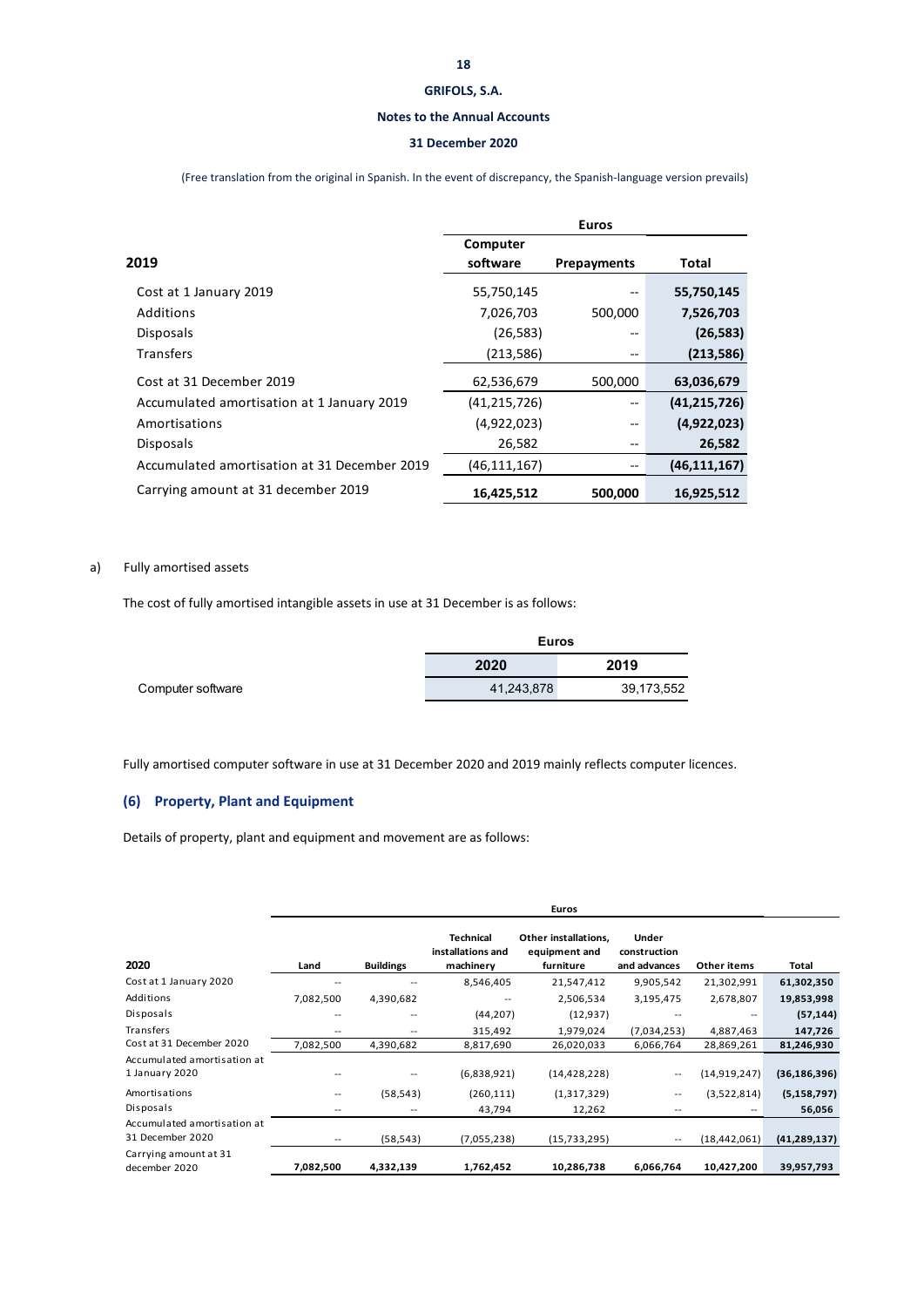#### **Notes to the Annual Accounts**

#### **31 December 2020**

#### (Free translation from the original in Spanish. In the event of discrepancy, the Spanish‐language version prevails)

|                               |                  |                | <b>Euros</b>                     |                |                |
|-------------------------------|------------------|----------------|----------------------------------|----------------|----------------|
|                               |                  | Other          |                                  |                |                |
|                               | <b>Technical</b> | installations, |                                  |                |                |
|                               | installations    |                | equipment and Under construction |                |                |
| 2019                          | and machinery    | furniture      | and advances                     | Other items    | Total          |
| Cost at 1 January 2019        | 8,546,405        | 21,538,222     | 6,368,097                        | 22,128,057     | 58,580,781     |
| Additions                     |                  |                | 7,850,509                        | 319,079        | 8,169,588      |
| <b>Disposals</b>              |                  | (159, 984)     |                                  | (3,405,080)    | (3,565,064)    |
| Transfers                     | 1                | 169,174        | (4,313,064)                      | 2,260,935      | (1,882,954)    |
| Cost at 31 December 2019      | 8,546,406        | 21,547,412     | 9,905,542                        | 21,302,991     | 61,302,351     |
| Accumulated amortisation at 1 |                  |                |                                  |                |                |
| January 2019                  | (6, 576, 790)    | (13,515,097)   |                                  | (15, 594, 757) | (35,686,644)   |
| Additions                     | (262, 134)       | (1, 181, 795)  |                                  | (2,730,013)    | (4, 173, 942)  |
| <b>Disposals</b>              | 3                | 131,293        |                                  | 3,405,525      | 3,536,821      |
| Transfers                     |                  | 137,371        | --                               | (2)            | 137,369        |
| Accumulated amortisation at   |                  |                |                                  |                |                |
| 31 December 2019              | (6,838,921)      | (14, 428, 228) |                                  | (14, 919, 247) | (36, 186, 396) |
| Carrying amount at 31         |                  |                |                                  |                |                |
| december 2019                 | 1,707,485        | 7,119,184      | 9,905,542                        | 6,383,744      | 25,115,955     |

#### (a) Capitalised borrowing costs

During 2020 the Company has capitalised borrowing costs in investments in progress amounting to Euros 432 thousand (Euros 801 thousand in 2019) (see note 4 (c)).

#### (b) Fully depreciated assets

Details of the cost of fully depreciated property, plant and equipment in use at 31 December are as follows:

|                                              |            | <b>Euros</b> |  |  |
|----------------------------------------------|------------|--------------|--|--|
|                                              | 2020       | 2019         |  |  |
| Technical installations and machinery        | 6,099,482  | 5,908,887    |  |  |
| Other installations, equipment and furniture | 10,309,734 | 8,895,689    |  |  |
| Other property, plant and equipment          | 12,619,966 | 11.014.249   |  |  |
|                                              | 29,029,182 | 25,818,825   |  |  |

#### (c) Insurance

The Company has taken out insurance policies to cover the risk of damage to its property, plant and equipment. These policies amply cover the net carrying amount of the Company's assets.

### **(7) Investment Property**

Details of and movements in investment property have been as follows: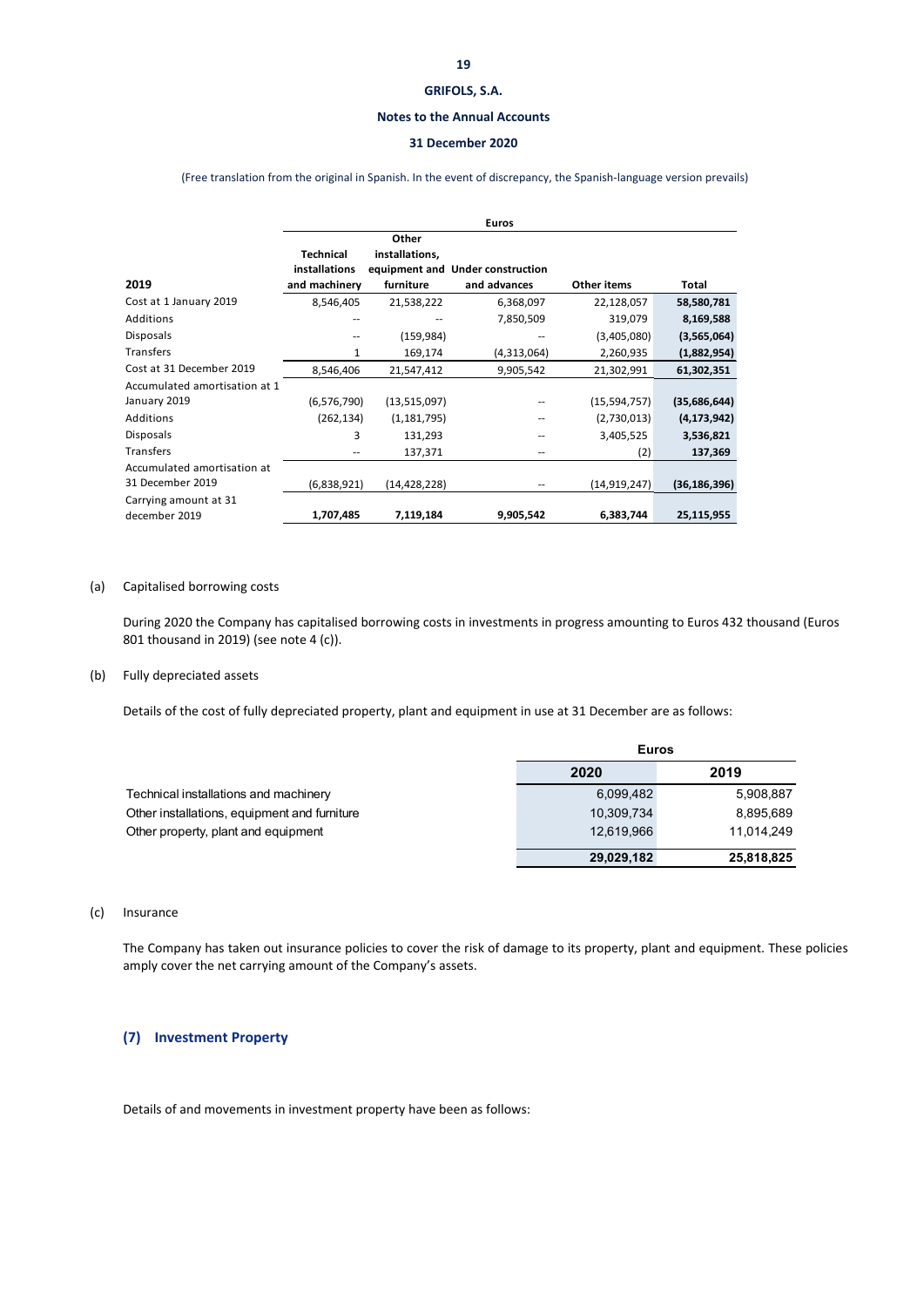#### **Notes to the Annual Accounts**

#### **31 December 2020**

(Free translation from the original in Spanish. In the event of discrepancy, the Spanish‐language version prevails)

|                                              | <b>Euros</b> |                            |                |                |
|----------------------------------------------|--------------|----------------------------|----------------|----------------|
|                                              |              | 2020                       |                |                |
|                                              |              |                            | Investments in |                |
|                                              |              | <b>Buildings and other</b> | adaption and   |                |
| <b>Description</b>                           | Land         | installations              | advances       | Total          |
| Cost at 1 January 2020                       | 7,465,329    | 83,449,402                 | 10,268,492     | 101,183,223    |
| <b>Additions</b>                             | 7,777,049    | 179.264                    | 5,882,517      | 13,838,830     |
| <b>Disposals</b>                             | --           | (190,067)                  | --             | (190,067)      |
| Transfers                                    | 4,217,900    | 4,260,874                  | (8,755,539)    | (276, 765)     |
| Cost at 31 December 2020                     | 19,460,278   | 87,699,473                 | 7,395,470      | 114,555,221    |
| Accumulated amortisation at 1 January 2020   |              | (42, 279, 543)             | --             | (42, 279, 543) |
| Amortisations                                |              | (3,219,717)                | --             | (3,219,717)    |
| Accumulated amortisation at 31 December 2020 |              | (45, 499, 260)             | --             | (45, 499, 260) |
| Carrying amount at 31 december 2020          | 19,460,278   | 42,200,213                 | 7,395,470      | 69,055,961     |

|                                              | <b>Euros</b> |                            |                |                |  |
|----------------------------------------------|--------------|----------------------------|----------------|----------------|--|
|                                              | 2019         |                            |                |                |  |
|                                              |              |                            | Investments in |                |  |
|                                              |              | <b>Buildings and other</b> | adaption and   |                |  |
| <b>Description</b>                           | Land         | installations              | advances       | Total          |  |
| Cost at 1 January 2019                       | 7,465,344    | 79,515,286                 | 6,631,896      | 93,612,526     |  |
| Additions                                    |              |                            | 5,652,439      | 5,652,439      |  |
| <b>Disposals</b>                             | (15)         | (178, 267)                 |                | (178, 282)     |  |
| <b>Transfers</b>                             |              | 4,112,383                  | (2,015,843)    | 2,096,540      |  |
| Cost at 31 December 2019                     | 7,465,329    | 83,449,402                 | 10,268,492     | 101,183,223    |  |
| Accumulated amortisation at 1 January 2019   |              | (38, 791, 702)             |                | (38,791,702)   |  |
| Additions                                    | --           | (3,513,657)                | --             | (3,513,657)    |  |
| <b>Disposals</b>                             | --           | 163,186                    |                | 163,186        |  |
| <b>Transfers</b>                             | --           | (137, 370)                 | $- -$          | (137, 370)     |  |
| Accumulated amortisation at 31 December 2019 |              | (42, 279, 543)             |                | (42, 279, 543) |  |
| Carrying amount at 31 december 2019          | 7,465,329    | 41,169,859                 | 10,268,492     | 58,903,680     |  |

#### (a) General

At 31 December 2020 and 2019 additions comprise the investments incurred to expand the Company's facilities and the acquisition of a plot of land in Lliçà de Vall.

#### (b) Fully depreciated assets

The cost of fully depreciated investment property in use at 31 December is as follows:

|                     |            | <b>Euros</b> |  |  |
|---------------------|------------|--------------|--|--|
|                     | 2020       | 2019         |  |  |
| <b>Buildings</b>    | 1,031,791  | 1,031,791    |  |  |
| Other installations | 23,703,806 | 20,214,905   |  |  |
|                     | 24,735,597 | 21,246,696   |  |  |

#### (c) Income and expenses from investment property

Details of income and expenses from investment property are as follows: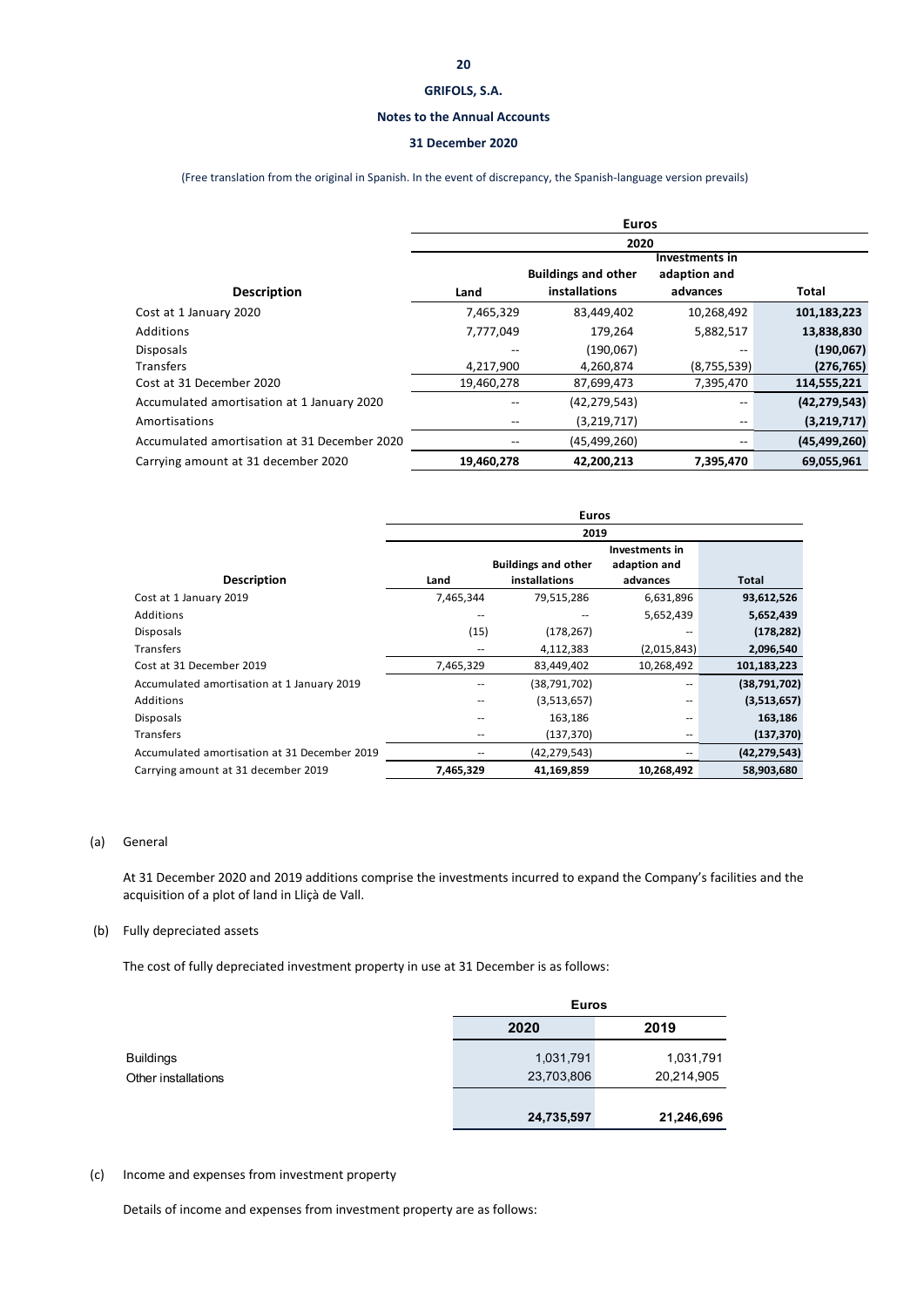#### **Notes to the Annual Accounts**

#### **31 December 2020**

(Free translation from the original in Spanish. In the event of discrepancy, the Spanish‐language version prevails)

|                                                               | <b>Euros</b> |                |  |
|---------------------------------------------------------------|--------------|----------------|--|
|                                                               | 2020         | 2019           |  |
| Income from assignment of use (note 23)<br>Operating expenses | 22,430,341   | 21,404,970     |  |
| From income-generating investments                            | (22,610,611) | (21, 302, 749) |  |
| <b>Net</b>                                                    | (180, 270)   | 102,221        |  |

The Company assigns the use of the premises and installations that it owns and leases from third parties to its Spanish subsidiaries as indicated in notes 9, 10 and 23.

#### (d) Insurance

The Company has taken out insurance policies to cover the risk of damage to its investment property. The coverage of these policies is considered sufficient.

#### **(8) Finance Leases ‐ Lessee**

The Company has leased the following types of property, plant and equipment and investment property under finance leases:

|                                     | <b>Euros</b> |                                           |               |
|-------------------------------------|--------------|-------------------------------------------|---------------|
|                                     | Land         | Other property,<br>plant and<br>equipment | Total         |
| Initially recognised at:            |              |                                           |               |
| Fair value                          | 381,071      | 3,734,358                                 | 4,115,429     |
| Accumulated depreciation            | (17, 727)    | (2,437,545)                               | (2,455,272)   |
| Carrying amount at 31 December 2020 | 363,344      | 1,296,813                                 | 1,660,157     |
| Initially recognised at:            |              |                                           |               |
| Fair value                          | 381,071      | 3,462,461                                 | 3,843,532     |
| Accumulated depreciation            | (8,864)      | (1, 167, 562)                             | (1, 176, 426) |
| Carrying amount at 31 December 2019 | 372,207      | 2,294,899                                 | 2,667,106     |

Future minimum lease payments are reconciled with their present value as follows:

|                                                    |      | <b>Euros</b>                                    |  |
|----------------------------------------------------|------|-------------------------------------------------|--|
|                                                    | 2020 | 2019                                            |  |
| Future minimum payments<br>Unaccrued finance costs |      | 2,157,488<br>2,875,549<br>(43, 677)<br>(80,028) |  |
| Present value                                      |      | 2,113,811<br>2,795,521                          |  |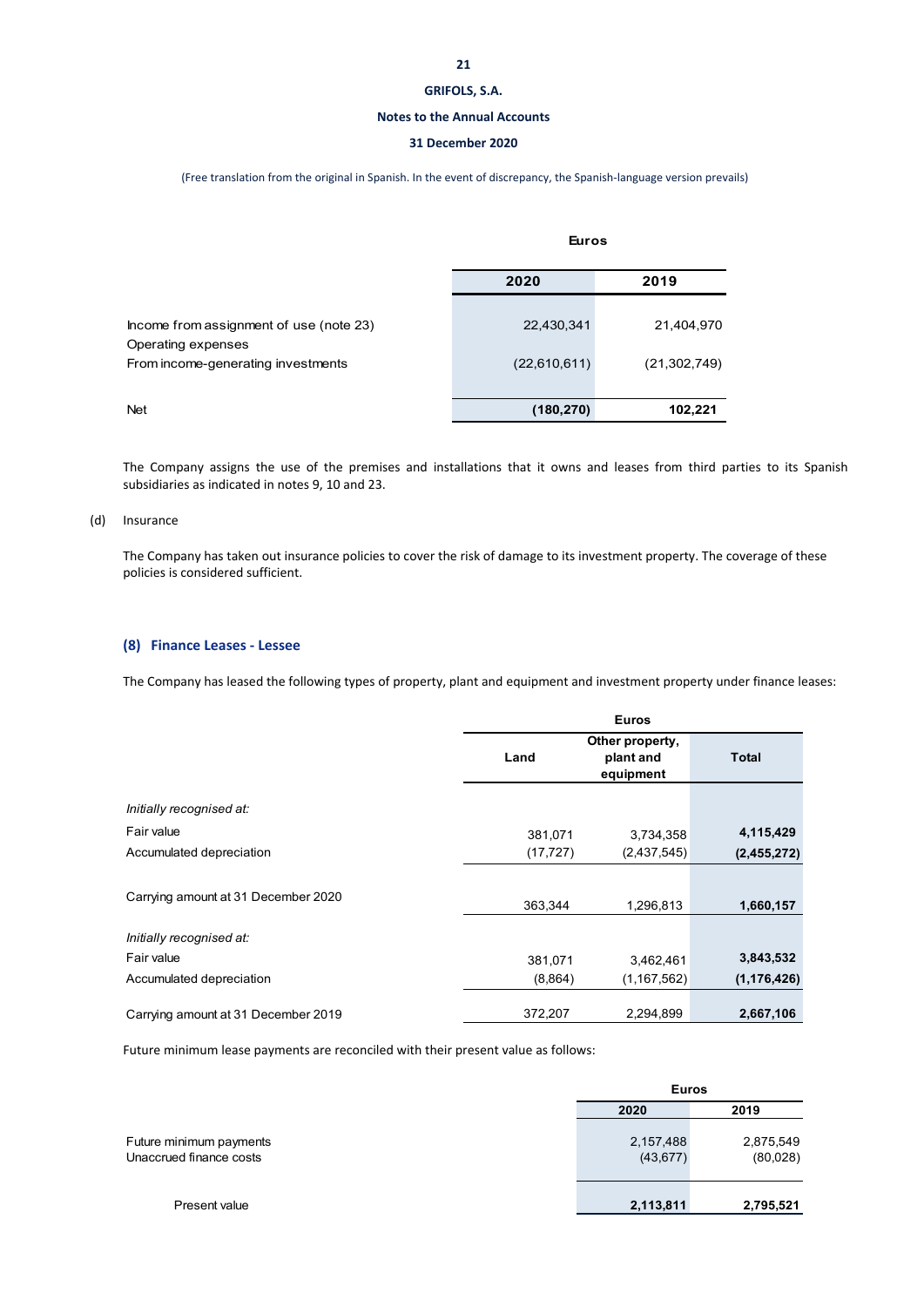#### **Notes to the Annual Accounts**

#### **31 December 2020**

(Free translation from the original in Spanish. In the event of discrepancy, the Spanish‐language version prevails)

Details of minimum payments and the present value of finance lease liabilities, by maturity date, are as follows:

|                                         | <b>Euros</b>               |                        |                            |                      |
|-----------------------------------------|----------------------------|------------------------|----------------------------|----------------------|
|                                         | 2020                       |                        | 2019                       |                      |
|                                         | <b>Minimum</b><br>payments | <b>Present value</b>   | <b>Minimum</b><br>payments | <b>Present value</b> |
| Less than one year<br>One to five years | 1,084,727<br>1,072,761     | 1,055,848<br>1,057,963 | 1,010,925<br>1,864,624     | 968,316<br>1,827,205 |
|                                         | 2,157,488                  | 2,113,811              | 2,875,549                  | 2,795,521            |
| Less current portion                    | (1,084,727)                | (1,055,848)            | (1,010,925)                | (968,316)            |
| Total non-current                       | 1,072,761                  | 1,057,963              | 1,864,624                  | 1,827,205            |

#### **(9) Operating Leases ‐ Lessee**

At 31 December 2020 and 2019, the Company has contracted various office premises and a plot of land under operating leases from third parties and one related party.

The most significant lease contracts are as follows:

Contract with a related party for offices located in Sant Cugat del Vallès (Barcelona) (SC1+SC2+SC3)

The contract period is until 1st March 2040 and it is of compulsory compliance, with five-year tacit renewals. It may be cancelled by giving notice of 6 months in advance.

Contract with a group company for industrial buildings located in Parets del Vallès (Barcelona) (P4)

This contract is valid until 10th May 2021 and it is of compulsory compliance, with five‐year tacit renewals, unless either of the parties cancels the contract giving notice of 6 months in advance after fulfilling the compulsory period.

Contract with a group company for the plot in Parets del Vallès (Barcelona) where the construction of buildings P12 and P13 is located

This contract is valid until 10th May 2021 and it is of compulsory compliance, with five‐year tacit renewals, unless either of the parties cancels the contract giving notice of 6 months in advance after fulfilling the compulsory period.

Operating lease payments have been recognised as an expense for the year as follows:

| <b>Euros</b> |           |  |
|--------------|-----------|--|
| 2020         | 2019      |  |
|              |           |  |
| 9,875,037    | 9,942,552 |  |

Lease payments (recognised as an expense)

Future minimum payments under non‐cancellable operating leases are as follows: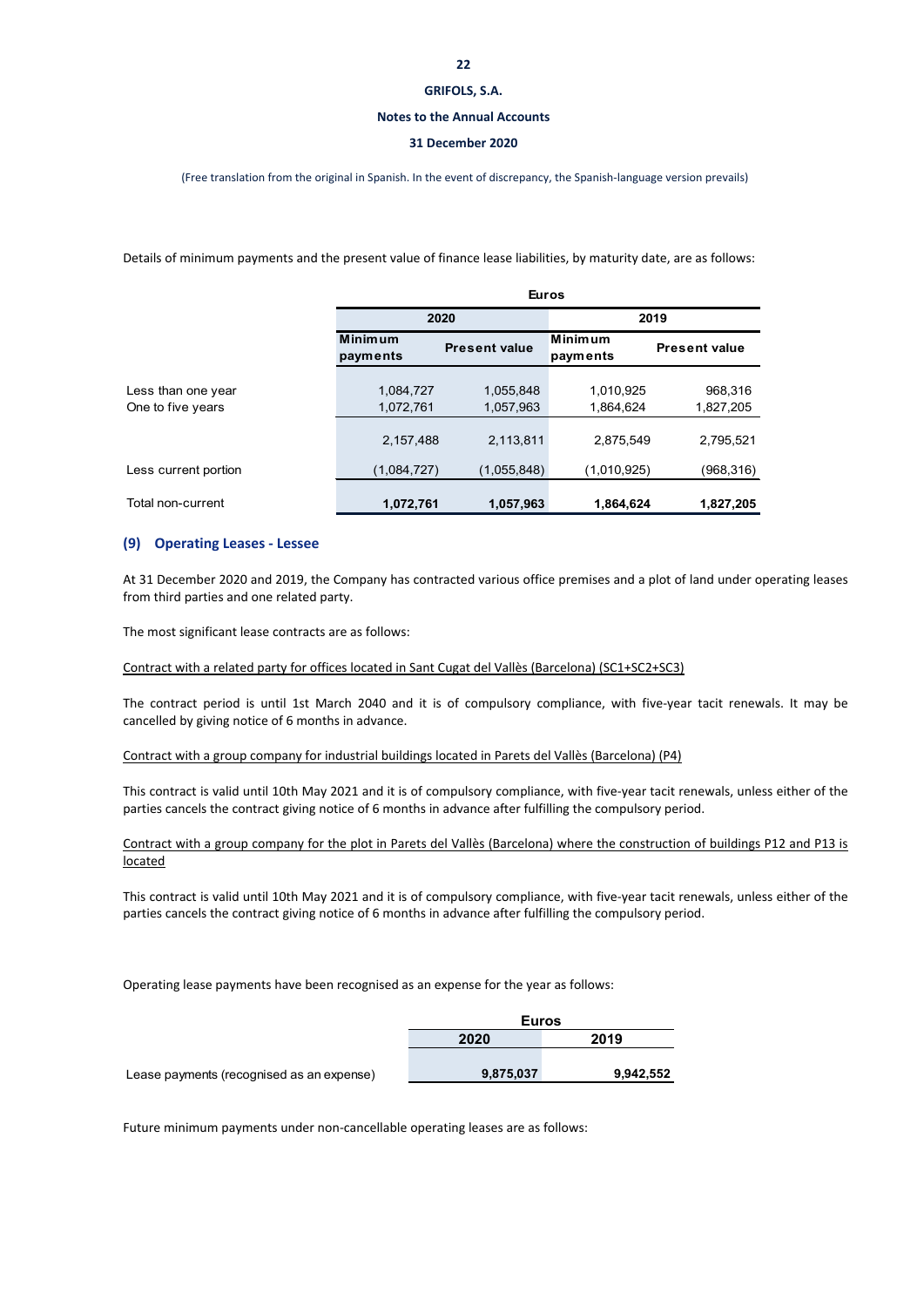#### **Notes to the Annual Accounts**

#### **31 December 2020**

(Free translation from the original in Spanish. In the event of discrepancy, the Spanish‐language version prevails)

|                    |            | <b>Euros</b> |  |  |
|--------------------|------------|--------------|--|--|
|                    | 2020       | 2019         |  |  |
| Less than one year | 7,344,527  | 6,280,831    |  |  |
| One to five years  | 20,023,588 | 21,688,271   |  |  |
| Over five years    | 68,422,390 | 79,504,026   |  |  |
|                    |            |              |  |  |
|                    | 95,790,505 | 107,473,128  |  |  |

The Company uses part of these premises for its own use and the rest are assigned for use to its Spanish subsidiaries (see note 7 (c)).

#### **(10) Assignment for Use of Premises and Installations**

As described in note 7 (c), note 9 and note 23, the Company assigns the use of the premises and installations that it owns and leases from third parties to its Spanish subsidiaries.

Services included in the assignment for use agreements are: surveillance, cleaning of common areas, greeting and messaging, maintenance and water, energy and gas supplies. In order to take advantage of these services, the Spanish subsidiaries will use the premises in accordance with the statutory activity.

Contracts signed with its subsidiaries are renewed automatically on an annual basis and can be cancelled at any time with three months' prior notice. The minimum non‐cancellable amount receivable totals Euros 5,608 thousand at 31 December 2020 (Euros 5,351 thousand in 2019).

#### **(11) Risk Management Policy**

(a)5Financial risk factors

The Company's activities are exposed to various financial risks: market risk (including currency risk, fair value interest rate risk and price risk), credit risk, liquidity risk, and cash flow interest rate risk. The Company's global risk management programme focuses on uncertainty in the financial markets and aims to minimise potential adverse effects on the Company's profits.

The Company's risk management policies are established in order to identify and analyse the risks to which the Company is exposed, establish suitable risk limits and controls, and control risks and compliance with limits. Risk management procedures and policies are regularly reviewed to ensure they take into account changes in market conditions and in the Company's activities. The Company's management procedures and rules are designed to create a strict and constructive control environment in which all employees understand their duties and obligations.

The Group's Audit Committee supervises how management controls compliance with the Group's risk management procedures and policies and reviews whether the risk management policy is suitable considering the risks to which the Group is exposed. This committee is assisted by Internal Audit which acts as supervisor. Internal Audit performs regular and ad hoc reviews of the risk management controls and procedures and reports its findings to the Audit Committee.

(i) Market risk

The Company is not exposed to market risks associated with non-financial assets.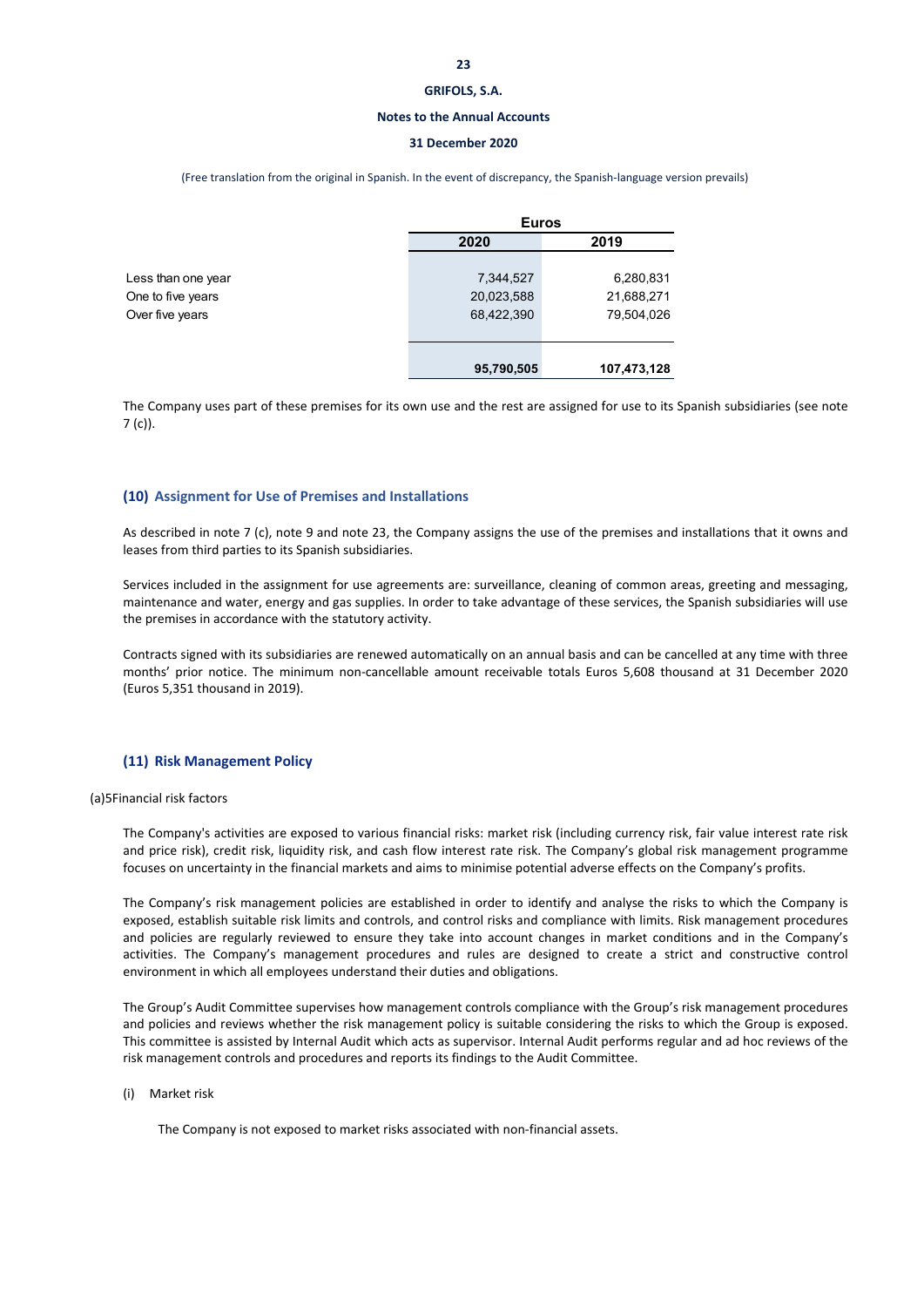#### **Notes to the Annual Accounts**

#### **31 December 2020**

(Free translation from the original in Spanish. In the event of discrepancy, the Spanish‐language version prevails)

(ii) Currency risk

The Company operates internationally and is therefore exposed to currency risk when operating with foreign currencies, especially with regard to the US Dollar. Currency risk is associated with recognised assets and liabilities, and net investments in foreign operations.

The Company holds several investments in foreign operations, the net assets of which are exposed to currency risk. Currency risk affecting net assets of the Company's foreign operations in US Dollars is mitigated primarily through borrowings in the corresponding foreign currency.

Details of financial assets and liabilities denominated in foreign currency, as well as transactions denominated in foreign currency are presented in the notes 14 and 19.

At 31 December 2020 had the US Dollar weakened by 10% against the Euro, with the other variables remaining constant, post-tax profit would have been Euros 783 thousand lower, mainly as a result of converting payables to Group companies (Euros 37 thousand at 31 December 2019).

#### (iii) Credit risk

The Company's financial assets mainly comprise the trade receivables from and loans to Group companies.

The Company considers that its financial assets are not significantly exposed to credit risk.

(iv) Liquidity risk

The Company applies a prudent policy to cover its liquidity risks based on having sufficient cash, as well as sufficient financing through credit facilities, to settle market positions.

Details of financial liabilities by contractual maturity date are provided in notes 14 and 19 (e).

(v) Cash flow and fair value interest rate risks

Interest rate risk arises on loans extended to Group companies and current and non-current borrowings. Borrowings and loans extended at variable interest rates expose the Company to cash flow interest rate risks. Fixed-rate borrowings expose the Company to fair value interest rate risk.

The objective of interest rate risk management is to achieve a balance in the structure of the debt, keeping part of the external resources issued at a fixed rate and covering part of the variable rate debt extending loans to Group companies.

At 31 December 2020, had interest rates been 10 basis points higher/lower, with the other variables remaining constant, post-tax profit would have been Euros 932 thousand lower/higher, mainly because of higher borrowing costs on variable interest debt (Euros 1,859 thousand at 31 December 2019).

#### **(12) Investments in Equity Instruments of Group Companies and Associates**

Details of investments in equity instruments of Group companies and Associates are as follows: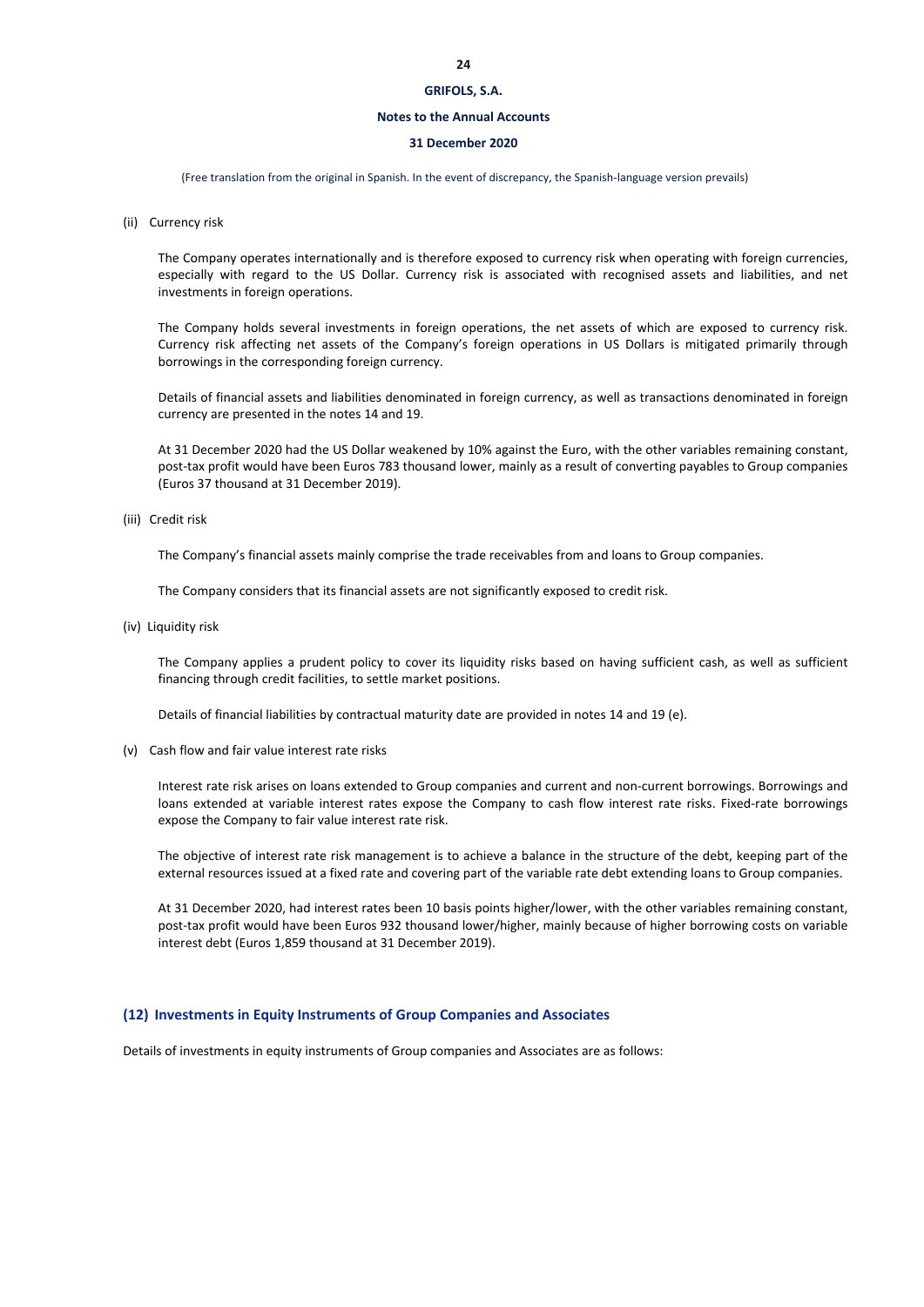#### **Notes to the Annual Accounts**

#### **31 December 2020**

(Free translation from the original in Spanish. In the event of discrepancy, the Spanish‐language version prevails)

|                                | <b>Euros</b>  |                |  |
|--------------------------------|---------------|----------------|--|
|                                | 2020<br>2019  |                |  |
|                                | Non-current   | Non-current    |  |
| Group companies and Associates |               |                |  |
| Equity investments             | 3,970,502,459 | 2,419,641,850  |  |
| Impairment                     | (22,993,094)  | (18, 724, 826) |  |
| Total                          | 3,947,509,365 | 2,400,917,024  |  |

#### **During 2020 the following main changes to Company investments in equity instruments took place:**

- In 2015, for the annual bonus of certain eligible employees, the Group set up a Restricted Share Unit Retention Plan (hereinafter RSU plan) (see note 16). In 2020 the bonuses accrued in the RSU plan during the period were recognised as an investment by the Company in those subsidiaries with employees adhering to this plan, as it is considered as a contribution from the shareholder totalling Euros 5,673 thousand.
- Grifols, S.A. has taken a total of 9 stakes of Kiro Grifols, S.L. Grifols, S.A. makes a capital contribution and disburses a monetary contribution of Euros 9 million.
- A monetary contribution of Euros 17 million was approved at the general shareholders' meeting of Laboratorios Grifols, S.A. This contribution was made by Grifols, S.A., the shareholder holding 99.99% of the shares in which the Company's share capital was divided at the date of the adoption of the agreement.
- Grifols Worldwide Operations, Ltd. made a distribution in kind to the Company for an amount of Euros 300 million, that has been registered as lower value of the investment.
- Grifols Canada Ltd transferred 100% of its shares from Grifols Therapeutics LLC to Grifols Shared North America, Inc., and from this one to Grifols, S.A. This transaction took place on 1 December 2020, and they have been valued at consolidated value for an amount of Euros 1,081 thousand.
- Grifols, S.A. has done a capital contribution of Euros 19,711,278 to GC2, Inc.
- On 30 March 2020, the shares exchange agreement has been closed and Grifols has received Shanghai RAAS Blood Products Co.Ltd. (hereinafter SRAAS) shares corresponding to 26.2% of its share capital in exchange of 45% of Grifols Diagnostic Solutions Inc. (hereinafter GDS). Thus, Grifols becomes the largest shareholder of SRAAS, while maintaining operational, political and economic control of GDS.

Consequently, the consolidated balance sheet at 31 December 2020, no longer shows any financial asset related to the contractual right in 2019, but the participation in SRAAS has been registered as an investment in an associate company because GDS exercise significant influence for an amount of Euros 1,807,351 thousand, including the transaction costs (see note 15). SRAAS' investment has been recognized at the shares value of the closing date of the transaction. The difference between the contractual right value recognized at 31 December 2019 and SRAAS quoted value at 30 March 2020 has been Euros 56,526 thousand, from which a total of Euros 51,692 thousand has been recognised as profit and loss registered directly in Equity and Euros 4,833 thousand has been registered as translation differences in the profit and loss.

 In 2020, it has been registered an impairment of the investment in Grifols Argentina S.A. and the Aigües Minerals de Vilajuïga.

**During 2019 the following main changes to Company investments in equity instruments took place:**

**25**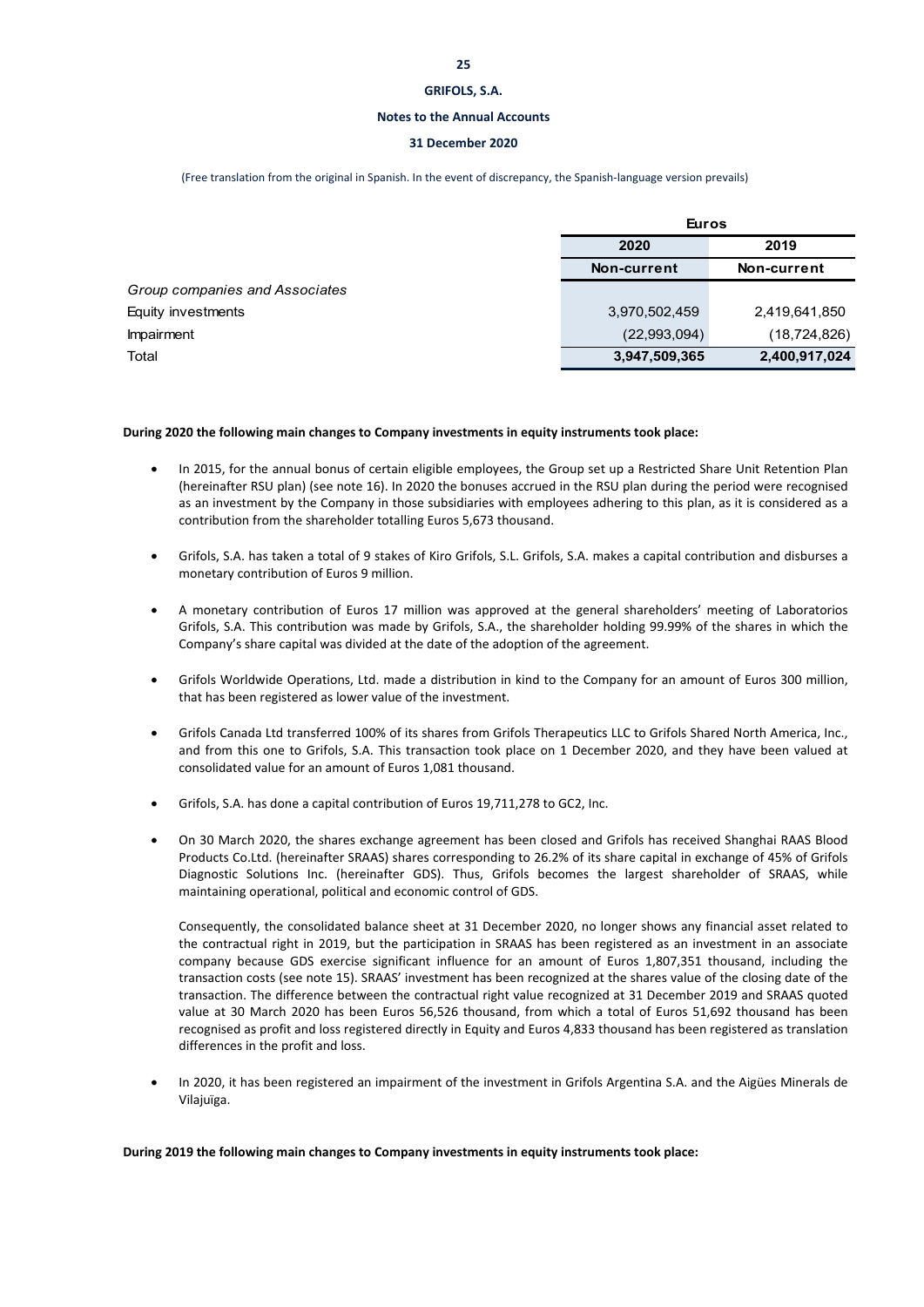### **Notes to the Annual Accounts**

### **31 December 2020**

(Free translation from the original in Spanish. In the event of discrepancy, the Spanish‐language version prevails)

- In 2015, for the annual bonus of certain eligible employees, the Group set up a Restricted Share Unit Retention Plan (hereinafter RSU plan) (see note 16). In 2019 the bonuses accrued in the RSU plan during the period were recognised as an investment by the Company in those subsidiaries with employees adhering to this plan, as it is considered as a contribution from the shareholder totalling Euros 4,853 thousand.
- Grifols, S.A. has forgiven two loans to Progenika Biopharma, S.A. The first loan of Euros 7.5 million was on the 27 February 2019. The second loan of US Dollars 5 million was forgiven on the same date.
- Grifols Worldwide Operations, Ltd. Made a distribution in kind to Grifols, S.A. This involved transferring 49% of Interstate Blood Bank, Inc (IBBI) (Plasma Biological Services, LLC, PBS Acquisition Corp., Bio Blood Components, Inc) shares. The carrying amount recognised in Grifols, S.A. amounts to US Dollars 104 million (Euros 90 million).
- As part of the Group's reorganization, Grifols, S.A. has made a contribution in kind to Grifols Shared Services North America, Inc, transferring all IBBI group shares mentioned above. The contribution in kind was registered at the carrying amount of the transferred investment. The transaction amounted to US Dollars 104 million (equivalent to Euros 90 million). This transaction was recorded on the 1 July 2019.
- Distribution in kind (loan with Grifols Brazil, Lda) from Grifols Worldwide Operations, Ltd to Grifols, S.A. on 31 July 2019. The contribution was recognised at carrying amount. An amount of Euros 9 million has been recognised for this transaction. With date 1 October 2019 two loans were forgiven incrementing the amount of the investing of Grifols Brazil in Euros 8,793 thousand.
- On 2 December 2019 Grifols Worldwide Operations, Ltd. distributed an interim dividend of US Dollars 100 million. A portion of this amount should be recognised as a reduction in the investment as it represents a recovery of part of the investment cost. The portion recognised as a reduction in the investment amounts US Dollars 15 million (Euros 13 million).
- 45% of the participating loan that Grifols Worldwide Operations, Ltd had with Diagnostic Grifols, S.A. had been transferred to Grifols, S.A. (equivalent to Euros 26,230 thousand). The remaining 55% of the participating loan has been transferred to Grifols Shared Services North America, Inc for an amount of Euros 32,060 thousand. Subsequently, a contribution in kind is made to Grifols Diagnostic Solution for the value of the loan.
- Grifols Group aims to reinforce its presence in China. In March 2019, Grifols Group entered into a shares exchange agreement with Shanghai RAAS Blood Products Co. Ltd. (hereinafter SRAAS), through which Grifols Group should deliver 90 shares of its US subsidiary Grifols Diagnostic Solutions Inc. (GDS) (representing 45% of the economic rights and 40% of the voting rights), and in exchange for 1,766 million of SRAAS shares (representing 26.2% of the share capital). Thus, such transaction does not entail a cash flow movement.

The exchange ratio determined upon that date, was estimated using the stock price for SRAAS and discounted cash flows and market multiples for GDS.

Grifols Group will retain the control of GDS through the retention of the 55% of the economic rights and 60% of the voting rights.

As of 30 September 2019, the Grifols Group obtained the authorization from the US agency, "Committee on Foreign Investment in the United States" (CFIUS) and on 13 November 2019, Shanghai RAAS Blood Products, Co. Ltd. obtained the authorization from the Chinese Securities Regulatory Commission (CRSC).

As of 31 December 2019, Grifols, S.A. delivered 90 shares of its subsidiary GDS in exchange of an equity instrument in an associated company (equivalent to 1,766 million of SRAAS shares) because at that date no shares of SRAAS were received. Such contractual right was classified as an available for sale financial asset.

As a result of the operation described, the Company recognized under the heading "Other current financial assets" the contractual right classified as an available‐for‐sale asset amounting to Euros 1,717 million for the fair value of the share delivered, recording a result in the income statement of Euros 807 million for the difference between the mentioned value and the book value of the share delivered.

Finally, the directly attributable costs to the future acquisition of SRAAS were recognized as a Current Asset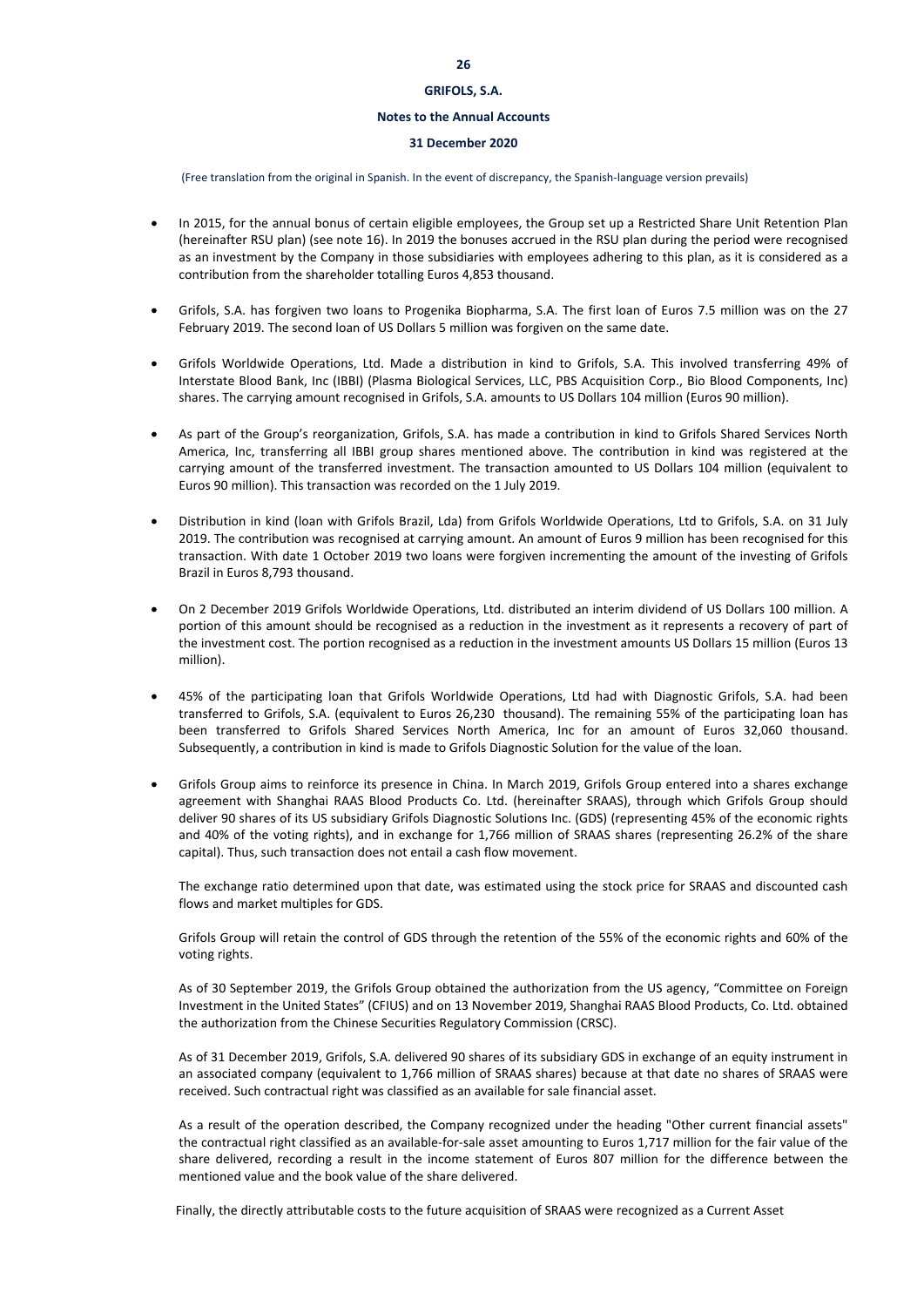#### **Notes to the Annual Accounts**

#### **31 December 2020**

(Free translation from the original in Spanish. In the event of discrepancy, the Spanish‐language version prevails)

amounting to EUR 12 million as of 31st December 2019 and are presented under chapter "Prepayments for current assets". Subsequently, such costs have been included in the initial carrying amount at the date of acquisition of SRAAS.

(a) Investments in Group companies

Details of investments in Group companies are provided in Appendix I.

Subsidiaries' activities comprise the following:

‐ Industrial activity: consisting of the manufacture, preparation and sale of therapeutic products and other pharmaceutical specialities, particularly hemoderivatives and parenteral solutions, reagents, chemical products for use in laboratories and healthcare centres, and medical‐surgical materials, equipment and instruments; the collection and analysis of products of biological origin, and the procurement of human plasma.

‐ Commercial activity: consisting primarily of the marketing of products manufactured by the industrial Group companies.

‐ Service activity: comprising the management of business trips for Group companies, the preparation and implementation of engineering projects for both the Group and third parties, and the rendering of centralised services such as accounting, human resources, marketing, etc. This activity also includes the reinsurance of the Group's insurance policies.

The percentage ownerships included in Appendix I reconcile with the voting rights the Company has in its subsidiaries, except for: Grifols Thailand, Ltd. (48% ownership) and Grifols Malaysia Sdn Bhd (30% ownership), in which the Company has majority voting rights through the type of shares it holds in Grifols Thailand, Ltd and a contract entered into with the other shareholder and the pledging of this shareholder's shares in Grifols Malaysia.

(i) Foreign currency

The functional currencies of foreign operations are the currencies of the countries in which they are domiciled, except for Grifols Worldwide Operations Limited, the functional currency of which is the US Dollar.

(b) Other Information

The subsidiaries have been audited/reviewed by the associates of KPMG International in the countries in which they are domiciled, with the exception of Grifols Argentina, S.A. (audited by Alexia Consulting group, S.R.L.), Grifols Polska Sp.z.o.o. (audited by PKF Consult) and Grifols Japan K.K (audited by Takuya Matsuo).

VCN Biosciencies, S.L., Kiro Grifols, S.L., Grifols Diagnostic Equip Taiwan, Ltd and Aigües Minerals de Vilajuïga, S.A., Biomat USA South, Inc., Gripdan Invest, S.L., and Grifols Pharmaceutical Technology Co., Ltd. Beijing Branch have not been audited.

#### **(13) Financial Assets by Category**

(a) Classification of financial assets by category

The classification of financial assets by category and class and a comparison of the fair value and the carrying amount are provided in Appendix II.

(i) Net losses and gains by category of financial asset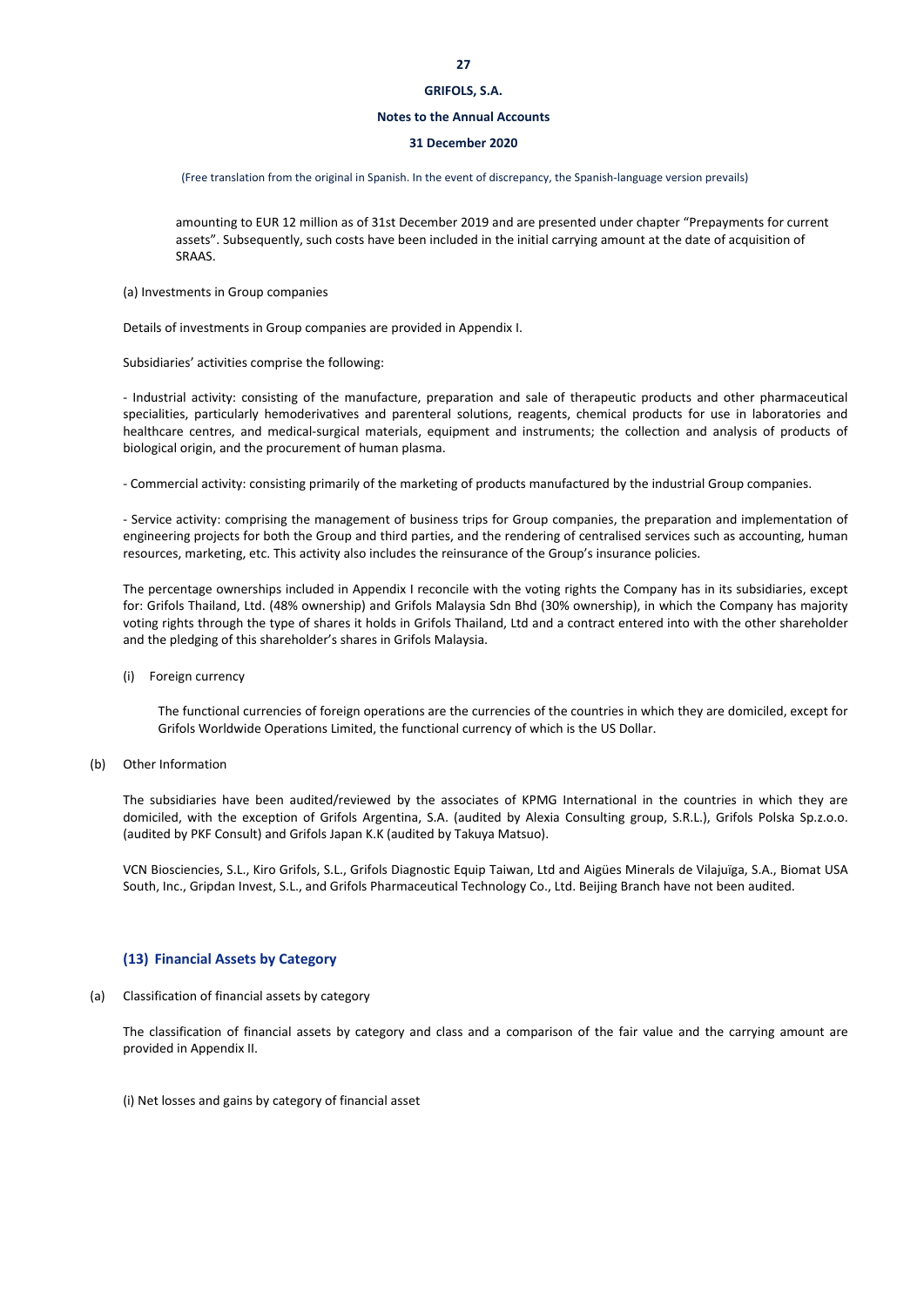#### **Notes to the Annual Accounts**

#### **31 December 2020**

(Free translation from the original in Spanish. In the event of discrepancy, the Spanish‐language version prevails)

Net losses and gains by category of financial asset are as follows:

|                                                                                       | <b>Euros</b>             |                      |  |
|---------------------------------------------------------------------------------------|--------------------------|----------------------|--|
| 2020                                                                                  | Loans and<br>receivables | Total                |  |
| Finance income at amortised cost, Group companies<br>Finance income at amortised cost | 230,509,859<br>2,649     | 230,509,859<br>2,649 |  |
| Net gains in profit and loss                                                          | 230,512,508              | 230,512,508          |  |
| Total                                                                                 | 230,512,508              | 230,512,508          |  |

|                                                   |                                 | <b>Euros</b>                                  |             |
|---------------------------------------------------|---------------------------------|-----------------------------------------------|-------------|
| 2019                                              | <b>Loans</b> and<br>receivables | <b>Available for sale</b><br>financial assets | Total       |
|                                                   |                                 |                                               |             |
| Finance income at amortised cost, Group companies | 72,454,130                      | --                                            | 72,454,130  |
| Finance income at amortised cost                  | 3,783                           | --                                            | 3,783       |
| Profit for disposal                               |                                 | 807,651,582                                   | 807,651,582 |
| Net gains in profit and loss                      | 72,457,913                      | 807,651,582                                   | 880,109,495 |
| Total                                             | 72,457,913                      | 807,651,582                                   | 880,109,495 |

#### **(14) Investments and Trade Receivables**

#### (a) Investments in Group companies

Details of investments in Group companies and related parties are as follows:

|                                   |               | <b>Euros</b> |               |            |
|-----------------------------------|---------------|--------------|---------------|------------|
|                                   | 2020          |              | 2019          |            |
|                                   | Non-current   | Current      | Non-current   | Current    |
| Group                             |               |              |               |            |
| Loans                             | 7,401,800,000 | 113,600,000  | 7,215,503,793 | 13,600,000 |
| Receivables, tax effect (note 21) |               | 24,435,088   |               | 20,910,486 |
| <b>Interest</b>                   |               | 26,440,645   |               | 2,435,815  |
| Total                             | 7,401,800,000 | 164,475,733  | 7,215,503,793 | 36,946,301 |

At 31 December 2020 the Company has several loans with Group companies. The most significant loans are:

a) Three participating loans with a subsidiary that accrue interest at a market rate, with no due date established and an amount of Euros 3,494 million.

b) Loans totalling Euros 3,908 million that accrue interest at a market rate (see Appendix II).

Current loans with Group companies increases by Euros 100 million. This rise is a transfer through a liquidity commitment.

Interest corresponds to the interest on the participating loan with Grifols Worldwide Operations Limited.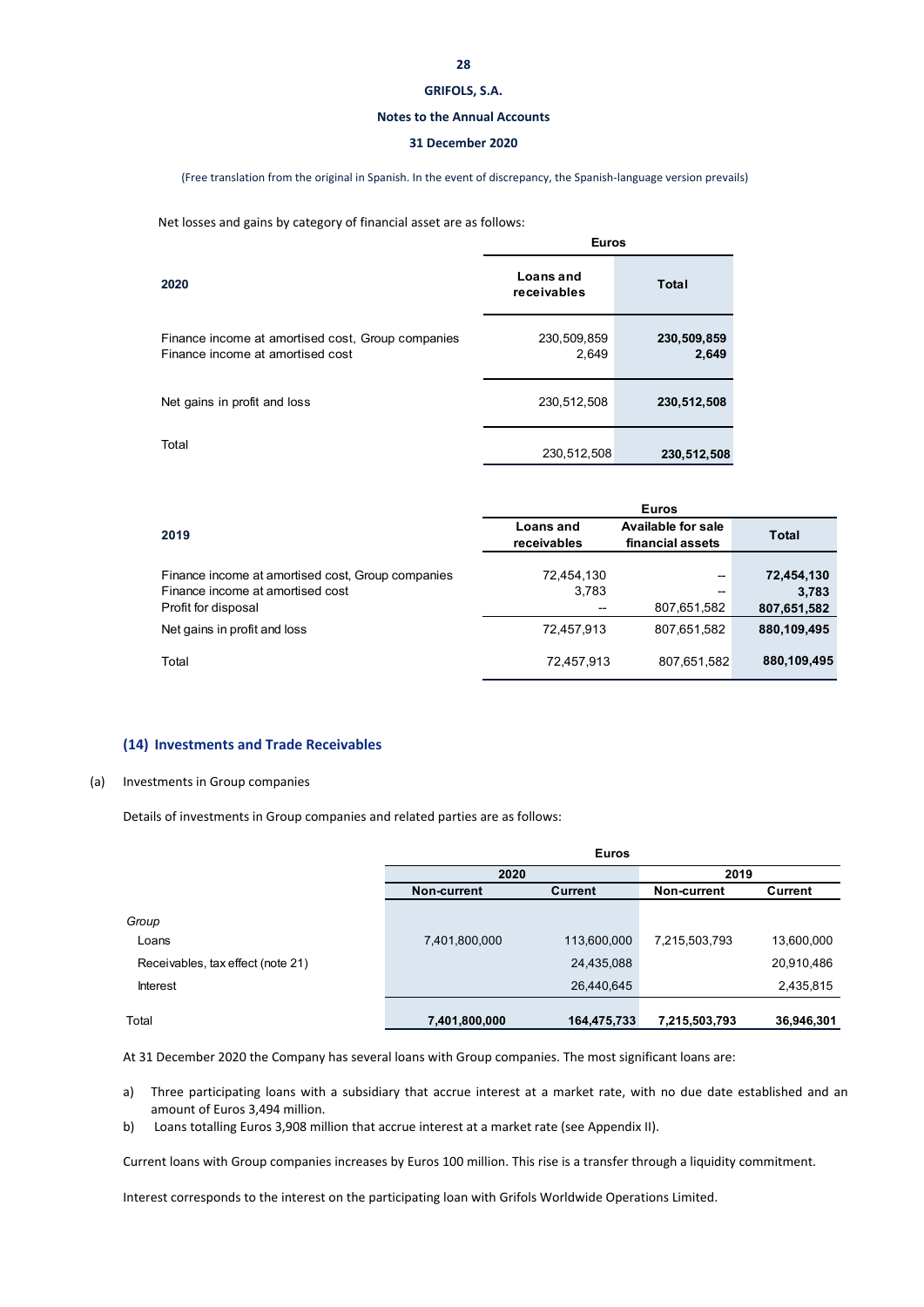#### **Notes to the Annual Accounts**

#### **31 December 2020**

#### (Free translation from the original in Spanish. In the event of discrepancy, the Spanish‐language version prevails)

At 31 December 2019 the Company had a balance of Euros 104 thousand corresponding to cash pooling accounts with Group companies (see note 19 (b)). These receivables accrue interest at a rate of 4.33% (interest rate on the Group senior loan plus a spread of 0.75%) and they fall due in 2027.

### (b) Investments

Details of investments are as follows:

| <b>Euros</b> |           |             |               |
|--------------|-----------|-------------|---------------|
|              |           |             |               |
| Non-current  | Current   | Non-current | Current       |
|              |           |             |               |
| 1,120,792    | --        | --          |               |
|              | 9,808,729 | --          | 1,727,428,024 |
| 1,551,818    | 4,856     | 1,641,525   | 4,856         |
|              |           |             |               |
| 2,672,610    | 9,813,585 | 1,641,525   | 1,727,432,880 |
|              |           | 2020        | 2019          |

At 31 December 2020, Euros 749 thousand (Euros 832 thousand in 2019) of guarantees and deposits are associated with leases with Centurion Real Estate S.A (formerly Scranton Enterprises B.V.), a related party of Grifols S.A. (see note 23) and Euros 559 thousand correspond to leases arranged with a Group company.

Equity instruments includes the acquisition of Savara, Inc shares.

Other current financial assets of 2019 include an amount of Euros 1,717 million corresponding to 26.2% shares in Shanghai RAAS Blood Products Co. Ltd. pending to be received (see note 12).

#### (c) Trade and other receivables

Details of trade and other receivables are as follows:

|                                            | <b>Euros</b>   |                |
|--------------------------------------------|----------------|----------------|
|                                            | 2020           | 2019           |
|                                            | <b>Current</b> | <b>Current</b> |
|                                            |                |                |
| Group                                      |                |                |
| Trade receivables (note 23)                | 41,297,482     | 45,736,628     |
| Unrelated parties                          |                |                |
| Trade receivables                          | 1,838,664      | 2,636,448      |
| Other receivables                          | 119,451        | 337,758        |
| Personnel                                  | 207,916        | 178,293        |
| Taxation authorities, income tax (note 21) | 11,967,075     | 5,681,793      |
| Public entities, other (note 21)           | 15,231,789     | 3,707,308      |
|                                            |                |                |
| Total                                      | 70,662,377     | 58,278,228     |

Taxation authorities, income tax and Public entities, other, at 31 December 2020 and 2019 corresponds almost fully to the recovery of the value added tax. The Company files consolidated VAT and income tax returns.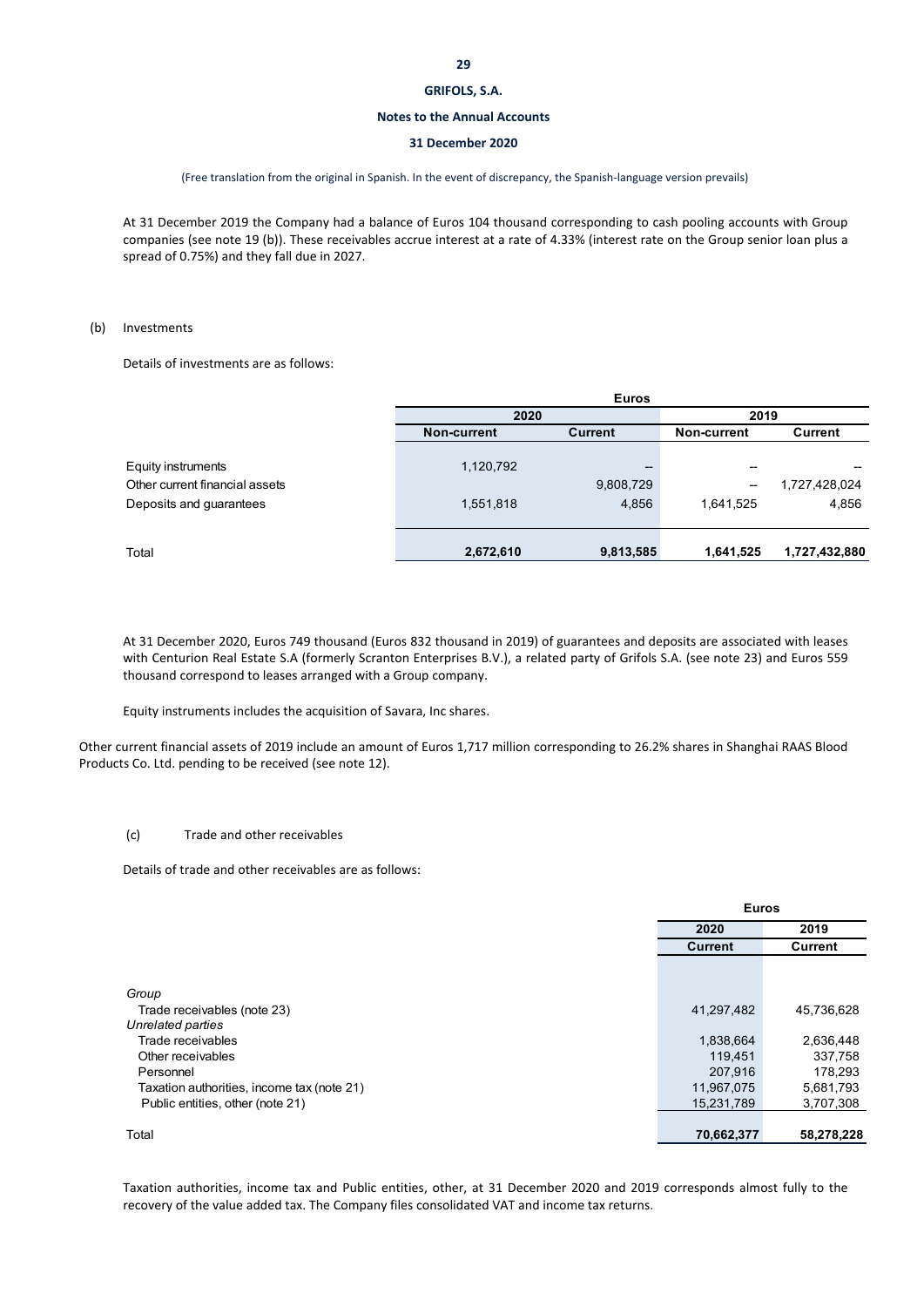#### **Notes to the Annual Accounts**

### **31 December 2020**

(Free translation from the original in Spanish. In the event of discrepancy, the Spanish‐language version prevails)

### (d) Amounts denominated in foreign currencies

Details of monetary financial assets denominated in foreign currencies are as follows:

|                                                                    | <b>Euros</b>     |       |              |
|--------------------------------------------------------------------|------------------|-------|--------------|
| 2020                                                               | <b>US Dollar</b> | Other | <b>Total</b> |
| Trade and other receivables                                        |                  |       |              |
| Trade receivables - current                                        | 138.201          |       | 138,201      |
| Trade receivables from Group companies and<br>associates – current | 1,713,686        | 2.948 | 1,716,634    |
| Other receivables                                                  | 899              | 185   | 1,084        |
| Investments in Group companies and others                          |                  |       |              |
| associates, current                                                |                  |       |              |
| Other financial assets                                             | 9,808,730        |       | 9,808,730    |
| Total current financial assets                                     | 11,661,516       | 3,133 | 11,664,649   |
| Total financial assets                                             | 11,661,516       | 3.133 | 11.664.649   |

|                                                                                                                                                                                                    | <b>Euros</b>                |                   |                             |
|----------------------------------------------------------------------------------------------------------------------------------------------------------------------------------------------------|-----------------------------|-------------------|-----------------------------|
| 2019                                                                                                                                                                                               | <b>US Dollar</b>            | Other             | <b>Total</b>                |
| Trade and other receivables<br>Trade receivables - current<br>Trade receivables from Group companies and<br>associates - current<br>Other receivables<br>Investments in Group companies and others | 150.624<br>921,895<br>4.241 | --<br>--<br>1.168 | 150,624<br>921,895<br>5,409 |
| associates, current<br>Other financial assets<br>Total current financial assets                                                                                                                    | 10,690,423<br>11,767,183    | --<br>1,168       | 10,690,423<br>11,768,351    |
| Total financial assets                                                                                                                                                                             | 11,767,183                  | 1.168             | 11,768,351                  |

Details of exchange differences recognised in profit or loss on financial instruments, distinguishing between settled and outstanding transactions, are as follows: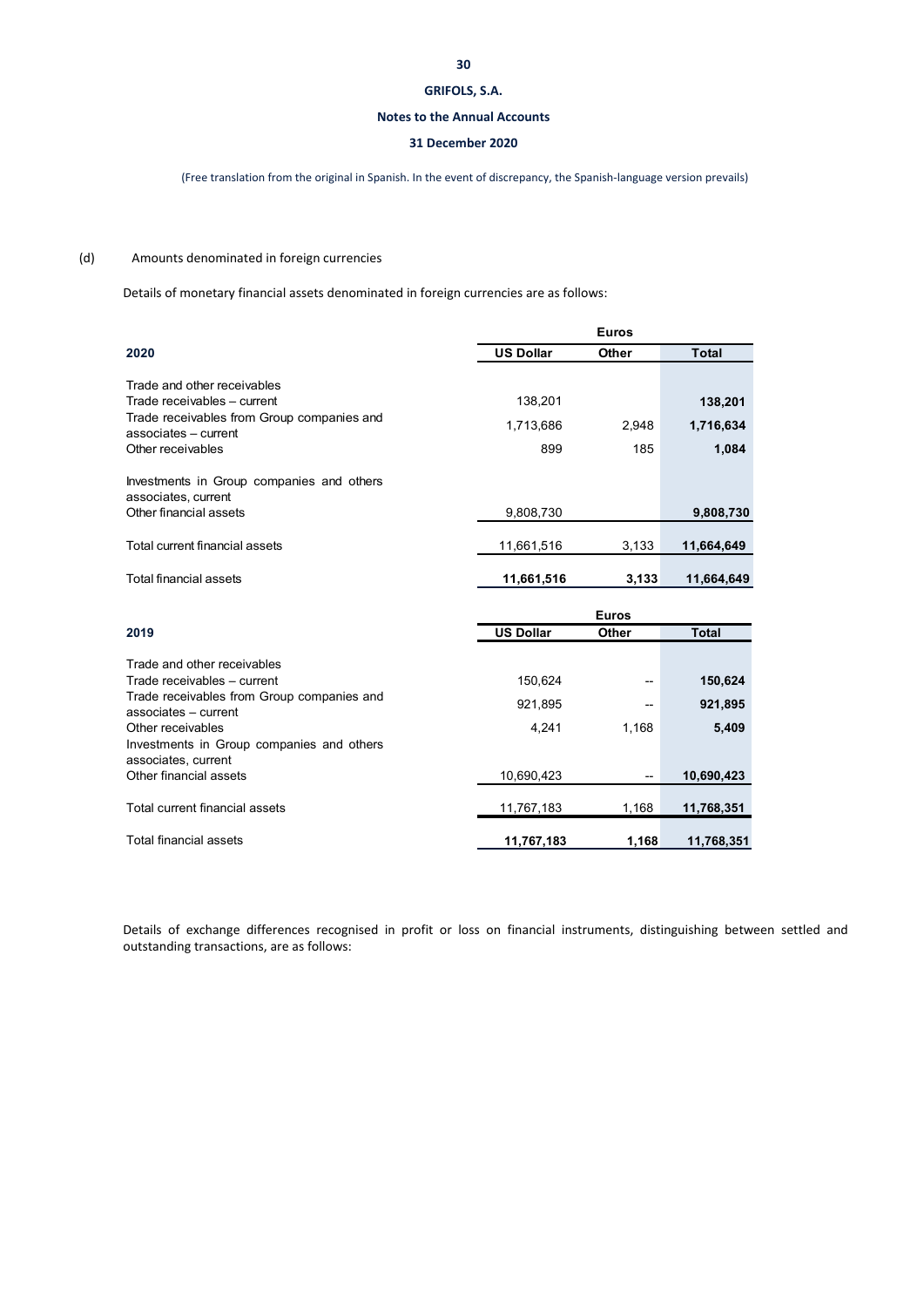#### **Notes to the Annual Accounts**

#### **31 December 2020**

(Free translation from the original in Spanish. In the event of discrepancy, the Spanish‐language version prevails)

|                                                                                 | <b>Euros</b>   |                            |            |             |
|---------------------------------------------------------------------------------|----------------|----------------------------|------------|-------------|
|                                                                                 |                | 2020                       |            | 2019        |
|                                                                                 | <b>Settled</b> | <b>Outstanding Settled</b> |            | Outstanding |
| Investments in Group companies<br>Loans to Group companies                      |                | $- -$                      | (635, 918) |             |
| Total non-current financial assets                                              |                | $- -$                      | (635, 918) |             |
| Trade and other receivables                                                     |                |                            |            |             |
| Trade receivables - current                                                     | 141,336        | 9,787                      | (20,079)   | (147, 817)  |
| Trade receivables from Group companies<br>current<br><b>Current investments</b> |                | (58, 167)                  |            | (14, 546)   |
| Loans to Group companies                                                        | (342, 883)     |                            | 8,475      |             |
| Available-for-sale assets                                                       | 4,833,284      | --                         |            |             |
| Cash and cash equivalents                                                       |                |                            |            |             |
| Cash                                                                            | 3,618          | (1,051,982)                |            |             |
| Total current financial assets                                                  | 4,635,355      | (1, 100, 362)              | (11,604)   | (162, 363)  |
| Total financial assets                                                          | 4,635,355      | (1, 100, 362)              | (647, 522) | (162, 363)  |

#### **(15) Prepayments**

At 31 December 2020 and 2019, prepayments include insurance premium and maintenance prepayments. Additionally, at 31 December 2019 this item included costs for the Shanghai RAAS transaction (Euros 12 millions) (see note 12).

#### **(16) Equity**

Details of equity and movement during the year are shown in the statement of changes in equity.

#### (a) Capital

At 31 December 2020 and 2019 the share capital of Grifols S.A. amounts to Euros 119,603,705 and is represented by:

 ‐ Class A shares: 426,129,798 ordinary shares of Euros 0.25 par value each, subscribed and fully paid and of the same class and series, and which are ordinary shares of the Company

 ‐ Class B shares: 261,425,110 non‐voting preference shares of Euros 0.05 par value each, of the same class and series, and with the preferential rights set forth in the Company's by-laws.

The main characteristics of the Class B shares are as follows:

- Each Class B share entitles its holder to receive a minimum annual preferred dividend out of the distributable profits at the end of each year equal to Euros 0.01 per Class B share provided that the aggregate preferred dividend does not exceed the distributable profits for that year and a distribution of dividends has been approved by the Company's shareholders. This preferred dividend is not cumulative if sufficient distributable profits are not obtained in the period.
- Each Class B share holder is entitled to receive, in addition to the above-mentioned preferred dividend, the same dividends and other distributions as for one Grifols ordinary share.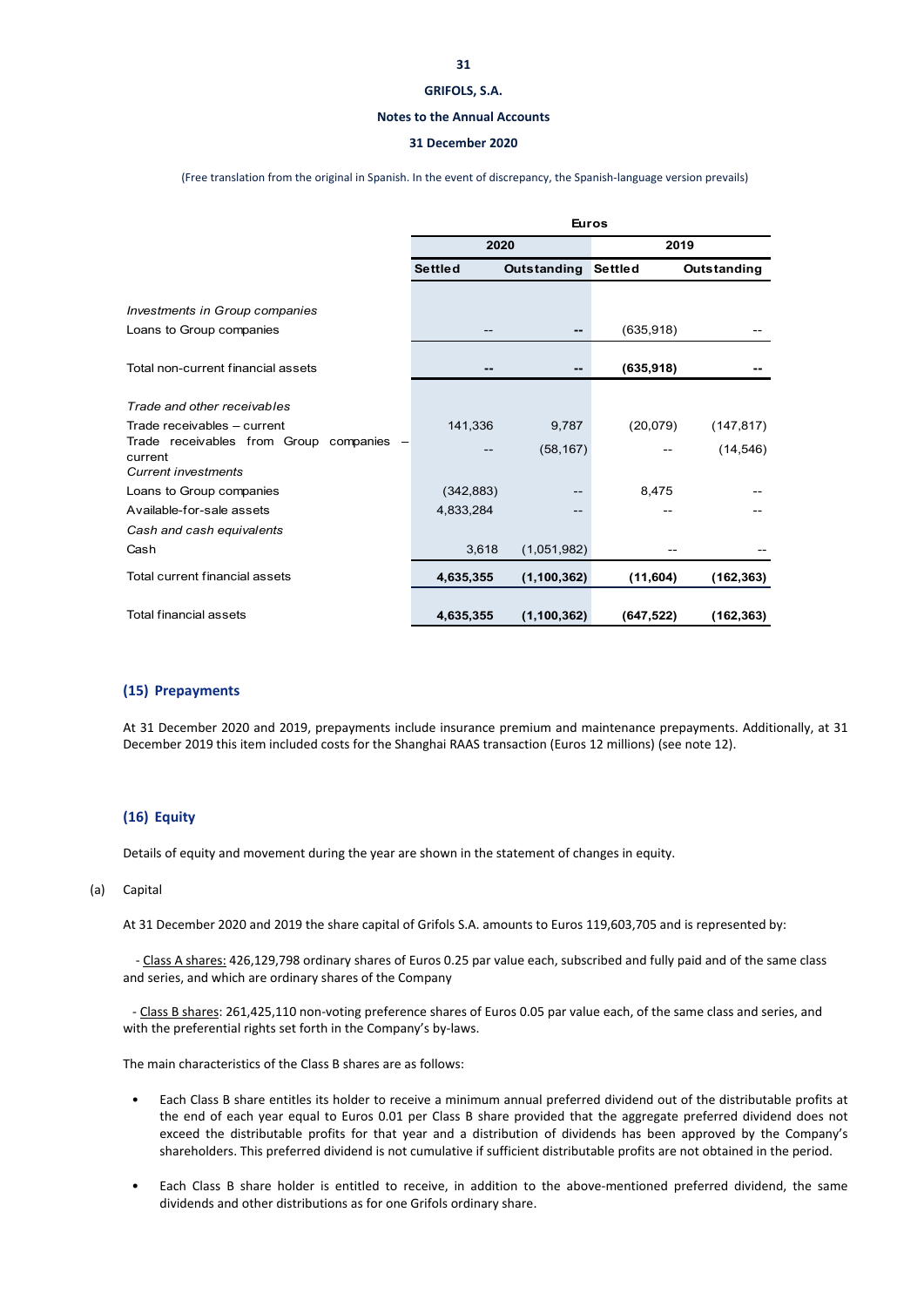#### **Notes to the Annual Accounts**

### **31 December 2020**

(Free translation from the original in Spanish. In the event of discrepancy, the Spanish‐language version prevails)

- Each Class B share entitles the holder to its redemption under certain circumstances, if a takeover bid for all or part of the shares in the Company has been made, except if holders of Class B shares have been entitled to participate in the bid on the same terms as holders of Class A shares. The redemption terms and conditions reflected in the Company's by-laws limit the amount that may be redeemed, requiring that sufficient distributable reserves be available, and limit the percentage of shares to be redeemed in line with the ordinary shares to which the bid is addressed.
- In the event the Company were to be wound up and liquidated, each Class B share entitles the holder to receive, before any amounts are paid to holders of ordinary shares, an amount equal to the sum of (i) the par value of the Class B share, and (ii) the share premium paid for the Class B share when it was subscribed. In addition to the Class B liquidation preference amount, each holder is entitled to receive the same liquidation amount that is paid for each ordinary share. These shares are freely transferable.

The Company's knowledge of its shareholders is based on information provided voluntarily or in compliance with applicable legislation. According to the information available to the Company, there are no interests higher than 10% with voting rights at 31 December 2020 and 2019.

(b) Share premium

This reserve is freely distributable.

(c) Reserves

Details of reserves and movement during the year are shown in Appendix III.

During 2019 the Company settled the 2016 RSU plan causing an increase of Euros 535,405 in reserves. In 2020 the Company has settled the 2017 RSU plan leading to a rise of Euros 1,483,465 in reserves.

(i) Legal reserve

The legal reserve has been appropriated in compliance with article 274 of the Spanish Companies Act, which requires that companies transfer 10% of profits for the year to a legal reserve until this reserve reaches an amount equal to 20% of share capital. At 31 December 2019 and 2020, the legal reserve represents 20% of share capital.

The legal reserve is not distributable to shareholders and if it is used to offset losses, in the event that no other reserves are available, the reserve must be replenished with future profits.

(ii) Treasury stock and reserve for Company shares

At the ordinary general meeting held on 29 May 2015 the shareholders of the Company agreed to authorise the acquisition of a maximum of treasury stock equivalent to 10% of the Company's share capital at a minimum price equal to the par value of shares and a maximum equal to the price quoted on the stock exchange on the date of acquisition or, where applicable, the price authorised by the Spanish National Securities Market Commission.

This acquisition has been authorised for a period of five years from the date this decision was taken. Shares acquired may be handed over to the Group's employees or directors either directly or as a result of them exercising share options they may hold.

At 31 December 2020 and 2019 the Company does not have any Class A treasury stock.

Movement in Class B treasury stock during 2020 and 2019 was as follows: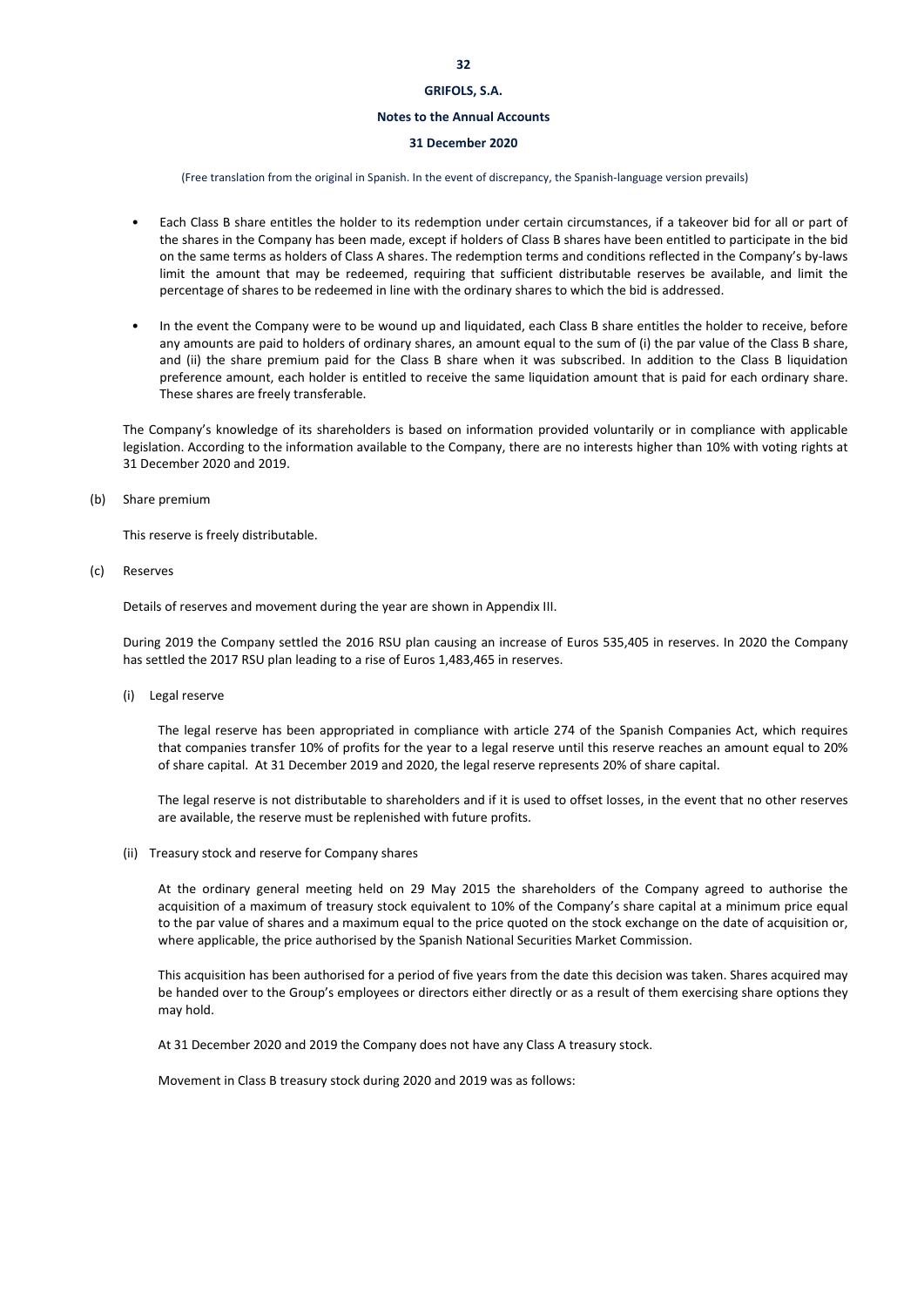#### **Notes to the Annual Accounts**

#### **31 December 2020**

(Free translation from the original in Spanish. In the event of discrepancy, the Spanish‐language version prevails)

|                             |                       | <b>Euros</b>   |
|-----------------------------|-----------------------|----------------|
|                             | Number of             |                |
|                             | <b>Class B shares</b> | <b>Nominal</b> |
|                             |                       |                |
| Balance at 1 January 2019   | 3,818,451             | 55,441,210     |
| Disposals of Class B shares | (403,399)             | (5,857,069)    |
| Balance at 31 December 2019 | 3,415,052             | 49,584,141     |
|                             |                       |                |
| Disposals of Class B shares | (402,888)             | (5,849,649)    |
| Balance at 31 December 2020 | 3,012,164             | 43,734,492     |

In March 2019 the Group delivered 403,399 treasury stocks (Class B shares) to eligible employees as compensation for the Restricted Share Unit Retention Plan, of which 186,614 were given to Company employees (see note 16 (d)).

In March 2020 the Group delivered 402,888 treasury stocks (Class B shares) to eligible employees as compensation for the Restricted Share Unit Retention Plan, of which 145,567 were given to Company employees (see note 16 (d)).

The Company held Class B treasury stock equivalent to 0.4% of its capital at 31 December 2020 (0.5% of capital at 31 December 2019).

#### (iii) Differences on redenomination of capital to Euros

This reserve is not distributable.

(iv) Voluntary reserves

These reserves are freely distributable.

#### (d) Other own equity instruments

For the annual bonus, the Group has set up a Restricted Share Unit Retention Plan (RSU Plan), for certain employees. Under this plan, employees can choose to receive up to 50% of their yearly bonus as non-voting Class B ordinary shares (Grifols Class B Shares) or Grifols American Depositary Shares (Grifols ADS), and the Company will match this with an additional 50% in RSU.

Grifols Class B Shares and Grifols ADS are valued at bonus grant date.

These RSU will have a vesting period of two years and one day and, subsequently, they will be exchanged for Grifols Class B Shares or Grifols ADS (American Depositary Share representing 1 Class B Share).

If an eligible employee leaves the Company or is terminated with cause before the vesting period, they will not be entitled to the additional RSU.

At 31 December 2019, the Company settled the 2016 RSU plan for an amount of Euros 5,652 thousand, of which 2,715 thousand were from the Company.

At 31 December 2020, the Company has settled the 2017 RSU plan for an amount of Euros 5,679 thousand, of which 2,378 thousand are from the Company.

Because this commitment is settled in shares, it is recognised in equity and it totals Euros 13,880 thousand at 31 December 2020 (Euros 12,498 thousand in 2019).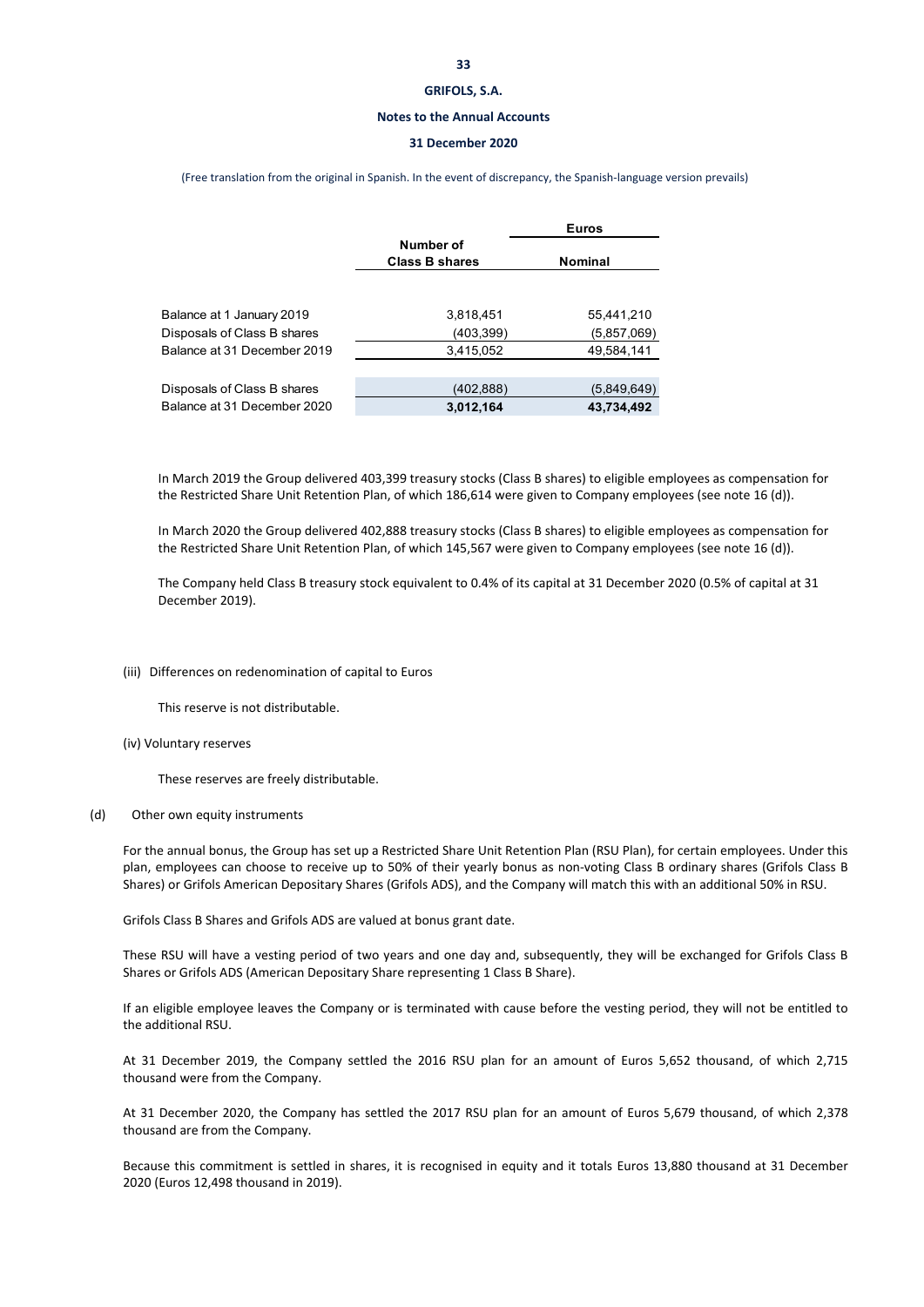#### **Notes to the Annual Accounts**

#### **31 December 2020**

(Free translation from the original in Spanish. In the event of discrepancy, the Spanish‐language version prevails)

### **(17) Other Provisions, Other Guarantees with Third Parties and Other Contingent Liabilities**

#### (a) Contingencies

Contingent liabilities for bank and other guarantees are disclosed in note 19. The Company does not expect any significant liabilities to arise from these guarantees.

In the event of a takeover, the Company has agreements with 21 employees/directors whereby they can unilaterally rescind their employment contracts with the Company and are entitled to termination benefits ranging from two to five years' salary.

The Company has three contracts with three members of Senior management who will receive a termination benefit ranging from one to two years' salary, depending on the circumstances.

### **(18) Financial Liabilities by Category**

#### (a) Classification of financial liabilities by category

The classification of financial liabilities by category and class and a comparison of the fair value with the carrying amount are provided in Appendix IV.

(i) Net losses and gains by financial liability category

Net losses and gains by financial liability category are as follows:

|                                                  | <b>Euros</b>       |                 |
|--------------------------------------------------|--------------------|-----------------|
| 2020                                             | Debts and payables | <b>Total</b>    |
|                                                  |                    |                 |
| Finance costs at amortised cost, third parties   | (109, 576, 150)    | (109, 576, 150) |
| Finance costs at amortised cost, Group companies | (165,761,961)      | (165, 761, 961) |
| Net losses in profit and loss                    | (275, 338, 111)    | (275, 338, 111) |
| Total                                            | (275, 338, 111)    | (275, 338, 111) |

|                                                  | ----               |                 |  |  |
|--------------------------------------------------|--------------------|-----------------|--|--|
| 2019                                             | Debts and payables | <b>Total</b>    |  |  |
|                                                  |                    |                 |  |  |
| Finance costs at amortised cost, third parties   | (62,480,880)       | (62, 480, 880)  |  |  |
| Finance costs at amortised cost, Group companies | (100,006,175)      | (100, 006, 175) |  |  |
| Net losses in profit and loss                    | (162, 487, 055)    | (162, 487, 055) |  |  |
| Total                                            | (162,487,055)      | (162, 487, 055) |  |  |

**Euros**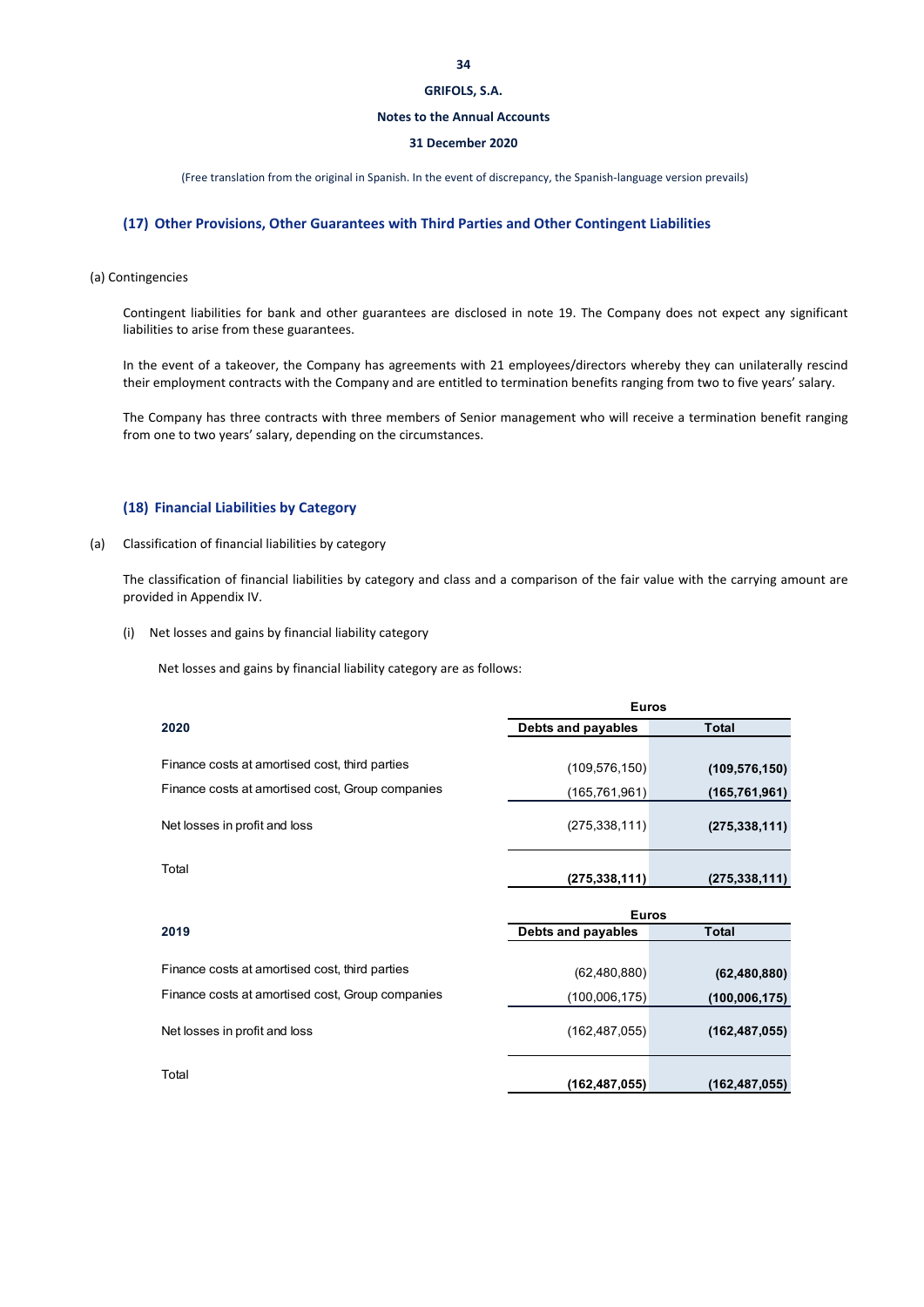#### **Notes to the Annual Accounts**

#### **31 December 2020**

(Free translation from the original in Spanish. In the event of discrepancy, the Spanish‐language version prevails)

#### **(19) Payables and Trade Payables**

#### (a) Group companies and associates

Details of Group companies and associates are as follows:

|                                | <b>Euros</b>             |                   |               |            |
|--------------------------------|--------------------------|-------------------|---------------|------------|
|                                | 2020                     |                   | 2019          |            |
|                                | Non-current              | Current           | Non-current   | Current    |
| Group                          |                          |                   |               |            |
| Payables                       | 4,364,424,049            | $\hspace{0.05cm}$ | 4,113,720,823 | --         |
| Payables, tax effect (note 21) | $\overline{\phantom{a}}$ | 29,451,840        | --            | 20,102,406 |
| <b>Interest</b>                | --                       | 13,837,433        | --            | 15,183,517 |
| Total                          | 4,364,424,049            | 43,289,273        | 4,113,720,823 | 35,285,923 |

Details of payables to Group companies do not include trade payables to Group companies, details of which are provided in section d) of this note.

#### (b) Payables

Details of payables are as follows:

|                                  | <b>Euros</b>       |            |               |            |
|----------------------------------|--------------------|------------|---------------|------------|
|                                  | 2020               |            | 2019          |            |
|                                  | <b>Non-current</b> | Current    | Non-current   | Current    |
| Unrelated parties                |                    |            |               |            |
| Promissory notes                 | 2,644,914,563      | 13,102,778 | 2,644,914,563 | 3,255,873  |
| Loans and borrowings             | 1,456,022,801      | 50,077,832 | 1,491,826,997 | 23,095,616 |
| <b>Interest</b>                  |                    | 527,964    |               | 580,898    |
| Finance lease payables (note 8)  | 1,057,963          | 1,055,848  | 1,827,205     | 968,316    |
| Payables                         | 788.383            | 1,287,336  | 1.314.361     | 17,131,759 |
| Guarantees and deposits received |                    |            |               | 1,333      |
|                                  |                    |            |               |            |
| Total                            | 4,102,783,710      | 66,051,758 | 4,139,883,126 | 45,033,795 |

On 15 November 2019 the Group concluded the refinancing process of its senior secured debt for Euros 5,800 million. As for Grifols, S.A., the new financing includes Term Loan B for Euros 1,360 million, aimed at institutional investors; and the issue of two notes for Euros 1,675 million (Senior Secured Notes).

In September 2018, Grifols obtained a new non-current loan from the European Investment Bank totalling Euros 85,000 thousand that will be used by Grifols to support its investments in R&D, mainly focused on the search for new therapeutic indications for plasma‐derived protein therapies. The financial terms include a fixed interest rate, a maturity of 10 years with a grace period of two years. On 5 December 2017, Grifols, S.A. arranged loans with the same entity and with the same conditions for a total amount of Euros 85,000 thousand. At 31 December 2020, the carrying amount of the loans obtained from the European Investment Bank totalled Euros 159,375 thousand (Euros 170,000 thousand at 31 December 2019).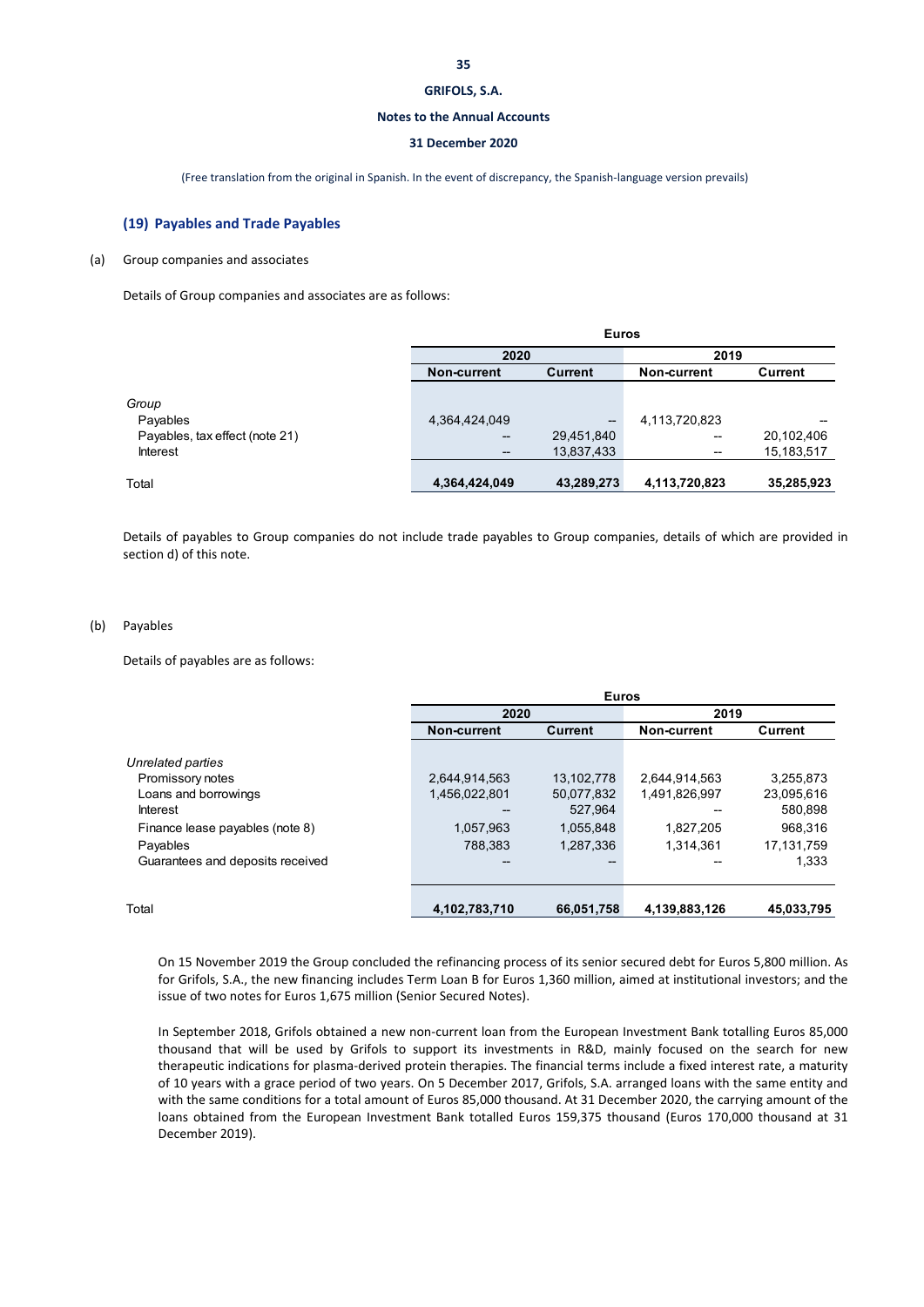#### **Notes to the Annual Accounts**

#### **31 December 2020**

(Free translation from the original in Spanish. In the event of discrepancy, the Spanish‐language version prevails)

#### **Senior Notes**

On 15 November 2019, as part of Group's debt refinancing process, Grifols, S.A. issued Euros 1,675 million of Senior Secured Notes segmented in two notes of Euros 770 million and Euros 905 million. These notes will mature in 2027 and 2025 and will bear annual interest at rates of 2.25% and 1.625%, respectively. The Notes were admitted to listing on the Irish Stock Exchange.

On 18 April 2017, Grifols, S.A., issued Euros 1,000 million of Senior Unsecured Notes that will mature in 2025 and will bear annual interest at a rate of 3.20%. On 2 May 2017 the Notes were admitted to listing on the Irish Stock Exchange.

There was no movement regarding the Senior Unsecured Notes in 2020.

On 15 November 2019 the Group refinanced its Senior Secured Debt with the existing lenders. For Grifols, S.A. the new senior debt consists of a Term Loan B ("TLB"), which amounts to Euros 1,360 million with a 2.25% margin pegged to Euribor, maturity in 2027 and quasi‐bullet repayment structure.

The terms and conditions of the senior secured debt are as follows:

- Tranche B in Euros:
	- Original principal amount of Euros 1,360 million.
	- Applicable margin of 225 basis points (bp) pegged to Euribor.
	- Quasi‐bullet repayment structure.
	- Maturity in 2027.

#### **Tranche B in Euros in thousands**

| <b>Currency</b> | Principal |
|-----------------|-----------|
| Euros           | 13,600    |
| Euros           | 13,600    |
| Euros           | 13,600    |
| Euros           | 13,600    |
| Euros           | 13,600    |
| Euros           | 13,600    |
| Euros           | 13,600    |
| Euros           | 1,264,800 |
|                 | 1,360,000 |
|                 |           |

Both the Senior Term Loans and the Revolving Loans are guaranteed by Grifols, S.A. and certain significant subsidiaries of Grifols, S.A. that together with Grifols, S.A. represent, in the aggregate, at least 70% of the consolidated EBITDA of the Group.

The Notes have been issued by Grifols S.A. and are guaranteed on a senior secured basis by subsidiaries of Grifols, S.A. that are guarantors and co‐borrower under the new credit contract (New Credit Facilities). The guarantors are Grifols Worldwide Operations Limited, Biomat USA, Inc., Grifols Biologicals Inc., Grifols Shared Services North America, Inc., Talecris Plasma Resources, Inc.., Grifols Therapeutics, Inc., Instituto Grifols, S.A., Grifols Worldwide Operations USA, Inc., Grifols USA, Llc. and Grifols International, S.A.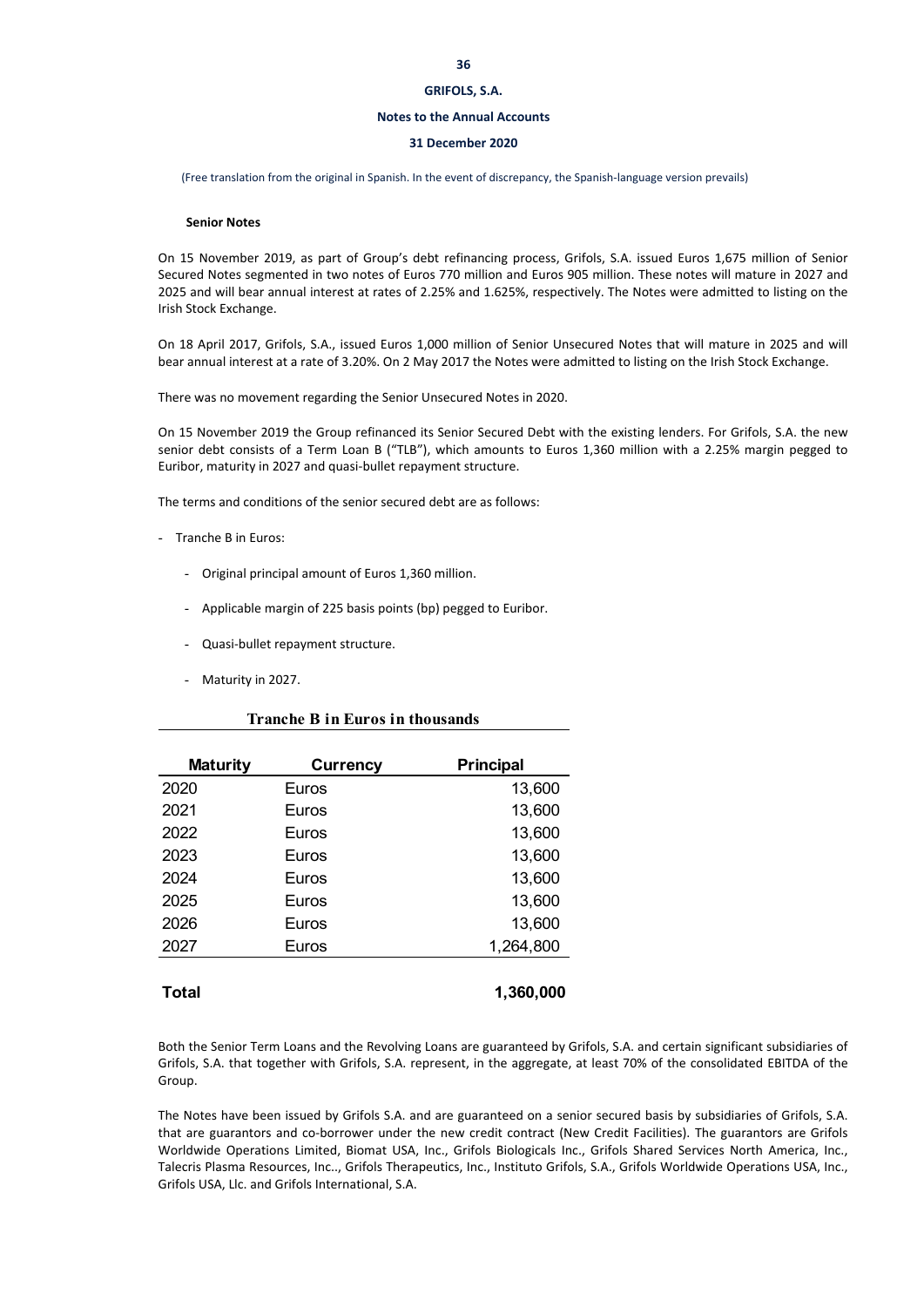#### **Notes to the Annual Accounts**

#### **31 December 2020**

(Free translation from the original in Spanish. In the event of discrepancy, the Spanish‐language version prevails)

In accordance with the senior secured debt contract, the Group is subject to compliance with some covenants. At 31 December 2020 and 2019, the Group complies with the covenants in the contract.

#### (c) Other information on payables

(i) Main characteristics of payables

The terms and conditions of loans and payables are provided in Appendix VI.

Non‐current and current loans and borrowings are presented net of loan arrangement costs, which at 31 December 2020 amount to Euros 20,985 thousand (Euros 20,717 thousand at 31 December 2019).

The Company has extended guarantees to banks on behalf of Group companies for Euros 2,923 thousand at 31 December 2020 (Euros 1,480 thousand at 31 December 2019).

#### (d) Trade and other payables

Details of trade and other payables are as follows:

|                                  | <b>Euros</b>   |              |  |
|----------------------------------|----------------|--------------|--|
|                                  | 2020           | 2019         |  |
|                                  | <b>Current</b> | Current      |  |
|                                  |                |              |  |
|                                  |                |              |  |
| Group                            |                |              |  |
| Suppliers (note 23)              | 12,402,101     | 51,028,984   |  |
| <b>Related parties</b>           |                |              |  |
| Suppliers (note 23)              | 7,474,787      | 4,878,151    |  |
| Unrelated parties                |                |              |  |
| Suppliers                        | 42,236,056     | 44,701,736   |  |
| Personnel                        | 6, 154, 302    | 11, 108, 123 |  |
| Taxation authorities, income tax |                |              |  |
| Public entities, other (note 21) | 2,906,710      | 23,241,926   |  |
|                                  |                |              |  |
| Total                            | 71,173,956     | 134,958,920  |  |

### (e) Classification by maturity

The classification of financial liabilities by maturity is included in Appendix V.

(f) Amounts denominated in foreign currencies

The Euro value of monetary financial liabilities denominated in foreign currencies is as follows: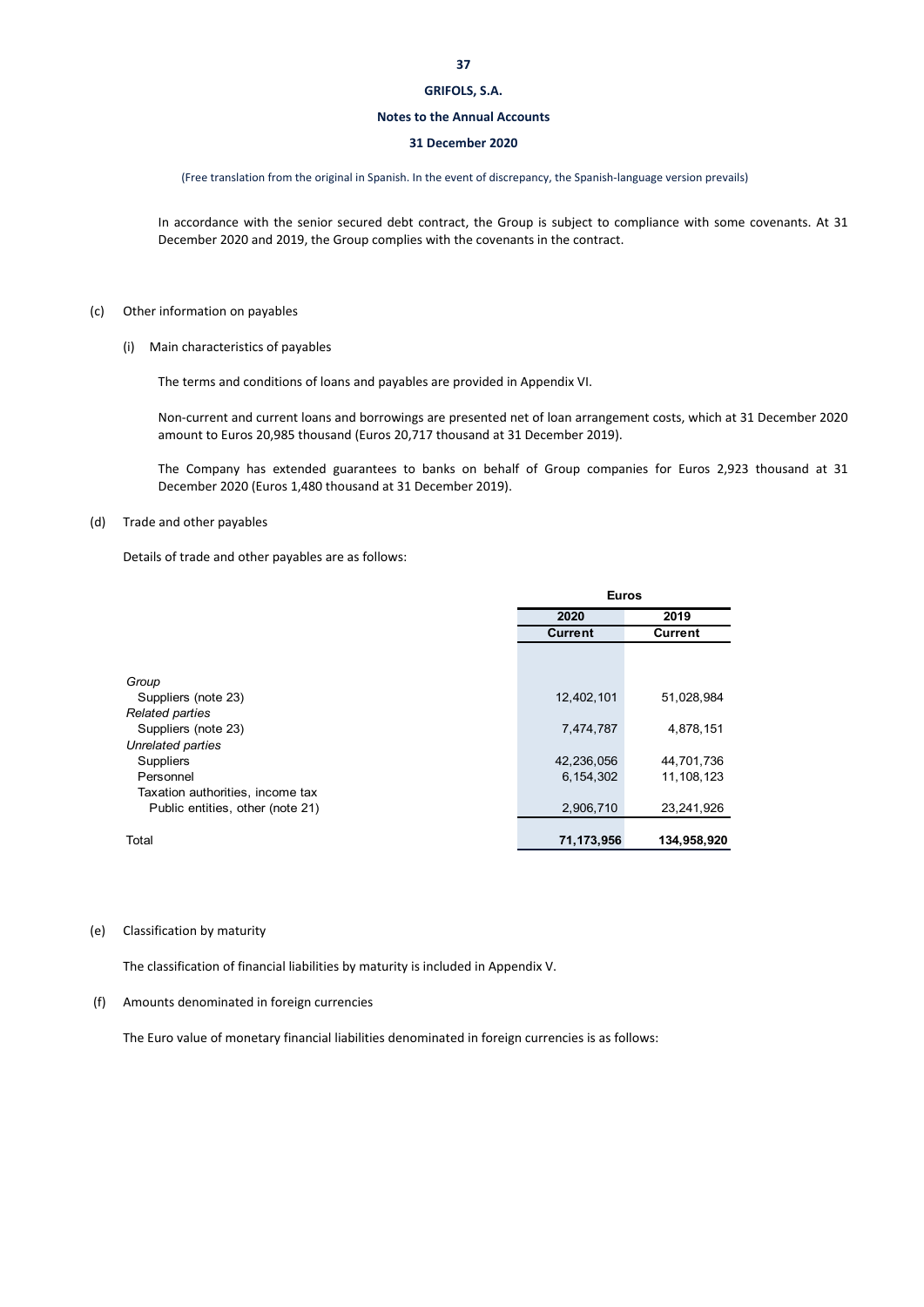#### **Notes to the Annual Accounts**

### **31 December 2020**

### (Free translation from the original in Spanish. In the event of discrepancy, the Spanish‐language version prevails)

|                                               |                  |                     | 2020                  |                     |              |
|-----------------------------------------------|------------------|---------------------|-----------------------|---------------------|--------------|
|                                               |                  |                     | <b>Euros</b>          |                     |              |
|                                               | <b>US Dollar</b> | <b>Chinese Yuan</b> | <b>Brazilian Real</b> | Other<br>currencies | <b>Total</b> |
| Short term<br>debt<br>with group<br>companies | 1.533            | --                  | --                    | (3,007)             | (1, 474)     |
| <b>Suppliers</b>                              | 2.748.364        | 12.523              | --                    | 5,598               | 2,766,485    |
| Suppliers, Group companies                    | 298.665          | 336.829             | 259.251               | 29,073              | 923,818      |
| <b>Total current liabilities</b>              | 3.048.562        | 349.352             | 259.251               | 31.664              | 3,688,829    |
| <b>Total financial liabilities</b>            | 3,048,562        | 349,352             | 259,251               | 31,664              | 3,688,829    |

|                                            |                  |                       | 2019                  |                     |              |
|--------------------------------------------|------------------|-----------------------|-----------------------|---------------------|--------------|
|                                            |                  |                       | <b>Euros</b>          |                     |              |
|                                            | <b>US Dollar</b> | <b>Argentine Peso</b> | <b>Brazilian Real</b> | Other<br>currencies | <b>Total</b> |
| Short term debt<br>with group<br>companies | 10.471           | --                    | --                    | --                  | 10,471       |
| Suppliers                                  | 6,416,509        | 84                    |                       | 10.393              | 6,426,986    |
| Suppliers, Group companies                 | 4,937,214        | --                    | 365,149               | 90,583              | 5,392,946    |
| Other financial liabilities                | 115              | --                    |                       | 167                 | 282          |
| <b>Total current liabilities</b>           | 11,364,309       | 84                    | 365,149               | 101,143             | 11,830,685   |
| Total financial liabilities                | 11,364,309       | 84                    | 365,149               | 101,143             | 11,830,685   |

Details of exchange differences recognised in profit or loss on financial instruments, distinguishing between settled and outstanding transactions, are as follows:

|                                                            |                | <b>Euros</b> |                |             |
|------------------------------------------------------------|----------------|--------------|----------------|-------------|
|                                                            | 2020           |              | 2019           |             |
|                                                            | <b>Settled</b> | Outstanding  | <b>Settled</b> | Outstanding |
| Payables to Group companies and<br>associates, non-current | 1.054          | 52           | (7,994)        | 167         |
| Total non-current liabilities                              | 1.054          | 52           | (7,994)        | 167         |
| Current payables                                           |                |              |                |             |
| Loans and borrow ings                                      | 291,508        | $- -$        | (163, 362)     | (3,808,623) |
| Suppliers                                                  | 438,352        | 173.940      | 83,374         | 79.006      |
| Group companies                                            |                |              |                |             |
| Suppliers, Group companies                                 | 198,177        | 109,892      | (3,044)        | 100,613     |
| <b>Total current liabilities</b>                           | 928,037        | 283,832      | (83,032)       | (3,629,004) |
| <b>Total financial liabilities</b>                         | 929,091        | 283,884      | (91, 026)      | (3,628,837) |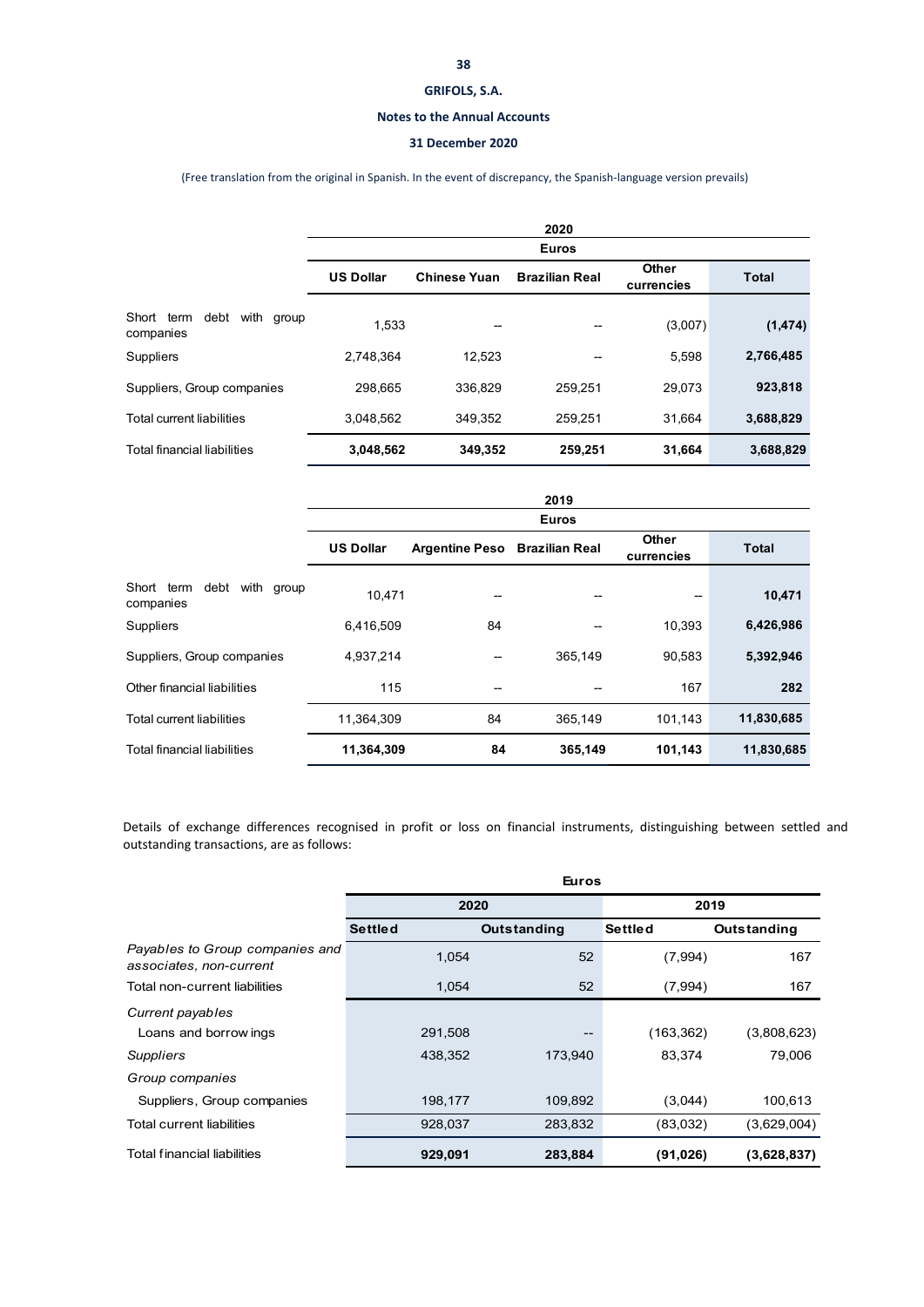#### **Notes to the Annual Accounts**

#### **31 December 2020**

(Free translation from the original in Spanish. In the event of discrepancy, the Spanish‐language version prevails)

### **(20) Late Payments to Suppliers. "Reporting Requirement". Second Additional Provision of Law 31/2014 of 4 December 2014**

The average payment period to suppliers for 2020 is 58 days (63 days for 2019). The total average is obtained by dividing the resulting amount of weighting the number of days between the payment date and the issuance date of each invoice with the total amount of each of the invoices, among total amount of invoices.

During 2020 the Company has made payments of Euros 261,945 thousand (Euros 214,449 thousand at 2019). Outstanding payments at 31 December 2020 total Euros 26,428 thousand (Euros 26,943 thousand for 2019). In 2020 the ratio of paid operations stands at 58 days and the ratio of operations payable stands at 54 days (64 days and 57 days respectively in 2019).

### **(21) Taxation**

Details of balances with public entities are as follows:

|                                      | <b>Euros</b> |            |             |            |
|--------------------------------------|--------------|------------|-------------|------------|
|                                      | 2020         |            | 2019        |            |
|                                      | Non-current  | Current    | Non-current | Current    |
| Assets<br>Deferred tax assets        | 18,129,741   |            | 16,717,390  |            |
| Current tax assets                   |              | 11,967,075 |             | 5,681,793  |
| Value added tax and similar<br>taxes | --           | 15,231,789 |             | 3,707,308  |
| Total                                | 18,129,741   | 27,198,864 | 16,717,390  | 9,389,101  |
| Liabilities                          |              |            |             |            |
| Deferred tax liabilities             | 1,217,288    |            | 1,444,100   |            |
| Social Security                      | --           | 1,059,636  |             | 1,052,334  |
| Withholdings                         | $- -$        | 1,847,074  | --          | 22,189,592 |
| Total                                | 1,217,288    | 2,906,710  | 1,444,100   | 23,241,926 |

Details by company of intercompany receivables and payables resulting from the tax effect of filing consolidated tax returns are as follows:

|                             | <b>Euros</b>   |            |
|-----------------------------|----------------|------------|
|                             | 2020           | 2019       |
|                             | <b>Current</b> | Current    |
| Receivables (note 14)       |                |            |
| Diagnostic Grifols, S.A.    | 5,628,744      |            |
| Instituto Grifols.S.A.      | 11.317.957     | 12,968,673 |
| Biomat.S.A.                 | 110.991        | 119.292    |
| Grifols International, S.A. | 3,487,253      | 2,278,998  |
| Grifols Movaco, S.A.        | 2,170,163      | 4.634.899  |
| Grifols Viajes, S.A.        | 28.467         | 39.957     |
| Grifols Engineering, S.A.   | 81,154         | 524.266    |
| Gripdan Invest, S.L.        | 1,610,359      | 344.401    |
|                             | 24,435,088     | 20,910,486 |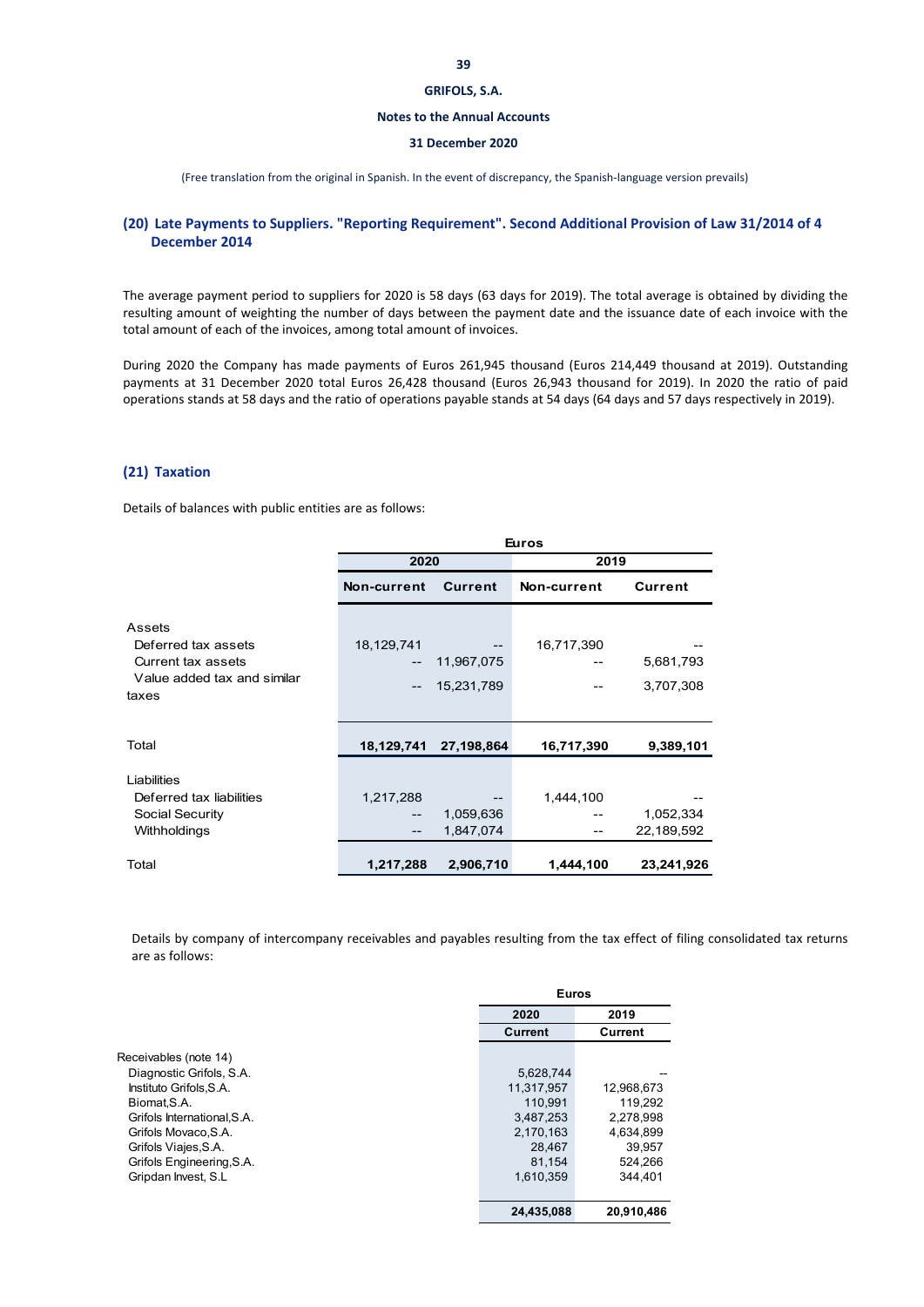#### **Notes to the Annual Accounts**

#### **31 December 2020**

(Free translation from the original in Spanish. In the event of discrepancy, the Spanish‐language version prevails)

|                              | <b>Euros</b> |            |  |
|------------------------------|--------------|------------|--|
|                              | 2020         | 2019       |  |
|                              | Current      | Current    |  |
|                              |              |            |  |
| Payables (note 19)           |              |            |  |
| Biomat, S.A.                 | 376,658      | 226,356    |  |
| Grifols Viajes, S.A          | 87,668       | 163,553    |  |
| Instituto Grifols, S.A.      | 14,335,015   | 9,618,662  |  |
| Diagnostic Grifols, S.A.     | --           | 5,610,550  |  |
| Laboratorios Grifols.S.A.    | 4,108,142    | 2,511,866  |  |
| Grifols Movaco, S.A.         | 7,575,973    | 607,447    |  |
| <b>VCN Biosciencies S.L.</b> | 1,271,124    | 633,847    |  |
| Grifols Engineering, S.A.    | 890,850      | 202,931    |  |
| Grifols International, S.A.  | 93,549       |            |  |
| Aigües Minerals de Vilajuïga | 402,544      | 527,194    |  |
| Araclon Biotech, S.L.        | 310,317      |            |  |
|                              | 29,451,840   | 20,102,406 |  |

Balances receivable and payable at 31 December 2020 and 2019 comprise accrued income tax and value added tax.

The Company has the following main applicable taxes open to inspection by the Spanish taxation authorities:

| Tax                        | Years open<br>to inspection |
|----------------------------|-----------------------------|
|                            |                             |
| Income tax                 | 2014-2020                   |
| Value added tax            | 2015-2020                   |
| Personal income tax        | 2015-2020                   |
| Capital gains tax          | 2015-2020                   |
| Tax on Economic Activities | 2015-2020                   |
| Social Security            | 2015-2020                   |
| Non-residents              | 2015-2020                   |
| Customs duties             | 2015-2020                   |

Under prevailing legislation, taxes cannot be considered to be definitively settled until the returns filed have been inspected by the taxation authorities, or the prescription period has elapsed.

Grifols, S.A., in 2020 has been notified of an inspection for corporate income tax from 2014 to 2016 and VAT and withholding tax from 2015 to 2016.

The Company management does not expect any significant liability to derive from these inspections.

#### (a) Income tax

The Company files consolidated tax returns with Instituto Grifols, S.A., Laboratorios Grifols, S.A., Grifols Movaco, S.A., Biomat, S.A., Grifols International, S.A., Grifols Engineering, S.A., Grifols Viajes, S.A., Gripdan Invest S.L., Araclon Biotech, S.L., Aigües Minerals de Vilajuïga and VCN Biosciences, S.L.

A reconciliation of net income and expenses for the year with the taxable income is provided in Appendix VII.

The relationship between the tax income and accounting profit for the year is shown in Appendix VIII.

Details of the tax income recognised in the income statement are as follows: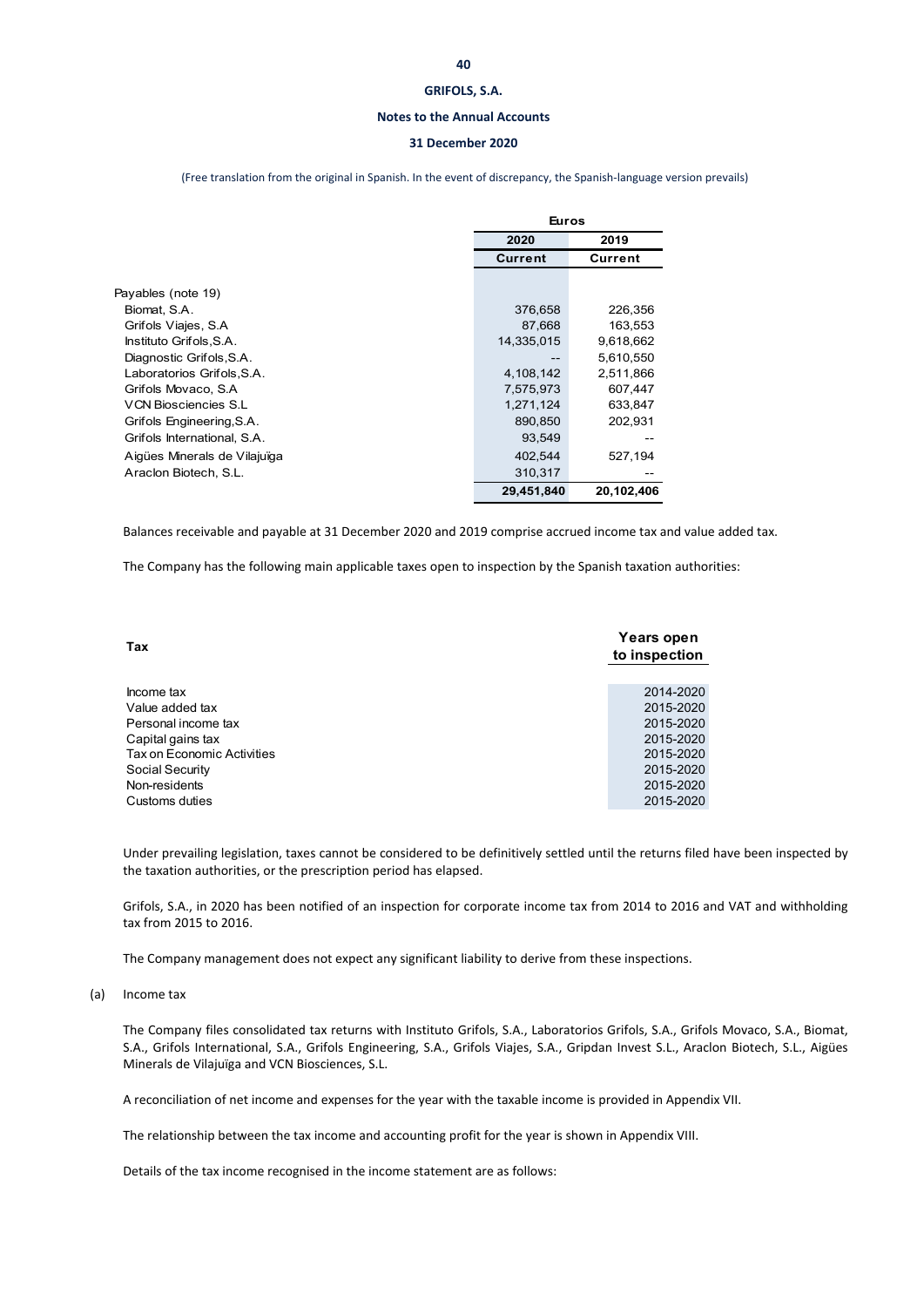#### **Notes to the Annual Accounts**

#### **31 December 2020**

(Free translation from the original in Spanish. In the event of discrepancy, the Spanish‐language version prevails)

|                                                                                            | <b>Euros</b>                           |                                        |
|--------------------------------------------------------------------------------------------|----------------------------------------|----------------------------------------|
|                                                                                            | 2020                                   | 2019                                   |
| Current tax<br>Present year                                                                | (31,782,910)                           | (43,798,699)                           |
|                                                                                            | (31,782,910)                           | (43,798,699)                           |
| Deferred tax                                                                               |                                        |                                        |
| Source and reversal of<br>temporary differences<br>Property, plant and equipment<br>Others | (921, 712)<br>74,963                   | (223, 258)<br>982,089                  |
| Deductions generated<br>Deductions applied<br>Adjustment of deductions in prior            | (2,824,065)<br>3,188,299<br>(439, 855) | (4,713,778)<br>1,521,565<br>(479, 349) |
| years<br>Other<br>corporate<br>income<br>tax<br>expenses                                   | 221,446                                |                                        |
|                                                                                            | (32, 483, 834)                         | (46, 711, 430)                         |

Details of deferred tax assets and liabilities by type of asset and liability are as follows:

|                                               |               | <b>Euros</b> |                    |             |            |             |  |  |  |
|-----------------------------------------------|---------------|--------------|--------------------|-------------|------------|-------------|--|--|--|
|                                               | <b>Assets</b> |              | <b>Liabilities</b> |             | <b>Net</b> |             |  |  |  |
|                                               | 2020          | 2019         | 2020               | 2019        | 2020       | 2019        |  |  |  |
| Property, plant and equipment                 | 783,902       | 85.429       | (1,186,916)        | (1,410,156) | (403, 014) | (1,324,726) |  |  |  |
| Grants                                        | $-$           | --           | (30, 372)          | (33,944)    | (30, 372)  | (33,944)    |  |  |  |
| Restricted share unit retention               |               |              | --                 | --          |            |             |  |  |  |
| plan                                          | 1,338,252     | 1,174,776    |                    |             | 1,338,252  | 1,174,766   |  |  |  |
| Group Financial Investments                   | 961,527       | 961.527      | --                 | $- -$       | 961,527    | 961,527     |  |  |  |
| Provisions                                    | 290,766       |              | --                 | --          | 290,766    |             |  |  |  |
| Rights to<br>deductions and<br>tax<br>credits | 14,755,294    | 14.495.658   | --                 | $- -$       | 14.755.294 | 14,495,658  |  |  |  |
| Total assets/liabilities                      | 18.129.741    | 16.717.390   | (1,217,288)        | (1.444.100) | 16.912.453 | 15,273,281  |  |  |  |

Grifols, S.A estimates that the total of rights to tax deductions and credits recognized in the balance at 31 December 2020, will recover within 5 years.

In accordance with prevailing tax legislation in Spain, share-based payments to employees are income tax deductible for the intrinsic amount of the share options when they are exercised, thus giving rise to a deductible temporary difference for the difference between the amount the taxation authorities will admit as a future deduction and the zero carrying amounts of the share-based payments. At the close of the reporting period, the Company estimates the future tax deduction based on the price of the shares at that time. The amount of the tax deduction is recognised as current or deferred income tax with a balancing entry in the income statement.

Details of deferred tax assets and liabilities that are expected to be realised or reversed in periods exceeding 12 months are as follows: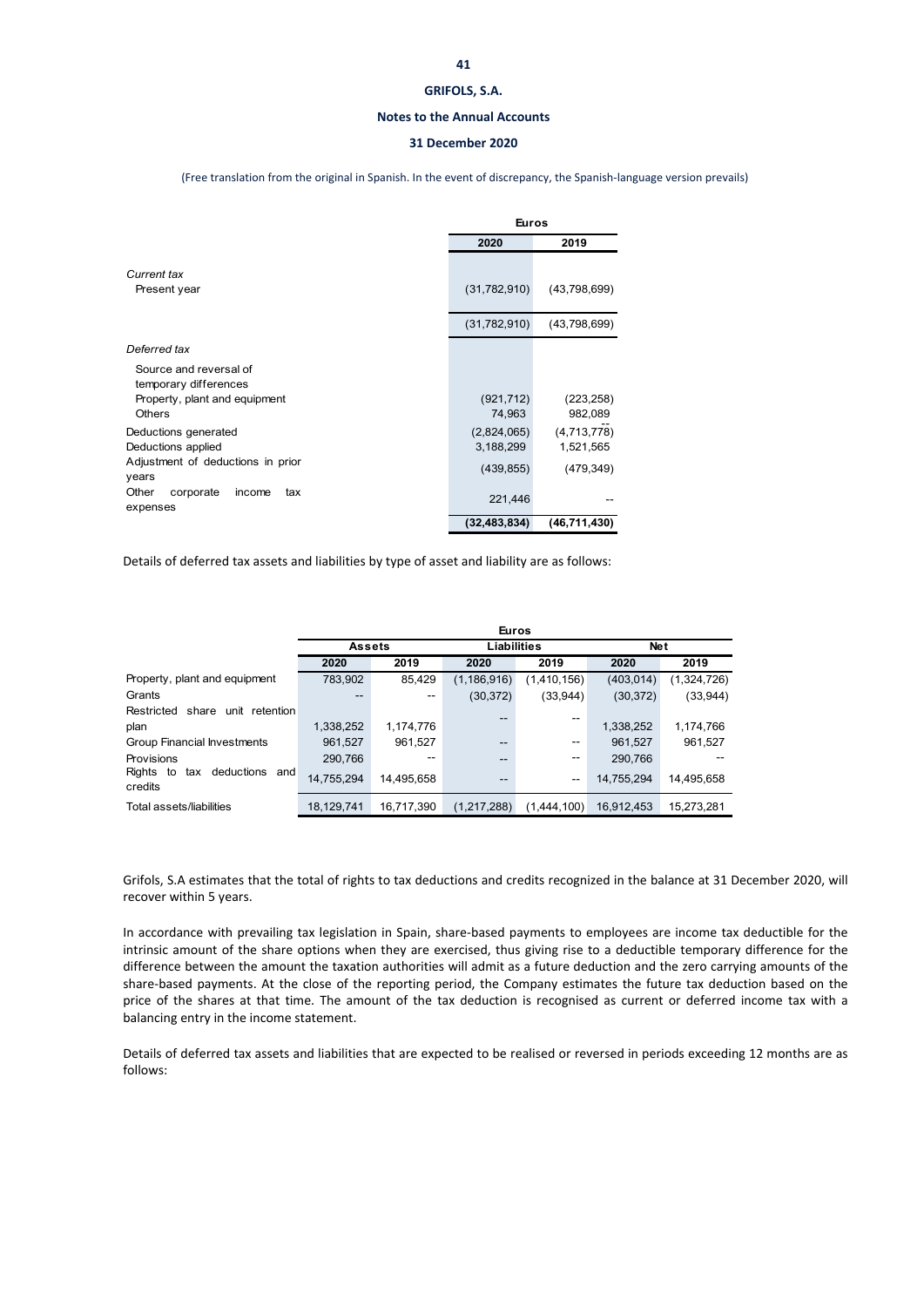### **42**

#### **GRIFOLS, S.A.**

#### **Notes to the Annual Accounts**

### **31 December 2020**

#### (Free translation from the original in Spanish. In the event of discrepancy, the Spanish‐language version prevails)

|                                                                   | <b>Euros</b> |            |
|-------------------------------------------------------------------|--------------|------------|
|                                                                   | 2020         | 2019       |
| Deferred<br>relating<br>tax assets<br>to<br>temporary differences | 1,389,082    | 638,408    |
| Total assets                                                      | 1,389,082    | 638,408    |
| Deferred tax liabilities                                          | 578,561      | 1,142,858  |
| <b>Net</b>                                                        | 810,521      | (504, 450) |

#### (b) Value added tax

Since 1 January 2008, the Company has filed consolidated tax returns with Instituto Grifols, S.A., Laboratorios Grifols, S.A, Grifols Movaco, S.A., Biomat, S.A., Grifols International, S.A., Grifols Engineering, S.A., Grifols Viajes, S.A., Aigües Minerals de Vilajuïga, S.A., Gripdan Invest, S.L. (since 2016), VCN Biosciences, S.L. (since 2017) and Araclon Biotech, S.L. (since 2020).

### **(22) Environmental Information**

Details at 31 December of property, plant and equipment used to minimise the Company's impact on the environment are as follows:

|                    | <b>Euros</b> |                                    |            |  |  |  |  |
|--------------------|--------------|------------------------------------|------------|--|--|--|--|
|                    |              | 2020                               |            |  |  |  |  |
| <b>Description</b> | Cost         | <b>Accumulated</b><br>depreciation | <b>Net</b> |  |  |  |  |
|                    |              |                                    |            |  |  |  |  |
| Sew age treatment  | 119,058      | (98, 533)                          | 20,525     |  |  |  |  |
| Water saving       | 330,225      | (313, 475)                         | 16,750     |  |  |  |  |
| Electricity saving | 1,886,096    | (1,242,929)                        | 643.167    |  |  |  |  |
| Waste management   | 484.827      | (305, 406)                         | 179,421    |  |  |  |  |
| <b>Others</b>      | 1,946,131    | (395,844)                          | 1,550,287  |  |  |  |  |
|                    |              |                                    |            |  |  |  |  |
|                    | 4,766,337    | (2,356,187)                        | 2,410,150  |  |  |  |  |

|                    | <b>Euros</b> |                                    |            |  |  |  |  |
|--------------------|--------------|------------------------------------|------------|--|--|--|--|
|                    | 2019         |                                    |            |  |  |  |  |
| <b>Description</b> | Cost         | <b>Accumulated</b><br>depreciation | <b>Net</b> |  |  |  |  |
| Sewage treatment   | 119,058      | (87, 146)                          | 31,912     |  |  |  |  |
| Water saving       | 330.225      | (303, 235)                         | 26,990     |  |  |  |  |
| Electricity saving | 1,886,096    | (1,092,687)                        | 793,409    |  |  |  |  |
| Waste management   | 484,827      | (274, 037)                         | 210,790    |  |  |  |  |
| <b>Others</b>      | 1,378,491    | (225,841)                          | 1,152,650  |  |  |  |  |
|                    | 4,198,697    | (1,982,946)                        | 2,215,751  |  |  |  |  |

Environmental expenses amount to Euros 194,772 in 2020 (Euros 201,891 in 2019).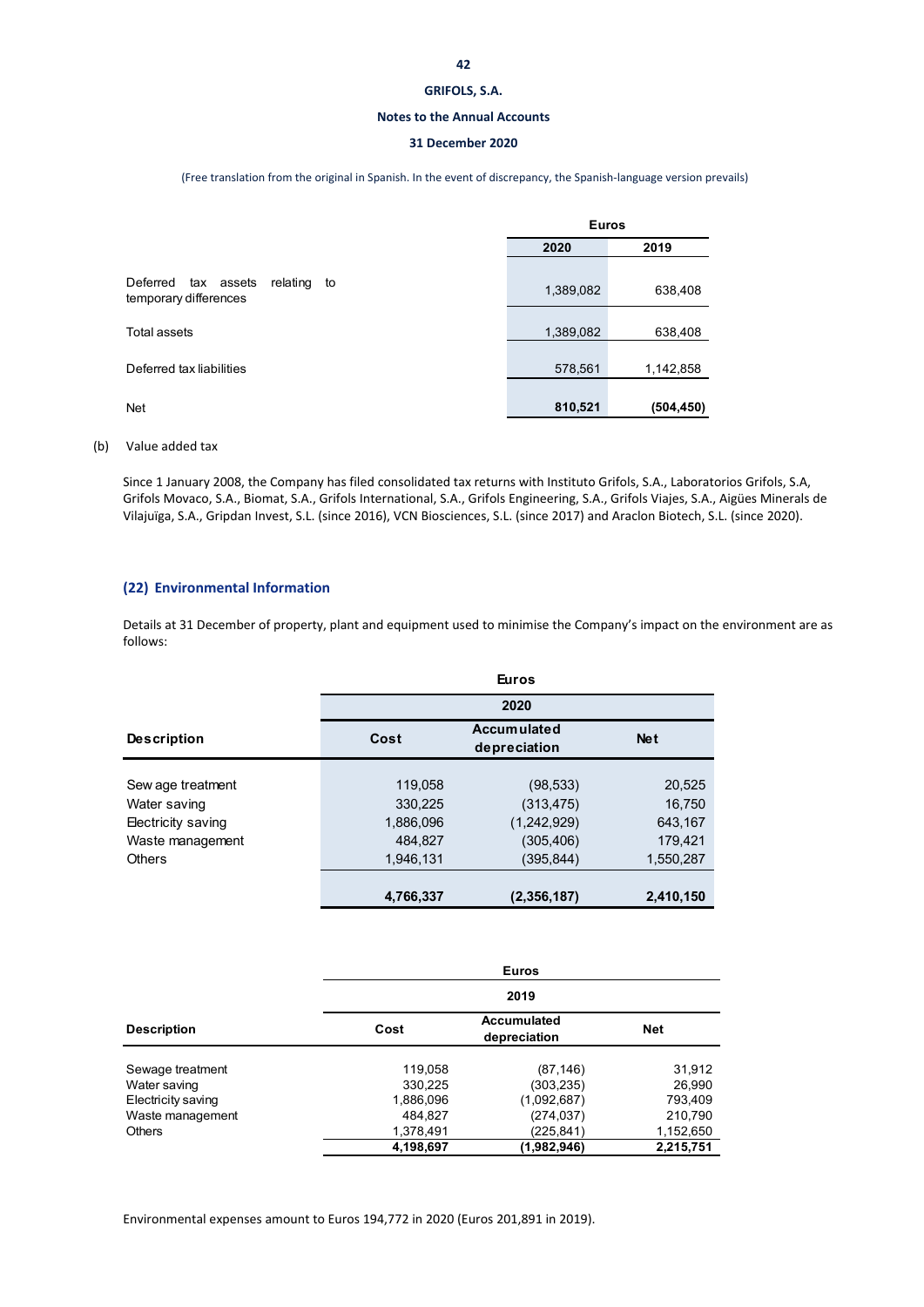#### **Notes to the Annual Accounts**

#### **31 December 2020**

(Free translation from the original in Spanish. In the event of discrepancy, the Spanish‐language version prevails)

#### **(23) Related Party Balances and Transactions**

#### (a) Related party balances

Details of balances receivable from and payable to Group companies and related parties and the main characteristics are disclosed in notes 14 and 19.

Details of balances by category are provided in Appendix IX.

(b) Related party transactions

Details of the Company's transactions with related parties are provided in Appendix X.

Services are normally negotiated with Group companies to include a mark‐up of between 5% and 10%.

The Company contributes 0.7% of pre-tax consolidated profits for each year to a non-profit organisation.

Transactions with other related parties are conducted at arm's length.

(c) Information on the Company's directors and senior management personnel

In 2020 the independent members of the Company's board of director's accrued Euros 925 thousand in their capacity as such (Euros 925 thousand in 2019). In 2020, the proprietary director received remuneration of Euros 965 thousand (Euros 1,501 thousand in 2019). The members of the Company's board of directors who have a labour relationship with the Company and senior management personnel received total remuneration of Euros 2,876 thousand and Euros 8,196 thousand, respectively (Euros 2,489 thousand and Euros 6,828 thousand in 2019). During the fiscal year 2020 Directors other external received a remuneration amounting Euros 200 thousand (Euros 602 thousand in 2019).

Members of the board of directors have not received any loans or advances nor has the Company extended any guarantees on their behalf. The Company has no pension or life insurance obligations with its former or current directors or senior management personnel. In addition, termination benefit commitments are in place for certain Company directors and senior management personnel (see note 17).

During 2020, the Company has paid insurance premiums for civil liability of directors amounting to Euros 702 thousand (Euros 326 thousand in 2019).

(d) Conflicts of interest concerning the directors

The directors of the Company and their related parties have had no conflicts of interest requiring disclosure in accordance with article 229 of the Revised Spanish Companies Act.

### **(24) Income and Expenses**

(a) Revenues

Details of revenues by category of activity and geographical market are shown in Appendix XI.

(b) Supplies

Details of other supplies used are as follows: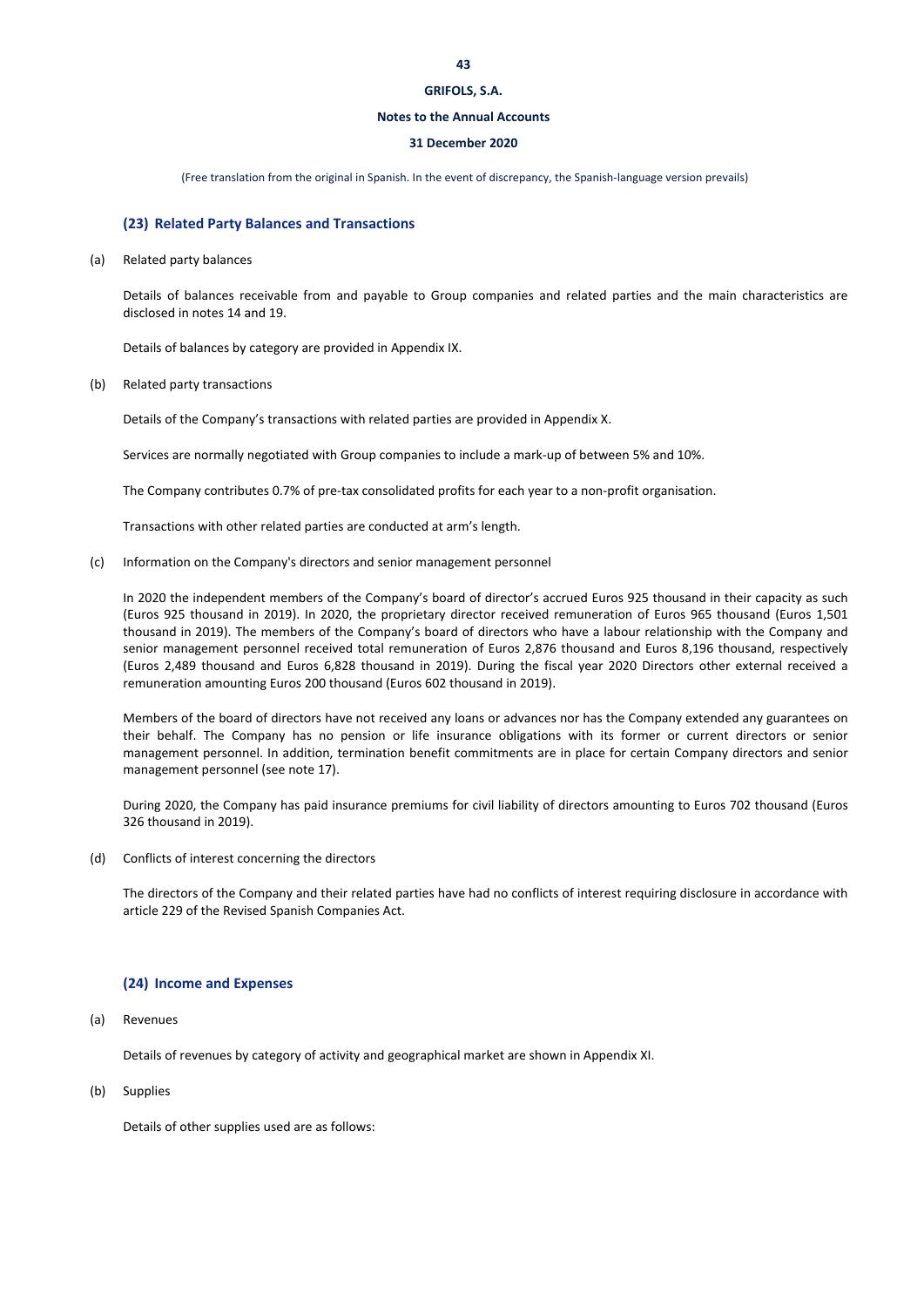#### **Notes to the Annual Accounts**

### **31 December 2020**

(Free translation from the original in Spanish. In the event of discrepancy, the Spanish‐language version prevails)

|                                                                          | <b>Euros</b>             |                         |  |  |
|--------------------------------------------------------------------------|--------------------------|-------------------------|--|--|
|                                                                          | 2020                     | 2019                    |  |  |
| Other supplies used<br>Purchases of spare parts<br>Change in inventories | 7,343,326<br>(1,333,664) | 5,446,070<br>(992, 202) |  |  |
|                                                                          | 6,009,662                | 4,453,868               |  |  |

### (c) Employee benefits expense and provisions

Details of employee benefits expense are as follows:

|                                         | <b>Euros</b> |            |
|-----------------------------------------|--------------|------------|
|                                         | 2020         | 2019       |
| Employee benefits expense               |              |            |
| Social Security payable by the Company  | 10,878,884   | 9,799,822  |
| Defined contribution plan contributions | 163.417      | 150,654    |
| Other employee benefits expenses        | 1,810,913    | 2,696,870  |
| Annual contributions                    | 82,735       | 279.424    |
|                                         | 12,935,949   | 12,926,770 |

### **(25) Employee Information**

The average headcount of the Company, distributed by department, is as follows:

|                                                |      | <b>Number</b> |           |
|------------------------------------------------|------|---------------|-----------|
|                                                | 2020 |               | 2019      |
| Technical area                                 |      | 123           | 110       |
| Administration and other<br>General management |      | 539<br>75     | 496<br>65 |
|                                                |      |               |           |
|                                                |      | 737           | 671       |

At 31 December 2020 and 2019 the distribution by gender of Company personnel and the members of the board of directors is as follows:

|                          |                |             | <b>Number</b> |             |
|--------------------------|----------------|-------------|---------------|-------------|
|                          | 2020           |             | 2019          |             |
|                          | Female         | <b>Male</b> | Female        | <b>Male</b> |
|                          |                |             |               |             |
| <b>Directors</b>         | $\overline{4}$ | 9           | 4             | 9           |
| Technical area           | 97             | 32          | 94            | 24          |
| Administration and other | 181            | 371         | 179           | 356         |
| General management       | 39             | 37          | 35            | 37          |
|                          |                |             |               |             |
|                          | 321            | 449         | 312           | 426         |

The average number of Company employees with disability rating of more than 33% distributed by department, is as follows: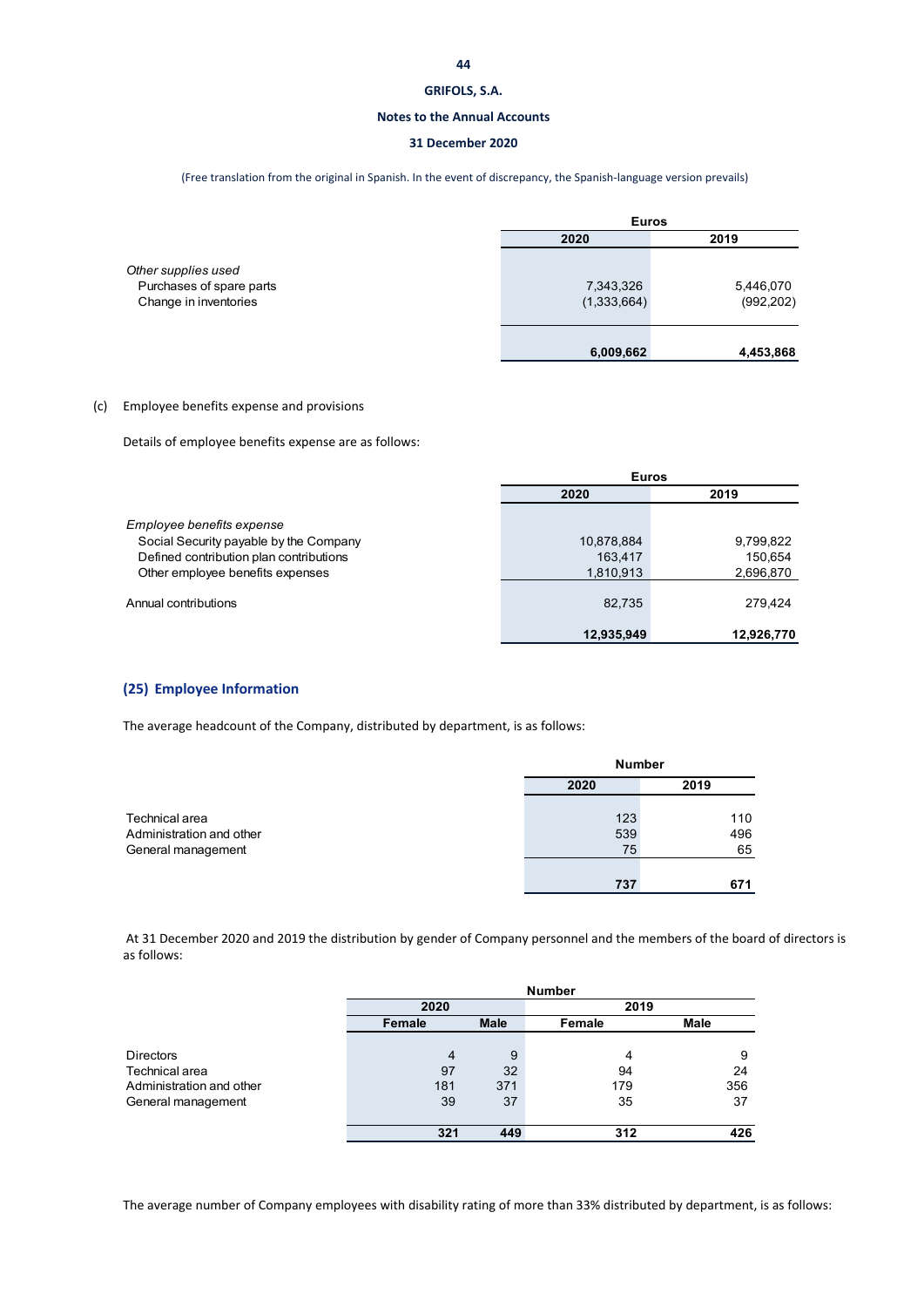#### **Notes to the Annual Accounts**

#### **31 December 2020**

(Free translation from the original in Spanish. In the event of discrepancy, the Spanish‐language version prevails)

|                                            | <b>Number</b> |        |  |  |
|--------------------------------------------|---------------|--------|--|--|
|                                            | 2019<br>2020  |        |  |  |
| Technical area<br>Administration and other | 5<br>9        | 3<br>8 |  |  |
|                                            | 14            |        |  |  |

#### **(26) Audit Fees**

KPMG Auditores, S.L., and Grant Thornton, S.L.P., as co‐auditors of the Company's annual accounts at 31 December 2020 have invoiced the Company fees for exclusively audit services totalling Euros 77,700 (a total of Euros 76,600 in 2019), to be split in half every year.

Additionally, KPMG Auditores, S.L. has invoiced the Company the following fees for professional service regarding the Company's annual accounts during the years ended 31 December 2020 and 2019:

|                          | <b>Euros</b> |           |
|--------------------------|--------------|-----------|
|                          | 2020         | 2019      |
| Audit services           | 1,161,550    | 1,060,352 |
| Other assurance services | 561,100      | 853,800   |
|                          |              |           |
|                          | 1,722,650    | 1,914,152 |

The amounts in the above table include the total fees for services rendered in 2020 and 2019, irrespectively of the date of invoice.

During 2020 other assurance services include audit services for the PCAOB, services relating to the limited review of the half‐ yearly financial statements, a report on agreed‐upon procedures provided by KPMG Auditores, S.L to Grifols, S.A. During 2019 other assurance services included mainly audit services for the PCAOB, the limited review of the half‐yearly financial statements, and a report on agreed‐upon procedures provided by KPMG Auditores, S.L. to Grifols, S.A. and a comfort letter related to debt issuances.

The information relating to non‐audit services provided by KPMG Auditores, S.L. to companies controlled by Grifols, S.A. during the year ended 31 December 2020 is shown in the consolidated annual accounts of Grifols S.A. and subsidiaries at 31 December 2020. Moreover, other entities affiliated to KPMG International have invoiced the Company fees for other services amounting to Euros 99,000 for the year ended 31 December 2020 (Euros 85,000 in 2019) and for other audit services amounting to Euros 243,590.

#### **(27) Subsequent events**

On 30 January 2021 Royal Decree 1/2021 of 12 January 2021 was published, amending the Spanish General Chart of Accounts approved by Royal Decree 1514/2007 of 16 November 2007, the Spanish General Chart of Accounts for Small and Medium‐ sized Enterprises approved by Royal Decree 1515/2007 of 16 November 2007; the standards for the preparation of consolidated annual accounts approved by Royal Decree 1159/2010 of 17 September 2010; and the standards for adaptation of the Spanish General Chart of Accounts to non-profit entities approved by Royal Decree 1491/2011 of 24 October 2011.

The changes to the Spanish Chart of Accounts are applicable to the years commencing on or after 1 January 2021 and focus on the recognition, measurement and disclosure criteria for income on the delivery of goods and services, financial instruments, hedge accounting, measurement of inventories of raw materials quoted by intermediaries who trade therewith and on the definition of fair value.

The individual annual accounts for the first year beginning as of 1 January 2021 shall be presented including comparative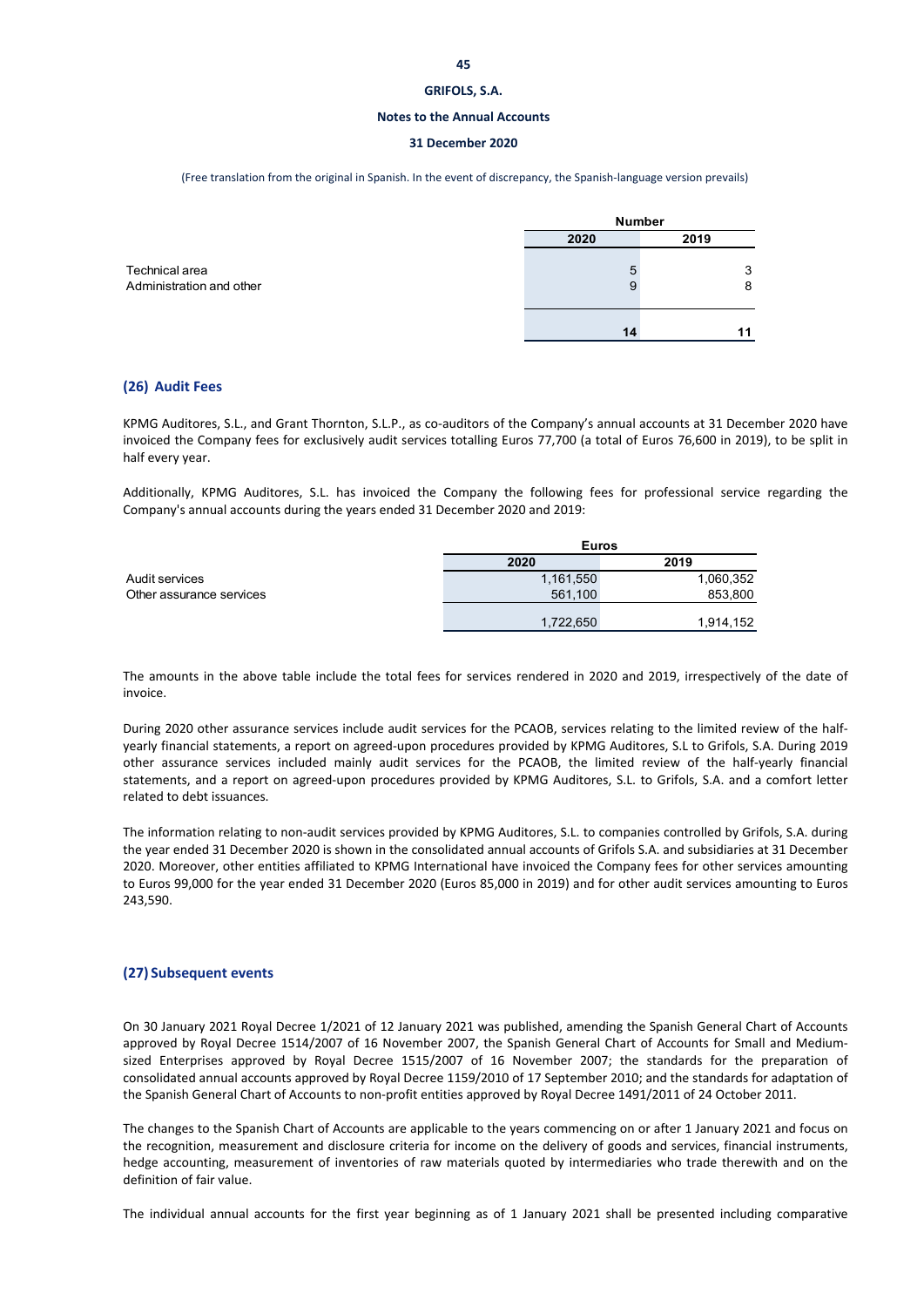#### **Notes to the Annual Accounts**

#### **31 December 2020**

#### (Free translation from the original in Spanish. In the event of discrepancy, the Spanish‐language version prevails)

information, although there is no obligation to express again the information for the previous year. Only comparative information shall be presented again provided that all of the criteria approved by the Royal Decree can be applied without retrospective bias, without prejudice to the exceptions set out in the transitional provisions.

The standard is generally applied retrospectively, albeit with alternative practical expedients. However, hedge accounting is applied prospectively, the criteria for classifying financial instruments can be applied prospectively and the criteria for revenue from sales and the rendering of services can be applied prospectively to contracts starting from 1 January 2021 onwards.

The Company's directors are carrying out an assessment of the applicable transition options and of the accounting impacts caused by these amendments, although at the date these individual annual accounts are authorised for issue they still do not have sufficient information to conclude on the results of this analysis".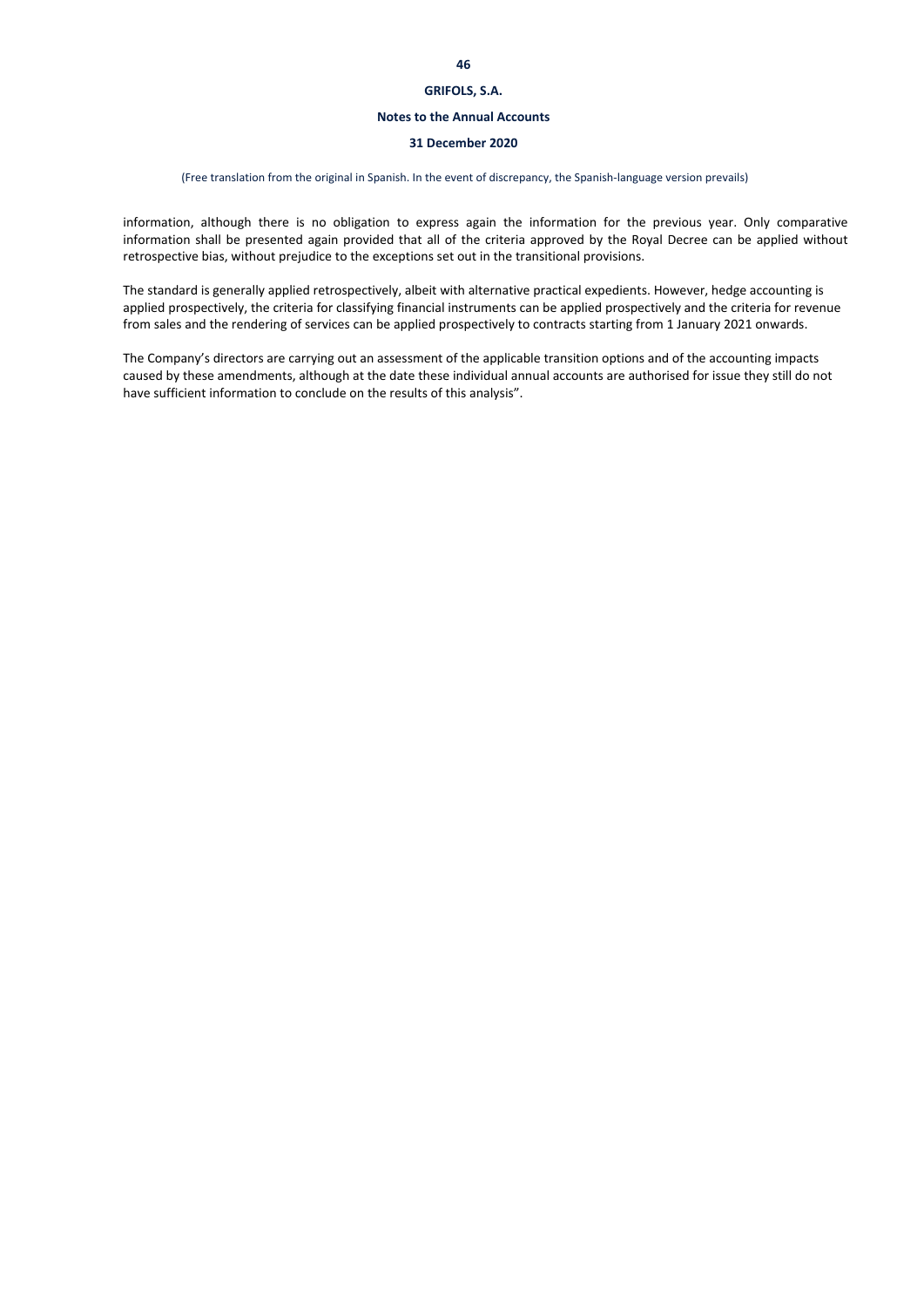# (Free translation from the original in Spanish. In the event of discrepancy, the Spanish-language version prevails.) GRIFOLS, S.A. Information on Group Companies, Associates and others 31 December 2020 (Expressed in Euros)

% ownership

|      |                                      |                       |            |         |                          |                        |               |                |                    |                          |                            |                | Carrying amount of |                            |
|------|--------------------------------------|-----------------------|------------|---------|--------------------------|------------------------|---------------|----------------|--------------------|--------------------------|----------------------------|----------------|--------------------|----------------------------|
|      | Name                                 | Registered office     | Activity   | Dir     | Ind                      | Total                  | Share capital | Reserves       | Other equity items | Interim dividend         | Profit/(loss) for the year | Total equity   | investment         | Dividends received in 2020 |
|      | 0016 Alkahest, Inc.                  | <b>United States</b>  | Research   | $\sim$  | 100,000                  | 100.000                | 37,768,469    | (85, 141, 886) | 1,926,934          | $\overline{\phantom{a}}$ | (4,655,380)                | (50, 101, 863) |                    |                            |
| 0017 | Kiro Grifols S.L                     |                       |            |         |                          |                        | 3,100         | 11,062,418     |                    |                          | (4,381,091)                | 6,684,427      |                    |                            |
|      | (formerly Kiro Robotics S.L.)        | Spain                 | Research   | 90.000  | - 11                     | 90.000                 |               |                | $\sim$             | $\sim$                   |                            |                | 45,703,050         |                            |
|      | 0019 Aradigm Corporation             | <b>United States</b>  | Research   |         | 35.130                   | 35.130                 | --            |                | $\sim$             | $\overline{\phantom{a}}$ | $\sim$                     |                |                    |                            |
|      | 0021 VCN Biosciences, S.L.           | Spain                 | Research   | $\sim$  | 86.827                   | 86.827                 | 215,930       | 3,971,660      |                    | $\sim$                   | (1,788,863)                | 2,398,727      |                    |                            |
|      | 0029 Progenika Biopharma, S.A.       | Spain                 | Industrial | 91.880  | 8.12                     | 100.000                | 615,374       | 31,549,253     | $\sim$             | $\sim$                   | 2,655,567                  | 34,820,194     | 79,619,256         |                            |
|      | 0032 Instituto Grifols, S.A.         | Spain                 | Industrial | 99.998  | 0.002                    | 100,000                | 1,537,989     | 148,867,535    | 1,095,963          | (125,000,000)            | 151,457,976                | 177,959,463    | 2,633,953          | 124,997,558                |
|      |                                      |                       |            |         |                          |                        |               |                |                    |                          |                            |                |                    |                            |
|      | 0033 Diagnostic Grifols, s.A.        | Spain                 | Industrial |         | 55% (economic rights)/   | 55% (economic rights)/ | 336,560       | 111.071.992    | 117,389            | $\overline{\phantom{a}}$ | 8,131,392                  | 119,657,332    | $\sim$             |                            |
|      |                                      |                       |            |         | 60% (voting rights)      | 60% (voting rights)    |               |                |                    |                          |                            |                |                    |                            |
|      |                                      |                       |            |         |                          |                        |               |                |                    |                          |                            |                |                    |                            |
|      | 0034 Grifols Movaco, S.A.            | Spain                 | Commercial | 99.999  | 0.001                    | 100.000                | 2,404,601     | 6,342,719      | 277,763            | $\overline{\phantom{a}}$ | 6,712,155                  | 15,737,238     | 4,182,382          |                            |
|      | 0037 Laboratorios Grifols.S.A.       | Spain                 | Industrial | 98.600  | 1.400                    | 100.000                | 21,798,360    | 6,262,578      | 273,787            | $\sim$                   | (10, 636, 452)             | 17,698,272     | 100,072,154        |                            |
|      | 0039 Gripdan Invest, S.L.            | Spain                 | Services   | 100.000 | $\sim$                   | 100.000                | 3,006,000     | 3,210,715      |                    | $\overline{\phantom{a}}$ | 167,100                    | 6,383,815      | 24,583,993         |                            |
|      | 0040 Biomat.S.A.                     | Spain                 | Industrial | 99.900  | 0.100                    | 100.000                | 60.110        | 2,038,968      | 95.909             | $\overline{\phantom{a}}$ | 400,085                    | 2,595,072      | 155,950            |                            |
|      | 0041 Grifols International, S.A.     | Spain                 | Commercial | 99.998  | 0.002                    | 100.000                | 2,860,154     | 26,246,724     | 3,040,492          | $\overline{\phantom{a}}$ | 20,749,567                 | 52,896,937     | 5,900,585          |                            |
|      | 0042 Grifols Engineering, S.A.       | Spain                 | Industrial | 99.950  | 0.050                    | 100.000                | 60.120        | 2,202,386      | 52,429             | $\sim$                   | (53, 797)                  | 2,261,138      | 112,519            |                            |
|      | 0045 Grifols Viajes, S.A.            | Spain                 | Services   | 99.900  | 0.100                    | 100.000                | 60,110        | 383,797        | $\sim$             | $\sim$                   | 44,927                     | 488,834        | 60,161             |                            |
|      | 0048 Araclon Biotech, S.L.           | Spain                 | Research   |         | 75.100                   | 75.100                 | 12.063        | 1,701,368      |                    | $\overline{\phantom{a}}$ | (6,090,770)                | (4,377,339)    |                    |                            |
|      | Grifols Worldwide Operations USA     |                       |            |         |                          |                        |               |                |                    |                          |                            |                |                    |                            |
| 0050 | Inc.                                 | <b>United States</b>  | Industrial | $\sim$  | 100,000                  | 100.000                |               | 39,884,417     | (377, 973)         | $\overline{\phantom{a}}$ | 1,333,157                  | 40,839,602     |                    |                            |
|      |                                      |                       |            |         |                          |                        |               |                |                    |                          |                            |                |                    |                            |
|      | 0051 Grifols Chile, S.A.             | Chile                 | Commercial | 99.000  | - -                      | 99.000                 | 385,453       | 23,630,253     | (3,810,736)        | $\overline{\phantom{a}}$ | 385,692                    | 20,590,662     | 385,454            |                            |
|      | 0052 Grifols Argentina, S.A.         | Argentina             | Commercial | 95.010  | 4.990                    | 100.000                | 955,675       | 22,505,687     | (21, 234, 825)     | $\sim$                   | 642,626                    | 2,869,164      | 2,759,583          |                            |
|      | 0054 Logística Grifols, S.A. de CV   | Mexico                | Commercial | 99.990  | 0.010                    | 100.000                | 92,279        | 4,182,030      | (818, 984)         | $\overline{\phantom{a}}$ | 282,593                    | 3,737,918      | 235,258            |                            |
| 0055 | <b>Grifols Portugal Productos</b>    |                       |            |         |                          |                        | 511,806       | 8,329,682      |                    | $\overline{\phantom{a}}$ | (369, 747)                 | 8,471,740      | $\sim$             |                            |
|      | Farmacéutiocs e Hospitalares, Lda.   | Portugal              | Commercial | 0.010   | 99.990                   | 100.000                |               |                |                    |                          |                            |                |                    |                            |
|      | 0056 Grifols, s.r.o.                 | Czech Republic        | Commercial | 100.000 | н.                       | 100.000                | 51,597        | 5.155.041      | 100,210            | $\overline{\phantom{a}}$ | 1,704,764                  | 7.011.612      | 51,600             | 10,232,311                 |
|      | 0057 Grifols USA, LLC                | <b>United States</b>  | Commercial | $\sim$  | 100.000                  | 100.000                | 561,686       | (74, 649, 404) | (9,070,338)        | $\sim$                   | 120,190,114                | 37,032,058     | $\sim$             |                            |
|      | 0058 Grifols UK.Ltd.                 | <b>United Kingdom</b> | Commercial | 100.000 |                          | 100.000                | 4,285         | 6,451,258      | (711, 539)         |                          | 1,484,388                  | 7,228,393      | 21,335,236         |                            |
|      | 0059 Grifols Italia, S.p.A.          | Italy                 | Commercial | 100.000 | $\overline{\phantom{a}}$ | 100.000                | 2,496,000     | 3,954,661      |                    | $\sim$                   | 2,302,732                  | 8,753,393      | 5,316,366          | 11,800,000                 |
|      | 0062 Grifols Brasil.Lda.             | Brazil                | Commercial | 99.9996 | 0.0001                   | 100,000                | 54,919,116    | (2,553,747)    | (21, 363, 597)     | $\overline{\phantom{a}}$ | (191,004)                  | 30,810,768     | 49,838,401         |                            |
|      | 0063 Grifols France, S.A.R.L.        | France                | Commercial | 99.990  | 0.010                    | 100.000                | 657,734       | 2,987,515      |                    | $\overline{\phantom{a}}$ | 1,194,399                  | 4,839,648      | 657,657            |                            |
|      | 0065 Biomat USA.Inc.                 | <b>United States</b>  | Industrial | $\sim$  | 100,000                  | 100.000                |               | 631,794,000    | (22, 849, 611)     | $\overline{\phantom{a}}$ | (19,802,082)               | 589,142,307    | $\sim$             |                            |
|      |                                      |                       |            |         |                          |                        |               |                |                    |                          |                            |                |                    |                            |
|      | Squadron Reinsurance Designated      |                       |            |         |                          |                        |               |                |                    |                          |                            |                |                    |                            |
|      | 0066 Activity Company                | Ireland               | Services   | ۰.      | 100.000                  | 100.000                | 635,000       | 70,546,071     | (8,969,492)        | $\overline{\phantom{a}}$ | 7,361,407                  | 69,572,986     |                    |                            |
|      | (formerly Squadron Reinsurance Ltd.) |                       |            |         |                          |                        |               |                |                    |                          |                            |                |                    |                            |
|      |                                      |                       |            |         |                          |                        |               |                |                    |                          |                            |                |                    |                            |
| 0067 | Grifols Biologicals, LLC.            | <b>United States</b>  | Industrial | --      | 100.000                  | 100.000                |               | 133,200,484    | 15,611,392         | $\overline{\phantom{a}}$ | 15,126,636                 | 163,938,513    |                    |                            |
|      | Grifols Shared Services North        |                       |            |         |                          |                        |               |                |                    |                          |                            |                |                    |                            |
|      | 0068 America, Inc.<br>(formerly      | <b>United States</b>  | Services   | 100.000 | $\sim$                   | 100.000                | (1)           | 2,115,969,769  | 172,365,154        | <b>Section</b>           | 63,415,610                 | 2,351,750,532  |                    | 1,934,206                  |
|      | Grifols Inc.)                        |                       |            |         |                          |                        |               |                |                    |                          |                            |                | 1,213,294,363      |                            |
|      | 0071 Grifols Asia Pacific Pte, Ltd.  | Singapore             | Commercial | 100.000 | $\sim$                   | 100.000                | 362,387       | 10,030,980     | 60,696             | $\sim$                   | 1,411,298                  | 11,865,361     | 839,917            |                            |
|      | 0072 Grifols (Thailand), Ltd.        | Thailand              | Commercial |         | 48.000                   | 48,000                 | 61.198        | 6,964,898      | 884,003            | $\sim$                   | 430,963                    | 8,341,063      |                    |                            |
|      | 0074 Grifols Malaysia Sdn Bhd        | Malaysia              | Commercial |         | 30,000                   | 30,000                 | 30.283        | 3,095,832      | (280, 930)         | $\sim$                   | 1,331,014                  | 4,176,198      | $\sim$             |                            |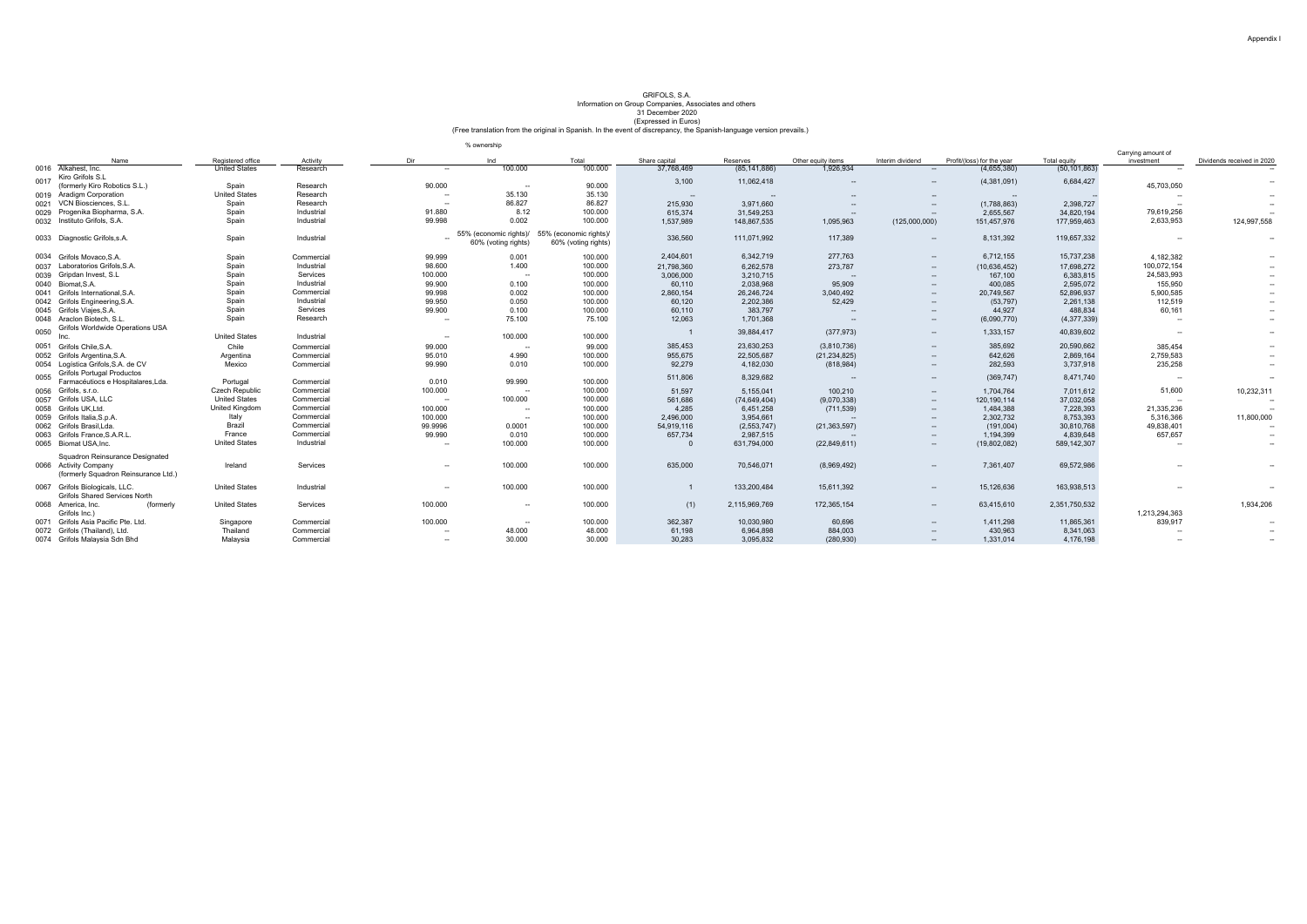| 0075 Grifols Polska, Sp.z.o.o.                                                 | Poland               | Commercial | 100.000 |                                               | 100,000                                       | 10.714        | 2.946.476     | (14, 354)       |                          | 237.577                  | 3,180,414     | 10,714        |            |
|--------------------------------------------------------------------------------|----------------------|------------|---------|-----------------------------------------------|-----------------------------------------------|---------------|---------------|-----------------|--------------------------|--------------------------|---------------|---------------|------------|
| 0078 Grifols México.S.A. de CV                                                 | Mexico               | Commercial | 99.980  | 0.020                                         | 100.000                                       | 461,397       | 14,605,530    | (4, 199, 675)   | $\overline{\phantom{m}}$ | 1,246,235                | 12,113,487    | 461,224       |            |
| 0081 Grifols Australia Ptv Ltd                                                 | Australia            | Industrial | 100.000 |                                               | 100,000                                       | 1,695,072     | 9,455,492     | (1,938,522)     | $\sim$                   | 414,124                  | 9,626,167     | 34,974,212    |            |
| 0084 Medion Diagnostic Grifols AG                                              | Switzerland          | Industrial |         | 55% (economic rights)/                        | 55% (economic rights)/                        | 2.487.150     | 4.559.885     | (319, 028)      | $\overline{\phantom{a}}$ | 2,278,512                | 9.006.519     |               |            |
|                                                                                |                      |            |         | 60% (voting rights)                           | 60% (voting rights)                           |               |               |                 |                          |                          |               |               |            |
| 0086 Grifols Colombia, Ltda.                                                   | Colombia             | Commercial | 99.990  | 0.010                                         | 100,000                                       | 822.620       | 453.617       | (355, 440)      | $\overline{\phantom{a}}$ | 59.110                   | 979,907       | 575.032       |            |
| 0087 Grifols Nordic AB                                                         | Sweden               | Commercial | 100.000 |                                               | 100,000                                       | 10,392        | 2,951,472     | (113, 248)      | $\sim$                   | 244,379                  | 3,092,996     | 2,675,470     |            |
| 0089 Grifols Deutschland, GmbH                                                 | Germany              | Commercial | 100.000 | $\sim$                                        | 100.000                                       | 25,000        | 4,442,034     | (1,001,151)     | (4,400,000)              | 6,908,164                | 5,974,047     | 7,055,931     | 14,048,802 |
| 0090 Grifols Therapeutic LLC.                                                  | <b>United States</b> | Industrial | -       | 100.000                                       | 100.000                                       | (2,885,734)   | 791,753,943   | 204,322,474     |                          | 209,718,788              | 1,202,909,471 |               |            |
| 0091 Talecris Plasma Resources Inc.                                            | <b>United States</b> | Industrial | $\sim$  | 100.000                                       | 100,000                                       |               | 65,743,140    | 10,547,302      |                          | (6, 248, 579)            | 70,041,869    |               |            |
| 0094 Grifols Worldwide Operations Limited<br>Grifols Pharmaceutical Technology | Ireland              | Industrial | 100.000 |                                               | 100.000                                       |               | 391,889,687   | (23,987,904)    | 11,302,205               | (26,029,190)             | 353,174,799   | 512,244,040   |            |
| (Shanghai) Co., Ltd. (formerly Grifols<br>0095<br>Pharmaceutical Consulting    | China                | Commercial | 100,000 | $\sim$                                        | 100,000                                       | 1.000.000     | 7,856,301     | (500, 869)      | $\overline{\phantom{a}}$ | 1,846,374                | 10.201.806    |               |            |
| (Shanghai) Co., Ltd.)                                                          |                      |            |         |                                               |                                               |               |               |                 |                          |                          |               | 1,000,000     |            |
| 0097 Grifols Switzerland, AG                                                   | Switzerland          | Commercial | 100.000 |                                               | 100,000                                       | 81,189        | (235, 931)    | 350,409         | $\overline{\phantom{a}}$ | 7,654                    | 203,320       | 169,208       |            |
| 0096 Grifols Diagnostics Solutions Inc<br>(formerly G-C Diagnostics Corp.)     | <b>United States</b> | Industrial |         | 55% (economic rights)/<br>60% (voting rights) | 55% (economic rights)/<br>60% (voting rights) | (7)           | 3,201,843,155 | (207, 469, 106) | $\overline{\phantom{a}}$ | 224,024,506              | 3,218,398,548 |               |            |
|                                                                                |                      |            |         | 55% (economic rights)/                        | 55% (economic rights)/                        |               |               |                 |                          |                          |               |               |            |
| 0098 Grifols (H.K.), Limited                                                   | Hong Kong            | Commercial |         | 60% (voting rights)                           | 60% (voting rights)                           | 37,899,374    | 32,646,172    | 931,675         | $\sim$                   | 5,656,826                | 77,134,047    |               |            |
| 0099 Grifols Japan KK                                                          | Japan                | Commercial | 100.000 |                                               | 100,000                                       | 354,409       | 1.440.932     | 64,578          | $\overline{\phantom{a}}$ | 737,424                  | 2,597,344     | 708,818       |            |
| Grifols Pharmaceutical Technology<br>00A1<br>Co., Ltd. Beijing Branch          | China                | Commercial | 100.000 | $\sim$                                        | 100.000                                       | $\sim$        | (5,552,574)   | 338,665         | $\sim$                   | (1,318,806)              | (6, 532, 714) | $\Omega$      |            |
| 00A2 Grifols India Healthcare Private Ltd                                      | India                | Commercial | 99.984  | 0.016                                         | 100,000                                       | 1,688         | 719,173       | (169, 405)      | $\sim$                   | 29,983                   | 581,440       | 599,086       |            |
| 00A4 Grifols Canadá, Ltd.                                                      | Canada               | Industrial |         | 100.000                                       | 100.000                                       |               | 2,318,882     | (1,398,200)     | (603, 585)               | 1,614,913                | 1,932,017     | 2,016,174     |            |
| 00A5 Grifols Diagnostics Equipment Taiwan Limit                                | Taiwan               | Commercial | 100.000 | $\overline{\phantom{a}}$                      | 100,000                                       | 181.343       | 677.951       | 53,912          |                          | 272.588                  | 1,185,794     | 181.060       |            |
| 00A6 Grifols Innovation and New Technologies Li                                | Ireland              | Research   |         | 100,000                                       | 100.000                                       |               | 100,950,416   | (8,344,356)     |                          | (57,008,796)             | 35,597,265    |               |            |
| 00A7 AlbaJuna Therapeutics, S.L                                                | Spain                | Research   |         | 49.000                                        | 49.000                                        | 9,804         | 5,709,307     |                 |                          | (1,369,096)              | 4,350,015     |               |            |
| 00A8 Interstate Blood Bank, Inc.                                               | <b>United States</b> | Industrial |         | 100.000                                       | 100,000                                       | 103,496       | 19,618,270    | (2,696,285)     |                          | (1,953,313)              | 15,072,168    |               |            |
| 00B1 Singulex, Inc.                                                            | <b>United States</b> | Research   | $\sim$  | 19.330                                        | 19.330                                        |               |               |                 | $\sim$                   |                          |               |               |            |
| 00B4 Chiquito Acquisition Corp.                                                | <b>United States</b> | Corporate  |         | 100.000                                       | 100.000                                       | $\mathbf{0}$  | 52,374,341    | (7,083,462)     | $\qquad \qquad \cdots$   | 7,719,558                | 53,010,436    | $\sim$        |            |
| 00B5 Access Biologicals, LLC. and Subsidiaries.                                | <b>United States</b> | Industrial |         | 49.000                                        | 49,000                                        | 3,997,705     |               |                 |                          | 15,940,768               | 19,938,472    |               |            |
| 00B7 Aigües Minerals Vilajuïga                                                 | Spain                | Industrial | 99.990  | 0.010                                         | 100.000                                       | 75,000        | 3,407,581     |                 |                          | (1,708,634)              | 1,773,947     | 38,255        |            |
| 00B8 GigaGen Inc.                                                              | <b>United States</b> | Industrial |         | 43.960                                        | 43.960                                        | 866           | 16.952.025    |                 |                          | (2,272,909)              | 14,679,982    |               |            |
| 00B9 Plasmavita Healthcare GmbH                                                | Germany              | Industrial |         | 50.000                                        | 50.000                                        | 25,000        | 1.043.176     | 20.000.000      | $\overline{\phantom{a}}$ | 756,777                  | 21,824,953    |               |            |
| 00C1 Goetech LLC (D/B/A Medkeeper)                                             | <b>United States</b> | Industrial |         | 100.000                                       | 100.000                                       |               | 45,104,461    | 1.237.308       | $\overline{\phantom{a}}$ | 1.900.793                | 48,242,563    |               |            |
| 00C2 Haema AG                                                                  | Germany              | Industrial |         | $\sim$                                        | $\sim$                                        | 15,000,000    | 38,079,862    | (989)           |                          | 6,861,389                | 59,940,262    |               |            |
| 00C3 BPC Plasma, Inc.                                                          | <b>United States</b> | Industrial |         | $\sim$                                        | $\sim$                                        | (3, 130, 842) | 136.030.530   | (11, 491, 245)  | $\sim$                   | 32,751,195               | 154,159,638   |               |            |
| 00C5 Mecwins, S.A.                                                             | Spain                | Industrial |         | 24.990                                        | 24.990                                        | 126,000       | 4,672,745     | 85,581          |                          | (501, 809)               | 4,382,517     |               |            |
| 00C6 Biomat USA South, Inc.                                                    | <b>United States</b> | Industrial | $\sim$  | 100.000                                       | 100,000                                       | $\sim$        |               |                 | $\overline{\phantom{a}}$ | $\overline{\phantom{a}}$ |               |               |            |
| 00C7 Medcom, S.A.                                                              | Spain                | Research   |         | 45.000                                        | 45,000                                        | 122,449       | 3.996.977     |                 |                          | (244, 986)               | 3,874,439     |               |            |
| 00C8 Plasmavita Healthcare II GmbH                                             | Austria              | Industrial |         | 50,000                                        | 50,000                                        | 35,000        | (305, 105)    | 3,000,000       | $\overline{\phantom{a}}$ | (799.864)                | 1,930,031     |               |            |
| 00D1 Shanghai RAAS Blood Products Co. Ltd.                                     | China                | Corporate  | 26.200  |                                               | 26,200                                        | 844.139.042   | 2,246,681,939 | 4.561.950       |                          | 139.459.000              | 3,234,841,931 | 1.807.351.026 | 2,214,461  |
| 00D2 Grifols Korea Co., Ltd                                                    | South Korea          | Commercial | 100.000 |                                               | 100,000                                       |               |               |                 |                          |                          |               |               |            |
| 00D4 Green Cross Biotherapeutics, Inc.                                         | Canada               | Industrial |         | 100.000                                       | 100.000                                       | (982, 816)    | 389,190,972   | (1,956,596)     | $\sim$                   | (14, 205, 479)           | 372,046,080   | 19,711,278    |            |
| 00D5 Green Cross America, Inc.                                                 | <b>United States</b> | Industrial |         | 100.000                                       | 100.000                                       | 21,252,248    | 14,521,832    |                 |                          | 5,392,388                | 41,166,468    |               |            |
| 00D8 Grifols Laboratory Solutions Inc.                                         | <b>United States</b> | Commercial |         | 100,000                                       | 100,000                                       |               |               |                 | $\sim$                   |                          |               |               |            |
|                                                                                |                      |            |         |                                               |                                               |               |               |                 |                          |                          |               |               |            |

This appendix forms an integral part of note 12 to the annual accounts, in conjunction with which it should be re

3,947,509,365 165,227,338

Appendix I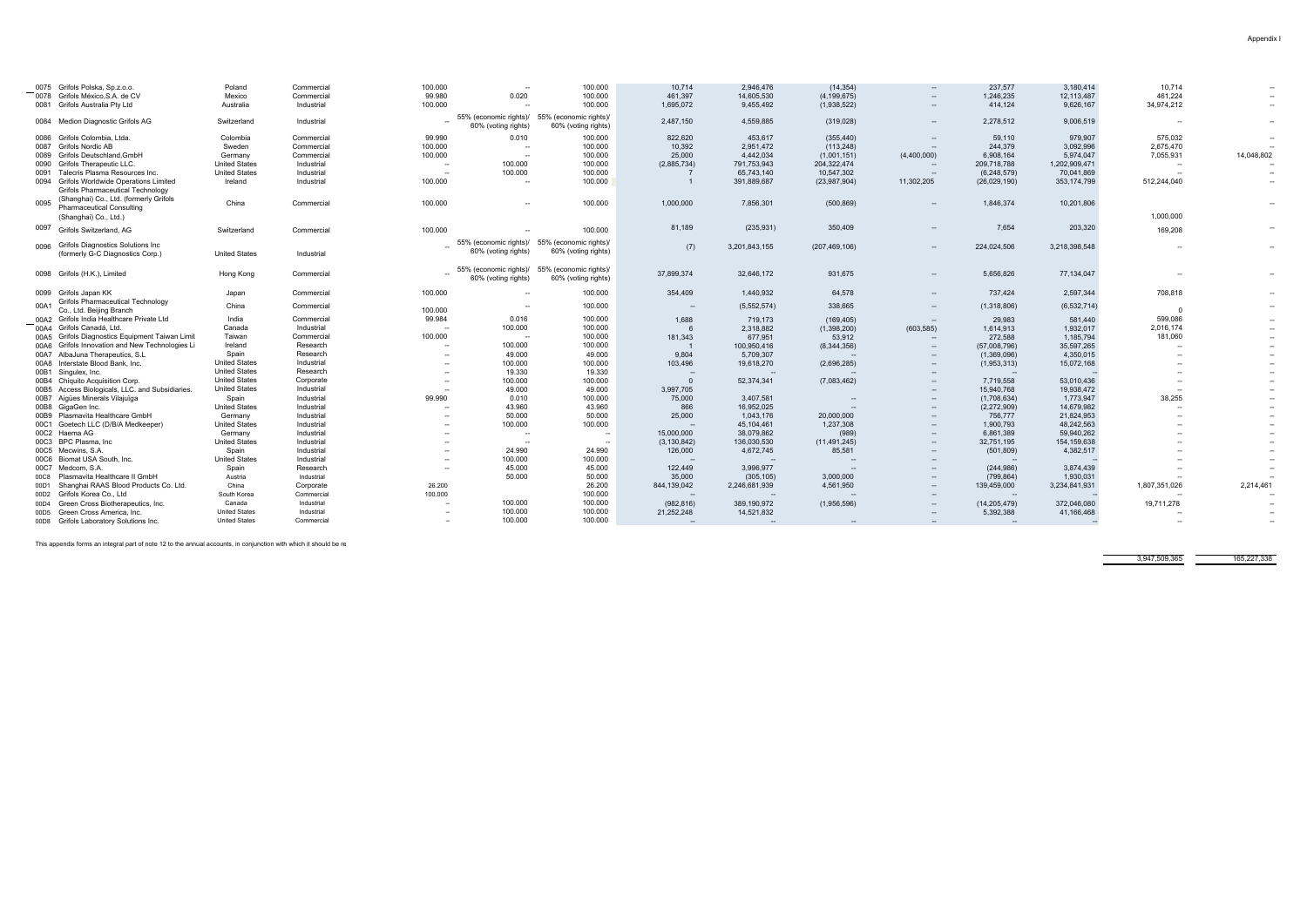#### (Free translation from the original in Spanish. In the event of discrepancy, the Spanish-language version prevails.) GRIFOLS, S.A. Information on Group Companies, Associates and others 31 December 2019 (Expressed in Euros)

|      |                                                                   |                       |            |                          | % ownership |         |               |                 |                    |                  |                                           |                |                                  |                            |
|------|-------------------------------------------------------------------|-----------------------|------------|--------------------------|-------------|---------|---------------|-----------------|--------------------|------------------|-------------------------------------------|----------------|----------------------------------|----------------------------|
|      | Name                                                              | Registered office     | Activity   | Dir                      | Ind         | Total   | Share capital | Reserves        | Other equity items | Interim dividend | Profit/(loss) for the year                | Total equity   | Carrying amount of<br>investment | Dividends received in 2019 |
| 0016 | Alkahest, Inc.                                                    | <b>United States</b>  | Research   |                          | 47.580      | 47.580  | 732           | 5.027.483       |                    |                  | (19, 841, 106)                            | (14, 812, 890) |                                  |                            |
|      | Kiro Grifols S.L.                                                 |                       |            |                          |             |         |               | 3,979,894       |                    |                  | (2,917,376)                               |                |                                  |                            |
| 0017 | (formerly Kiro Robotics S.L.)                                     | Spain                 | Research   | 90.000                   | -           | 90.000  | 3,000         |                 | $\sim$             | $\sim$           |                                           | 1,065,518      | 36,703,050                       |                            |
| 0019 | Aradiam Corporation                                               | <b>United States</b>  | Research   | $\overline{\phantom{a}}$ | 35.130      | 35.130  | $\sim$        | -               | -                  | $\sim$           | $\sim$                                    |                |                                  |                            |
| 0021 | VCN Biosciences, S.L.                                             | Spain                 | Research   | $\sim$                   | 81,340      | 81.340  | 152.421       | 599.002         | -                  | $\sim$           | (1,563,833)                               | (812, 410)     | $\Omega$                         |                            |
| 0029 | Progenika Biopharma, S.A.                                         | Spain                 | Industrial | 91.880                   | 8.12        | 100.000 | 615,374       | 27,955,787      | -                  | $\sim$           | 3,593,469                                 | 32, 164, 629   | 79,619,256                       |                            |
| 0030 | Asociación I+D Progenika                                          | Spain                 | Industrial |                          | ×.          |         | $\sim$        |                 | -                  | $\sim$           | (0)                                       | (0)            | $\Omega$                         |                            |
| 0032 |                                                                   |                       |            |                          |             |         | 1,537,989     | 2,507,272       | 903,611            | $\sim$           | 149,255,021                               | 154,203,893    |                                  | 27,790,268                 |
|      | Instituto Grifols, S.A.                                           | Spain                 | Industrial | 99.998                   | 0.002       | 100.000 |               |                 |                    |                  |                                           |                | 2,441,601                        |                            |
| 0033 | Diagnostic Grifols.s.A                                            | Spain                 | Industrial | ٠.                       | 100.000     | 100.000 | 336,560       | 105.666.860     | 112,251            | $\sim$           | 5,405,132                                 | 111,520,803    |                                  |                            |
| 0034 | Grifols Movaco.S.A.                                               | Spain                 | Commercial | 99.999                   | 0.001       | 100.000 | 2,404,601     | 3,637,786       | 229,348            | $\sim$           | 2,704,933                                 | 8,976,668      | 4,133,974                        |                            |
| 0037 | Laboratorios Grifols.S.A.                                         | Spain                 | Industrial | 98,600                   | 1.400       | 100.000 | 21.798.360    | (3.399.523)     | 273,317            |                  | (7, 337, 899)<br>$\overline{\phantom{a}}$ | 11.334.255     | 83,071,683                       |                            |
| 0039 | Gripdan Invest, S.L.                                              | Spain                 | Services   | 100,000                  | ×.          | 100.000 | 3.006.000     | 1.347.668       | ٠.                 |                  | 1,863,047<br>$\sim$                       | 6.216.715      | 24.583.993                       | 1.590.454                  |
| 0040 | Biomat.S.A.                                                       | Spain                 | Industrial | 99.900                   | 0.100       | 100.000 | 60.110        | 1.640.405       | 95,909             |                  | 398,563                                   | 2.194.987      | 155,950                          | 760,635                    |
| 0041 | Grifols International, S.A.                                       | Spain                 | Commercial | 99.998                   | 0.002       | 100,000 | 2,860,154     | 7.603.630       | 2,286,152          |                  | 18,643,150                                | 31,393,085     | 5,146,245                        | 12,524,543                 |
| 0042 | Grifols Engineering, S.A.                                         | Spain                 | Industrial | 99.950                   | 0.050       | 100.000 | 60,120        | 1.653.402       | 52.429             | $\sim$           | 548,984                                   | 2,314,935      | 112,519                          |                            |
| 0045 | Grifols Viaies.S.A.                                               | Spain                 | Services   | 99.900                   | 0.100       | 100.000 | 60.110        | 891.486         |                    |                  | (507, 689)                                | 443,907        | 60,161                           |                            |
| 0048 | Araclon Biotech, S.L.                                             | Spain                 | Research   | $\sim$                   | 75.100      | 75.100  | 12.063        | 9,633,366       | -                  |                  | (7,931,998)<br>$\overline{\phantom{a}}$   | 1,713,431      |                                  |                            |
| 0050 | Grifols Worldwide Operations USA Inc.                             | <b>United States</b>  | Industrial | -                        | 100.000     | 100.000 | -1            | 38,217,260      | 3,236,858          | $\sim$           | 1,667,157                                 | 43,121,276     | $\Omega$                         |                            |
| 0051 | Grifols Chile, S.A.                                               | Chile                 | Commercial | 99.000                   | -           | 99.000  | 385,453       | 22,787,526      | (3,214,361)        | $\sim$           | 842,727                                   | 20,801,345     | 385,454                          |                            |
| 0052 | Grifols Argentina, S.A.                                           | Argentina             | Commercial | 95.010                   | 4.990       | 100.000 | 955,675       | 21,513,734      | (19, 915, 870)     |                  | 991,953                                   | 3,545,493      | 3,527,851                        |                            |
| 0054 | Logística Grifols.S.A. de CV<br><b>Grifols Portugal Productos</b> | Mexico                | Commercial | 99.990                   | 0.010       | 100.000 | 92.279        | 3,714,130       | (293, 013)         |                  | 467,900<br>$\overline{\phantom{a}}$       | 3,981,296      | 235,258                          |                            |
| 0055 | Farmacéutiocs e Hospitalares.Lda.                                 | Portugal              | Commercial | 0.010                    | 99.990      | 100.000 | 511,806       | 7,580,664       | ъ.                 | $\sim$           | 749,018                                   | 8,841,488      |                                  |                            |
| 0056 | Grifols, s.r.o.                                                   | Czech Republic        | Commercial | 100,000                  | ×.          | 100,000 | 51,597        | 13,847,432      | 705,893            |                  | 1,510,846                                 | 16,115,768     | 51,600                           |                            |
| 0057 | Grifols USA, LLC                                                  | <b>United States</b>  | Commercial | $\overline{\phantom{a}}$ | 100.000     | 100.000 | 561,686       | (193, 565, 407) | (3,606,890)        |                  | 118,916,003                               | (77,694,608    |                                  |                            |
| 0058 | Grifols UK.Ltd.                                                   | <b>United Kinadom</b> | Commercial | 100,000                  | ×.          | 100.000 | 4,285         | 5,360,716       | (465, 319)         |                  | 1,090,542                                 | 5,990,224      | 21,245,329                       |                            |
| 0059 | Grifols Italia.S.p.A.                                             | Italy                 | Commercial | 100,000                  | ×.          | 100,000 | 2,496,000     | 13,644,877      |                    | $\sim$           | 2,109,784                                 | 18,250,661     | 12.862.540                       |                            |
| 0062 | Grifols Brasil.Lda.                                               | Brazil                | Commercial | 99.9996                  | 0.0001      | 100.000 | 54.919.116    | (1,436,202)     | (8,916,099)        |                  | (1, 117, 545)                             | 43.449.270     | 49,838,401                       |                            |
| 0063 | Grifols France, S.A.R.L.                                          | France                | Commercial | 99.990                   | 0.010       | 100.000 | 657,734       | 2,644,095       |                    | $\sim$           | 343,420                                   | 3,645,249      | 657,657                          |                            |
| 0065 | Biomat USA.Inc.                                                   | <b>United States</b>  | Industrial |                          | 100.000     | 100.000 | $\sqrt{ }$    | 582,046,922     | 30,851,598         | $\sim$           | 49,747,079                                | 662,645,598    |                                  |                            |
|      | Squadron Reinsurance Designated                                   |                       |            |                          |             |         |               |                 |                    |                  |                                           |                |                                  |                            |
| 0066 | <b>Activity Company</b>                                           | Ireland               | Services   | $\sim$                   | 100.000     | 100.000 | 635,000       | 62,154,229      | (2,732,940)        | $\sim$           | 8,391,931                                 | 68,448,220     |                                  | $\sim$                     |
|      | (formerly Squadron Reinsurance Ltd.)                              |                       |            |                          |             |         |               |                 |                    |                  |                                           |                | $\Omega$                         |                            |
| 0067 | Grifols Biologicals, LLC.                                         | <b>United States</b>  | Industrial | $\sim$                   | 100,000     | 100.000 |               | 118.074.596     | 30.283.806         |                  | 15,125,888<br>$\overline{\phantom{a}}$    | 163,484,291    | $\Omega$                         |                            |
|      | Grifols Shared Services North America                             |                       |            |                          |             |         |               |                 |                    |                  |                                           |                |                                  |                            |
| 0068 | (formerly<br>Inc.                                                 | <b>United States</b>  | Services   | 100.000                  |             | 100.000 | (1)           | 1,519,563,096   | 375,651,965        | $\sim$           | 601,738,640                               | 2,496,953,699  |                                  | 831,875,062                |
|      | Grifols Inc.)                                                     |                       |            |                          |             |         |               |                 |                    |                  |                                           |                | 1,208,937,518                    |                            |
| 0071 | Grifols Asia Pacific Pte. Ltd.                                    | Singapore             | Commercial | 100.000                  | ×.          | 100.000 | 362.387       | 8.539.254       | 1.107.092          |                  | 1,492,079<br>$\sim$                       | 11.500.812     | 792,702                          |                            |
| 0072 | Grifols (Thailand), Ltd                                           | Thailand              | Commercial |                          | 48.000      | 48.000  | 61,198        | 6,627,627       | 1,686,440          |                  | 372,075                                   | 8,747,339      |                                  |                            |
| 0074 | Grifols Malaysia Sdn Bhd                                          | Malaysia              | Commercial |                          | 30,000      | 30.000  | 30,283        | 2,552,337       | (23, 699)          | $\sim$           | 543,495                                   | 3,102,415      |                                  |                            |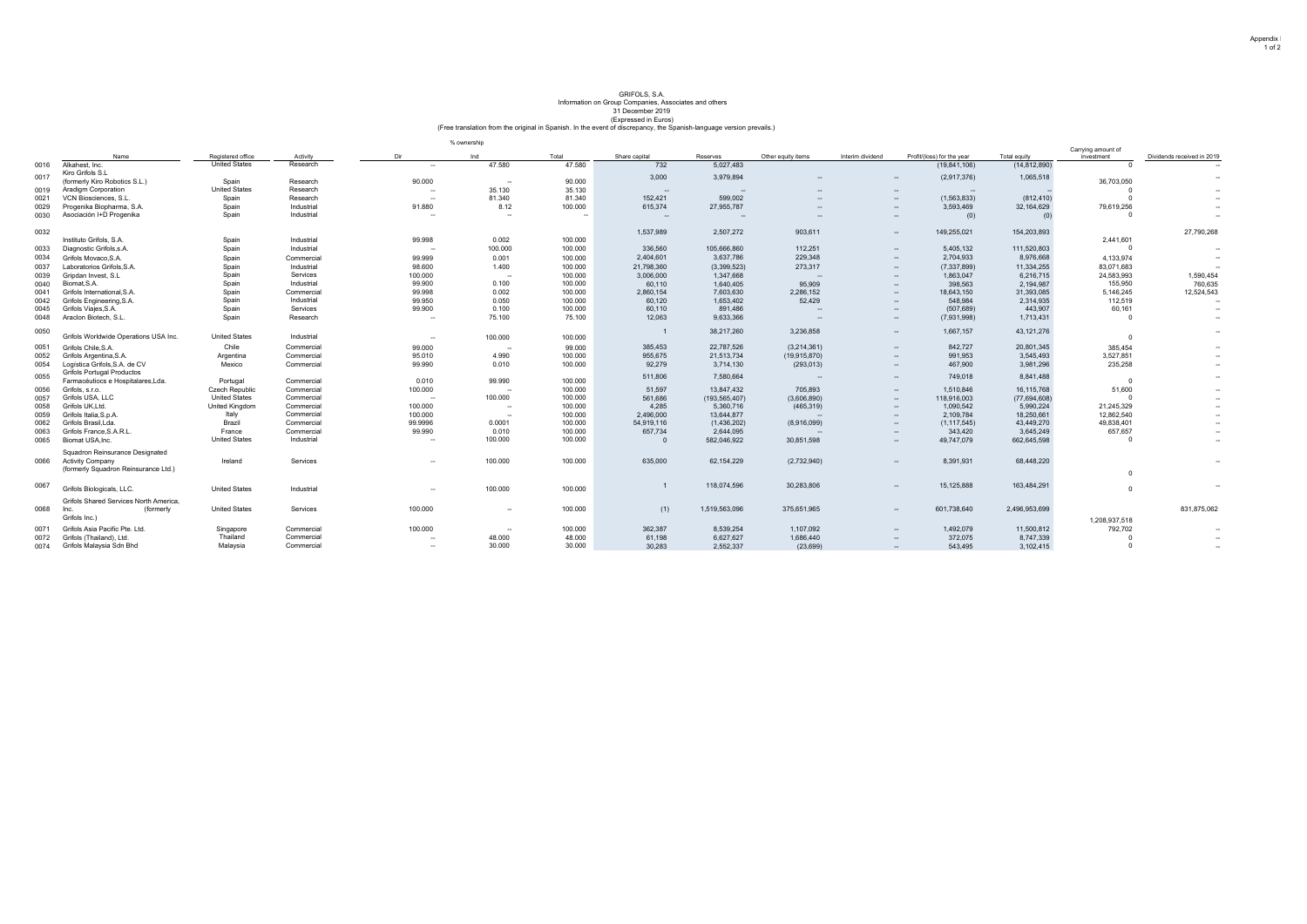| $-0075$ | Grifols Polska, Sp.z.o.o.                                  | Poland                        | Commercial | 100.000 | $\sim$  | 100.000 | 10,714        | 2,507,096     | 188,430       | $\sim$                   | 439,380       | 3,145,620     | 10,714      |                          |
|---------|------------------------------------------------------------|-------------------------------|------------|---------|---------|---------|---------------|---------------|---------------|--------------------------|---------------|---------------|-------------|--------------------------|
| 0078    | Grifols México.S.A. de CV                                  | Mexico                        | Commercial | 99.980  | 0.020   | 100.000 | 461.397       | 15,227,574    | (2, 267, 024) | $\overline{\phantom{a}}$ | (622, 044)    | 12,799,903    | 461,224     | $\sim$                   |
|         |                                                            |                               |            |         |         |         |               |               |               |                          |               |               |             |                          |
| 0081    |                                                            |                               |            |         |         |         | 1,695,072     | 9,648,377     | (2,026,234)   | $\sim$                   | (192, 885)    | 9,124,330     |             | $\sim$                   |
|         | Grifols Australia Pty Ltd                                  | Australia                     | Industrial | 100.000 |         | 100.000 |               |               |               |                          |               |               | 34,974,212  |                          |
| 0084    | Medion Diagnostic Grifols AG                               | Switzerland                   | Industrial |         | 100.000 | 100.000 | 2,487,150     | 2,458,540     | (332, 279)    | $\sim$                   | 2,101,345     | 6,714,756     |             | $\overline{\phantom{a}}$ |
| 0086    | Grifols Colombia, Ltda.                                    | Colombia                      | Commercial | 99.990  | 0.010   | 100.000 | 822,620       | 228,600       | (202, 472)    | $\sim$                   | 225,018       | 1.073.765     | 575,032     |                          |
| 0087    | Grifols Nordic AB                                          | Sweden                        | Commercial | 100.000 |         | 100.000 | 10,392        | 2.363.439     | (245, 845)    | $\sim$                   | 588,033       | 2,716,019     | 2,675,470   |                          |
| 0089    | Grifols Deutschland, GmbH                                  | Germany                       | Commercial | 100.000 |         | 100.000 | 25,000        | 7.356.520     | (796, 621)    |                          | 6,734,316     | 13.319.215    | 12,770,553  |                          |
| 0090    | Grifols Therapeutic LLC.                                   | <b>United States</b>          | Industrial |         | 100,000 | 100.000 | (2,885,734)   | 758.005.120   | 313,295,046   | $\sim$                   | 225.703.087   | 1,294,117,518 |             |                          |
| 0091    | Talecris Plasma Resources Inc.                             | <b>United States</b>          | Industrial |         | 100.000 | 100.000 |               | 54,003,421    | 14,884,456    |                          | 11,739,719    | 80,627,602    |             |                          |
| 0094    | Grifols Worldwide Operations Limited                       | Ireland                       | Industrial | 100,000 |         | 100.000 |               | 762.144.884   | 24,715,036    | (73, 235, 795)           | 22,159,369    | 735,783,496   | 812,190,649 | 79,284,069               |
|         | Grifols Pharmaceutical Technology                          |                               |            |         |         |         |               |               |               |                          |               |               |             |                          |
|         | (Shanghai) Co., Ltd. (formerly Grifols                     |                               |            |         |         |         |               |               |               |                          |               |               |             |                          |
| 0095    | <b>Pharmaceutical Consulting</b>                           | China                         | Commercial | 100.000 | $\sim$  | 100.000 | 1,000,000     | 6,405,734     | (285, 942)    | $\sim$                   | 1,450,567     | 8,570,359     |             |                          |
|         |                                                            |                               |            |         |         |         |               |               |               |                          |               |               | 1,000,000   |                          |
|         | (Shanghai) Co., Ltd.)                                      |                               |            |         |         |         |               |               |               |                          |               |               |             |                          |
| 0097    |                                                            |                               |            |         |         |         | 81,189        | (245, 913)    | 349,399       | -                        | 9,982         | 194,657       |             | $\sim$                   |
|         | Grifols Switzerland, AG                                    | Switzerland                   | Commercial | 100,000 | $\sim$  | 100.000 |               |               |               |                          |               |               | 169,207     |                          |
|         |                                                            |                               |            |         |         |         |               |               |               |                          |               |               |             |                          |
|         |                                                            |                               |            |         |         |         |               |               |               |                          |               |               |             |                          |
| 0096    | Grifols Diagnostics Solutions Inc.                         |                               |            | 100.000 | -       |         | (7)           | 3,027,456,337 | 77,787,656    | $\sim$                   | 174,386,818   | 3,279,630,804 |             |                          |
|         | (formerly G-C Diagnostics Corp.)                           | <b>United States</b>          | Industrial |         |         | 100.000 |               |               |               |                          |               |               |             |                          |
|         |                                                            |                               |            |         |         |         |               |               |               |                          |               |               |             |                          |
| 0098    |                                                            |                               |            | $\sim$  | 100.000 |         | 37,899,374    | 26,127,072    | 7,124,622     | $\sim$                   | 6,519,099     | 77,670,167    |             | $\overline{\phantom{a}}$ |
|         | Grifols (H.K.), Limited                                    | Hong Kong                     | Commercial |         |         | 100.000 |               |               |               |                          |               |               |             |                          |
| 0099    | Grifols Japan KK                                           | Japan                         | Commercial | 100.000 | -       | 100.000 | 354,409       | 658,930       | 182,582       | $\sim$                   | 782,003       | 1,977,924     | 708,818     | $\sim$                   |
|         | Grifols Pharmaceutical Technology Co.,                     |                               |            |         |         |         |               |               |               |                          |               |               |             |                          |
| 00A1    | Ltd. Beijing Branch                                        | China                         | Commercial | 100.000 |         | 100.000 | $\sim$        | (4,389,998)   | 205,075       | $\sim$                   | (1, 162, 576) | (5,347,499)   |             | $\sim$                   |
| 00A2    | Grifols India Healthcare Private Ltd                       | India                         | Commercial | 99.984  | 0.016   | 100.000 | 1,688         | 632,966       | (87,986)      | $\sim$                   | 86,207        | 632,875       | 599,086     |                          |
| 00A4    | Grifols Canadá, Ltd.                                       | Canada                        | Industrial |         | 100.000 | 100.000 |               | 26,211,626    | (642, 204)    | $\sim$                   | 2,720,951     | 28,290,380    |             | $\sim$                   |
| 00A5    | Grifols Diagnostics Equipment Taiwan Limite                | Taiwan                        | Commercial | 100,000 |         | 100.000 | 181.343       | 528,906       | 78,250        | -                        | 149,045       | 937,544       | 181,060     |                          |
| 00A6    | Grifols Innovation and New Technologies Lir                | Ireland                       | Research   |         | 100.000 | 100.000 |               | 52,480,587    | (3,089,243)   |                          | (32,956,028)  | 16,435,317    |             |                          |
|         |                                                            |                               |            |         | 49.000  | 30,000  |               | 4,772,716     |               | $\sim$                   |               |               |             | $\overline{\phantom{a}}$ |
| 00A7    | AlbaJuna Therapeutics, S.L.<br>Interstate Blood Bank, Inc. | Spain<br><b>United States</b> | Research   |         | 100.000 |         | 7.143         |               |               | $\sim$                   | (948, 248)    | 3,831,612     |             |                          |
| 00A8    |                                                            |                               | Industrial |         |         | 49.190  | 103,496       | 21,668,847    | (2,279,776)   | $\sim$                   | 223,085       | 19,715,652    |             |                          |
| 00B1    | Singulex, Inc.                                             | <b>United States</b>          | Research   |         | 19.330  | -       |               |               |               | $\sim$                   | $\sim$        |               |             |                          |
| 00B2    | PBS Acquisition Corp.                                      | <b>United States</b>          | Industrial |         | 100.000 | 100.000 | (196, 180)    | (258, 983)    | 455,163       | $\sim$                   | $\sim$        |               |             |                          |
| 00B4    | Chiquito Acquisition Corp.                                 | <b>United States</b>          | Corporate  |         | 100,000 | 100.000 | $\Omega$      | 49,643,573    | (2,474,265)   | $\sim$                   | 2,726,825     | 49,896,134    |             |                          |
| 00B5    | Access Biologicals, LLC. and Subsidiaries.                 | <b>United States</b>          | Industrial |         | 49.000  | 49.000  |               |               |               | $\sim$                   |               |               |             |                          |
| 00B7    | Aigües Minerals Vilajuïga                                  | Spain                         | Industrial | 99.990  | 0.010   | 100.000 | 75,000        | 1,433,959     |               | $\sim$                   | (1,526,377)   | (17, 419)     | 38,255      |                          |
| 00B8    | GigaGen Inc.                                               | <b>United States</b>          | Industrial |         | 43.960  | 43.960  | 1.195         | 18.924.755    |               | $\sim$                   | 1,955,767     | 20,881,717    |             |                          |
| 00B9    | Plasmavita Healthcare GmbH                                 | Germany                       | Industrial |         | 50,000  | 50.000  | (25,000)      | 3.724.939     |               | $\sim$                   | (2,436,344)   | 1,263,596     |             |                          |
| 00C1    | Goetech LLC (D/B/A Medkeeper)                              | <b>United States</b>          | Industrial |         | 54.760  | 54.760  |               | 44,130,530    | 4,717,226     | $\sim$                   | 429,368       | 49,277,123    |             |                          |
| 00C2    | Haema AG                                                   | Germany                       | Industrial |         |         |         | 15,000,000    | 33.015.951    | (989)         | -                        | 4,037,888     | 52.052.851    |             |                          |
| 00C3    | Biotest Pharma Corp                                        | <b>United States</b>          | Industrial |         |         | $\sim$  | (3, 130, 842) | 96.741.911    | 1,909,947     | $\sim$                   | 31,755,465    | 127,276,481   |             |                          |
| 00C4    | <b>Biotest US Corporation</b>                              | <b>United States</b>          | Services   |         |         | -       | 87,077,673    | 97.007.293    | 4,247,484     |                          | $\sim$        | 188,332,450   |             |                          |
| 00C5    | Mecwins, S.A.                                              | Spain                         | Industrial |         | 24.990  | 24.990  | 126,000       | 4,672,745     | 85,581        | -                        | (501, 809)    | 4,382,516     |             | $\sim$                   |
| 00C7    | Medcom, S.A.                                               | Spain                         | Research   |         | 45.000  | 45.000  | 122,449       | 6,704.139     |               |                          | (1.438.585)   | 5.388.004     |             |                          |

This appendix forms an integral part of note 12 to the annual accounts, in conjunction with which it should be read

2,400,917,023 953,825,030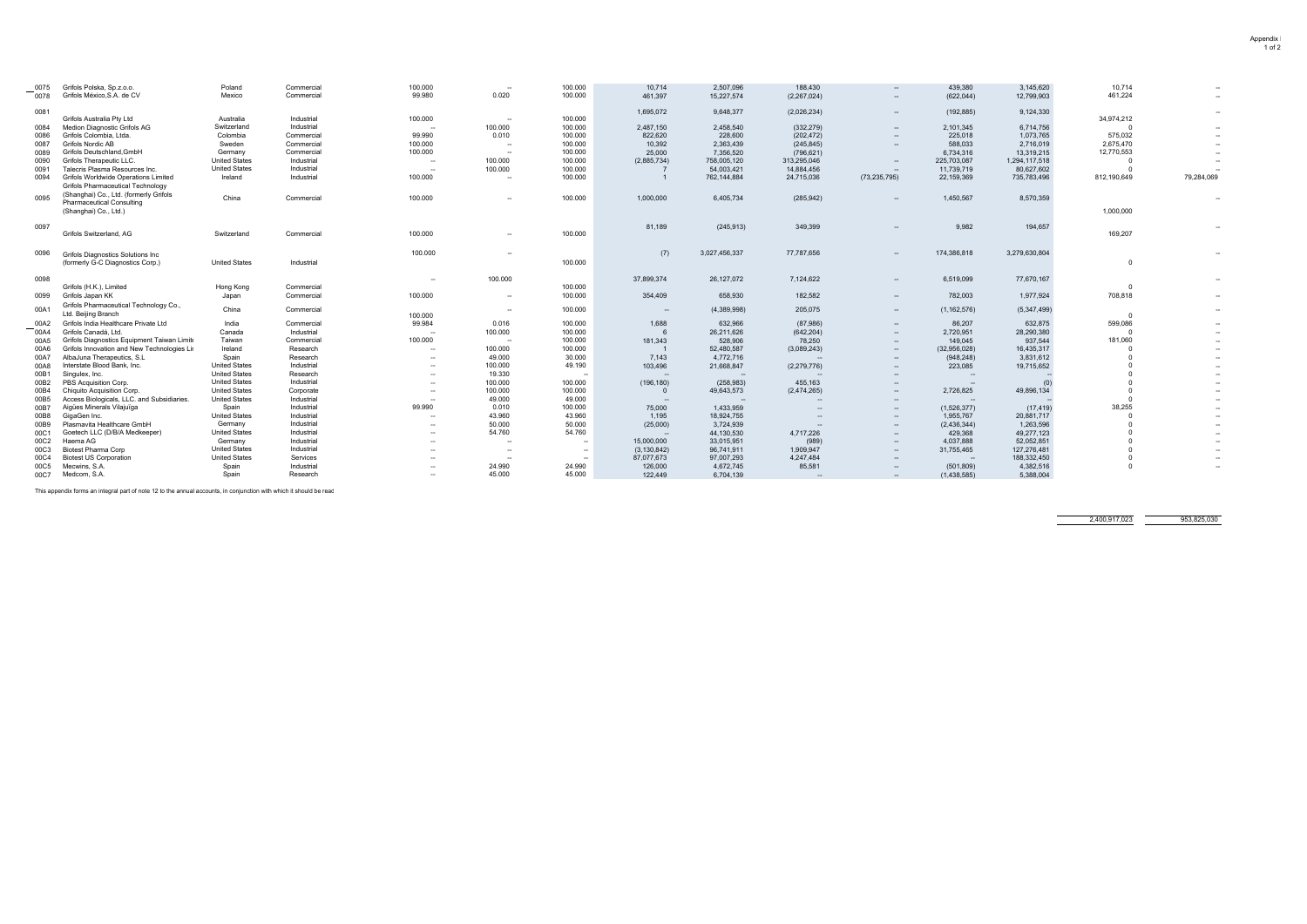**Classification of Financial Assets by Category**

**for the year ended 31 December 2020**

### **(Expressed in Euros)**

(Free translation from the original in Spanish. In the event of discrepancy, the Spanish‐language version prevails.)

|                                     |                                       |                          |               | Euros           |                   |              |
|-------------------------------------|---------------------------------------|--------------------------|---------------|-----------------|-------------------|--------------|
|                                     |                                       | <b>Non-current</b>       |               |                 | Current           |              |
|                                     | <b>Carrying amount</b>                | <b>Fair value</b>        | Total         | Carrying amount | <b>Fair value</b> | <b>Total</b> |
| Loans and receivables               |                                       |                          |               |                 |                   |              |
| Loans                               |                                       |                          |               |                 |                   |              |
| Fixed rate loans                    | 2,575,000,000                         | 2,575,000,000            | 2,575,000,000 | 100,000,000     | 100,000,000       | 100,000,000  |
| Variable rate loans                 | 4,826,800,000                         | 4,826,800,000            | 4,826,800,000 | 40,040,645      | 40,040,645        | 40,040,645   |
| Loans, Tax effect                   |                                       |                          |               | 24,435,088      | 24,435,088        | 24,435,088   |
| Deposits and guarantees             | 1,551,818                             | 1,551,818                | 1,551,818     | 4,856           | 4,856             | 4,856        |
| Other trade receivables             | $\hspace{0.05cm}$ – $\hspace{0.05cm}$ | $\overline{\phantom{m}}$ | $- -$         | 119,451         | 119,451           | 119,451      |
| Trade receivables                   | $\overline{\phantom{a}}$              | $\overline{\phantom{m}}$ | --            | 43,136,146      | 43,136,146        | 43,136,146   |
| Other receivables                   | $\overline{\phantom{a}}$              | $\overline{\phantom{m}}$ | $- -$         | 207,916         | 207,916           | 207,916      |
| Total                               | 7,403,351,818                         | 7,403,351,818            | 7,403,351,818 | 207,944,102     | 207,944,102       | 207,944,102  |
| Available for sale financial assets |                                       |                          |               |                 |                   |              |
| Other financial assets :            |                                       |                          |               |                 |                   |              |
| Other financial assets (note 12)    |                                       |                          |               | 9,808,729       | 9,808,729         | 9,808,729    |
| Equity instruments                  | 1,120,792                             | 1,120,792                | 1,120,792     |                 |                   |              |
| Total                               | 1,120,792                             | 1,120,792                | 1,120,792     | 9,808,729       | 9,808,729         | 9,808,729    |
| Total financial assets              | 7,404,472,610                         | 7,404,472,610            | 7,404,472,610 | 217,752,831     | 217,752,831       | 217,752,831  |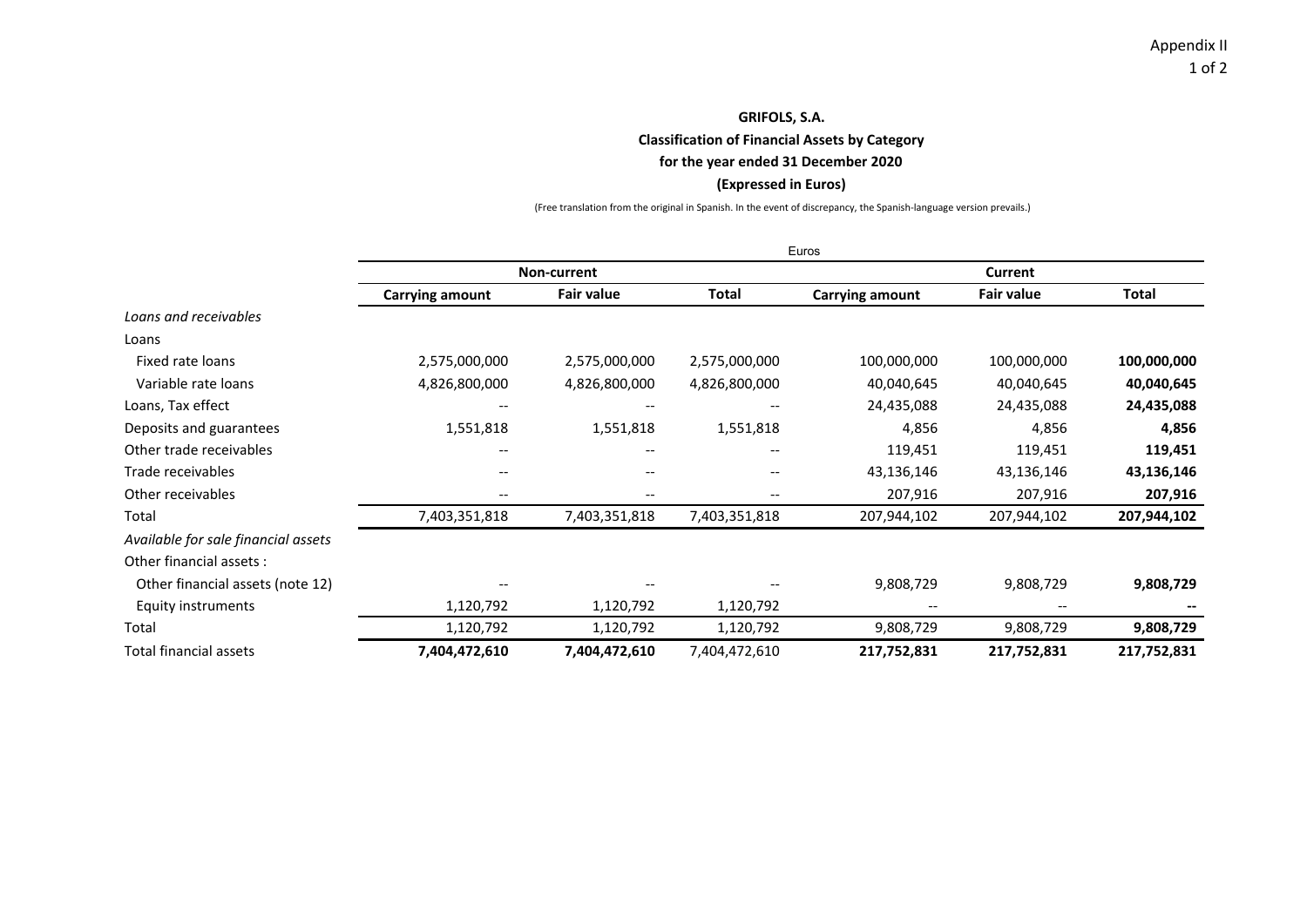**Classification of Financial Assets by Category**

#### **for the year ended 31 December 2019**

### **(Expressed in Euros)**

(Free translation from the original in Spanish. In the event of discrepancy, the Spanish‐language version prevails.)

|                                     |                           |                          |                          | Euros                     |                   |               |
|-------------------------------------|---------------------------|--------------------------|--------------------------|---------------------------|-------------------|---------------|
|                                     |                           | Non-current              |                          |                           |                   |               |
|                                     | At amortised cost or cost |                          |                          | At amortised cost or cost |                   |               |
|                                     | Carrying amount           | <b>Fair value</b>        | Total                    | Carrying amount           | <b>Fair value</b> | <b>Total</b>  |
| Loans and receivables               |                           |                          |                          |                           |                   |               |
| Loans                               |                           |                          |                          |                           |                   |               |
| Fixed rate loans                    | 2,671,600,000             | 2,671,600,000            | 2,671,600,000            | 26,726,239                | 26,726,239        | 26,726,239    |
| Variable rate loans                 | 4,543,903,793             | 4,543,903,793            | 4,543,903,793            | --                        | --                |               |
| Loans, Tax effect                   | $\qquad \qquad -$         | $- -$                    | --                       | 20,910,485                | 20,910,485        | 20,910,485    |
| Deposits and guarantees             | 1,641,525                 | 1,641,525                | 1,641,525                | 4,856                     | 4,856             | 4,856         |
| Other trade receivables             | --                        | $- -$                    | $\overline{\phantom{a}}$ | 337,758                   | 337,758           | 337,758       |
| Trade receivables                   | $\overline{\phantom{a}}$  | $- -$                    | $\overline{\phantom{a}}$ | 48,373,076                | 48,373,076        | 48,373,076    |
| Other receivables                   | $\overline{\phantom{a}}$  | $- -$                    | $\overline{\phantom{a}}$ | 178,293                   | 178,293           | 178,293       |
| Total                               | 7,217,145,318             | 7,217,145,318            | 7,217,145,318            | 96,530,707                | 96,530,707        | 96,530,707    |
| Available for sale financial assets |                           |                          |                          |                           |                   |               |
| Other financial assets:             |                           |                          |                          |                           |                   |               |
| Other financial assets (note 12)    | $\overline{\phantom{a}}$  | $- -$                    | $\sim$                   | 1,716,732,745             | 1,716,732,745     | 1,716,732,745 |
| Total                               | $\overline{\phantom{a}}$  | $\overline{\phantom{a}}$ | $\overline{\phantom{a}}$ | 1,716,732,745             | 1,716,732,745     | 1,716,732,745 |
| Total financial assets              | 7,217,145,318             | 7,217,145,318            | 7,217,145,318            | 1,813,263,452             | 1,813,263,452     | 1,813,263,452 |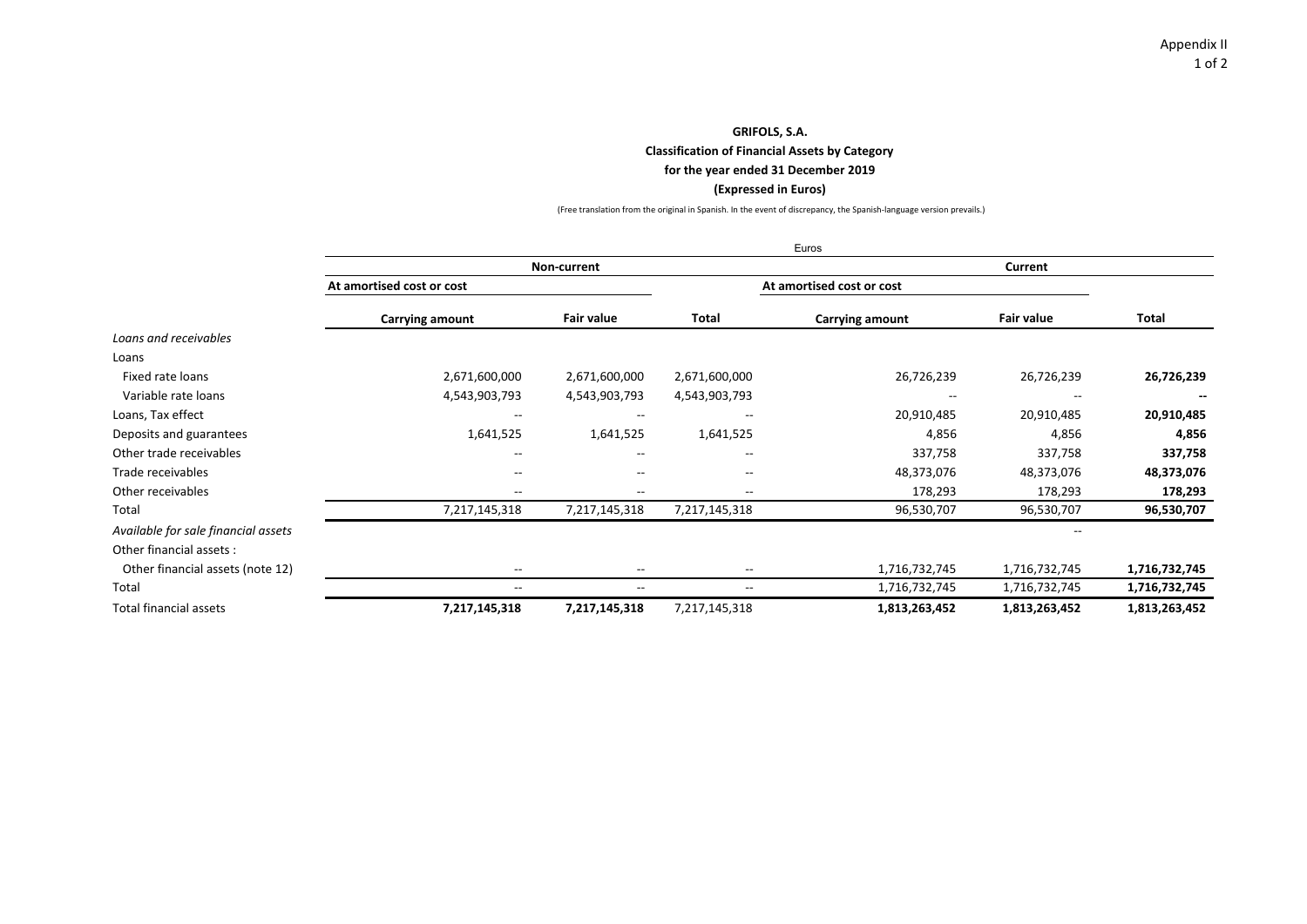# **Details of Reserves and Profit and movementfor the year ended 31 December 2020 (Expressed in Euros)**

(Free translation from the original in Spanish. In the event of discrepancy, the Spanish-language version prevails.)

|                               |                                    | <b>Euros</b>                                         |                       |                        |                 |  |  |  |  |  |
|-------------------------------|------------------------------------|------------------------------------------------------|-----------------------|------------------------|-----------------|--|--|--|--|--|
|                               | Legal and<br>statutory<br>reserves | Differences on<br>translation of<br>capital to Euros | Voluntary<br>reserves | Profit for the<br>year | <b>Total</b>    |  |  |  |  |  |
| Balance at 1 January 2020     | 23,920,741                         | 3,020                                                | 606,482,017           | 1,630,265,591          | 2,260,671,369   |  |  |  |  |  |
| Recognised income and expense | --                                 |                                                      | --                    | 64,748,232             | 64,748,232      |  |  |  |  |  |
| Reserves                      |                                    |                                                      | 1,493,437,620         | (1,493,437,620)        |                 |  |  |  |  |  |
| Dividend                      | --                                 | --                                                   | (113, 230, 429)       | (136, 827, 971)        | (250, 058, 400) |  |  |  |  |  |
| Other movements               | --                                 | --                                                   | (11, 825, 338)        |                        | (11, 825, 338)  |  |  |  |  |  |
| Balance at 31 December 2020   | 23,920,741                         | 3,020                                                | 1,974,863,870         | 64,748,232             | 2,063,535,863   |  |  |  |  |  |

This appendix forms an integral part of note 16 to the annual accounts, in conjunction with which it should be read.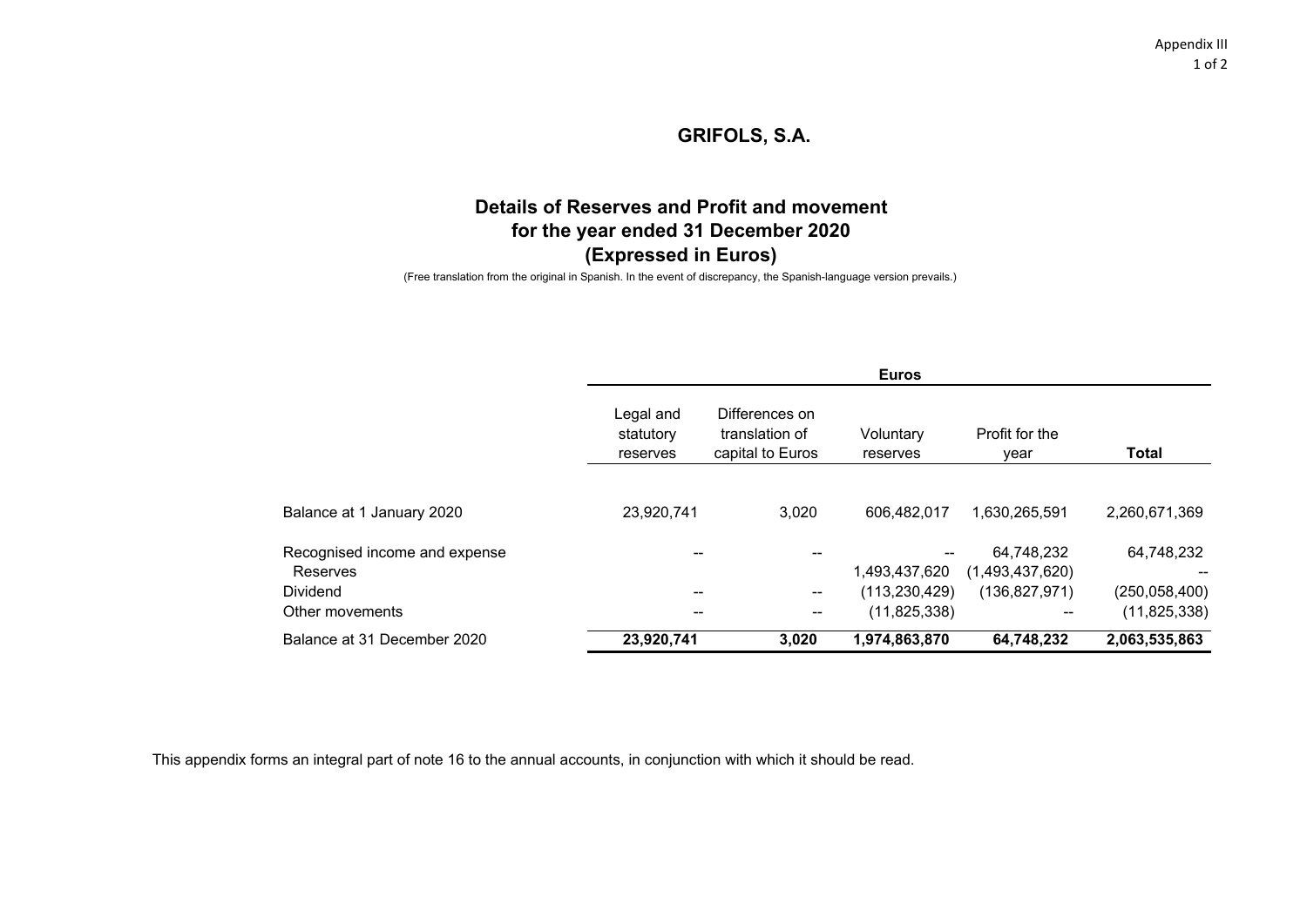# **Details of Reserves and Profit and movementfor the year ended 31 December 2019 (Expressed in Euros)**

(Free translation from the original in Spanish. In the event of discrepancy, the Spanish-language version prevails.)

| <b>Euros</b>                       |                                                      |                          |                        |                 |  |  |  |  |
|------------------------------------|------------------------------------------------------|--------------------------|------------------------|-----------------|--|--|--|--|
| Legal and<br>statutory<br>reserves | Differences on<br>translation of<br>capital to Euros | Voluntary<br>reserves    | Profit for the<br>year | <b>Total</b>    |  |  |  |  |
|                                    |                                                      |                          |                        |                 |  |  |  |  |
| 23,920,741                         | 3,020                                                | 514,887,149              | 329,718,263            | 868,529,173     |  |  |  |  |
| --                                 |                                                      | $\sim$                   | 1,630,265,591          | 1,630,265,591   |  |  |  |  |
|                                    |                                                      | 535,405                  |                        | 535,405         |  |  |  |  |
| --                                 | --                                                   | 91,059,463               | (91,059,463)           |                 |  |  |  |  |
|                                    |                                                      | $\overline{\phantom{a}}$ | (238, 658, 800)        | (238, 658, 800) |  |  |  |  |
| 23,920,741                         | 3,020                                                | 606,482,017              | 1,630,265,591          | 2,260,671,369   |  |  |  |  |
|                                    |                                                      |                          |                        |                 |  |  |  |  |

This appendix forms an integral part of note 16 to the annual accounts, in conjunction with which it should be read.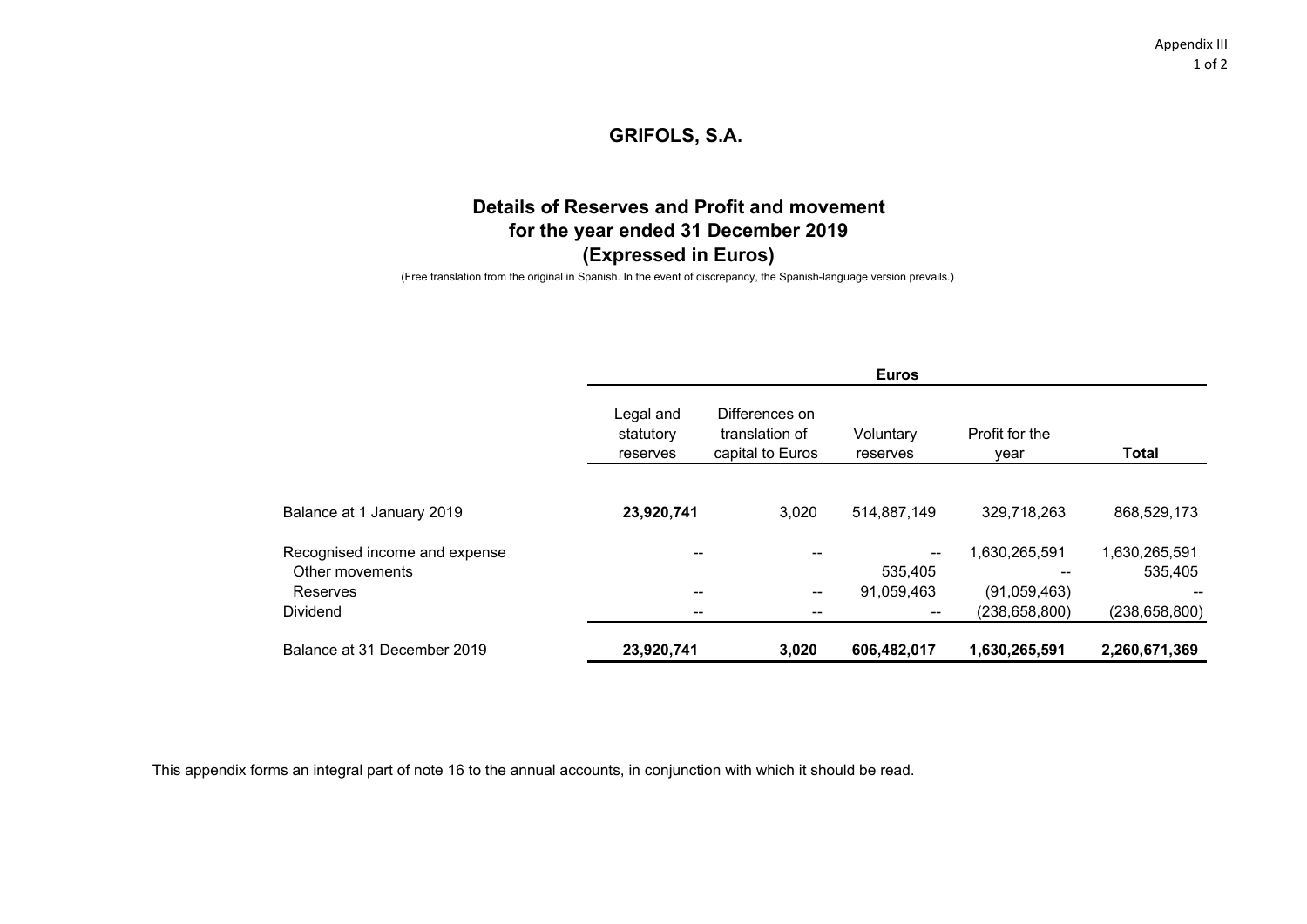### **Details of Financial Liabilities by Category for the year ended 31 December 2020 (Expressed in Euros)**

(Free translation from the original in Spanish. In the event of discrepancy, the Spanish‐language version prevails.)

|                                                                          | <b>Euros</b>             |                   |                          |                        |                   |              |  |  |  |  |  |
|--------------------------------------------------------------------------|--------------------------|-------------------|--------------------------|------------------------|-------------------|--------------|--|--|--|--|--|
| 2020                                                                     |                          | Non-current       |                          |                        | <b>Current</b>    |              |  |  |  |  |  |
|                                                                          | <b>Carrying amount</b>   | <b>Fair value</b> | <b>Total</b>             | <b>Carrying amount</b> | <b>Fair value</b> | <b>Total</b> |  |  |  |  |  |
| Liabilities at fair value with changes in<br>the profit and loss account |                          |                   |                          |                        |                   |              |  |  |  |  |  |
| Debts and payables                                                       |                          |                   |                          |                        |                   |              |  |  |  |  |  |
| Bonds and other marketable securities                                    |                          |                   |                          |                        |                   |              |  |  |  |  |  |
| Fixed rate                                                               | 2,644,914,563            | 2,705,436,625     | 2,644,914,563            | 13,102,778             | 13,102,778        | 13,102,778   |  |  |  |  |  |
| Loans with Group companies                                               |                          |                   |                          |                        |                   |              |  |  |  |  |  |
| Fixed rate                                                               |                          |                   |                          |                        |                   |              |  |  |  |  |  |
| Variable rate Loans                                                      | 4,364,424,049            | 4,364,424,049     | 4,364,424,049            | 43,289,273             | 43,289,273        | 43,289,273   |  |  |  |  |  |
| Loans and borrowings                                                     |                          |                   |                          |                        |                   |              |  |  |  |  |  |
| Fixed rate                                                               | 138,125,000              | 138,125,000       | 138,125,000              | 21,250,000             | 21,250,000        | 21,250,000   |  |  |  |  |  |
| Variable rate                                                            | 1,317,897,801            | 1,317,897,801     | 1,317,897,801            | 29,355,797             | 29,355,797        | 29,355,797   |  |  |  |  |  |
| Finance lease payables                                                   | 1,057,963                | 1,057,963         | 1,057,963                | 1,055,848              | 1,055,848         | 1,055,848    |  |  |  |  |  |
| Other financial liabilities                                              | 788,383                  | 788,383           | 788,383                  | 1,287,336              | 1,287,336         | 1,287,336    |  |  |  |  |  |
| Trade and other payables                                                 |                          |                   |                          |                        |                   |              |  |  |  |  |  |
| Suppliers                                                                | $\overline{\phantom{a}}$ | --                |                          | 49,710,843             | 49,710,843        | 49,710,843   |  |  |  |  |  |
| Suppliers, Group companies                                               | $\overline{\phantom{a}}$ | --                | $\overline{\phantom{a}}$ | 12,402,101             | 12,402,101        | 12,402,101   |  |  |  |  |  |
| Other payables                                                           | $- -$                    | --                | $\overline{\phantom{a}}$ | 6,154,302              | 6,154,302         | 6,154,302    |  |  |  |  |  |
| <b>Total financial liabilities</b>                                       | 8,467,207,759            | 8,527,729,821     | 8,467,207,759            | 177,608,278            | 177,608,278       | 177,608,278  |  |  |  |  |  |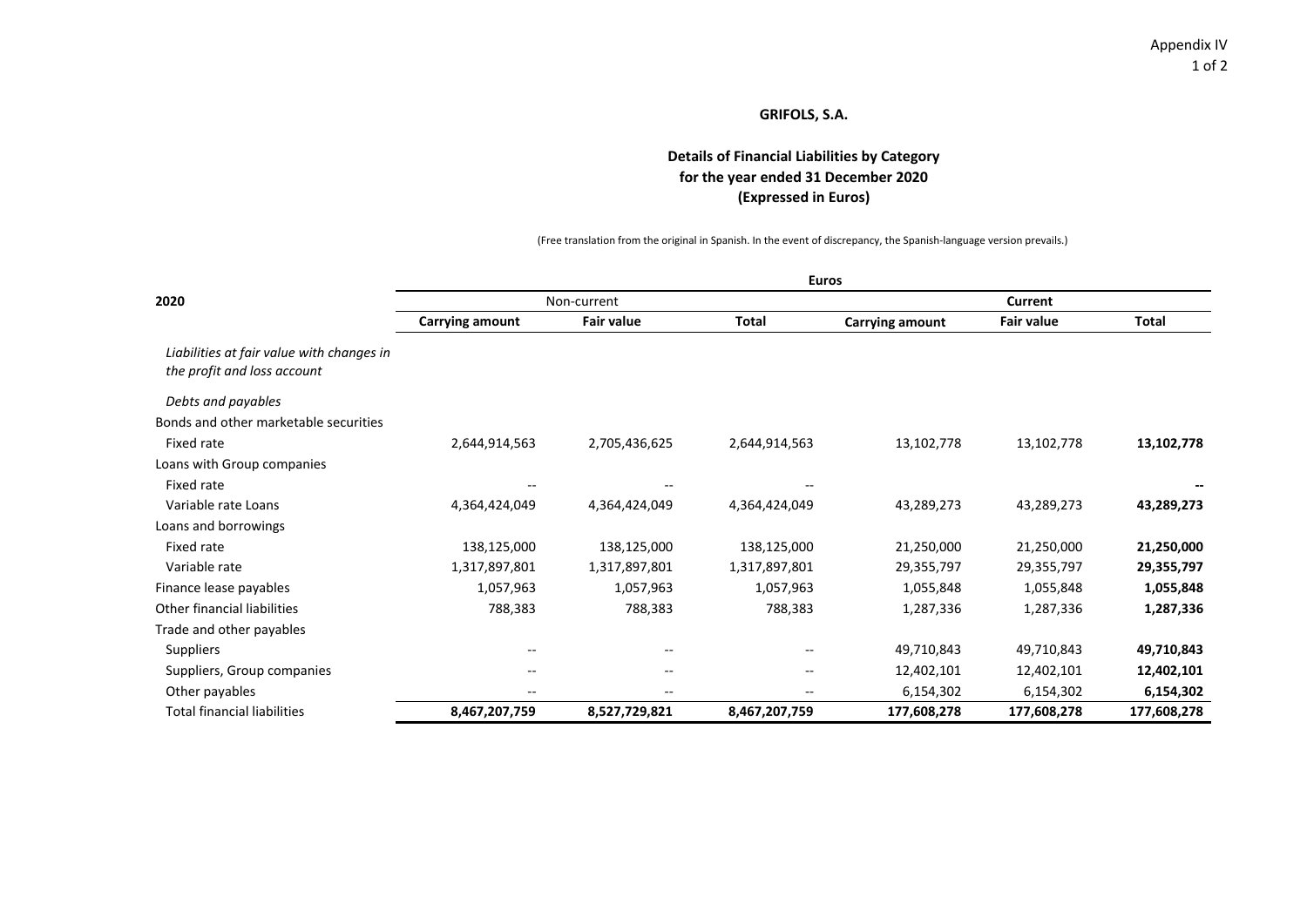### **(Expressed in Euros) for the year ended 31 December 2019 Details of Financial Liabilities by Category**

(Free translation from the original in Spanish. In the event of discrepancy, the Spanish‐language version prevails.)

|                                                                       | <b>Euros</b>             |                   |               |                 |                   |             |  |  |  |  |  |
|-----------------------------------------------------------------------|--------------------------|-------------------|---------------|-----------------|-------------------|-------------|--|--|--|--|--|
| 2019                                                                  |                          | Non-current       |               | Current         |                   |             |  |  |  |  |  |
|                                                                       | Carrying amount          | <b>Fair value</b> | <b>Total</b>  | Carrying amount | <b>Fair value</b> | Total       |  |  |  |  |  |
| Liabilities at fair value with changes in the profit and loss account |                          |                   |               |                 |                   |             |  |  |  |  |  |
| Debts and payables                                                    |                          |                   |               |                 |                   |             |  |  |  |  |  |
| Bonds and other marketable securities                                 |                          |                   |               |                 |                   |             |  |  |  |  |  |
| Fixed rate                                                            | 2,644,914,563            | 2,755,727,342     | 2,644,914,563 | 3,255,873       | 3,255,873         | 3,255,873   |  |  |  |  |  |
| Loans with Group companies                                            |                          |                   |               |                 |                   |             |  |  |  |  |  |
| Fixed rate                                                            |                          |                   |               | 35,285,923      | 35,285,923        | 35,285,923  |  |  |  |  |  |
| Variable rate Loans                                                   | 4,113,720,823            | 4,113,720,823     | 4,113,720,823 | $- -$           |                   |             |  |  |  |  |  |
| Loans and borrowings                                                  |                          |                   |               |                 |                   |             |  |  |  |  |  |
| Fixed rate                                                            | 159,375,000              | 159,375,000       | 159,375,000   |                 |                   |             |  |  |  |  |  |
| Variable rate                                                         | 1,332,451,997            | 1,332,451,997     | 1,332,451,997 | 23,676,514      | 23,676,514        | 23,676,514  |  |  |  |  |  |
| Finance lease payables                                                | 1,827,205                | 1,827,205         | 1,827,205     | 968,316         | 968,316           | 968,316     |  |  |  |  |  |
| Other financial liabilities                                           | 1,314,361                | 1,314,361         | 1,314,361     | 17,133,092      | 17,133,092        | 17,133,092  |  |  |  |  |  |
| Trade and other payables                                              |                          |                   |               |                 |                   |             |  |  |  |  |  |
| Suppliers                                                             |                          |                   |               | 49,579,887      | 49,579,887        | 49,579,887  |  |  |  |  |  |
| Suppliers, Group companies                                            | $\overline{\phantom{m}}$ | --                | --            | 51,028,984      | 51,028,984        | 51,028,984  |  |  |  |  |  |
| Other payables                                                        | $- -$                    | $-$               | --            | 11,108,123      | 11,108,123        | 11,108,123  |  |  |  |  |  |
| <b>Total financial liabilities</b>                                    | 8,253,603,949            | 8,364,416,728     | 8,253,603,949 | 192,036,712     | 192,036,712       | 192,036,712 |  |  |  |  |  |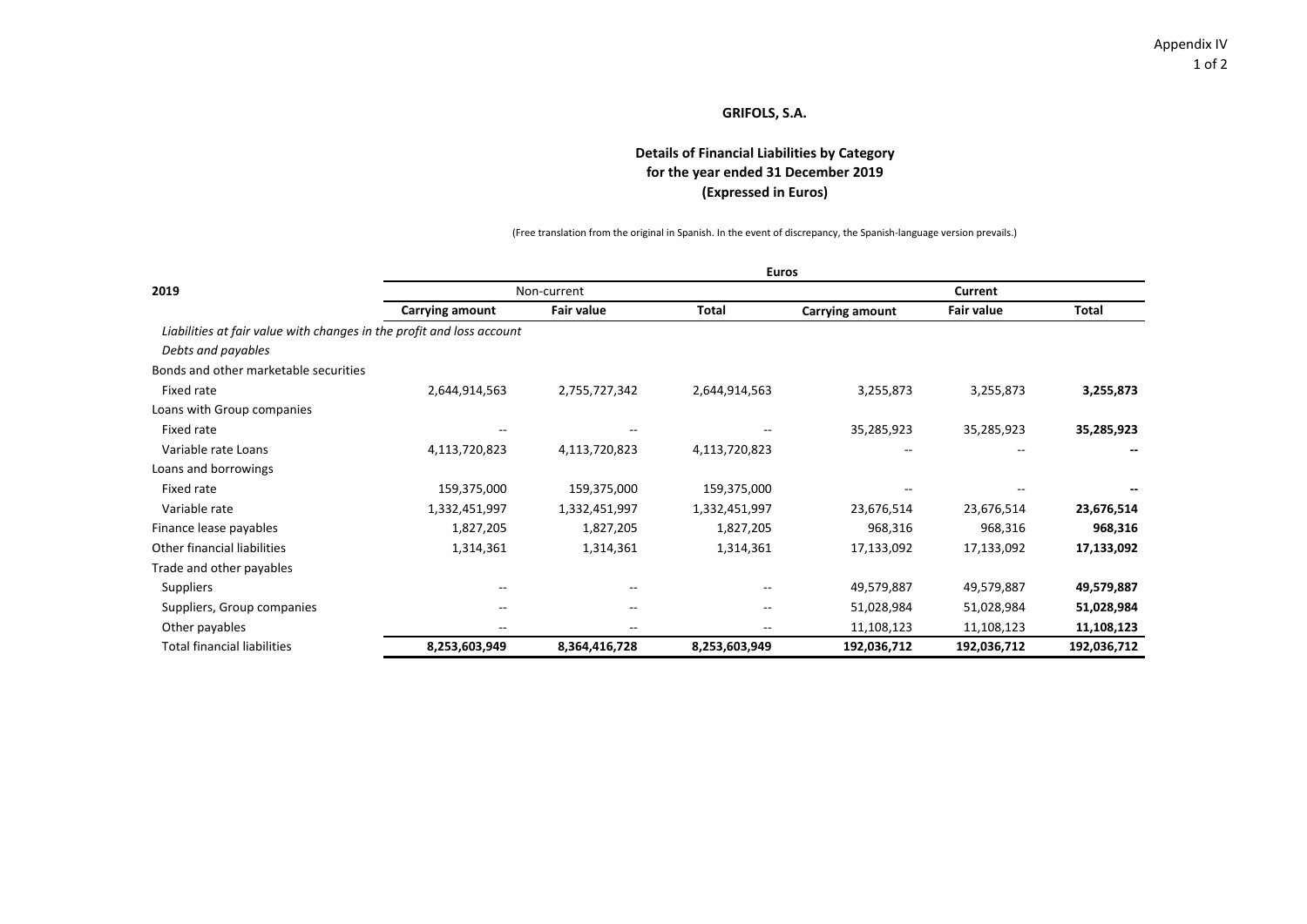#### **Classification of Financial Liabilities by Maturity for the year ended 31 December 2020 (Expressed in Euros)**

(Free translation from the original in Spanish. In the event of discrepancy, the Spanish-language version prevails.)

|                                       | Euros       |                          |                          |                          |                          |                          |                      |                    |  |  |  |  |
|---------------------------------------|-------------|--------------------------|--------------------------|--------------------------|--------------------------|--------------------------|----------------------|--------------------|--|--|--|--|
|                                       |             |                          |                          | 2020                     |                          |                          |                      |                    |  |  |  |  |
|                                       |             |                          |                          |                          |                          |                          |                      | Total              |  |  |  |  |
|                                       | 2021        | 2022                     | 2023                     | 2024                     | 2025                     | <b>Subsequent years</b>  | Less current portion | <b>Non Current</b> |  |  |  |  |
|                                       |             |                          |                          |                          |                          |                          |                      |                    |  |  |  |  |
|                                       |             |                          |                          |                          |                          |                          |                      |                    |  |  |  |  |
| Payables                              |             |                          |                          |                          |                          |                          |                      |                    |  |  |  |  |
| Bonds and other marketable securities | 13,102,778  | --                       | $\overline{\phantom{a}}$ | --                       | --                       | 2,644,914,561            | (13, 102, 778)       | 2,644,914,561      |  |  |  |  |
| Loans and borrowings                  | 50,605,798  | 32,940,938               | 32,919,621               | 32,799,157               | 31,755,776               | 1,325,607,310            | (50,605,798)         | 1,456,022,802      |  |  |  |  |
| Finance lease payables                | 1,055,847   | 690,685                  | 367,279                  | --                       | $\overline{\phantom{a}}$ | --                       | (1,055,847)          | 1,057,964          |  |  |  |  |
| Other financial liabilities           | 1,287,336   | 529,742                  | 101,610                  | 103,247                  | 53,784                   | --                       | (1, 287, 336)        | 788,383            |  |  |  |  |
| Group companies and associates        | 43,289,273  | --                       | --                       | $\overline{\phantom{a}}$ | $- -$                    | 4,364,424,049            | (43, 289, 273)       | 4,364,424,049      |  |  |  |  |
| Trade and other payables              |             |                          |                          |                          |                          |                          |                      |                    |  |  |  |  |
| Suppliers                             | 42,230,210  | $\hspace{0.05cm}$        | $\sim$                   | --                       | $-$                      | $\sim$                   | (42, 230, 210)       | $-$                |  |  |  |  |
| Suppliers, Group companies            | 12,402,101  | $\hspace{0.05cm}$        | $\sim$                   | --                       | $-$                      | $\sim$                   | (12, 402, 101)       | $-$                |  |  |  |  |
| Suppliers, related parties            | 7,474,787   | $\overline{\phantom{a}}$ | $\overline{\phantom{a}}$ | $\overline{\phantom{a}}$ | $- -$                    | $\sim$                   | (7, 474, 787)        | $- -$              |  |  |  |  |
| Other creditors                       | 5,846       | $\hspace{0.05cm}$        | $\sim$                   | $\overline{\phantom{a}}$ | --                       | $\overline{\phantom{a}}$ | (5,846)              | $-$                |  |  |  |  |
| Personnel                             | 6,154,302   | --                       | $\overline{\phantom{a}}$ | $\overline{\phantom{a}}$ | --                       | $\overline{\phantom{a}}$ | (6, 154, 302)        |                    |  |  |  |  |
| <b>Total financial liabilities</b>    | 177,608,278 | 34,161,365               | 33,388,510               | 32,902,404               | 31,809,560               | 8,334,945,920            | (177, 608, 278)      | 8,467,207,759      |  |  |  |  |

This appendix forms an integral part of note 19 to the annual accounts, in conjunction with which it should be read.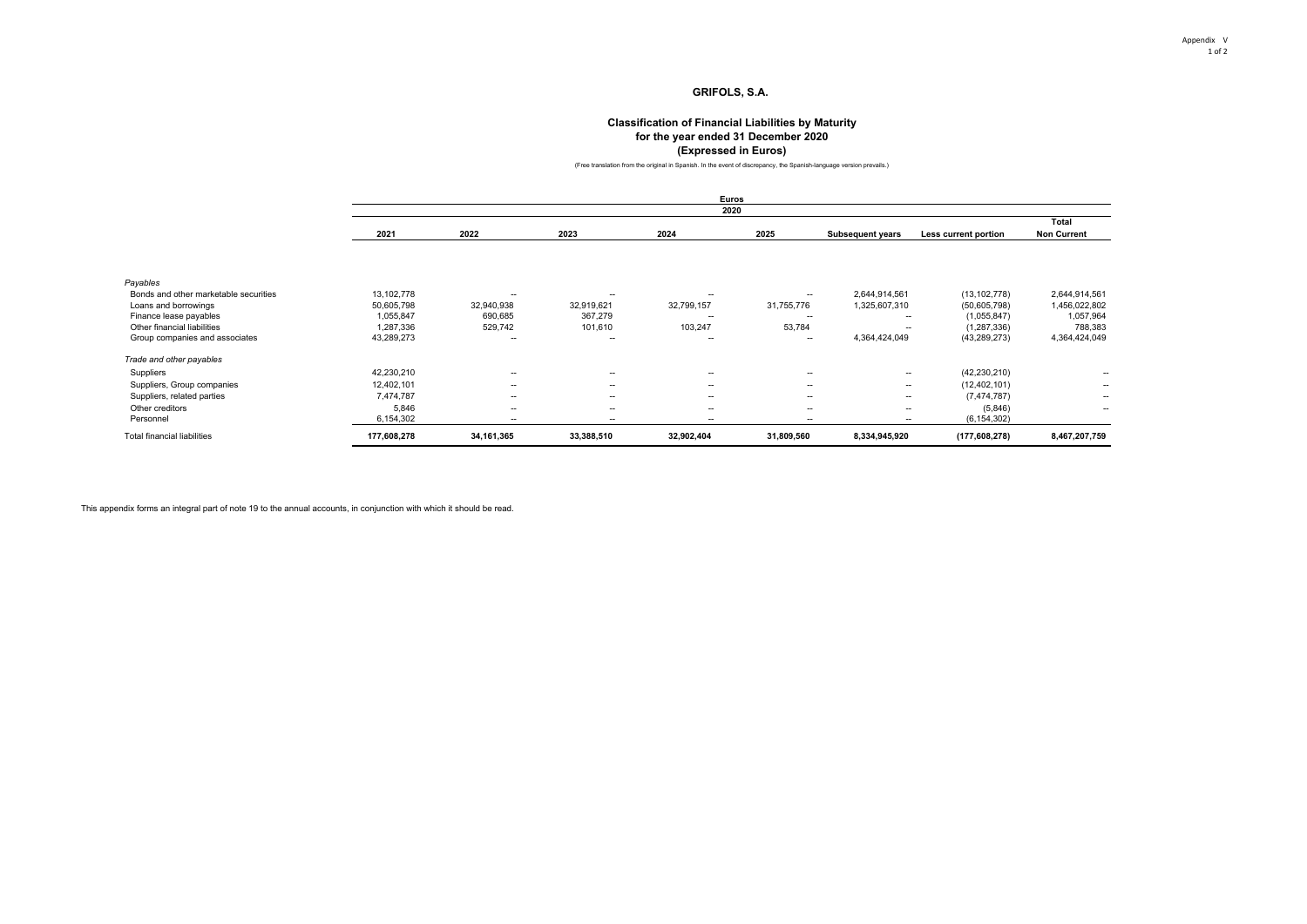#### **Classification of Financial Liabilities by Maturity for the year ended 31 December 2019 (Expressed in Euros)**

(Free translation from the original in Spanish. In the event of discrepancy, the Spanish-language version prevails.)

|      |      |      | <b>Euros</b> |                         |                      |                    |
|------|------|------|--------------|-------------------------|----------------------|--------------------|
|      |      |      | 2019         |                         |                      |                    |
|      |      |      |              |                         |                      | <b>Total</b>       |
| 2020 | 2021 | 2022 | 2023         | <b>Subsequent years</b> | Less current portion | <b>Non Current</b> |

| Payables                              |             |                          |            |                          |                          |                 |                          |
|---------------------------------------|-------------|--------------------------|------------|--------------------------|--------------------------|-----------------|--------------------------|
| Bonds and other marketable securities | 3.255.873   | $\overline{\phantom{a}}$ | --         | $\sim$                   | 2.644.914.563            | (3,255,873)     | 2.644.914.563            |
| Loans and borrowings                  | 23.676.514  | 33, 357, 157             | 33.400.868 | 33.445.008               | 1.391.623.964            | (23, 676, 514)  | 1,491,826,997            |
| Finance lease payables                | 968,316     | 949.285                  | 577.504    | 300.416                  | $\sim$                   | (968, 317)      | 1.827.204                |
| Other financial liabilities           | 17,133,092  | 884.616                  | 429.744    | --                       | $\overline{\phantom{a}}$ | (17, 133, 092)  | 1,314,360                |
| Group companies and associates        | 35,285,923  | $\overline{\phantom{a}}$ | --         | --                       | 4.113.720.823            | (35, 285, 923)  | 4,113,720,823            |
| Trade and other payables              |             |                          |            |                          |                          |                 |                          |
| Suppliers                             | 44.701.736  | $\overline{\phantom{a}}$ | --         | $-$                      | $\overline{\phantom{a}}$ | (44, 701, 736)  |                          |
| Suppliers, Group companies            | 51.028.984  | $\overline{\phantom{a}}$ | --         | $-$                      | $\overline{\phantom{a}}$ | (51,028,984)    | --                       |
| Suppliers, related parties            | 4.878.151   | $\overline{\phantom{a}}$ | --         | $\overline{\phantom{a}}$ | $\overline{\phantom{a}}$ | (4,878,151)     | $\overline{\phantom{a}}$ |
| Personnel                             | 11.108.123  | $\overline{\phantom{a}}$ | --         | $\overline{\phantom{a}}$ | $\overline{\phantom{a}}$ | (11, 108, 123)  |                          |
| Total financial liabilities           | 192,036,712 | 35.191.058               | 34,408,116 | 33.745.424               | 8.150.259.350            | (192, 036, 713) | 8,253,603,947            |

This appendix forms an integral part of note 19 to the annual accounts, in conjunction with which it should be read.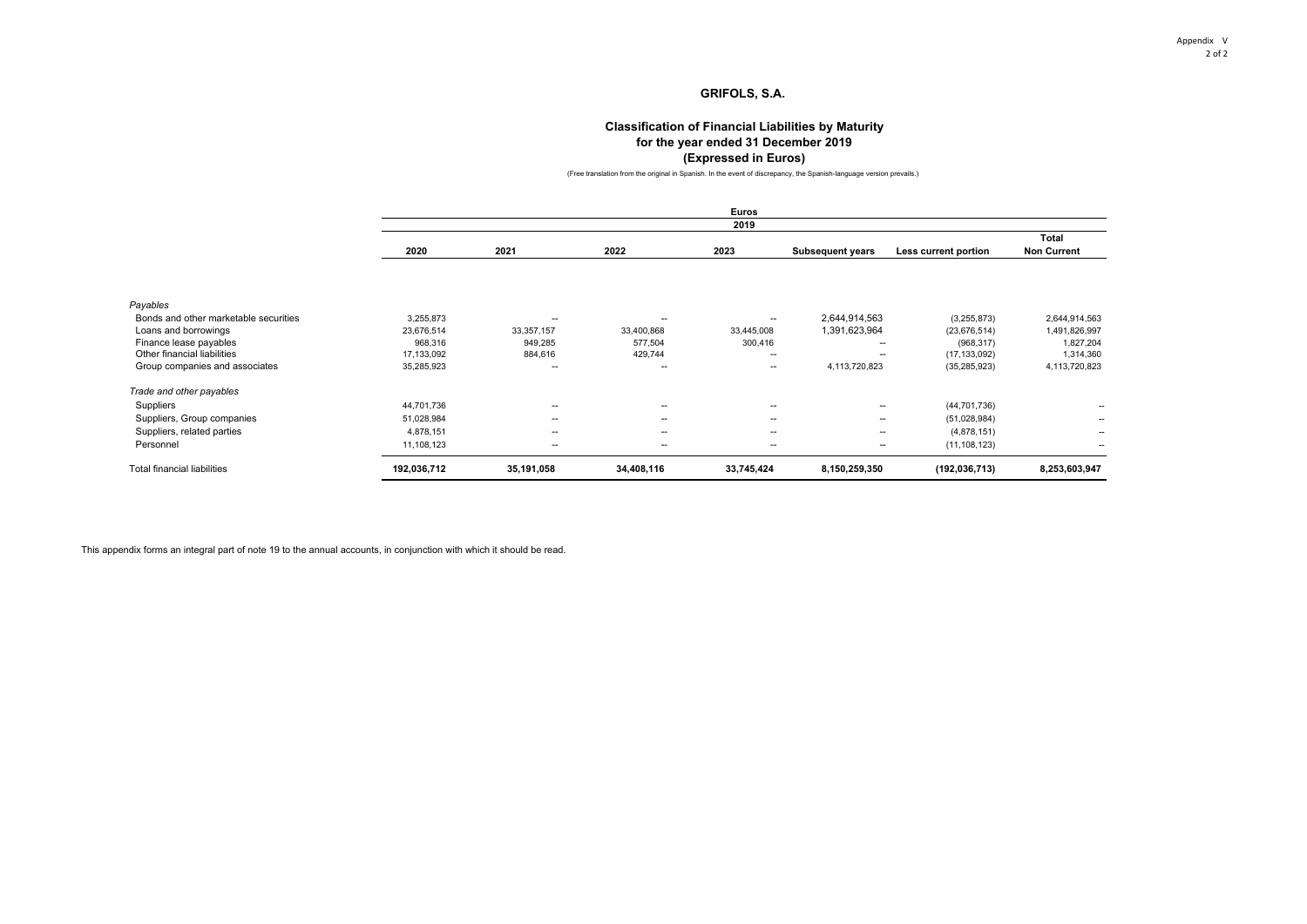## **Main characteristics of payables for the year ended 31 December 2020 (Expressed in Euros)**

(Free translation from the original in Spanish. In the event of discrepancy, the Spanish-language version prevails.)

| 2020                          |            |                                                     |                   |                 |                          | Euros                    |               |
|-------------------------------|------------|-----------------------------------------------------|-------------------|-----------------|--------------------------|--------------------------|---------------|
| Loan                          | Currency   | Interest rate                                       | <b>Grant date</b> | <b>Maturity</b> | <b>Amount received</b>   | <b>Book Value</b>        |               |
|                               |            |                                                     |                   |                 |                          | <b>Current</b>           | Non-current   |
| Group                         |            |                                                     |                   |                 |                          |                          |               |
| Cash pooling (note 19)        | <b>EUR</b> | 3,722% (Group senior debt<br>interest rate $+0.75%$ |                   | 2027            |                          | $\overline{\phantom{a}}$ | 4,364,424,049 |
|                               |            |                                                     |                   |                 | $\overline{\phantom{a}}$ |                          | 4,364,424,049 |
| Unrelated parties             |            |                                                     |                   |                 |                          |                          |               |
|                               |            |                                                     |                   |                 |                          |                          |               |
| <b>Senior Unsecured Notes</b> | <b>EUR</b> | 3.20%                                               | 26/04/2017        | 26/04/2025      | 1,000,000,000            | $\overline{\phantom{a}}$ | 991,270,332   |
| <b>Senior Secured Notes</b>   | <b>EUR</b> | 2.25%                                               | 15/11/2019        | 15/11/2027      | 770,000,000              | $\overline{\phantom{a}}$ | 759,702,432   |
| <b>Senior Secured Notes</b>   | <b>EUR</b> | 1.63%                                               | 15/11/2019        | 15/02/2025      | 905,000,000              | $\overline{\phantom{a}}$ | 893,941,799   |
| European Investment Bank      | <b>EUR</b> | 2.02%                                               | 22/12/2017        | 22/12/2027      | 85,000,000               | 10,625,000               | 63,750,000    |
| European Investment Bank      | <b>EUR</b> | 2.15%                                               | 25/09/2018        | 25/09/2028      | 85,000,000               | 10,625,000               | 74,375,000    |
| Tranche B                     | <b>EUR</b> | 2.25%                                               | 15/11/2019        | 15/11/2027      | 1,360,000,000            | 10,663,066               | 1,314,752,114 |
| Bankinter                     | <b>EUR</b> | 2,25% - 1.93%                                       | 21/11/2014        | 30/09/2024      | 10,000,000               | 1,039,356                | 3,145,687     |
| Other                         | <b>EUR</b> |                                                     |                   | 2021            | $\overline{\phantom{a}}$ | 527,966                  |               |
| Factoring, BBVA               | <b>EUR</b> |                                                     |                   | 2021            | $\overline{\phantom{a}}$ | 17,125,408               |               |
|                               |            |                                                     |                   |                 | 4,215,000,000            | 50,605,796               | 4,100,937,364 |
|                               |            |                                                     |                   |                 | 4,215,000,000            | 50,605,796               | 8,465,361,413 |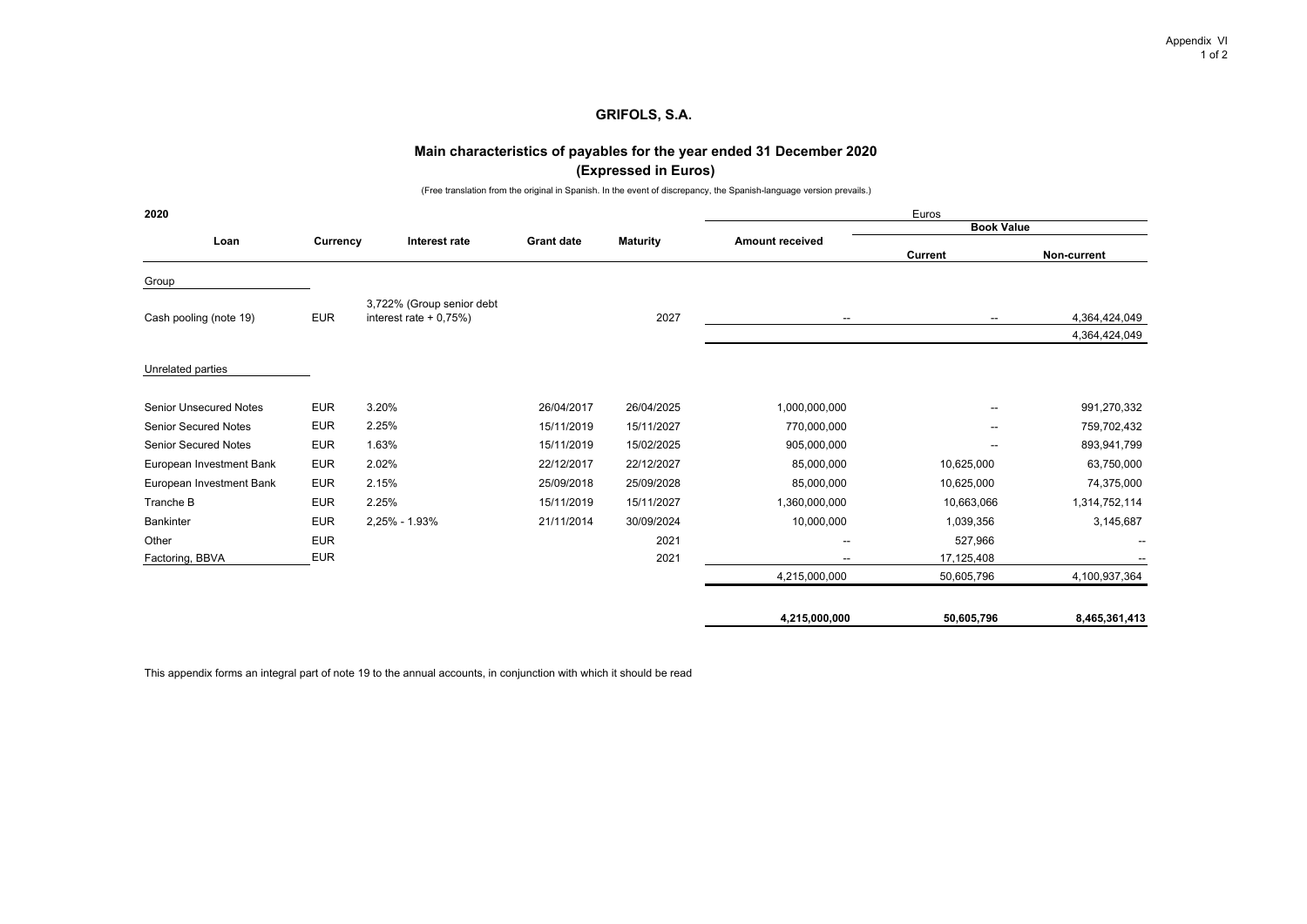## **Main characteristics of payables for the year ended 31 December 2019 (Expressed in Euros)**

(Free translation from the original in Spanish. In the event of discrepancy, the Spanish-language version prevails.)

| 2019                          |                             |                                                        |                   | Euros          |                          |                          |               |
|-------------------------------|-----------------------------|--------------------------------------------------------|-------------------|----------------|--------------------------|--------------------------|---------------|
| Loan                          |                             | Interest rate                                          | <b>Grant date</b> |                | <b>Amount received</b>   | <b>Book Value</b>        |               |
|                               | <b>Maturity</b><br>Currency |                                                        |                   | <b>Current</b> | Non-current              |                          |               |
| Group                         |                             |                                                        |                   |                |                          |                          |               |
| Cash pooling (note 19)        | <b>EUR</b>                  | 4,3271% (Group senior debt<br>interest rate $+0.75%$ ) |                   | 2027           | $\overline{\phantom{a}}$ | $\overline{\phantom{a}}$ | 4,113,720,823 |
|                               |                             |                                                        |                   |                |                          |                          | 4,113,720,823 |
| Unrelated parties             |                             |                                                        |                   |                |                          |                          |               |
| <b>Senior Unsecured Notes</b> | <b>EUR</b>                  | 3.20%                                                  | 26/04/2017        | 26/04/2025     | 1,000,000,000            |                          | 995,425,552   |
| <b>Senior Secured Notes</b>   | <b>EUR</b>                  | 2.25%                                                  | 15/11/2019        | 15/11/2027     | 770,000,000              | $\overline{\phantom{a}}$ | 758,212,423   |
| <b>Senior Secured Notes</b>   | <b>EUR</b>                  | 1.63%                                                  | 15/11/2019        | 15/02/2025     | 905,000,000              | $\overline{\phantom{a}}$ | 891,276,586   |
| European Investment Bank      | <b>EUR</b>                  | 2.02%                                                  | 22/12/2017        | 22/12/2027     | 85,000,000               | 11,149,039               | 74,375,000    |
| European Investment Bank      | <b>EUR</b>                  | 2.15%                                                  | 25/09/2018        | 25/09/2028     | 85,000,000               | $\overline{\phantom{a}}$ | 85,000,000    |
| Tranche B                     | <b>EUR</b>                  | 2.25%                                                  | 15/11/2019        | 15/11/2027     | 1,360,000,000            | 11,039,590               | 1,328,266,281 |
| <b>Bankinter</b>              | <b>EUR</b>                  | 2,25% - 1.93%                                          | 21/11/2014        | 30/09/2024     | 10,000,000               | 1,016,989                | 4,185,716     |
| <b>Banco Popular</b>          | <b>EUR</b>                  | 2.00%                                                  | 03/03/2015        | 04/03/2020     | $\overline{\phantom{a}}$ | 419,891                  |               |
| Other                         | <b>EUR</b>                  |                                                        |                   | 2020           | $\overline{\phantom{a}}$ | 51,005                   |               |
|                               |                             |                                                        |                   |                | 4,215,000,000            | 23,676,514               | 4,136,741,558 |
|                               |                             |                                                        |                   |                | 4,215,000,000            | 23,676,514               | 8,250,462,381 |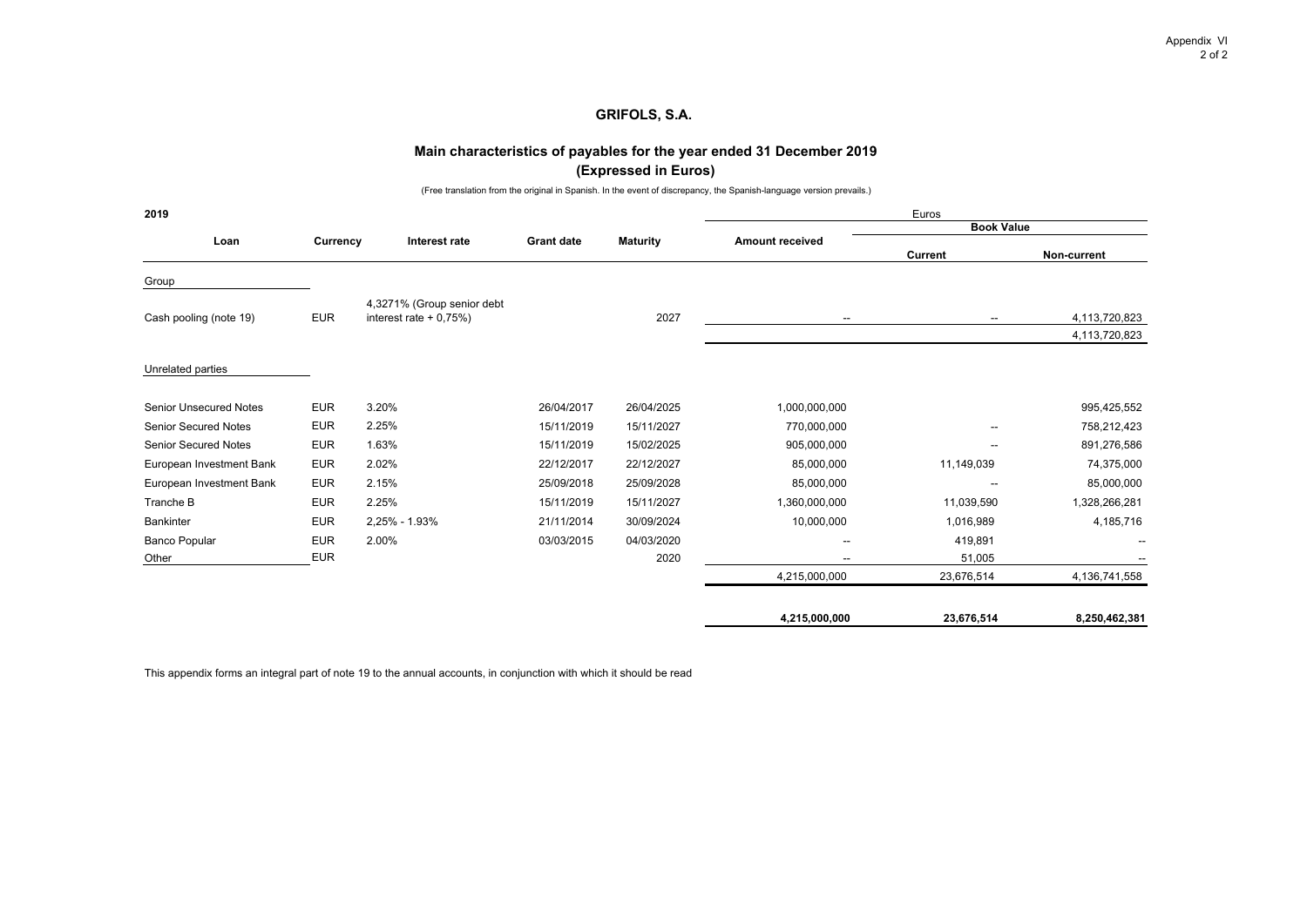### **Reconciliation between net income and expense for the year**

### **and the tax loss for the year ended 31 December 2020**

### **(Expressed in Euros)**

(Free translation from the original in Spanish. In the event of discrepancy, the Spanish‐language version prevails.)

|                                    |                  |                         |                 | <b>Euros</b>     |                                         |         |                 |
|------------------------------------|------------------|-------------------------|-----------------|------------------|-----------------------------------------|---------|-----------------|
|                                    |                  | <b>Income Statement</b> |                 |                  | Income and expense recognised in equity |         |                 |
| 2020                               | <b>Increases</b> | Decreases               | <b>Net</b>      | <b>Increases</b> | <b>Decreases</b>                        | Net     | Total           |
| Income and expenses for the period |                  |                         | 64,748,232      |                  |                                         | 14,289  | 64,762,521      |
| Income tax                         |                  |                         | (32, 265, 427)  |                  |                                         | (3,572) | (32, 269, 000)  |
| Income tax, prior years            |                  |                         | (439, 855)      |                  |                                         |         | (439, 855)      |
| Other income tax                   |                  |                         | 221,446         |                  |                                         |         | 221,446         |
| Profit before income tax           |                  |                         | 32,264,398      |                  |                                         | 10,717  | 32,275,115      |
| Permanent differences              |                  |                         |                 |                  |                                         |         |                 |
| Individual company                 | 11,965,269       | 40,233,781              | (28, 268, 512)  |                  |                                         |         | (28, 268, 512)  |
| Tax consolidation adjustments      | 3,500,000        | 124,997,558             | (121, 497, 558) |                  |                                         |         | (121, 497, 558) |
| Temporary differences              |                  |                         | --              |                  |                                         |         |                 |
| Individual company                 |                  |                         | --              |                  |                                         |         |                 |
| Originating in current year        | 3,991,460        | 209,282                 | 3,782,178       |                  |                                         |         | 3,782,178       |
| Originating in prior years         | 2,428,787        | 2,823,965               | (395, 178)      |                  |                                         |         | (395, 178)      |
| Tax loss                           |                  |                         | (114, 114, 672) |                  |                                         | 10,717  | (114, 103, 955) |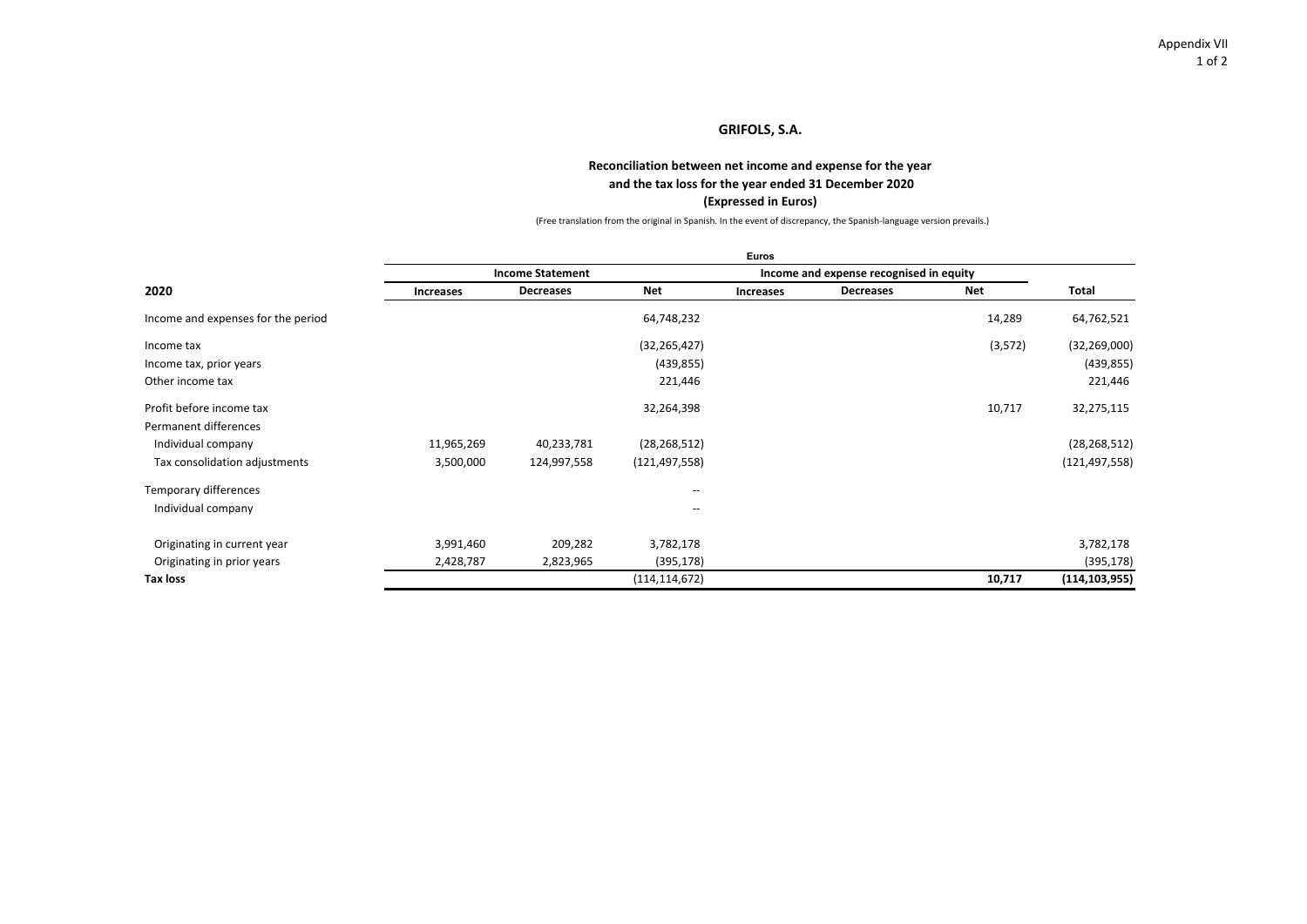### **Reconciliation between net income and expense for the year**

### **and the tax loss for the year ended 31 December 2019**

### **(Expressed in Euros)**

(Free translation from the original in Spanish. In the event of discrepancy, the Spanish‐language version prevails.)

|                                    |                          |                         |                 | <b>Euros</b> |                                         |          |                 |
|------------------------------------|--------------------------|-------------------------|-----------------|--------------|-----------------------------------------|----------|-----------------|
|                                    |                          | <b>Income Statement</b> |                 |              | Income and expense recognised in equity |          |                 |
| 2019                               | Increases                | <b>Decreases</b>        | Net             | Increases    | <b>Decreases</b>                        | Net      | Total           |
| Income and expenses for the period |                          |                         | 1,630,265,591   |              |                                         | 14,289   | 1,630,279,880   |
| Income tax                         |                          |                         | (46, 232, 081)  |              |                                         | (3, 572) | (46, 235, 653)  |
| Income tax, prior years            |                          |                         | (479, 350)      |              |                                         |          | (479, 350)      |
| Profit before income tax           |                          |                         | 1,583,554,160   |              |                                         | 10,717   | 1,583,564,877   |
| Permanent differences              |                          |                         |                 |              |                                         |          |                 |
| Individual company                 | 10,092,616               | 1,719,415,835           | (1,709,323,219) |              |                                         |          | (1,709,323,219) |
| Tax consolidation adjustments      | 2,361,745                | 42,665,900              | (40, 304, 155)  |              |                                         |          | (40, 304, 155)  |
| Temporary differences              |                          |                         | $-$             |              |                                         |          |                 |
| Individual company                 |                          |                         | $-$             |              |                                         |          |                 |
| Originating in current year        | $\overline{\phantom{a}}$ | 2,247,452               | (2, 247, 452)   |              |                                         |          | (2, 247, 452)   |
| Originating in prior years         | 981,548                  | 1,769,420               | (787,872)       |              |                                         |          | (787, 872)      |
| <b>Tax loss</b>                    |                          |                         | (169, 108, 538) |              |                                         | 10,717   | (169,097,821)   |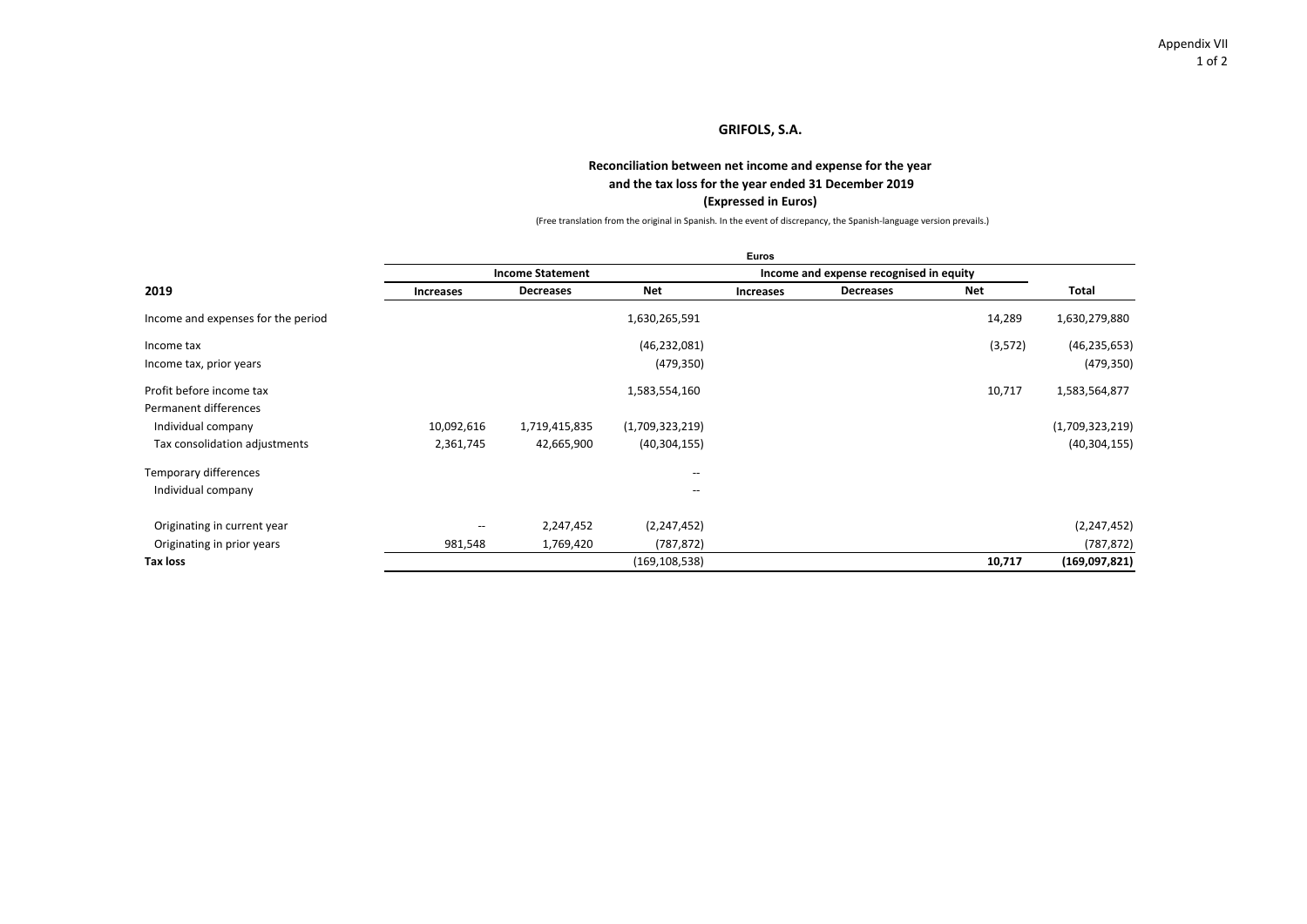# **GRIFOLS, S.A. Details of income tax expense/(tax income) related tp profit/(loss) for the year ended 31 December 2020 (Expressed in Euros)**

(Free translation from the original in Spanish. In the event of discrepancy, the Spanish‐language version prevails.)

|                                                  | <b>Euros</b>           |                |
|--------------------------------------------------|------------------------|----------------|
|                                                  | <b>Profit and loss</b> | Total          |
| Income and expenses for theperiod before tax     | 32,264,398             | 32,264,398     |
| Tax at 25%                                       | 8,066,099              | 8,066,099      |
| Non-taxable income                               |                        |                |
| Dividends, double taxation (exemption)           | (10,058,445)           | (10,058,445)   |
| Dividends from group companies                   | (31, 249, 389)         | (31, 249, 389) |
| Non-deductible expenses                          |                        |                |
| Donations                                        | 2,798,242              | 2,798,242      |
| Sanctions and fines                              | 1,009                  | 1,009          |
| Deductions and credits for the current year      | (2,890,008)            | (2,890,008)    |
| Provision of financial fixed assets              | 1,067,067              | 1,067,067      |
| Other corporate tax expenses (other territories) | 221,446                | 221,446        |
| Prior years' adjustments                         | (439, 855)             | (439, 855)     |
| Taxable income/(tax loss)                        | (32, 483, 834)         | (32, 483, 834) |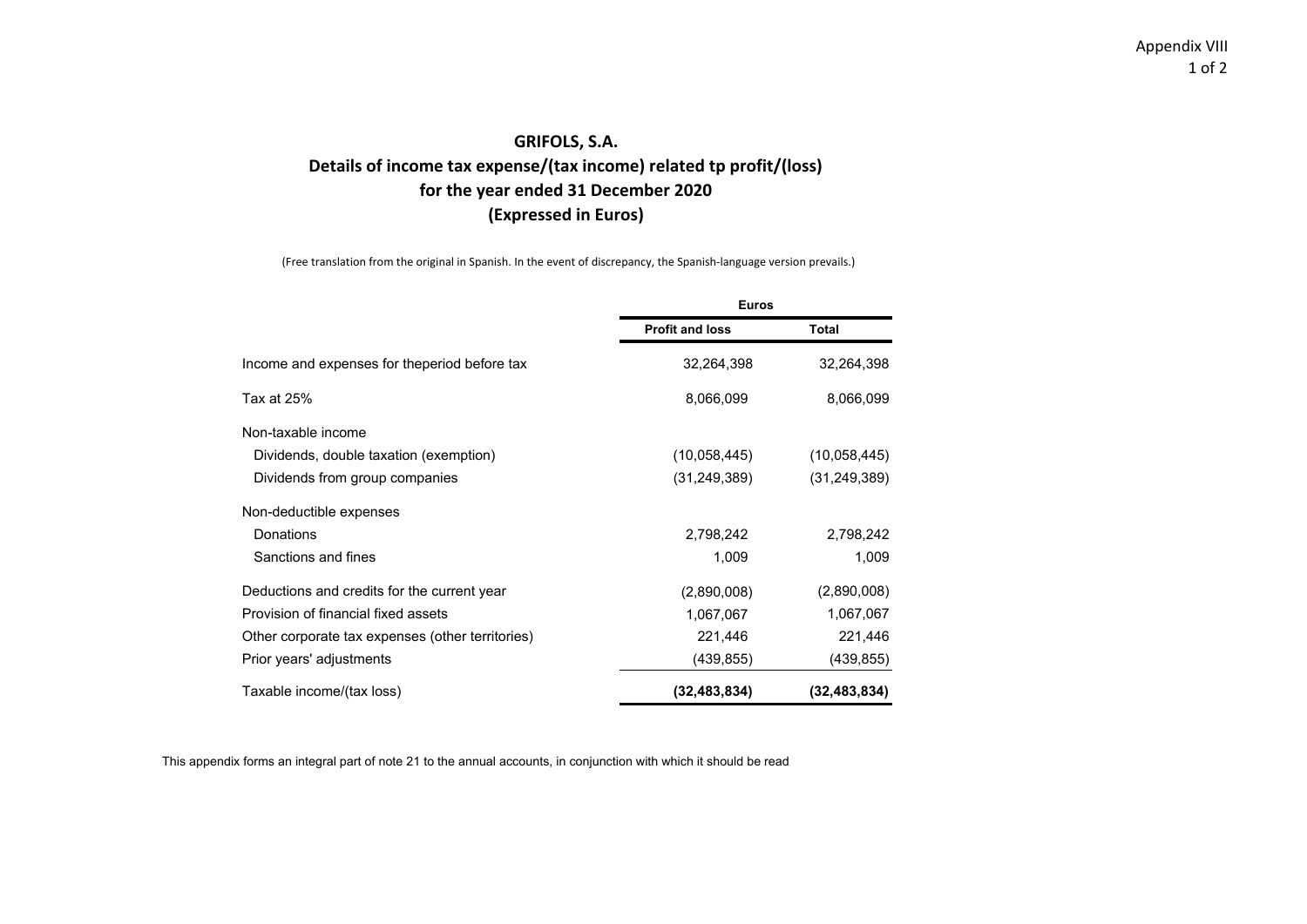# **GRIFOLS, S.A. Details of income tax expense/(tax income) related tp profit/(loss) for the year ended 31 December 2019 (Expressed in Euros)**

(Free translation from the original in Spanish. In the event of discrepancy, the Spanish‐language version prevails.)

|                                              | <b>Euros</b>           |                 |  |
|----------------------------------------------|------------------------|-----------------|--|
|                                              | <b>Profit and loss</b> | <b>Total</b>    |  |
| Income and expenses for theperiod before tax | 1,583,554,161          | 1,583,554,161   |  |
| Tax at 25%                                   | 395,888,540            | 395,888,540     |  |
| Non-taxable income                           |                        |                 |  |
| Dividends, double taxation (exemption)       | (227, 789, 783)        | (227, 789, 783) |  |
| Dividends from group companies               | (10,666,475)           | (10,666,475)    |  |
| Other non-taxable income                     | (201, 912, 895)        | (201, 912, 895) |  |
| Non-deductible expenses                      |                        |                 |  |
| Donations                                    | 2,523,113              | 2,523,113       |  |
| Sanctions and fines                          | 41                     | 41              |  |
| Non-deductible expenses                      | (121, 027)             | (121, 027)      |  |
| Deductions and credits for the current year  | (4,713,328)            | (4,713,328)     |  |
| Provision of financial fixed assets          | 559,733                | 559,733         |  |
| Prior years' adjustments                     | (479,349)              | (479,349)       |  |
| Taxable income/(tax loss)                    | (46, 711, 430)         | (46,711,430)    |  |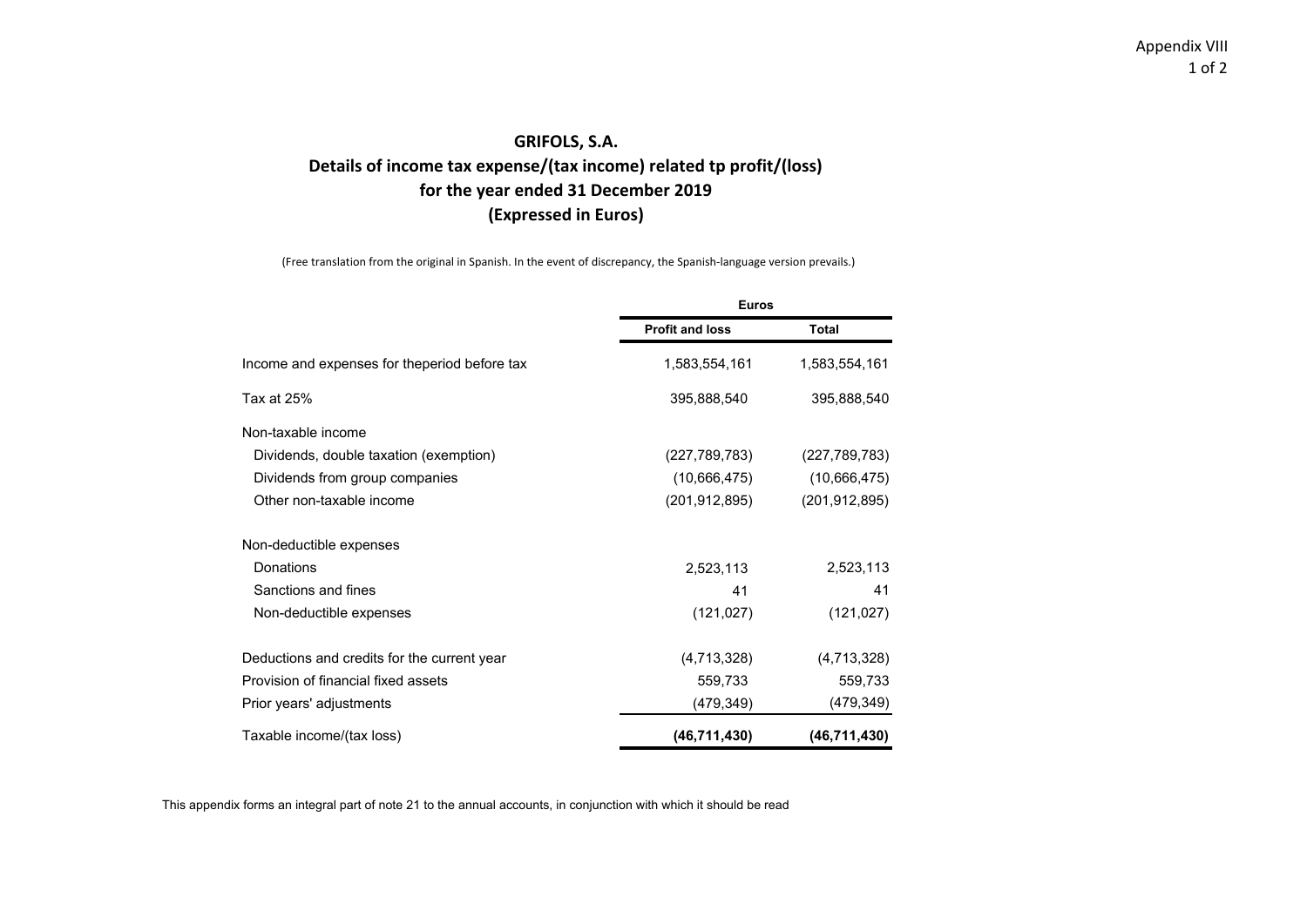### **GRIFOLS, S.A Related Party Balances for the year ended 31 December 2020 (Expressed in Euros)**

(Free translation from the original in Spanish, In the event of discrepancy, the Spanish-language version prevails,)

|                                                                                             | <b>Euros</b>                 |                                                      |                                                      |                           |                              |  |  |  |
|---------------------------------------------------------------------------------------------|------------------------------|------------------------------------------------------|------------------------------------------------------|---------------------------|------------------------------|--|--|--|
|                                                                                             | Group<br>companies           | <b>Associates</b>                                    | <b>Directors</b>                                     | Other related<br>parties  | <b>Total</b>                 |  |  |  |
| Non-current investments in Group companies                                                  |                              |                                                      |                                                      |                           |                              |  |  |  |
| Loans to companies<br>Deposits and guarantees                                               | 7,401,800,000<br>558,618     |                                                      |                                                      | 748,614                   | 7,401,800,000<br>1,307,232   |  |  |  |
| Total non-current assets                                                                    | 7,402,358,618                | $\overline{\phantom{a}}$                             | $\overline{\phantom{a}}$                             | 748,614                   | 7,403,107,232                |  |  |  |
| Trade and other receivables (note 14)<br>Trade receivables - current                        | 41,297,482                   |                                                      |                                                      |                           | 41,297,482                   |  |  |  |
| Current investments in Group companies and<br>associates                                    |                              |                                                      |                                                      |                           |                              |  |  |  |
| Loans to companies                                                                          | 164,475,733                  |                                                      |                                                      |                           | 164,475,733                  |  |  |  |
| Total current assets<br><b>Total assets</b>                                                 | 205,773,215<br>7,608,131,833 | $\overline{\phantom{a}}$<br>$\overline{\phantom{a}}$ | $\overline{\phantom{a}}$<br>$\overline{\phantom{a}}$ | $\overline{a}$<br>748,614 | 205,773,215<br>7,608,880,447 |  |  |  |
|                                                                                             |                              |                                                      |                                                      |                           |                              |  |  |  |
| Non-current payables to Group companies                                                     | 4,364,424,049                |                                                      |                                                      |                           | 4,364,424,049                |  |  |  |
| Total non-current liabilities                                                               | 4,364,424,049                | $\overline{a}$                                       | $\overline{\phantom{a}}$                             |                           | 4,364,424,049                |  |  |  |
| Current payables to Group companies and<br>associates<br>Trade and other payables (note 21) | 43,289,273                   | $\overline{a}$                                       |                                                      |                           | 43,289,273                   |  |  |  |
| <b>Suppliers</b><br>Suppliers, Group companies and associates                               | 12,402,101                   |                                                      | $\overline{\phantom{a}}$                             | 7,474,787                 | 7,474,787<br>12,402,101      |  |  |  |
| <b>Total current liabilities</b>                                                            | 55,691,374                   | $\overline{\phantom{a}}$                             | $\overline{\phantom{a}}$                             | 7,474,787                 | 63,166,161                   |  |  |  |
| <b>Total liabilities</b>                                                                    | 4,420,115,423                |                                                      |                                                      | 7,474,787                 | 4,427,590,210                |  |  |  |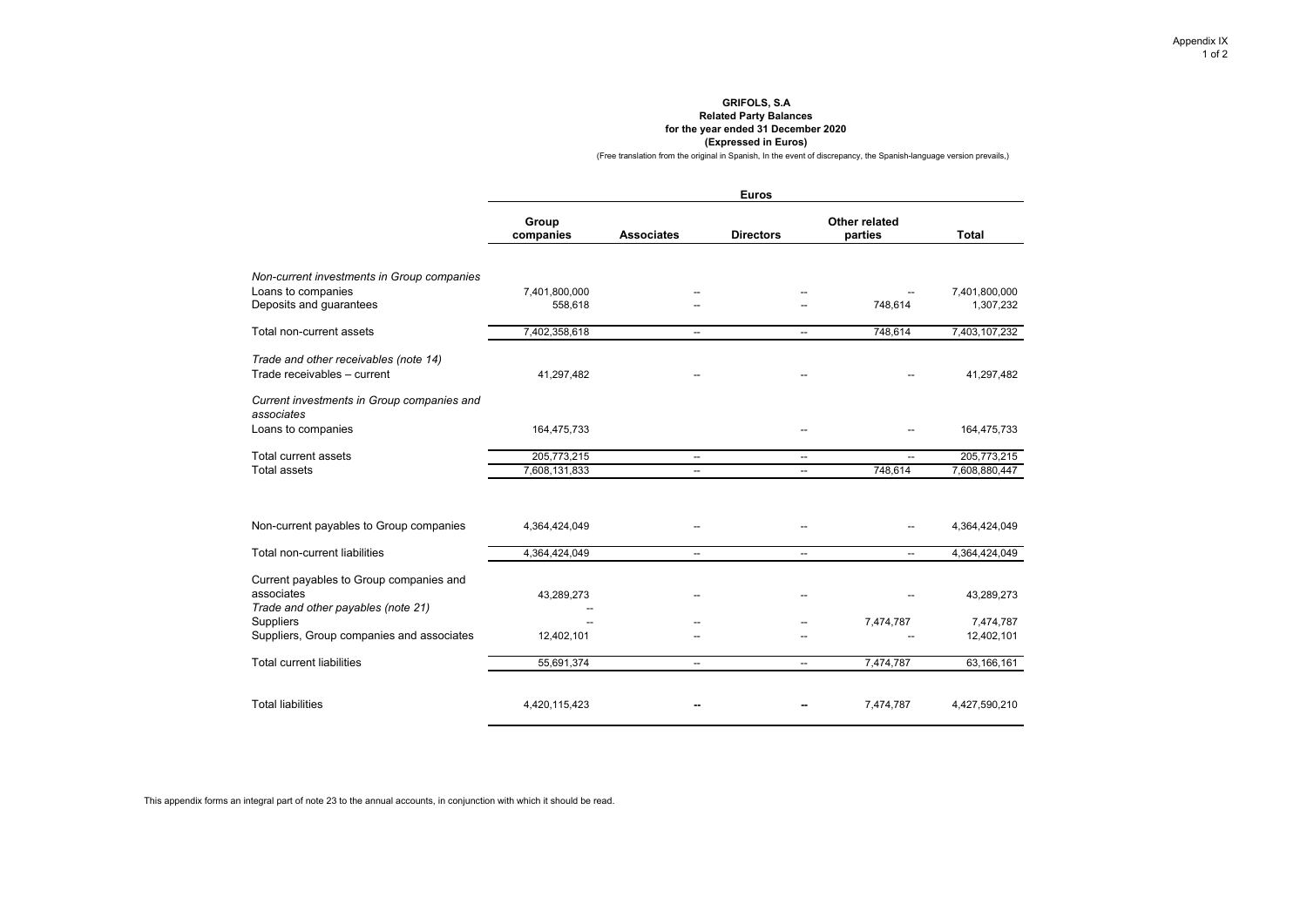### **GRIFOLS, S.A Related Party Balances for the year ended 31 December 2019 (Expressed in Euros)**

(Free translation from the original in Spanish, In the event of discrepancy, the Spanish-language version prevails,)

|                                                                                             |                              |                                                      | <b>Euros</b>             |                           |                              |
|---------------------------------------------------------------------------------------------|------------------------------|------------------------------------------------------|--------------------------|---------------------------|------------------------------|
|                                                                                             | Group<br>companies           | <b>Associates</b>                                    | <b>Directors</b>         | Other related<br>parties  | Total                        |
| Non-current investments in Group companies<br>Loans to companies<br>Deposits and guarantees | 7,215,503,793<br>558,618     |                                                      |                          | 831,996                   | 7,215,503,793<br>1,390,614   |
| Total non-current assets                                                                    | 7,216,062,411                | $\overline{\phantom{a}}$                             | $\overline{\phantom{a}}$ | 831,996                   | 7,216,894,407                |
| Trade and other receivables (note 14)<br>Trade receivables - current                        | 45,736,628                   |                                                      |                          |                           | 45,736,628                   |
| Current investments in Group companies and<br>associates<br>Loans to companies              | 164,475,733                  |                                                      |                          |                           | 164,475,733                  |
| Total current assets<br><b>Total assets</b>                                                 | 210,212,361<br>7,426,274,772 | $\overline{\phantom{a}}$<br>$\overline{\phantom{a}}$ | --<br>--                 | $\overline{a}$<br>831,996 | 210,212,361<br>7,427,106,768 |
|                                                                                             |                              |                                                      |                          |                           |                              |
| Non-current payables to Group companies                                                     | 4,113,720,823                |                                                      |                          |                           | 4,113,720,823                |
| Total non-current liabilities                                                               | 4,113,720,823                | $\overline{\phantom{a}}$                             | --                       | --                        | 4,113,720,823                |
| Current payables to Group companies and<br>associates<br>Trade and other payables (note 21) | 35,285,923                   |                                                      |                          |                           | 35,285,923                   |
| <b>Suppliers</b>                                                                            |                              |                                                      |                          | 4,699,977                 | 4,699,977                    |
| Suppliers, Group companies and associates                                                   | 51,028,984                   |                                                      |                          |                           | 51,028,984                   |
| <b>Total current liabilities</b>                                                            | 86,314,907                   | $\overline{\phantom{a}}$                             | $\overline{\phantom{a}}$ | 4,699,977                 | 91,014,884                   |
| <b>Total liabilities</b>                                                                    | 4,200,035,730                |                                                      |                          | 4,699,977                 | 4,204,735,707                |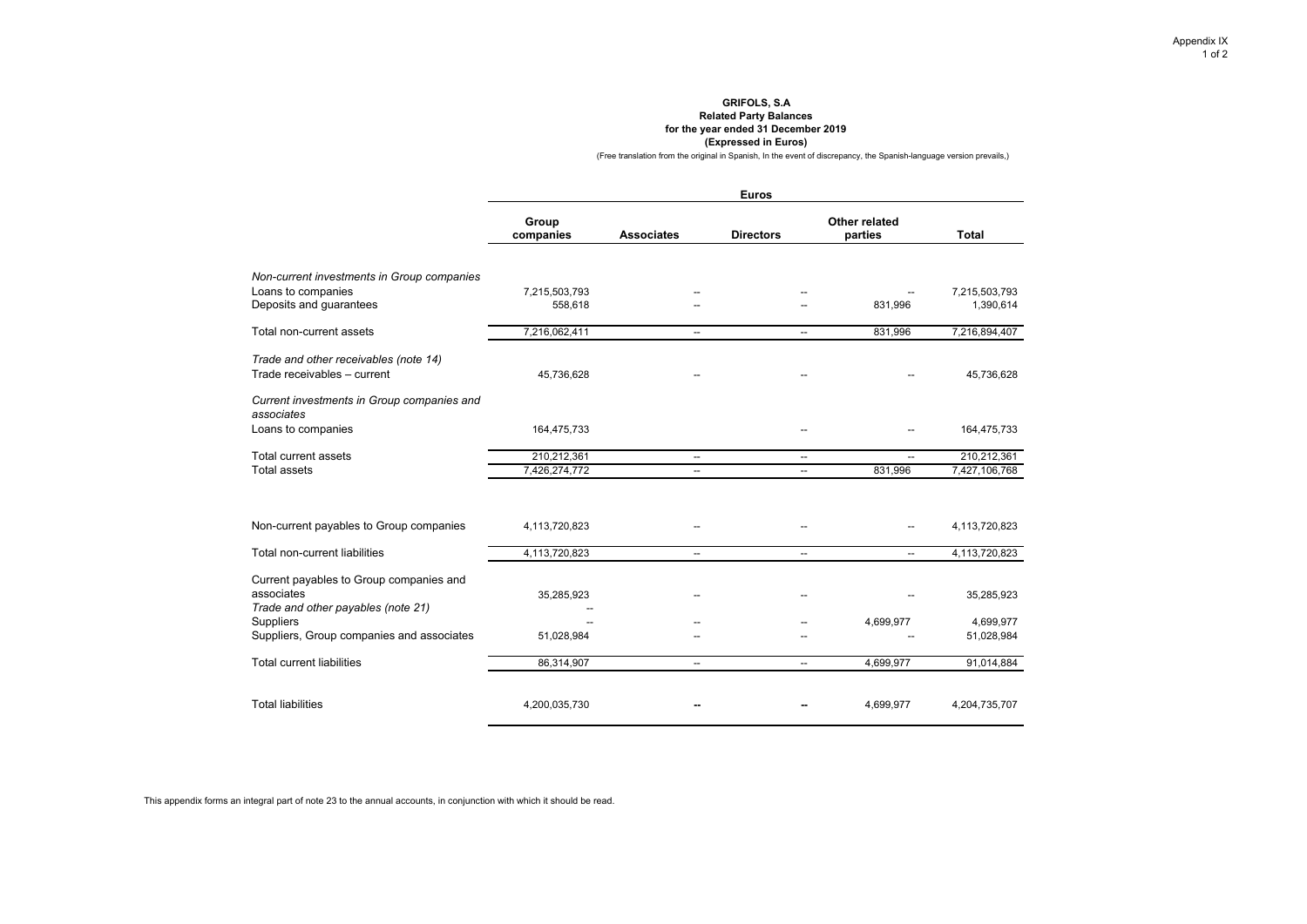Appendix X 1 of 2

# **GRIFOLS, S.A.**

# **Related Party Transactions for the year ended 31 December 2020 (Expressed in Euros)**

(Free translation from the original in Spanish. In the event of discrepancy, the Spanish-language version prevails.)

| 2020                                                                                      |                    |                             | <b>Euros</b>             |                          |              |
|-------------------------------------------------------------------------------------------|--------------------|-----------------------------|--------------------------|--------------------------|--------------|
|                                                                                           | Group<br>companies | Key management<br>personnel | <b>Directors</b>         | Other related<br>parties | <b>Total</b> |
| Income                                                                                    |                    |                             |                          |                          |              |
| <b>Net Sales</b>                                                                          |                    |                             |                          |                          |              |
| Licencing income                                                                          | 22,430,341         | --                          |                          | --                       | 22,430,341   |
| Other services rendered                                                                   | 137,956,083        |                             |                          |                          | 137,956,083  |
| Finance income                                                                            | 230,509,859        |                             |                          | --                       | 230,509,859  |
| <b>Dividends</b>                                                                          | 165,227,338        |                             |                          |                          | 165,227,338  |
| Total income                                                                              | 556,123,621        | $\overline{\phantom{a}}$    | $\overline{\phantom{a}}$ | $\overline{\phantom{a}}$ | 556,123,621  |
| Expenses<br><b>Net Purchase</b>                                                           |                    |                             |                          |                          |              |
| Operating lease expenses                                                                  | 3,915,411          |                             |                          | 5,137,999                | 9,053,410    |
| Other services received                                                                   | 11,907,690         |                             |                          | 10,344,000               | 22,251,690   |
| Remunerations                                                                             |                    | 8,196,000                   | 4,966,000                |                          | 13,162,000   |
| <b>Financial instruments</b>                                                              |                    |                             |                          |                          |              |
| Finance costs                                                                             | 165,761,961        |                             |                          |                          | 165,761,961  |
| Total expenses                                                                            | 181,585,062        | 8,196,000                   | 4,966,000                | 15,481,999               | 210,229,061  |
| <b>Investments</b>                                                                        |                    |                             |                          |                          |              |
| Cost of assets acquired<br>Buildings and other installations<br>Income of assets acquired | 354,858            |                             |                          |                          | 354,858      |
| Buildings and other installations                                                         | (185, 342)         |                             |                          |                          | (185, 342)   |
| <b>Total investments</b>                                                                  | 169,516            | --                          | $\overline{\phantom{a}}$ | --                       | 169,516      |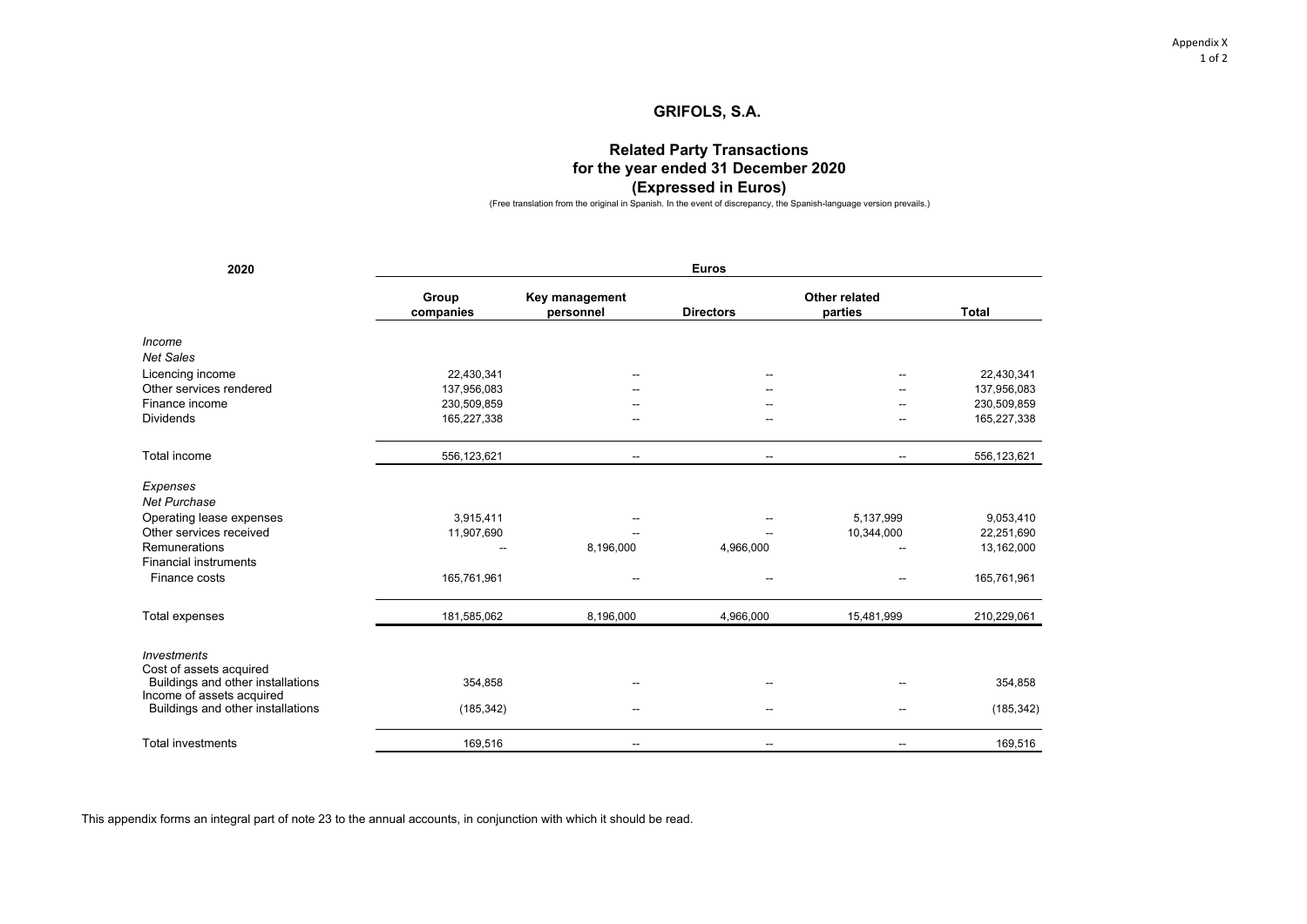Appendix X 2 of 2

## **GRIFOLS, S.A.**

## **Related Party Transactions for the year ended 31 December 2019 (Expressed in Euros)**

(Free translation from the original in Spanish. In the event of discrepancy, the Spanish-language version prevails.)

**2019**

|                                                                                           |                    |                             | <b>Euros</b>     |                          |               |
|-------------------------------------------------------------------------------------------|--------------------|-----------------------------|------------------|--------------------------|---------------|
|                                                                                           | Group<br>companies | Key management<br>personnel | <b>Directors</b> | Other related<br>parties | <b>Total</b>  |
| Income                                                                                    |                    |                             |                  |                          |               |
| Net Sales                                                                                 |                    |                             |                  |                          |               |
| Licencing income                                                                          | 21,404,970         |                             |                  |                          | 21,404,970    |
| Other services rendered                                                                   | 114,175,700        |                             |                  |                          | 114,175,700   |
| Finance income                                                                            | 72,454,130         |                             |                  |                          | 72,454,130    |
| <b>Dividends</b>                                                                          | 953,825,030        | --                          |                  | --                       | 953,825,030   |
| Total income                                                                              | 1,161,859,830      |                             |                  |                          | 1,161,859,830 |
| Expenses                                                                                  |                    |                             |                  |                          |               |
| Net Purchase                                                                              |                    |                             |                  |                          |               |
| Operating lease expenses                                                                  | 3,758,500          |                             |                  | 7,104,329                | 10,862,829    |
| Other services received                                                                   | 12,297,704         |                             | 219,614          | 5,585,790                | 18,103,108    |
| Remunerations                                                                             |                    | 6,828,337                   | 5,517,139        | --                       | 12,345,476    |
| <b>Financial instruments</b><br>Finance costs                                             | 100,006,175        | --                          |                  |                          | 100,006,175   |
| Total expenses                                                                            | 116,062,379        | 6,828,337                   | 5,736,753        | 12,690,119               | 141,317,588   |
| <b>Investments</b>                                                                        |                    |                             |                  |                          |               |
| Cost of assets acquired<br>Buildings and other installations<br>Income of assets acquired | 694,202            |                             |                  |                          | 694,202       |
| Buildings and other installations                                                         |                    |                             |                  | --                       |               |
| <b>Total investments</b>                                                                  | 694,202            | --                          |                  |                          | 694,202       |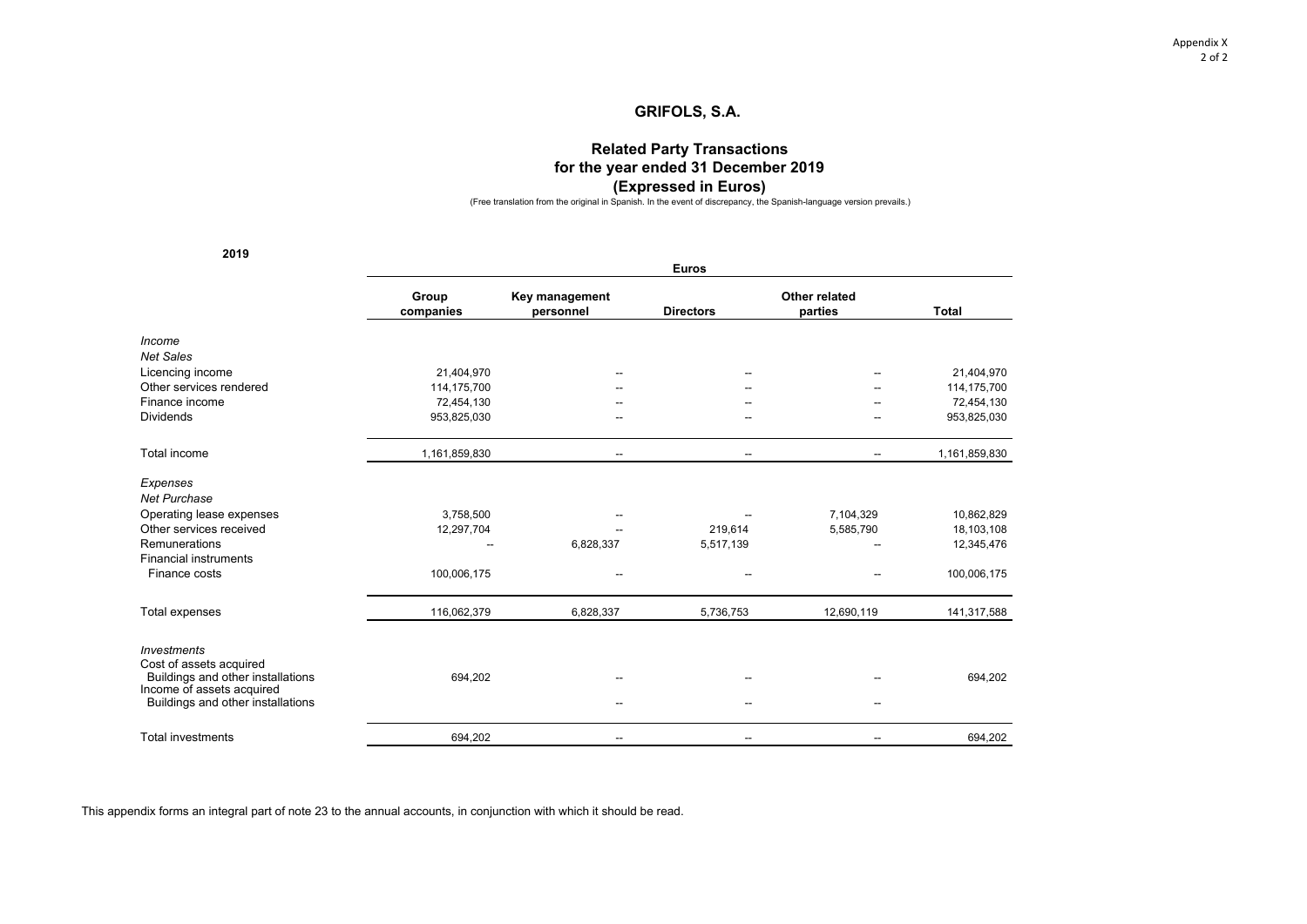### **31 December 2020 and 2019 Details of Revenues by Category of Activity and Geographical Market for the years ended** (Free translation from the original in Spanish. In the event of discrepancy, the Spanish-language version prevails.) **(Expressed in Euros)**

|                                                         |                 |             |                               |                          | Euros                |                          |                          |                          |             |               |
|---------------------------------------------------------|-----------------|-------------|-------------------------------|--------------------------|----------------------|--------------------------|--------------------------|--------------------------|-------------|---------------|
|                                                         | <b>Domestic</b> |             | <b>Rest of European Union</b> |                          | <b>United States</b> |                          | Rest of the world        |                          | Total       |               |
|                                                         | 2020            | 2019        | 2020                          | 2019                     | 2020                 | 2019                     | 2020                     | 2019                     | 2020        | 2019          |
| Revenue from the rendering of services                  | 56,153,594      | 49,972,810  | 29,408,567                    | 26,175,034               | 50,301,106           | 36,182,605               | 2,092,816                | 1,845,250                | 137,956,083 | 114, 175, 699 |
| Licencing income                                        | 22,430,341      | 21.404.971  |                               | $\overline{\phantom{a}}$ | $\sim$               | $\overline{\phantom{a}}$ | -                        | $\overline{\phantom{a}}$ | 22.430.341  | 21,404,971    |
| Dividends                                               | 124,997,558     | 42,665,900  | 36,081,113                    | 79,284,068               | 1,934,206            | 831,875,062              | 2,214,461                | $\sim$                   | 165,227,338 | 953,825,030   |
| Finance income                                          | 21,402          | 1,043,203   | 230,488,457                   | 71,346,400               | $\sim$               | $\sim$                   | $\sim$                   | 64,527                   | 230,509,859 | 72,454,130    |
| Profit on disposal of investments in group<br>companies | $\sim$          | 807,651,582 |                               | $\overline{\phantom{a}}$ | $\sim$               | $-$                      | $\overline{\phantom{a}}$ | $\sim$                   | $-$         | 807,651,582   |
|                                                         | 203,602,895     | 922,738,466 | 295.978.137                   | 176,805,502              | 52.235.312           | 868.057.667              | 4.307.277                | 1.909.777                | 556.123.621 | 1,969,511,412 |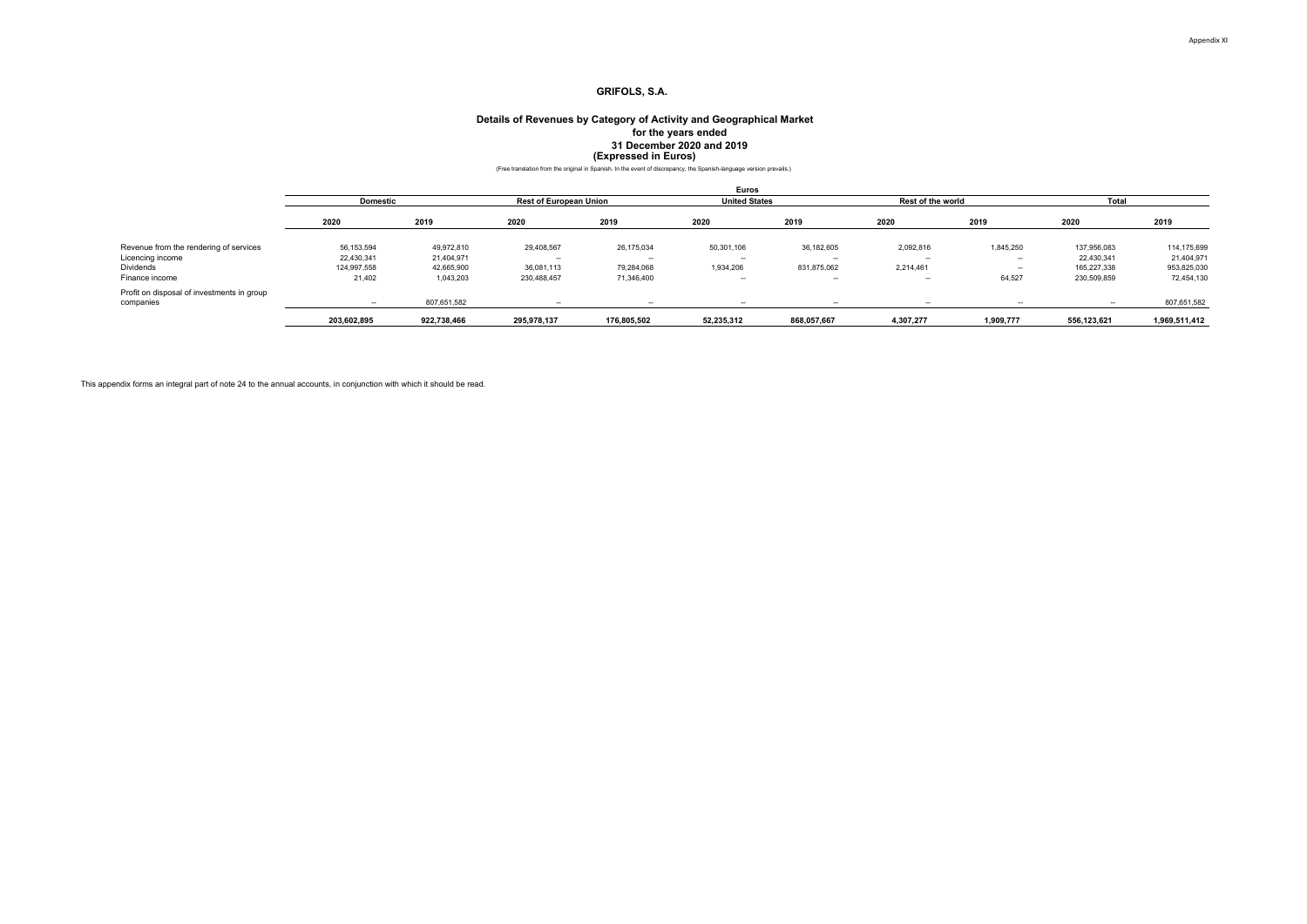### **GRIFOLS, S.A. Directors Report**

To the shareholders:

1. Business performance and position of the Company

Grifols, S.A. is a Spanish holding company specialised in the pharmaceutical-clinical sector. It is the Parent of the Grifols Group and its principal activities are as follows:

- Defining action plans and general procedures for the entire Group

- Planning future investments by entering new markets or through product diversification

- Providing support to the various functional areas in each Group company (products division,

technical division, marketing/sales division, scientific division, financial division and planning and control division)

- Leasing buildings it owns to Group companies.

- Rendering services to subsidiaries such as personnel recruitment and management,

communications and corporate image, IT services and maintenance.

The Company obtains its income from leasing its buildings and rendering services, and through dividends from its subsidiaries.

2. Forecast

The Company's profits could be affected by events related to the activities of its subsidiaries, such as a lack

of raw materials for product manufacturing, the arrival of competitor products on the market or regulatory changes in the markets in which it operates.

At the date of authorisation for issue of these annual accounts, the Company has taken the measures it considers appropriate to mitigate any possible effects arising from the aforementioned events.

3. Treasury stock

At 31 December 2020, the Company has treasury stock of Euros 43,734,492, as described in note 16 to the accompanying annual accounts. Transactions involving treasury stock in 2020 are described in note 16 to the accompanying annual accounts.

4. Research and development

The Company does not conduct any research and development activities.

5. Management of financial risks

The Company's financial risk management policy is detailed in note 11 to the accompanying annual accounts.

6. Deferred payments to suppliers

As indicated in note 20 to these annual accounts, and as the average payment period is greater than the maximum period established in late payment legislation, the Company is studying best practices to reduce the average number of days.

7. Non-financial information statement

The non-financial information statement is presented in the consolidated directors' report of the Grifols, S.A and Subsidiaries Group of which the Company forms part, and has been prepared in line with the requirements set out in Law 11/2018 of 28 December 2018 on non-financial information and diversity, approved on 13 December 2018 by the Spanish Congress of Representatives, amending the Spanish Code

of Commerce, the Revised Spanish Companies Act approved by Royal Legislative Decree 1/2010 of 2 July 2010 and Spanish Audit Law 22/2015 of 20 July 2015, as regards non-financial information and diversity (under Royal-Decree Law 18/2017 of 24 November 2017).

8. Annual Corporate Governance report

The annual corporate governance report of Grifols, S.A. forms part of this directors' report and is available at www.grifols.es. It is also published as Other Relevant Information on the Spanish National Securities Market Commission (CNMV) website